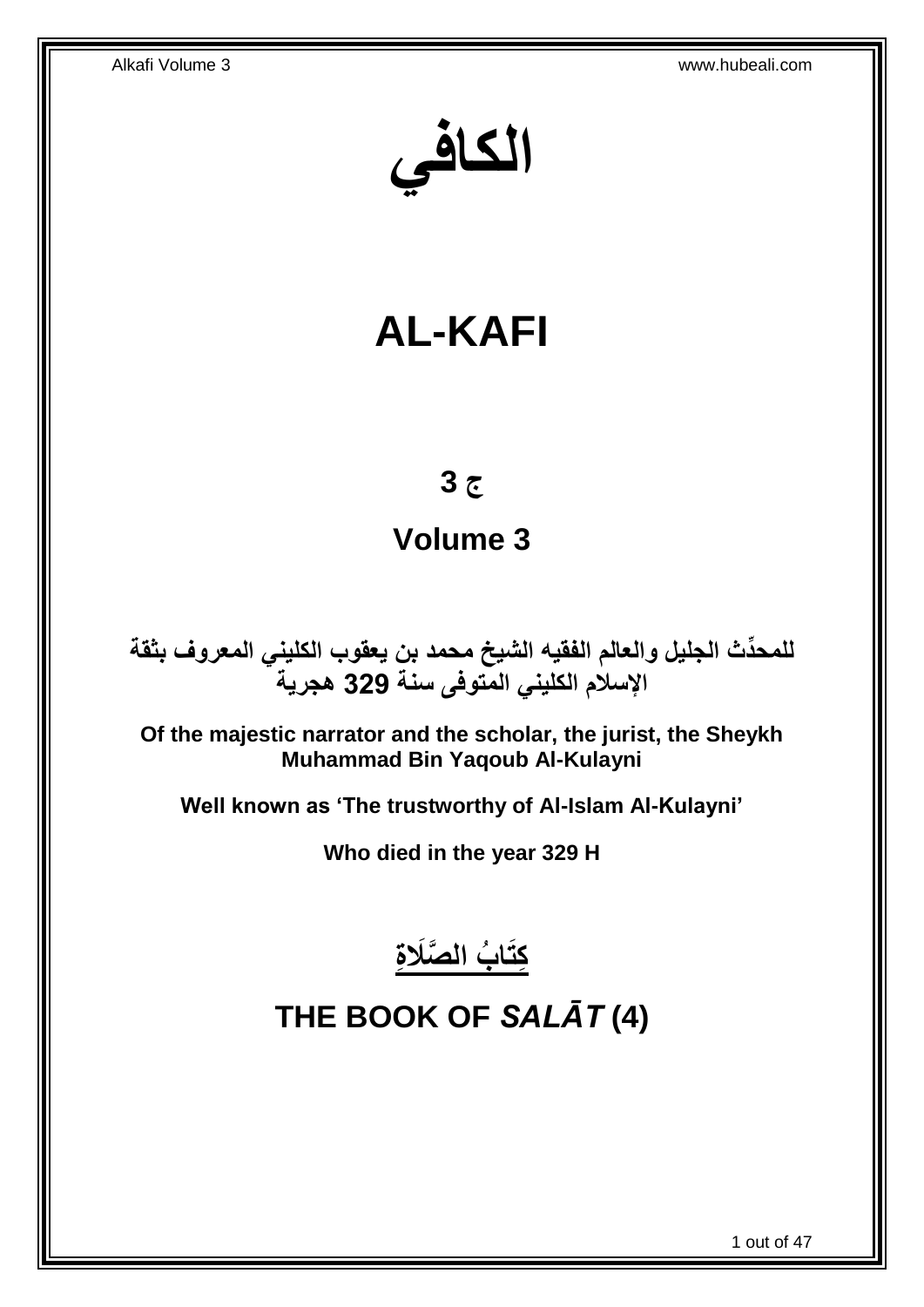## **TABLE OF CONTENTS**

| Chapter 45 - What cuts off the Salat, from the laugh, and the breaking of the ablution,                                                                                 |
|-------------------------------------------------------------------------------------------------------------------------------------------------------------------------|
| Chapter 46 - The greetings upon the praying one, and the sneezing during the Salat  8                                                                                   |
| Chapter 47 - The praying one, something from the insects presents itself to him, so he kills                                                                            |
| Chapter 48 – Construction of the Masjid, and what can be taken from it, and the breaking                                                                                |
|                                                                                                                                                                         |
| Chapter 50 - The Salat behind the one whom one does not follow with Non-Shias) 17                                                                                       |
| Chapter 51 – The one behind whom the Salat is disliked, and the slave leading the people,                                                                               |
| Chapter 52 - The man leading the women, and the woman leading the women 21                                                                                              |
| Chapter 53 - The Salat behind the one who is followed by, and the recitation behind him,                                                                                |
| Chapter 54 – A man prays Salat with the people (leading them) and he is upon without                                                                                    |
| Chapter 55 - The Salat alone, then he repeats in the Jam'at, or he prays Salat with a group                                                                             |
| Chapter 56 – A man attains part of his Sal $\bar{a}t$ with the Imam, and the Imam breaks his                                                                            |
| Chapter 57 – The man who lines up to a row, or he stand behind the row alone, or there<br>happens to be between him and the Imam what cannot constitue a line  32       |
| Chapter 58 - The Salat in the Kabah and above it, and in the synagogues, and the                                                                                        |
| Chapter 59 - The Salat performed in one piece of cloth, and the woman, how many<br>(clothes) can she pray Salat in, and a Salat of the naked, and wearing the scarf  43 |
|                                                                                                                                                                         |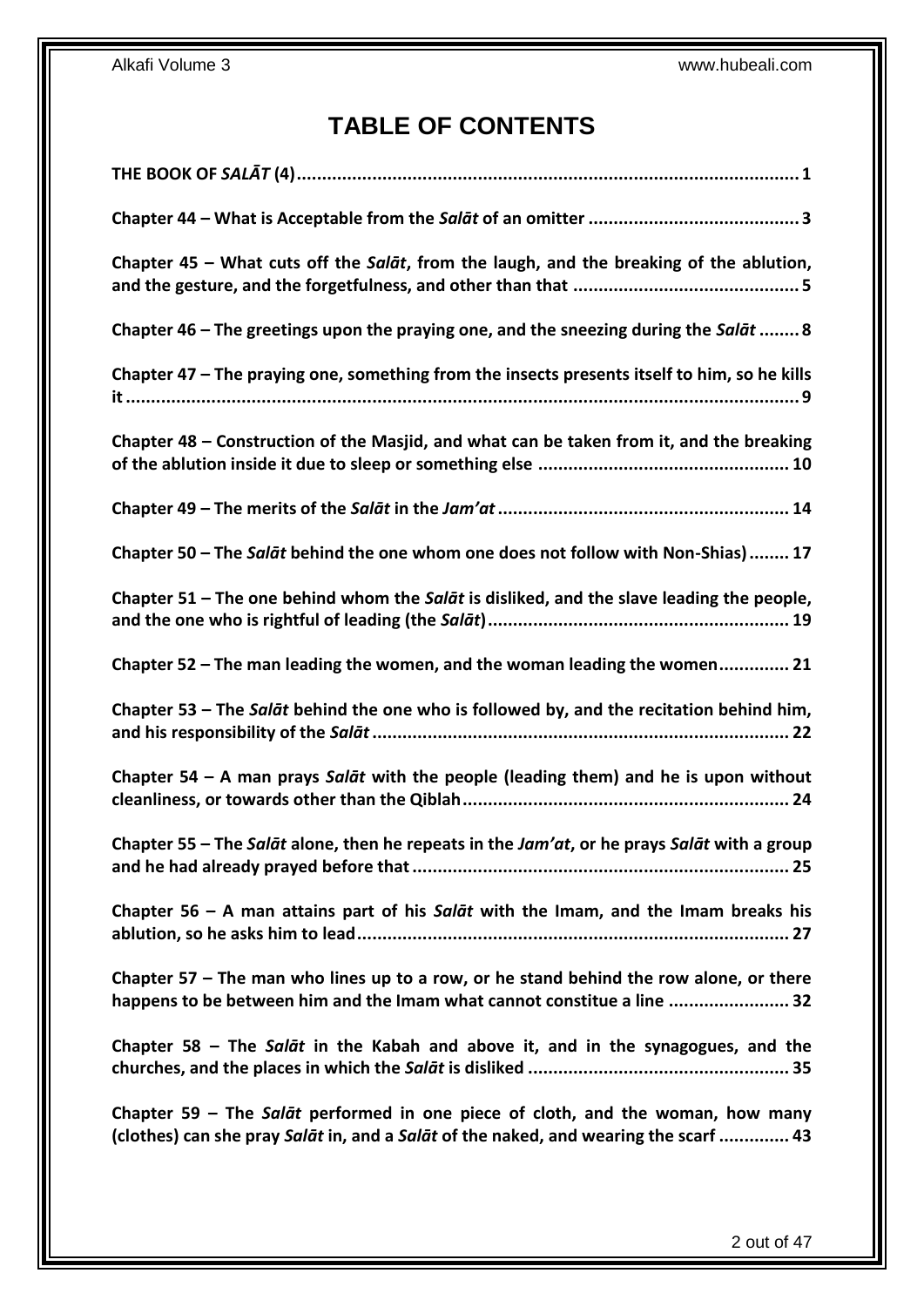**بسم هللا الرحمن الرحيم الحمد هلل رب العالمين، وصلى هللا على سيدنا محمد وآله الطاهرين، وسلم تسليما.**

In the Name of Allah<sup>azwj</sup> the Beneficent, the Merciful. The Praise is for Allah<sup>azwj</sup> Lord<sup>azwj</sup> of the Worlds, and Blessing be upon our Chief Muhammad<sup>saww</sup> and his<sup>saww</sup> Purified Progeny<sup>asws</sup>, and greetings with abundant greetings.

**ِم ْن َصَال ِة ال َّسا ِهي َبلُ باب َما ُيقْ**

### <span id="page-2-0"></span>**Chapter 44 – What is Acceptable from the** *Salāt* **of an omitter**

مُحَمَّدُ بِنُ يَحْيَى عَنْ أَحْمَدَ بْنِ مُحَمَّدٍ عَنِ الْحُسَيْنِ بْنِ سَعِيدٍ عَنِ النَّضْرِ بْنِ سُوَيْدٍ عَنْ هِشَامٍ بْنِ سَالِمٍ عَنْ مُحَمَّدٍ بْنِ مُسْلِمٍ قَالَ<br>سُمْسَكِمْ بِنُ يَحْيَى عَنْ أَحْمَدَ بْنِ مُحَمَّ ِ ِ ْ ֧֖֧֚֚֓֝֝֝ ٍ َفْلَتُ لِأَبِي عَِبْدِ اللَّهِ ( عِليه السِّلام ) إِنَّ عَمَّارٍ أَ الْسَّابَاطِيَّ رَوَى عَنْكَ رِّوَايَةً قَلْلَ وَ مَا هِيَ قُلْتُ رَوَى أَنَّ السُّنَّةَ فَرِيضَةٌ فَقَالٍَ ْ ِ ِ ْ ِ َ أَيْنَ يَذْهَبُ أَيْنَ يَذْهبُ لَيْسَ هَكَذَا حَذُّثْتُهُ إِنَّمَا قُلْتُ لَهُ مَنْ صِنَلَّى فَأَقْبَلَ عَلَى صِنَلَاتِهِ لَمْ يُحَدِّثَ نَفْسَهُ فِيهَا أَوْ لَمْ يَسْهُ فِيهَا أَقْبَلَ اللَّهُ ِ ْ **ٔ** َ :<br>-<br>-َ َ َ َ ْ عَلَيْهِ مَا أَقْبَلَ عَلَيْهَا فَرُبَّمَا رُفِعَ نِصْفُهَا أَوْ رُبُعُهَا أَوْ ثُلُثُهَا أَوْ خُمُسُهَا وَ إِنَّمَا أَمَرْنَا بِالسُّنَّةِ لِيَكْمُلَ بِهَا مَا ذَهَبَ مِنَ الْمَكْتُوبَةِ . َ ِ َ ُ ا:<br>ا ان<br>المقامات َ َ َ ِ ْ ِ

Muhammad Bin Yahya, from Ahmad Bin Muhammad, from Al Husayn Bin Saeed, from Al Nazar Bin Suweyd, from Hisham Bin Salim, from Muhammad Bin Muslim who said,

'I said to Abu Abdullah<sup>asws</sup>, 'Ammar Al-Sabaty reported from you<sup>asws</sup> a report'. He<sup>asws</sup> said: 'And what is it?' I said, 'He reported that the *Sunnah* is a necessity'. So he<sup>asws</sup> said: 'Where is he going? Where is he going? It is not like this. I<sup>asws</sup> narrated to him, rather I<sup>asws</sup> said to him: 'The one who prays and is devoted upon his *Salāt*, not discussing with himself therein, or does not omit (anything) therein, Allah<sup>azwj</sup> would Devote upon him what he devoted upon it. So, sometimes a half of it is Raised, or a quarter of it, or a third of it, or a fifth of it, and rather we<sup>asws</sup> are ordering with the *Sunnah* for it (the Sunnah *Salāt*) to (make it) perfect by it what had gone (deficient) from the Obligatory (*Salāt*)'.<sup>1</sup>

مُحَمَّدُ بْنُ يَجْيَى عَنْ أَحْمَدَ بْنِ مُحَمَّدٍ عَنِ ابْنِ أَبِي عُمَيْرٍ عَنْ هِشَامٍ بْنِ سَالِمٍ عَنْ مُحَمَّدٍ بْنِ مُسْلِمٍ عَنْ أَبِي جَعْفَرٍ ( عليه السلام ٍ م<br>پا َ َ ֧֖֖֖֖֧֧֧֧֦֧ׅ֧֧ׅ֧֛֧ׅ֧֛֛֛֚֚֚֚֚֚֚֚֓֝֝֬֝֟֓֝֓֝֓֝֓֜֟֓֟֓֝֬֜֓֜֜֡֓֜֜֜ ) قَالَ إِنَّ الْعَبْدَ لَيُرْفَعُ لَهُ مِنْ صَلَاتِهِ نِصَفْهَا أَوْ تُلُثُهَا أَوْ رُبُعُهَا أَوْ خُمُسُهًا فَمَا يُرْفَعُ لَهُ إِلَّا مَا أَقْبَلَ عَلَيْهِ بِقَلْبِهِ وَ إِنَّمَا أَمَرْنَا اّ َ ُ ُ الموسط المسلمات المسلمات المسلمات المسلمات المسلمات المسلمات المسلمات المسلمات المسلمات المسلمات المسلمات المس<br>المسلمات المسلمات المسلمات المسلمات المسلمات المسلمات المسلمات المسلمات المسلمات المسلمات المسلمات المسلمات ال َ ْ ِ َ ِ **∶** ْ ِ َ ِ لَ بِالنَّافِلَةِ لِيَتِمَّ لَهُمْ بِهَا مَا نَقَصُوا مِنَ الْفَرِيضَةِ . ِ ِ ْ ِ

Muhammad Bin Yahya, from Ahmad Bin Muhammad, from Ibn Abu Umeyr, from Hisham Bin Salim, from Muhammad Bin Muslim,

(It has been narrated) from Abu Ja'far<sup>asws</sup> having said: 'The servant, there is Raised for him from his *Salāt*, a half of it, or a third of it, or a quarter of it, of a fifth of it. So it is not Raised for him except for what he is devoted upon it with his heart, and rather, we<sup>asws</sup> are ordering with the optional (Salat) in order to complete for them by it, whatever was deficient from the Obligatory (*Salāt*)'.<sup>2</sup>

وَ عَنْهُ عَنْ إِحْمَدَ بْنِ مُحَمَّدٍ عَنِ الْجُسَيْنِ بْنِ سَعِيدٍ عَنِ الْقَاسِمِ بْنِ مُحَمَّدٍ عَنْ عَلِيٍّ بْنِ أَبِي حَمْزَةَ عَنْ أَبِي بَصِيرٍ قَالَ قَالَ رَجُلٌ َ ِ ْ ْ َ َ لِّأَبِي عَيْدِ اللَّهِ ( عِلْيِهِ السِلَام ) َوَ أَنَا أَسْمَعُ جُعِلْتُ فِدَاكَ إِنِّي كَثِيرٌ ٍ السَّهْوِ فِي الصَّنَلاَةِ فَقَالَ وَ هَلْ يَسْلَمُ مِنْهُ أَحَدٌّ فَقُلْتُ مَا أَظُنُّ ِ ِ ْ َ ْ َ أَخَذَّلَ أَكْثَرَ سِهْواً مِنِّي فَقَالَ لَهُ أَبُو عَبْدِ اللَّهِ ( عِليه السلام ۖ ) يَا أَبَا مُحَمَّدٍ إِنَّ الْعَبْدَ يُرْفَعُ لَهُ ثُلُثُ صَلَاتِهِ وَ نِصْفُهَا وَ ثَلاثَةُ َ َ َ َ َ ا<br>المقام ْ ِ أَرْبَاعِهَا وَ أَقَلُّ وَ أَكْثُرُ عَلَى قَدْرِ سَهْوِهِ فِيهَا لَكِنَّهُ يَتِمُّ لَهُ مِنَ النَّوَافِلِ قَالَ فَقَالَ لَهُ أَبُو بَصِيرٍ مَا أَرَى النَّوَافِلَ يَنْبَغِي أَنْ تُتْرَكَ **∶** ِ  $\ddot{\phantom{a}}$ َ َ َ َ عَلَى حَالٍ فَقَالَ أَبُو عَبْدِ اللَّهِ ( علَيه السَلام ) أَجَلْ لَا  $\,$ َ َ

 $1$  Al Kafi V 3 – The Book of Salāt CH 44 H 1

 $^2$  Al Kafi V 3 – The Book of Salāt CH 44 H 2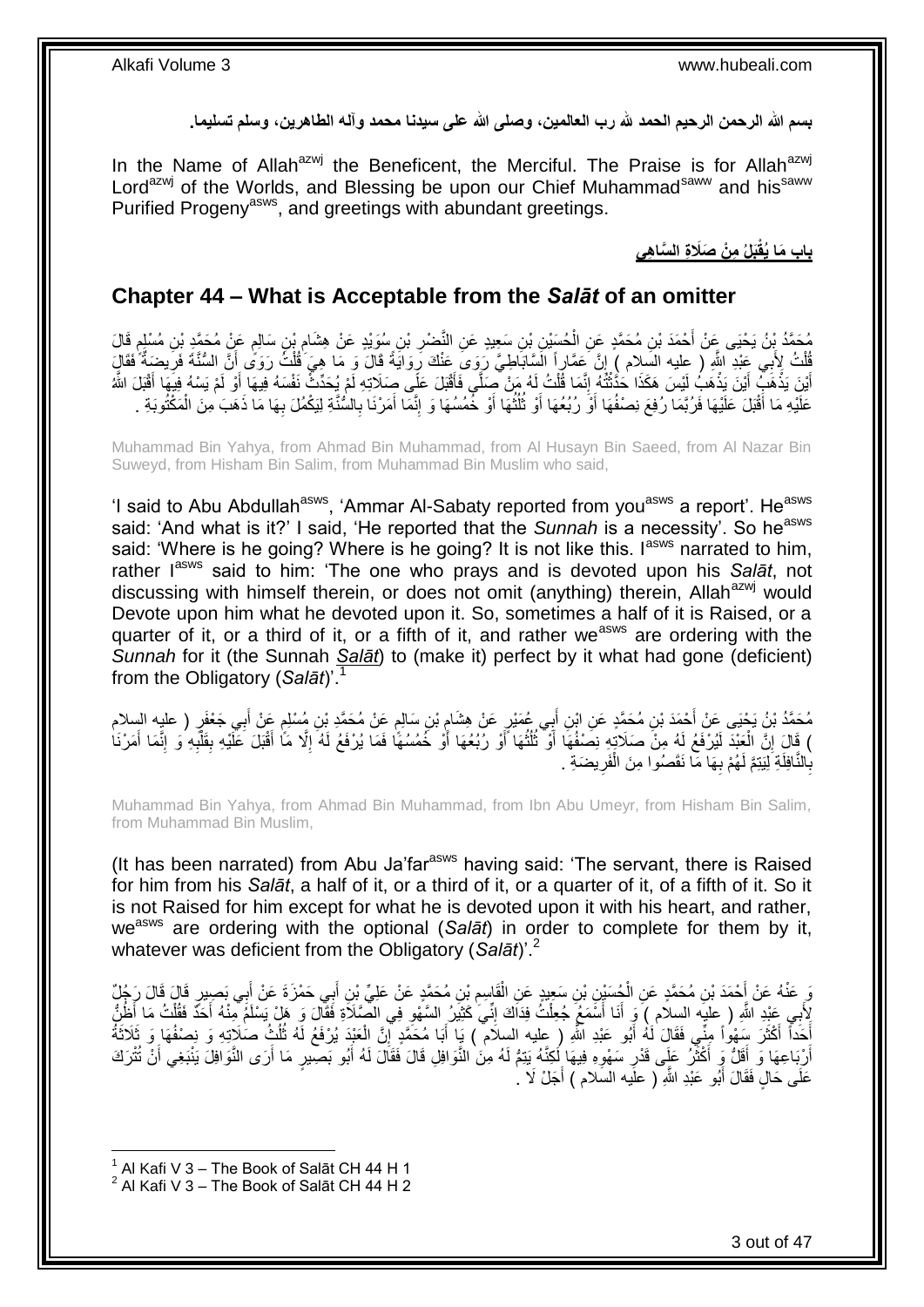And frm him, from Ahmad Bin Muhammad, from Al Husayn Bin Saeed, from Al Qasim Bin Muhammad, from Ali Bin Abu Hamza, from Abu Baseer who said,

'A man said to Abu Abdullah<sup>asws</sup>, and I heard, 'May I be sacrificed for you<sup>asws</sup>! I frequently make mistakes in the *Salāt*'. So he<sup>asws</sup> said: 'And has there anyone ever been safe from it?' So he said, 'I don't think anyone would have more mistakes than me'. So Abu Abdullah<sup>asws</sup> said to him: 'O Abu Muhammad! The servant, there is Raised for him a third of his *Salāt*, and a half of it, and three-quarters of it, and less, and more, upon a measurement of his omission therein, but it is completed for him (when he offers) the optional (*Salāt*)'. So Abu Baseer said to him<sup>asws</sup>, 'I do not see that the optional (*Salāt*) should be left upon any state'. So he<sup>asws</sup> said: 'Yes, it should not'.<sup>3</sup>

عَلِيُّ بْنُ إِبْرَاهِيمَ عَنْ أَبِيهٍ وَ مُحَمَّدُ بِنُ إِسْمَاعِيلَ عَنِ الْفَضْلِ بْنِ شَاذَانَ جَمِيعاً عَنْ حَمَّادِ بْنِ عِيسَى عَنْ حَرِيزٍ عَنِ الْفُضَيْلِ بْنِ ْ ِ **!** َ ِ ْ ِ َبِيَنالِۖ عَنْ أَبِي جُعْفَرٍ وَ أَبِي عَبْدِ اللَّهِ ( َعليه السلام ) أَنَّهُمَا قَالًا إِنَّمَا لَكَ مِنْ صَلَاتِكَ مَا أَقْبَلْتَ عَلَيْهِ مِنْهَا فَإِنَّ أَوْهَمَهَا كُلَّهَا أَوَّ َ ِ َ َ َ َ َّ َ ِ ْ غَفَلَّ عَنْ أَدَائِهَا لُفَّتْ فَضُرِبَ بِهَا وَجْهُ صَاحِبِهَا . ُ<br>ا َ **∶ ∶** ِ

Ali Bin Ibrahim, from his father, and Muhammad Bin Ismail, from Al Fazl Bin Shazaan, altogether, from Hammad Bin Isa, from Hareyz, from Al Fazeyl Bin Yasaar,

(It has been narrated) from Abu Ja'far<sup>asws</sup> and Abu Abdullah<sup>asws</sup>, both having said: 'But rather, for you, from your *Salāt* is what you a devoted upon it, from it. So if all of it is (full of) imagination, or oblivion from its execution, it is diverted and its performer is struck with it upon his face'. $4$ 

ِ عَلِيُّ بْنُ إِبْرِاهِيمَ عَنْ أَبِيهِ عَنْ عَيْدِ اللَّهِ بْنِ الْمُغِيرَةِ قَالَ فِي كِتَابٍ حَرِيزٍ أَنَّهُ قَالَ إِنِّي نَسِيتُ أَنِّي فِي صَلَاةٍ فَرِيضَةٍ حَتَّى َ ∣∣ َ ِ ْ ¦; ِ رَكَغْتُ وَ َأَنَا أَنْوِيهَا تَطَوُّعاً قَالَ فَقَالَ هِيَ الَّتِي قُمْتَ فِيهَا إِنْ كُنْتَ قُمْتً وَ أَنْتَ تَتَوِي فَرِيضَةً ثُمَّ دَخَلَكَ الْشَكُّ فَأَنْتَ فِي ِ َّ ِ َ َ َ ُ ِ َ الْفَرِيضَةِ وَ إِنْ كُنْتَ دَخَلْتَ فِي نَافِلَةٍ فَنَوَيْتَهَا فَرِيضَةً فَأَنْتَ فَِي النَّافِلَةِ وَ إِنْ كُنْتَ دَخَلْتَ فِيَ فَرِيضَةٍ ثُمَّ ذَكَرْتَ نَافِلَةً كَانَتْ ْ ِ َ **∶** ْ ِ ِ ْ ُ ِ عَلَيْكَ فَامْضِ فِي الْفَرِيضَةِ . ِ ْ

Ali Bin Ibrahim, from his father, from Abdullah Bin Al Mugheira who said,

'In the book of Hareyz (a narrator), he said: 'I forgot I was in an Obligatory *Salāt* until I performed Rukū, and I had intended it as a voluntary (Salat). So he<sup>asws</sup> said: 'It is that which you had stood for (with the intention). If you had stood and intended an Obligatory (*Salāt*), then the doubt entered, so you would be in the Obligatory (*Salāt*), but if you had entered into an optional (*Salāt*), so you intended it (afterwards) as an Obligatory (*Salāt*), so you would (still) being offering the optional (*Salāt*); and if you had entered into an Obligatory (*Salāt*), then remembered an optional (*Salāt*) which was (due) upon you, so continue in the Obligatory (*Salāt*)'.<sup>5</sup>

 $^3$  Al Kafi V 3 – The Book of Salāt CH 44 H 3

 $^4$  Al Kafi V 3 – The Book of Salāt CH 44 H 4

 $^5$  Al Kafi V 3 – The Book of Salāt CH 44 H 5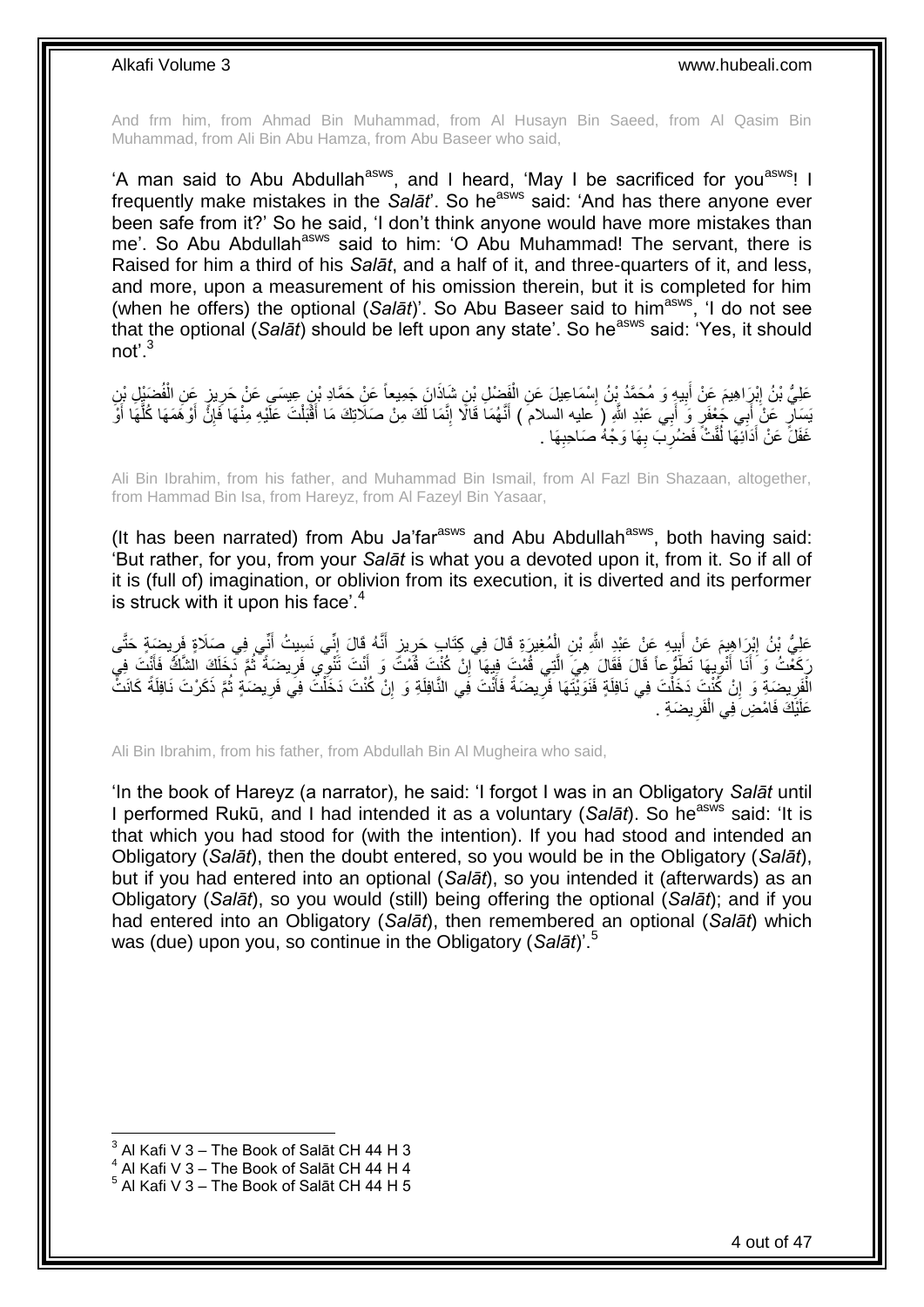بِابِ مَا يَقْطَعُ الصَّلَاةَ مِنَ الضَّحِكِ وَ الْحَدَثِ وَ الْإِشَارَةِ وَ النِّسْيَانِ وَ غَيْرِ ذَلِكَ

<span id="page-4-0"></span>**Chapter 45 – What cuts off the** *Salāt***, from the laugh, and the breaking of the ablution, and the gesture, and the forgetfulness, and other than that**

جَمَاعَةً عَنْ أَحْمَدَ بْنِ مُحَمَّدِ بْنِ عِيسَى عَنِ الْحُسَيْنِ بْنِ سَعِيدٍ عَنْ أَخِيهِ الْحَسَنِ عَنْ زُرْعَةَ عَنْ سَمَاعَةَ قَالَ سَأَلْتُهُ عَنِ الضَّحِكِ<br>... وَيَرَوْجَ الْمُسَائِلَةُ عَنِ الضَّحِكِ ْ َ ْ ْ َ هَلْ يَقْطَعُ الصَّلَاةَ قَالَ أَمَّا النَّبَسُّمُ فَلَا يَقْطَعُ الصَّلَاةَ وَ أَمَّا الْقَهْقَهَةُ فَهِيَ تَقْطَعُ الصَّلَاةَ . ْ َ َ ِ

A group, from Ahmad Bin Muhammad Bin Isa, from Al Husayn Bin Saeed, from his brother Al Hassan, from Zurara, from Sama'at who said,

'I asked about the one who laughs, would it cut the *Salāt*?' He<sup>asws</sup> said: 'As for the smile, so it does not cut off the *Salāt*, and as for the chuckling (laughing), so it cuts off the *Salāt*'.<sup>6</sup>

> وَ رَوَاهُ أَحْمَدُ بْنُ مُحَمَّدٍ عَنْ عُثْمَانَ بْنِ عِيسَى عَنْ سَمَاعَةَ . **ٔ**

And it is (also) reported by Ahmad Bin Muhammad, from Usman Bin Isa, from Sama'at.

عَلِيُّ بْنُ إِبْرَاهِيمَ عَنْ أَبِيهِ عَنِ اِبْنِ أَبِي عُمَيْرٍ عَنْ حَمَّادٍ عَنِ الْحَلَبِيِّ عَنْ أَبِي عَيْدِ اللَّهِ ( عليه السلام ) قَالَ سَأَلْتُهُ عَنِ الرَّجُلِ َ **∶** ْ َ **!** َ ֦֦֦֦֦֦֦֦֦֦֦֧֚֚֝֝֝֜֜*֓* ْ َ بُصِيبُهُ الرُّعَافُ وَ هُوَ فِي الصَّلَاةِ فَقََالَ إِنْ قَدَرَ عَلَى مَاءٍ عِنْدَهُ يَمِيناً أَوْ شِمَالًا أَوْ بَيْنَ يُدَيْهِ وَ هُوَ مُسْتُقْلِلُ الْقِبْلَةِ فَلْيَغْسِلْهُ عَنْهُ  $\frac{1}{2}$ ْ ْ ْ ِ َ َ نُّمَّ لْيُصَلِّ مَا بَقِيَ مِنْ صَلَّاتِهِ وَ إِنْ لَمْ يَقْدِرْ عَلَى مَاءٍ حَتَّى يَنْصَرِفَ بِوَجْهِهِ أَوْ يَتَكَلَّمَ فَقَدْ قَطَعَ صَلَاتَهُ . َّ َ ِ ِ ِ ِ ا<br>ا ُ

Ali Bin Ibrahim, from his father, from Ibn Abu Umeyr, from Hammad, from Al Halby,

(It has been narrated) from Abu Abdullah<sup>asws</sup>, said, 'I asked him<sup>asws</sup> about the man hit by nose-bleed while he was in the *Salāt*. So he<sup>asws</sup> said: 'If he is able upon water in his presence, on the right or left or in front of him, and he was facing the Qiblah, so let him wash from it, the let him pray whatever remains from his *Salāt*; but if he is not able upon water until he leaves by his diverting or speaking, so it has cut off his *Salāt*'.<sup>7</sup>

مُحَمَّدُ بْنُ يَحْيَى عَنْ مُحَمَّدِ بْنِ الْحُسَيْنِ عَنْ صَفْوَانَ بْنِ يَجْيَى عَنْ عَبْدِ الرِّحْمَنِ بْنِ الْحَجَّاجِ قَالَ سَأَلْتُ أَبَا الْحَسَنِ (ِ عليه ِ ْ ْ ْ َ ْ َ السِلام ) عَنِ الرَّجُلِ يُصِيبُهُ الْغَمْزُ فِي بَطْنِهِ وَ هُوَ يَسْتَطِيَعُ أَنْ يَصْبِرَ عَلَيْهِ أَيْصَلَّي عَلَى تِلْكَ الْحَالِ أَوْ لَا يُصَلِّي قَالَ فَقَالَ إِنِ اُ ْ َ ْ ْ َ **!** احْتَمَلَ الْصَّبْرَ وَ لَمْ يَخَفْ إِعْجَالًا عَنِّ الصَّلَاةِ فَلْيُصَلِّ وَ لْيَصْبِرْ . ِ ْ ْ ِ

Muhammad Bin Yahya, from Muhammad Bin Al Husayn, from Safwan Bin Yahya, from Abdul Rahman Bin Al Hajjaj who said,

'I asked Abu Al-Hassan<sup>asws</sup> about the man hit by the tightness in his belly, and he has the capacity to be patient upon it. Should he pray *Salāt* upon that state, or not pray?' So he<sup>asws</sup> said: 'If he can bear patiently and does not fear hastening from the *Salāt*, so let him pray and let him be patient'.<sup>8</sup>

 $^6$  Al Kafi V 3 – The Book of Salāt CH 45 H 1

 $^7$  Al Kafi V 3 – The Book of Salāt CH 45 H 2

 $^8$  Al Kafi V 3 – The Book of Salāt CH 45 H 3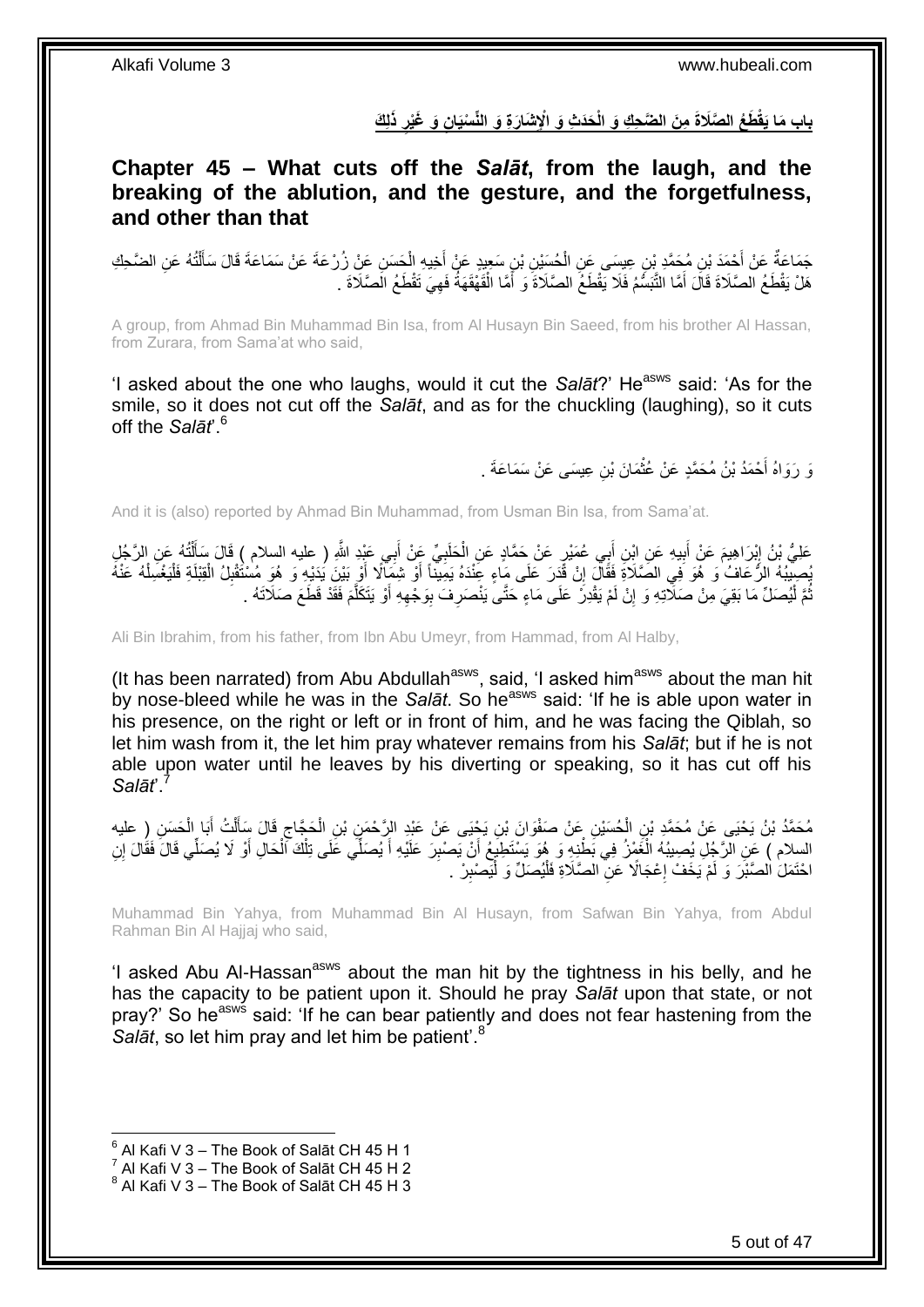

Muhammad Bin Yahya, from Ahmad Bin Muhammad, and Muhammad Bin Al Husayn, from Muhammad Bin Ismail Bin Bazie, from Mansour Bin Yunus, from Abu Bakr Al Hazramy,

(It has been narrated) from Abu Ja'far $a<sup>asws</sup>$  and Abu Abdullah $a<sup>asws</sup>$ , both of them $a<sup>asws</sup>$ were saying: 'The *Salāt* does not get cut off except by four – the faeces, and the urine, and the wind, and the sound (talking)'.<sup>9</sup>

عَلِيُّ بِنُ إِبْرَاهِيمَ عَنْ مُحَمَّدِ بْنِ عِيسَى عَنْ يُونُسَ عَنِ الْعَلَاءِ عَنْ مُحَمَّدِ بْنِ مُسْلِمٍ عَنْ أَحَدٍهِمَا ( عليهما السلام ) فِي الرَّجُلِ َ ֧֖֧֖֖֖֖֖֧֖֖֖֧֧֧֧֧֧֧֧֧֧֧֧֧֧֚֚֚֚֚֚֚֚֚֝֝֟֓֝֓֝֓֝֬֟֓֝֬֟֓֝֬֝֓֝֓֝֓֝֬֝֓֝֬֝֓֝֬֝֓֝֬֝֬֓֝֬֝֬ ْ ِ يَمَسُّ أَنْفَهُ فِي الصَّلَاةِ فَيَرَى دَمَاً كَيْفَ يَصْنَعُ أَ يَنْصَرِفُ فَقَالَ إِنْ كَانَ يَابِساً فَلْيَرْمِ ّبِهِ وَ ۖ لَا بَأْسَ . َ ْ **∶** ِ ْ ِ **ٍ** َ

Ali Bin Ibrahim, from Muhammad Bin Isa, from Yunus, from Al A'ala, from Muhammad Bin Muslim,

(It has been narrated) from one of the two  $(5<sup>th</sup>$  or  $6<sup>th</sup>$  Imam<sup>asws</sup>) regarding the man who wipes his nose during the *Salāt*, so he sees blood. How should he react, should he leave?' So he<sup>asws</sup> said: 'If it was dry, so let him throw it, and there is no problem'.<sup>10</sup>

عَلِيُّ بْنُ إِبْرَاهِيمَ عَنْ أَبِيهِ عَنِ ابْنِ أَمِي عُمَيْرٍ عَنْ جَمِيلِ بْنِ دَرَّاحٍ عَنْ زُرَارَةَ عَنْ أَبِي عَبْدِ اللَّهِ ( عليه السلام ) قَالَ الْقَهْقَهَةُ ¦; َ ِ ْ َ ٍ لَا تَنْقُضُ الْوُضُوعَ وَ تَنْقُضُ الصَّلَاةَ ۚ ٰ ْ

Ali Bin Ibrahim, from his father, from Ibn Abu Umeyr, from Jameel Bin Darraj, from Zurara,

(It has been narrated) from Abu Abdullah<sup>asws</sup> having said: 'The chuckling (laughing) does not break the ablution, and (but) it breaks the *Salāt*'.<sup>11</sup>

عَنْهُ عَنْ أَبِيهِ عَنِ ابْنِ أَبِي عُمَيْرٍ عَنْ حَمَّادٍ عَنِ الْحَلَبِيِّ عَنْ أَبِي عَنْدٍ النَّهِ ( عليه السلام ) أَنَّهُ سُئِلَ عَنِ الرَّجُلِ يُرِيدُ الْحَاجَةَ وَ َ ِ ْ َ ِ َ ْ ِ َ هُوَ فِي الْصَّلَاةِ فَقَالَ يُومِّئُ بِرَأْسِهِ وَ يُشِيرُ بِيَدِهِ وَ يُسَبَّحْ وَ الْمَرَّأَةُ إِذَا أَرَادَتِ الْحَاجَةَ وَ هِيَ تُصَلِّي تُصَفِّقُ بِيَدِهَا ۚ ْ َ ا<br>ا ْ **!** .<br>أ ِ ِ

From him, from his father, from Ibn Abu Umeyr, from Hammad, from Al Halby,

(It has been narrated) from Abu Abdullah<sup>asws</sup> having been asked about the man who wants the need (something) and he is in the Salat. So he<sup>asws</sup> said: 'He can gesture by his head, and indicate by his hand, and he should Glorify; and the woman, when she wants the need (something), and she is praying *Salāt*, she can clap with her hand'.<sup>12</sup>

عَلِيُّ بِنُ مُحَمَّدٍ عِنْ سَهْلِ بْنِ زِيَادٍ عِنْ مُحَمَّدِ بْنِ الْحَسَنِ بْنِ شَمُّونٍ عَنْ عَبْدِ النَّهِ بْنِ عَبْدٍ الزَّحْمَنِ الْأَصَمِّ عَنْ مِسْمَعٍ أَبِي سَيَّارٍ ْ ِ أ ٍ عَنْ أَبِي عَبْدِ اللَّهِ ( عليه السَلاَم ) أَنَّ النَّبِيَّ ( صَلِّي اللَّهِ عَليه وآلِه ) سَمِعَ خَلْفَهُ فَرْقَعَةً فَرْقَعَ رَجُلٌ أَصَابِعَهُ فِي صِّنَلاَتِهِ فَلَمَّا ْ ِ َ َ **∶** َ انْصَدَفَّ قَالَ النَّبِيُّ ( صلى الله عليه وآله َ ٓ أَمَا إِنَّهُ حَظَّهُ مِنْ صَلَاتِهِ ۚ ـ ِ َ **∶** 

Ali Bin Muhammad, from Sahl Bin Ziyad, from Muhammad Bin Al Hassan Bin Shamoun, from Abu Abdullah Bin Abdul Rahman Al Asammi, from Misma'a Abu Sayyar,

9 Al Kafi V 3 – The Book of Salāt CH 45 H 4

- $10$  Al Kafi V 3 The Book of Salāt CH 45 H 5
- $11$  Al Kafi V 3 The Book of Salāt CH 45 H 6

 $12$  Al Kafi V 3 – The Book of Salāt CH 45 H 7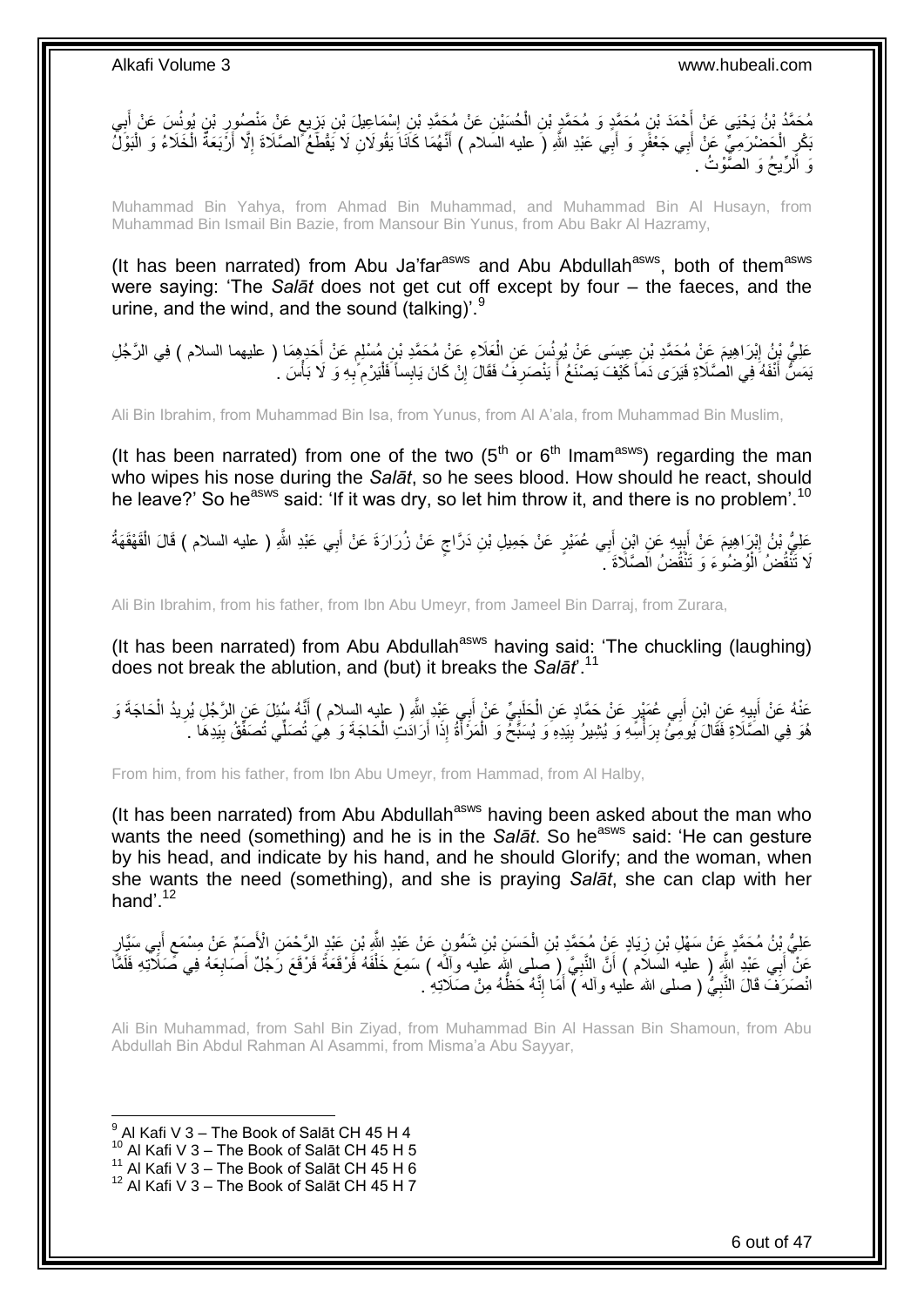(It has been narrated) from Abu Abdullah<sup>asws</sup> that the Prophet<sup>saww</sup> hear a crack he had been manually herm having had crack his fingers during his *Salāt*. So when he<sup>saww</sup>, a man having had crack his fingers during his *Salāt*. So when he<sup>saww</sup> finished, the Prophet<sup>saww</sup> said: 'But, it (the cracking) was his share from his *Salāt*<sup>'', 13</sup>

ِن َمْه ٍر َع ْن َعلِ ِّي ْب ِن َعا ِم ُح َسْي ُن ْب ُن ُم َح َّمٍد َع ْن َعْبِد ََّّللاِ ْب ال َبا ُت أ ل َقا َل َسأ ِن ُم ْسلِم َعَالِء َع ْن ُم َح َّمِد ْب َيا َر َع ْن َف َضالَ َة َع ِن ال َ ْ َ ْ َ ֖֖֖֧֧ׅ֧֧ׅ֧ׅ֧ׅ֧ׅ֧֛֛֛֛֛֛֚֚֚֚֚֚֝֝֝֝֝֝֝֟֓֝֬֝֓֟֓֝֬֝֓֝֬֝֓֟֓֟֓֟֓֟֓֟֓֝֬֜֟֓֝֬֜֜֜֜֓֜֜֜ ْ ِ جَعْفَرٍ ( عليه السلام ) عَنِ الرَّجُلِ يَأْخُذُهُ الرُّعَافُ وَّ الْقَيْءُ فِي الصَّلَاةِ كَيْفَ يَصنْعُ قَالَ يَنْفَتِلُ فَيَغْسِلُ أَنْفَهُ وَ يَكُودُ فِي صَلَاتِهِ ْ ة<br>أ َ فَإِنْ تَكَلَّمَ فَلْيُعِدْ صَلَاتَهُ وَ لَيُسَ عَلَيْهِ وُضُوءٌ . ֺ֦֖֟֟֓֕֟֟֓֕׆<br>֧֢**֛** َّ ِ

Al Husayn Bin Muhammad, from Abdullah Bin Aamir, from Ali Bin Mahziyar, from Fazalat, from Al A'ala, from Muhammad Bin Muslim who said,

'I asked Abu Ja'far<sup>asws</sup> about the man seized by the nose-bleed and the vomiting during the *Salāt*, how he should react. He<sup>asws</sup> said: 'He should turn and wash his nose, then return to his *Salāt*. But if he speaks, so let him repeat his *Salāt*, and there would be no (repeat) ablution upon him<sup>'.14</sup>

عَلِيُّ بْنُ إِبْرَاهِيمَ عَنْ أَبِيهِ عَنِ ابْنِ أَبِي عُمَيْرٍ عَنْ حَمَّادٍ عَنِ الْحَلَبِيِّ عَنْ أَبِي عَبْدِ اللَّهِ ( عليه السلام ) قَالَ سَأَلْتُهُ عَنِ الرَّجُلِ أَ َ ِ ْ َ ِ َ ِ َ ْ َ يَقْطَّعُ صَلَاتَهُ شَيْءٌ مِمَّاَ يَمُرُّ بََيْنَ يَدَيْهِ ۚ فَقَالَ لَا يَقْطَعُ صَلَاةَ اَلْمُسْلِمِ شَيْءٌ وَ لَكِنِ ادْرَأْ مَا اسْتَطَعْتَ ْ ِ *<u>British</u>* 

Ali Bin Ibrahim, from his father, from Ibn Abu Umeyr, from Hammad, from Al Halby,

(It has been narrated) from Abu Abdullah<sup>asws</sup>, said, 'I asked him<sup>asws</sup> about the man, can anything cut off his *Salāt*, from what passes by in front of him?' So he<sup>asws</sup> said: 'Nothing cuts off a *Salāt* of the Muslim, but safeguard as much as you can'.

قَالَ وَ سَأَلْتُهُ عَنْ رَجُلٍ رَعَفَ فَلَمْ يَرْقَ رُعَافُهُ حَتَّى دَخَلَ وَقْتُ الصَّلَاةِ قَالَ يَحْشُو أَنْفَهُ بِشَيْءٍ ثُمَّ يُصَلِّي وَ لَا يُطِيلُ إِنْ خَشِيَ ِ َ ֺ֦֖֦֧֦֧֦֧֦֦֦֦֪ׅ֧֦֦֪ׅ֧֦֧֦֧֧֦֧֦֧֝֟֟֓֕֟֓֕֝֓֓֟֓֓֡֟֓֡֟֓֓֞֓֞֓֞֓֞֓֞֓֞֓֡֟֓֡֟֓֡֟֓֡֟֓֟֓֡֟֓֟֓֟֓֝֬֝֬֞֞֝<br>֧֪֪֪֧֪֧֪֪֧֪֪֦֧֦֧֪֪֦֧֝֝֝֬֝֬ َ ِ أَنْ يَسْبِقَهُ الدَّمُ **∣** اً

He (the narrator) said, 'And I asked him<sup>asws</sup> about a man with nose-bleed, but his nose-bleed did not flow until the time for *Salāt* came up. He<sup>asws</sup> said: 'He should stuff his nose with something, then he should pray *Salāt*, and he should not prolong (the *Salāt*) if he fears the blood to flow'.

قَالَ وَ قَالَ إِذَا الْتَفَتَّ فِي صَلَاةٍ مَكْتُوبَةٍ مِنْ غَيْرِ فَرَاغٍ فَأَعِدِ الصَّلَاةَ إِذَا كَانَ الِالْتِفَاتُ فَاحِشَاً وَ إِنْ كُنْتَ قَدْ تَشَهَّدْتَ فَلَا تُعِدْ . ْ َ ٍ **ٍ** ْ ِ

He (the narrator) said, 'And he<sup>asws</sup> said: 'When you turn in a Obligatory Salat from other than completion, so repeat the *Salāt*, when the turning was unreasonable; and if you had performed *Tashahhud*, so do not repeat'.<sup>15</sup>

إِلْحُسَيْنُ يْنُ مُحَمَّدٍ الْأَشْعَرِ يُّ عَنْ عَيْدٍ اللَّهِ يْنِ عَامِرٍ عَنْ عَلِيِّ بْنِ مَهْزِيَارَ عَنْ فَضَالَةَ عَنْ أَبَانٍ عَنْ سَلَمَةً بْنِ أَبِي حَفْصٍ عَنْ َ **∶ ∶** َ أَبِي عَنْدٍ النَّهِ ( عليه السلَّام ) أَنَّ عَلِيّاً ( صلَّوات أَلله عليه ) كَانَ يَقُولُ لَا يَقْطَعُ الصَّلاةَ الرُّعَّافُ وَ لَا الْقَيْءُ وَ لَا الذَّمُ فَمَنْ َ ْ وَجَدَ أَزَّاً فَلْيَأْخُذُ بِيَدِ رَجُلٍ مِنَ الْقَوْمِ مِنَ الصَّفِّ فَلْيُقَدِّمْهُ يَعْنِي إِذَا كَانَ إِمَاماً . ِ ْ ِ ْ **! ٔ** ا<br>المستقبل<br>المستقبل ا<br>ا

Al Hussayn Bin Muhammad Al Ashary, from Abdullah Bin Aamir, from Ali Bin Mahziyar, from Fazalat, from Aban, from salmat Bin Abu Hafs,

 $13$  Al Kafi V 3 – The Book of Salāt CH 45 H 8

 $^{14}$  Al Kafi V 3 – The Book of Salāt CH 45 H 9

 $15$  Al Kafi V 3 – The Book of Salāt CH 45 H 10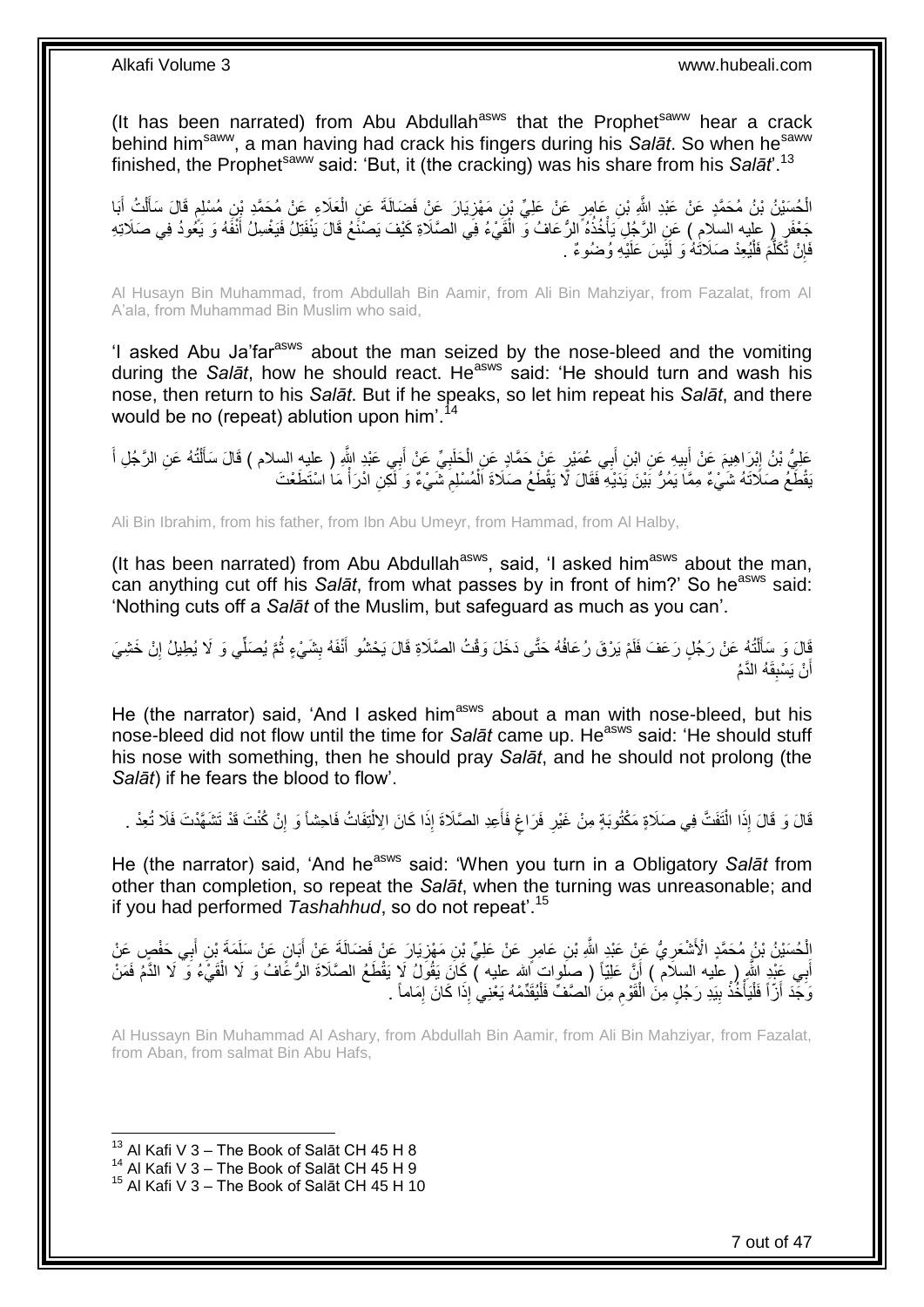(It has been narrated) from Abu Abdullah<sup>asws</sup> that Ali<sup>asws</sup> was saying: 'The Salat would not be cut off, neither by the nose-bleed, nor the vomit, nor the blood. So the one who finds dizziness, so let him grab the hand of a man from the people from the row, to lead the *Salāt*, if he was the prayer-leader'.<sup>16</sup>

مُحَمَّدُ بْنُ يَحْيَى عَنْ مُحَمَّدٍ بْنِ الْحُسَيْنِ عَنْ صَفْوَانٍ عَنِ الْعَلَاءِ عَنْ مُحَمَّدِ بْنِ مُسْلِمٍ عَنْ أَبِي جَعْفَوٍ ( عليه السلام ) قَالَ سَأَلْتُهُ َ ֧֖֖֖֧֖֧֧֧֧֧֧֧֧֧֧֧֚֚֚֚֓֝֝֝֝֟֓֟֓֝֬֝֓֝֬֟֓֟֓֬֝֓֟֓֟֓֝֬֝֓֝֓֟֓֝֬֝֬֝֓֝֬֝֓֝֬ ْ ْ ْ َ عَنِ الرَّجُلِ يَلْتَفِتُ فِي الصَّلَاةِ قَالَ لَا وَ لَا يَنْقُضُ أَصَابِعَهُ . ِ َ ֺ֝֟֟֓֕֟֓֕֓֕׆<br>֧֢ׅ֦֧ׅ֦֧֦֧֦֦ׅ֦֧֦֧֦֦֧֧֧ׅ֘֘֜֓֬֘֓֞֬֘֩֓֓֬֟֩֓֓֞֬֩֩֓֓֩

Muhammad Bin Yahya, from Muhammad Bin Al Husayn, from Safwan, from Al A'ala, from Muhammad Bin Muslim,

(It has been narrated) from Abu Ja'far $a_{\text{sws}}$ , said, 'I asked him $a_{\text{sws}}$  about the man who turns during the *Salāt*. He<sup>asws</sup> said: 'No (he cannot), nor can he break (crack) his fingers'.<sup>17</sup>

> **ِس فِي ال َّصَال ِة ُع َطا ُم َصلِّي َو الْ َعلَى الْ باب الَّت ْسلِيم ِ**

### <span id="page-7-0"></span>**Chapter 46 – The greetings upon the praying one, and the sneezing during the** *Salāt*

مُحَمَّدُ بْنُ يَحْيَىِ عَنْ أَحْمَدَ بْنِ مُحَمَّدٍ عَنْ عُثْمَانَ بْنِ عِيسَى عَنْ سَمَاعَةَ عَنْ أَبِي عَبْدِ اللَّهِ ( عليهِ السلام ) قَالَ سَأَلْتُهُ عَنِ<br>مَعَدَّدُ بْنُ يَحْيَىِ عَنْ أَحْمَدَ بْنِ مُحَمَّدٍ عَنْ عُث َ ْ َ ْ اً<br>أ الرَّجُلِ يُسَلَّمُ عَلَيْهِ وَ هُوَ فِي الصَّلَاةِ قَالَ يَرُدُّ سَلَامٌ عَلَيْكُمْ وَ لَا يَقُولُ وَ عَلَيْكُمُ السَّلَامُ فَإِنَّ رَسُولَ اللَّهِ ( صلى الله عليه وأله ) َّ ∣ٍ كَانَ قَائِماً يُصَلِّي فَمَرَّ بِهِ عَمَّارُ بْنُ يَاسِرٍ فَسَلَّمَ عَلَيْهِ عَمَّارٌ فَرَدَّ عَلَيْهِ النَّبِيُّ ( صلى الله عليه وآله ) هَكَذَا . ِ َّ ِ

Muhammad Bin Yahya, from Ahmad Bin Muhammad, from Usman Bin Isa, from Sama'at,

(It has been narrated) from Abu Abdullah $a_{\text{sws}}$ , said, 'I asked him $a_{\text{sws}}$  about the man who is offered *Salām* (greeted upon) and he is in the *Salāt*. He<sup>asws</sup> said: 'He can reply (saying), 'سَلَامٌ عَلَيْكُمُ 'Greetings be upon you', but he should not be saying, ' مَلَيْكُمْ الْسَلَامُ' 'And upon you be the greetings', for Rasool-Allah<sup>saww</sup> was standing praying Salat, and Ammar Bin Yasser passed by and Ammar greeted upon him<sup>saww</sup>. So the Prophet<sup>saww</sup> replied like this'.<sup>18</sup>

عَلِيُّ بْنُِ إِبْرَاهِيمَ عَنْ أَبِيهِ عَنِ ابْنِ أَبِي عُمَيْرٍ عَنْ حَمَّادٍ عَنِ الْحَلَبِيِّ عَنْ أَبِي عَبْدِ اللَّهِ ( عليه السلام ) قَالَ إِذَا عَطَسَ الرَّجُلُ َ ِ ْ ِ َ <u>֖֓</u> فِي صَلَاتِهِ فَلْيَحْمَدِ اللَّهَ  $\,$ ا<br>ا

Ali Bin Ibrahim, from his father, from Ibn Abu Umeyr, from Hammad, from Al Halby,

(It has been narrated) from Abu Abdullah<sup>asws</sup> having said: 'When the man sneezes during his *Salāt*, so let him Praise Allah<sup>azwj, 19</sup>

مُحَمَّدُ بْنُ يَحْيَى عَنْ أَجْمَدَ بْنِ مُحَمَّدٍ عَنِ ابْنِ فَضَّالٍ عَنْ مُعَلَّى أَبِي عُثْمَانَ عَنْ أَبِي بَصِبِيرٍ عَنْ أَبِي عَبْدِ اللَّهِ ( عليه السلامِ )<br>. َ َ َ ْ َ  $-6$ اً قَالَ قُلْتُ لَهُ أَسْمَعُ الْعَطْسَةَ وَ أَنَا فِي الصَّلَاةِ فَأَحْمَدُ الثَّهَ وَ أُصَلِّيَ كَلَى النَّبِيِّ ( صَلَّى الله عليه وآله ) قَالَ نَعُمْ وَ إِذَا عَطَسُ<br>أَمُّهُ بِلَّهِ أَسْمَعُ الْعَطْسَةَ وَ أَنَا فِي الصَ ِ ا<br>ا َ َ ْ َ ْ أَخُوكَ وَ أَنْتَ فِي الصَّلَاةِ فَقُلِّ الْحَمْدُّ لِلَّهِ وَ صَلِّ عَلَى النَّبِيِّ وَ إِنْ كَانَ بَيْنَكَ وَ يَّبْنُ صَاحِبِكَ الْبَمُّ صَلِّ عَلَى مُحَمَّدٍ وَ الْلَهِ . ْ ِ ِ ِ ْ اً<br>ا

- $17$  Al Kafi V 3 The Book of Salāt CH 44 H 12
- <sup>18</sup> Al Kafi V 3 The Book of Salāt CH 46 H 1

<sup>1</sup>  $16$  Al Kafi V 3 – The Book of Salāt CH 45 H 11

 $19$  Al Kafi V 3 – The Book of Salāt CH 46 H 2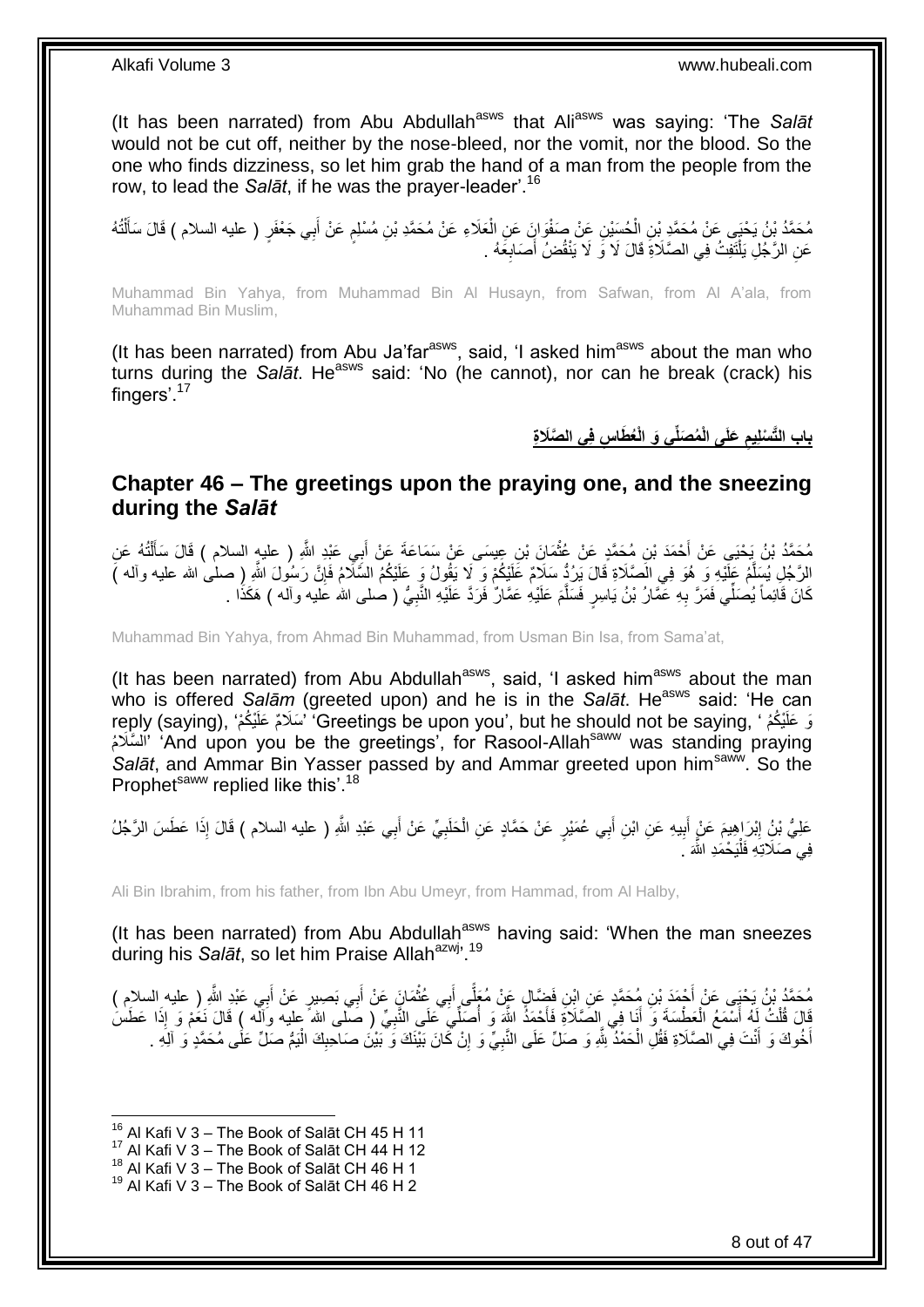Muhammad Bin Yahya, from Ahmad Bin Muhammad, from Ibn Fazzal, from Moalla Abu Usman, from Abu Baseer,

(It has been narrated) from Abu Abdullah<sup>asws</sup>, said, 'I said to him<sup>asws</sup>, 'I hear the sneeze while I am in the *Salāt*, so should I Praise Allah<sup>azwj</sup> and send Blesings upon the Prophet<sup>saww</sup>?' He<sup>asws</sup> said: 'Yes. And when your brother sneezes and you are in the Salat, so say, 'The Praise is for Allah<sup>azwj</sup>, and Blessings be upon the Prophet<sup>saww</sup>; and if there was unhappiness between you and your companions, send Blessings upon Muhammad<sup>saww</sup> and his<sup>saww</sup> Progeny<sup>asws</sup><sup>20</sup>

> باب الْمُصَلِّى يَعْرِضُ لَهُ شَىْءٌ مِنَ الْهَوَامِّ فَيَقْتُلُهُ **ِ**

### <span id="page-8-0"></span>**Chapter 47 – The praying one, something from the insects presents itself to him, so he kills it**

َ مُحَمَّدُ بْنُ يَحْيَى عَنْ أَحْمَدَ بْنِ مُحَمَّدٍ عَنْ حَمَّادٍ عَنْ حَرِيزٍ عَنْ مُحَمَّدٍ بْنِ مُسْلِمٍ قَالَ سَأَلْتُ أَبَا عَبْدِ اللَّهِ ( عليه السلام ) عَنِ<br>مَصَدِينَ مِنْ يَحْيَى عَنْ أَحْمَدَ بْنِ مُحَمَّدٍ عَنْ ْ َ ֧֖֖֖֧֖֧֧֧֧֧֧֧֧֧֧֧֚֚֚֚֓֝֝֝֝֟֓֟֓֝֬֝֓֝֬֟֓֟֓֬֝֓֟֓֟֓֝֬֝֓֝֓֟֓֝֬֝֬֝֓֝֬֝֓֝֬ ِ َ الرَّجُلِ يَكُونُ فِي الصَّلَاةِ فَيَرَى الْحَيَّةَ أَوِ الْعَقْرَبَ يَقْتُلُهُمَاَ إِنَّ آذَيَاهُ قَالَ نَعَمْ ِ ا<br>ا ْ ِ اً ْ

Muhammad Bin Yahya, from Ahmad Bin Muhammad, from Hammad, from Hareyz, from Muhammad Bin Muslim who said,

'I asked Abu Abdullah<sup>asws</sup> about the man who happens to be in the *Salāt*, so he sees the snake or the scorpion. Can he kill these two if they harm him?' He<sup>asws</sup> said: 'Yes'.<sup>21</sup>

عَلِيُّ بْنُ إِبْرَاهِيمَ عَنْ أَبِيهِ عَنِ ابْنِ أَبِي عُمَيْرٍ عَنْ حَمَّادٍ بْنِ عُثْمَانَ عَنِ الْحَلَبِيِّ عَنْ أَبِي عَبْدِ اللَّهِ ( عليه السلام ) فِي الرَّجُلِ<br>وَمَنْ يَامِي الْمَرْضَى مَنْ أَبِيهِ عَنْ إِبْنِ أَبِ َ **! ֽ** َ ِ ْ **ٔ** بَقْتُلٌ الْبَقَّةَ وَ الْبُرْغُوثَ وَ الْقَمْلَةَ وَ الذَّبَاّبَ فِيَ الصَّلَاةِ أَ يَنْقُضَ صَلَاتَهُ وَ وُضُوَءَهُ قَالَ لَا ۖ . َ ْ ֧֘֝֟֟֓֕׆֧ :<br>ا

Ali Bin Ibrahim, from his father, from Ibn Abu Umeyr, from Hammad Bin Usman, from Al Halby,

(It has been narrated) from Abu Abdullah<sup>asws</sup> regarding the man who kills the bug, and the flea, and the lice, and the fly during the *Salāt*. Would it break his *Salāt* and his ablution?' He $^{35W5}$  said: 'No'.<sup>22</sup>

مُحَمَّدُ بْنُ يَحْيَى عَنْ أَحْمَدَ بْنِ مُحَمَّدٍ وَ مُحَمَّدٍ بْنِ الْحُسَيْنِ عَنْ عُثْمَانَ بْنِ عِيسَى عَنْ سَمَاعَةَ قَالَ سَأَلْتُهُ عَنِ الرَّجُلِ يَكُونُ قَائِماً<br>يَجْمَعُ اللَّهُ عَنِ أَحْمَدَ بْنِ مُحَمَّدٍ وَ **ٔ** ْ َ ْ َ فِي الصَّلَاةِ الْفَرِيضَةِ فَيَنْسَىَ كِبِسَهُ أَوْ مَتَاعاً يَتَخَوَّفُ ضَيْعَتَهُ أَوْ هَلَاعَهُ ثَمَّا يَقْطَعُ صَلَاتَهُ وَ يُحْرِزُ مَتَاعَهُ ثُمَّ يَسْتَقْلِّ الصَّلَاةَ َ **∶** ْ ِ ُ ِ قُلْتُ فَيَكُونُ فِيَ الْفَرِيضَةِ فَّتَفَلَّتُ عَلَيْهِ دَابَّةٌ أَوْ تَفَلَّتُ دَابَّتُهُ فَيَخَافُ أَنْ تَذْهَبَ أَوْ يُصِيبَ مِنْهَا عَنَتاً فَقَالَ لَا ٰبَأْسَ بِأَنْ يَقْطَعَ َ **ٔ** اُ َّ َ َّ ِ ْ ْ َ ِ ا<br>أا َصَالَت ُه .

Muhammad Bin Yahya, from Ahmad Bin Muhammad, and Muhammad Bin Al Husayn, from Usman Bin Isa, from Sama'at who said,

'I asked him<sup>asws</sup> about the man who happens to be standing in the Obligatory Salat, so he remembers his bad or his provisions, fearing its wastage or its destruction. He<sup>asws</sup> said: 'He can cut off his Salat and protect his belongings. Then he should recommence the *Salāt*'. I said, 'Supposing he happens to be in the Obligatory (*Salāt*), and an animal flees, or his animal flees, so he fears that it would go away or he

 $^{20}$  Al Kafi V 3 – The Book of Salāt CH 46 H 3

<sup>21</sup> Al Kafi V 3 – The Book of Salāt CH 47 H 1

 $22$  Al Kafi V 3 – The Book of Salāt CH 47 H 2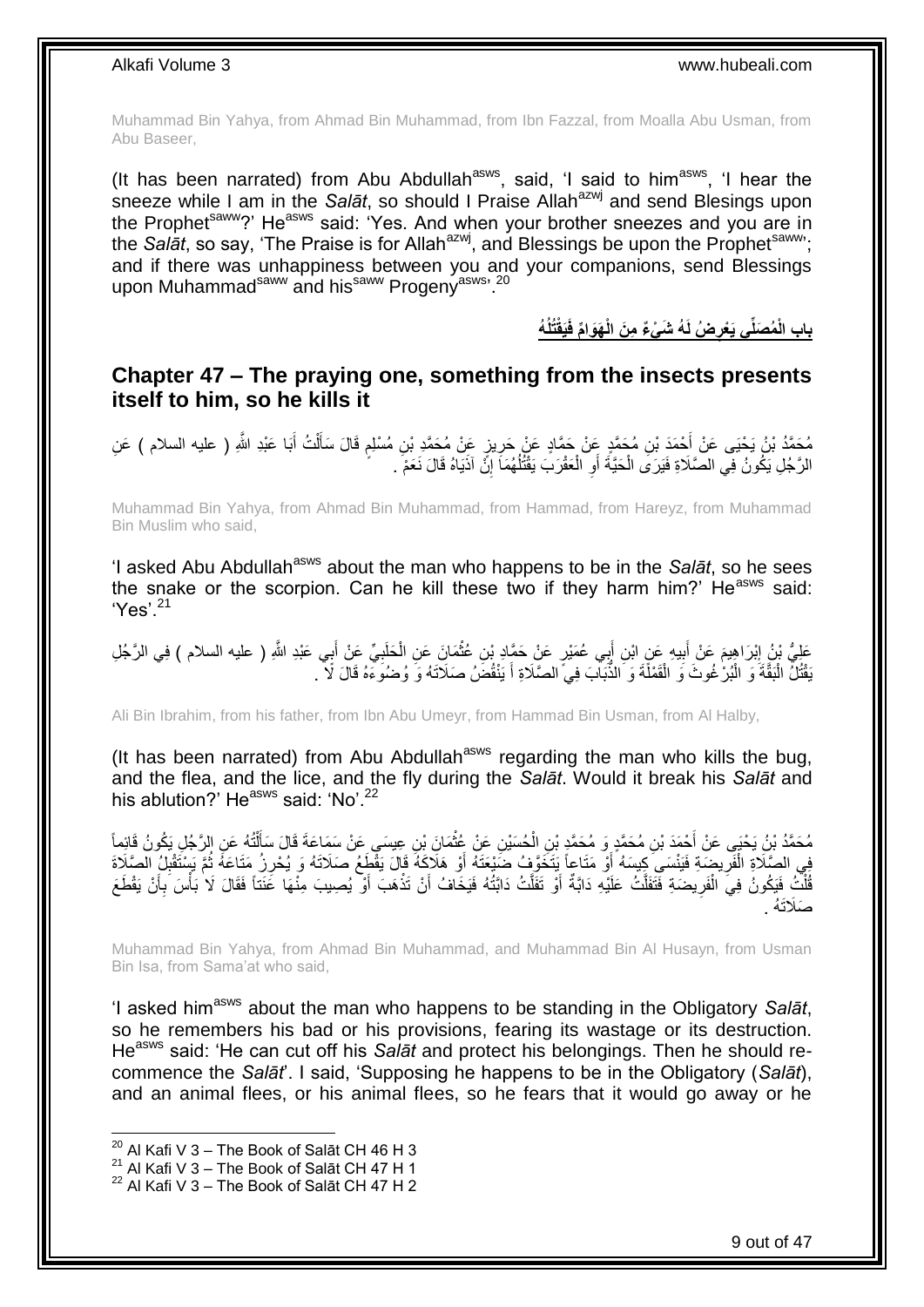would suffer hardship due to it'. So he<sup>asws</sup> said: 'There is no problem with if he were to cut off his *Salāt*'.<sup>23</sup>

الْحُسَيْنُ بْنُ مُحَمَّدٍ عَنْ عَيْدٍ اللَّهِ بْنِ عَامِرٍ عَنْ عَلِيٍّ بْنِ مَهْزِيَارَ عَنْ فَضَالَةَ بْنِ أَيُّوبَ عَنْ أَبَانٍ عَنْ مُحَمَّدٍ قَالَ كَانَ أَبُو جَعْفَرٍ ( ِ َ َ ا<br>ا عليه السلام ) إِذَا وَجَدَ قَمْلَةً فِي الْمَسْجِدِّ دَفَنَهَا فِي الْحَصَىَ . ْ ْ

Al Husayn Bin Muhammad, from Abdullah Bin Aamir, from Ali Bin Mahziyar, from Fazalat Bin Ayoub, from Aban, from Muhammad who said,

'It was so that whenever Abu Ja'far<sup>asws</sup> found a louse in the Masjid, buried it among the pebbles'. $24$ 

**∶** مُحَمَّدُ بْنُ إِسْمَاعِيلَ عَنِ الْفَضْلِ بْنِ شَاذَانَ عَنْ حَمَّادٍ بْنِ عِيسَى عَنْ حَرِينٍ عَمَّنْ أَخْبَرَهُ عَنْ أَبِي عَبْدِ اللَّهِ ( عليه السلام ) قَالَ َ َ ِ ْ ِ إِذَا كُنْتَ فِي صَلَاةِ الْفَرِيضَةِ فَرَأَيْتَ غُلَاماً لَكَ قَدْ أَبَقَ أَوْ غَرِيماً لَكَ عَلَيْهِ مَالٌ أَوْ حَيَّةً تَخَافُهَا عَلَى نَفْسِكَ فَاقْطَعِ الصَّلَاةَ وَ َ لَ ِ اُ َ لَ َ **∶** ْ ِ اتْبَعِ الْغُلَامَ أَوْ غَرِيماً لَكَ وَ اقْتُلِ الْحَيَّةَ . لَ **∶** َ ْ  $\zeta$ ْ

Muhammad Bin Ismail, from Al Fazl Bin Shazaan, from Hammad Bin Isa, from Hareyz, from the one who informed him,

(It has been narrated) from Abu Abdullah<sup>asws</sup> having said: 'Whenever you are in the Obligatory *Salāt* and you see a slave of yours to have absconded, or a debtor of yours upon whom is wealth (due to you), or a snake you fear upon yourself, so cut off your *Salāt* and pursue the slave, or a debtor of yours, and kill the snake'.<sup>25</sup>

عَلِيُّ لِنُ إِنْرٍاهِيمَ عَنْ مُحَمَّدٍ بْنِ عِيسَى عَنْ يُونُسَ عَنْ عَبْدِ اللَّهِ بْنِ سِنَانٍ عَنْ أَبِي عَبْدِ اللَّهِ ( عليه السلام ) قَالَ إِنْ وَجَدْتَ قَمْلَةً <u>֖֚֚֓</u>֦֧֢֦֦֦֓֕֝֡ ِ َ رَ أَنْتَ تُصَلِّّي فَاٰدْفِنْهَا فِي الْحَصَى . ْ ا<br>ا

Ali Bin Ibrahim, from Muhammad Bin Isa, from Yunus, from Abdullah Bin Sinan,

(It has been narrated) from Abu Abdullah<sup>asws</sup> having said: 'If you were to find a louse and you are praying *Salāt*, so bury it among the pebbles'.<sup>26</sup>

> باب بِنَاءِ الْمَسَاجِدِ وَ مَا يُؤْخَذُ مِنْهَا وَ الْحَدَثِ فِيهَا مِنَ النَّوْمِ وَ غَيْرِهِ **ِ ِ ِ**

<span id="page-9-0"></span>**Chapter 48 – Construction of the Masjid, and what can be taken from it, and the breaking of the ablution inside it due to sleep or something else**

عَلِيُّ بْنُ إِبْرَاهِيمَ عَنِْ أَبِيهِ عَنِ ابْنِ أَبِي عُمَيْرٍ عَنْ هِشَامِ بْنِ الْحَكَمِ عَنْ أَبِي عُبَيْدَةَ الْحَذَّاءِ قَالَ سَمِعْتُ أَبَا عَبْدِ اللَّهِ ( عليه ْ َ ِ ْ ِ **!** َ ِ َ السلَّام ) يَقُولُ مَنْ بَنَى مَسْجِداً بَنَى اللَّهُ لَّهُ بَيْتاً فِي الْجَنَّةِ ْ

Ali Bin Ibrahim, from his father, from Ibn Abu Umeyr, from Hisham Bin Al Hakam, from Abu Ubeyda Al Haza'a who said,

'I heard Abu Abdullah<sup>asws</sup> saying: 'The constructs a Masjid, Allah<sup>azwj</sup> will Build for him a house in the Paradise'.

- $^{24}$  Al Kafi V 3 The Book of Salāt CH 47 H 4
- $^{25}$  Al Kafi V 3 The Book of Salāt CH 47 H 5

 $^{23}$  Al Kafi V 3 – The Book of Salāt CH 47 H 3

 $26$  Al Kafi V 3 – The Book of Salāt CH 47 H 6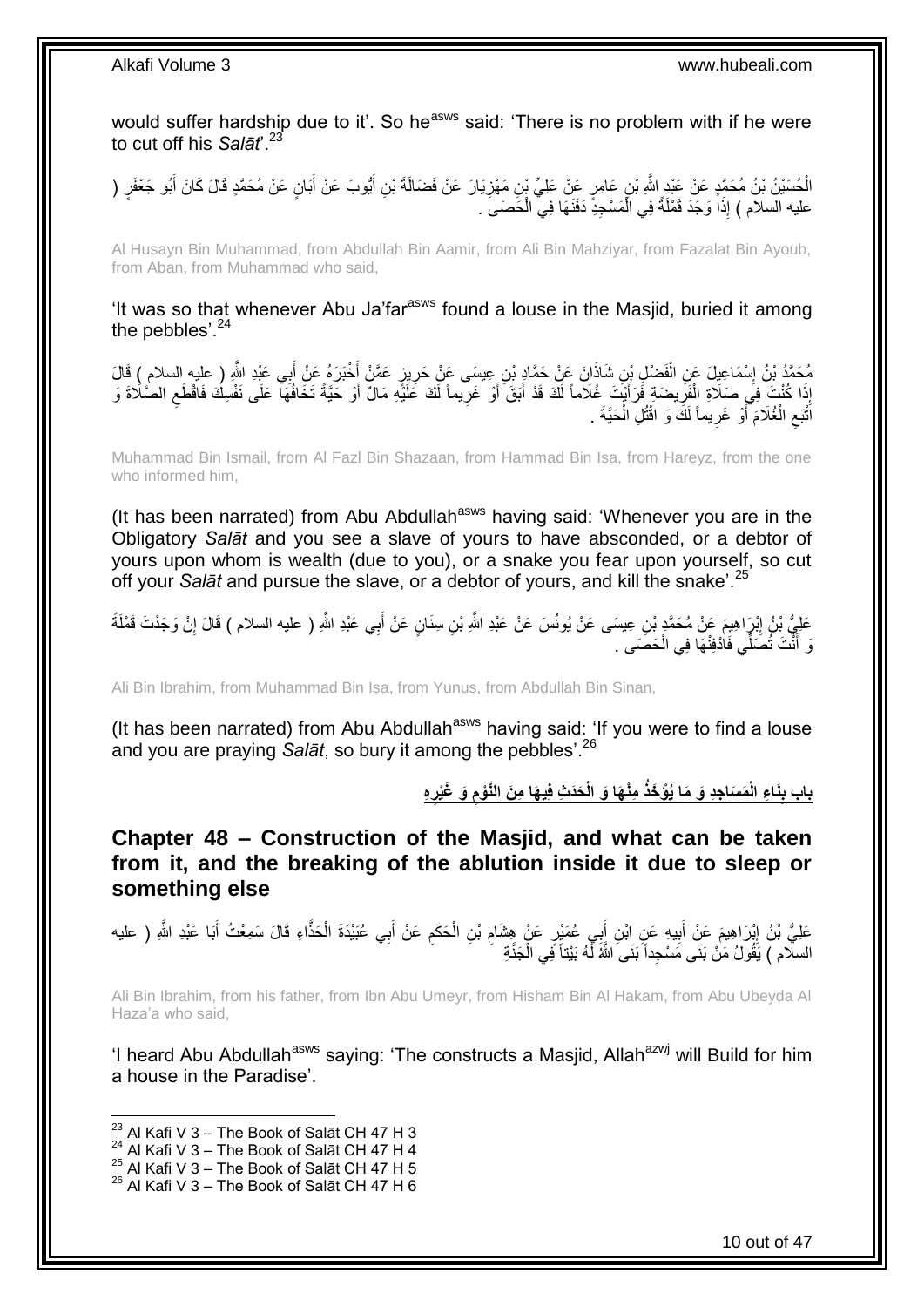قَالَ أَبُو عُبَيْدَةَ فَمَرَّ بِي أَبُو عَبْدِ اللَّهِ ( عليه السلام ) فِي طَرِيقِ مَكَّةَ وَ قَدْ سَوَّيْتُ بِأَحْجَارٍ مَسْجِداً فَقُلْتُ لَهُ جُعِلْتُ فِدَاكَ نَرْجُو<br>نَبِّ َ ِ ِ َ َ ْ ْ أَنْ يَكُونَ هَذَا مِنْ ذَٰلِكَ فَقَالَ نَعَمْ . اً

Abu Ubeyda (the narrator) said, 'So I passed by Abu Abdullah<sup>asws</sup> in a street of Makkah, and I had evened out a Masjid with the stoned, so I said to him<sup>asws</sup>, 'May I be sacrificed for you<sup>asws</sup>! We are hoping that this would happen to be from that'. So he<sup>asws</sup> said: 'Yes'.<sup>27</sup>

عَلِيُّ بْنُ مُحَمَّدٍ عَنْ سَهْلِ بْنِ زِيَادٍ عَنْ أَحْمَدَ بْنِ مُحَمَّدٍ بْنِ أَبِي نَصْرٍ عَنْ أَبَانِ بْنِ عُثْمَانَ عَنْ أَبِي الْجَارُودِ قَالَ سَأَلْتُ أَبَا ْ َ َ ِ َ ْ ĺ ْ َ حَفْفَرٍ ( عِليه السلام ) عَنِ الْمَسْجِدِ يَكُونُ فِي الْبَيْتِ فَيُرِيدُ أَهْلُ الْبَيْتِ أَنْ يَتَوَسَّعُوا بِطَائِفَةٍ مِنْهُ أَوْ يُحَوِّلُوهُ إِلَى غَيْرِ مَكَانِهِ قَالَ ا<br>ا َ ِ َ ْ َ **∶** ْ ْ ِ َلَا بَأْسََ بِذَلِكَ ا<br>ا

Ali Bin Muhammad, from Sahl Bin Ziyad from Ahmad Bin Muhammad Bin Abu Nasr, from Aban Bin Usman, from Abu Al Jaroud who said,

'I asked Abu Ja'far<sup>asws</sup> about the Masjid which happens to be inside the house, so the people of the household intend to widen the range of it or relocate it to another place. He<sup>asws</sup> said: 'There is no problem with that'.

قَالَ وَ سَأَلْتُهُ عَنِ الْمَكَانِ يَكُونُ خَبِيثاً ثُمَّ يُنَظَّفُ وَ يُجْعَلُ مَسْجِداً قَالَ يُطْرَحُ عَلَيْهِ مِنَ التُّرَابِ حَتَّى يُوَارِيَهُ فَهُوَ أَطْهَرُ . ا<br>ا **!** ْ ֦֖֖֦֧֦֦֦֖֦֧֦֦֖֦֧֦֦֧֦֦֧֦֪֦֪֪֦֧֦֪֦֧֦֧֦֪֦֧֦֪֪֦֧֦֧֦֪֪֦֧֦֧֦֧֦֧֦֧֟֟֟֟֟֟֟֟֟֟֟֟֟֟֟֟֟֟֟֟֟֬֟֟֟֟֟֓֞֟֟֟֟֬֟֟֓֞֟֟֩֕֟֟֩֞֟֟֓֞֟֟֟֟֟֝֟ َ ِ

He (the narrator) said, 'And I asked him<sup>asws</sup> about the place which happens to be filthy, then is cleaned up and made into a Masiid. He<sup>asws</sup> said: 'The soil would be poured upon it until it is covered, so it would be clean'.<sup>28</sup>

مُحَمَّدُ بْنُ إِسْمَاعِيلَ عَنِ الْفَضْلِ بْنِ شَاذَانَ عَنْ صَفْوَانَ عَنِ الْعِيصِ قَالَ سَأَلْتُ أَبَا عَبْدِ اللَّهِ ( عليه السلام ) عَنِ الْبِيَعِ وَ<br>وَيَحَمَّدُ بْنُ إِسْمَاعِيلَ عَنِ الْفَضْلِ بْنٍ شَاذَانَ عَنْ ص َ ْ َ ْ ْ ِ ِ ِ ْ الْكَذَائِسِ هَلَّ يَصْلُحُ نَقْضُهُمَا لِبِنَاءِ الْمَسَاجِدِ فَقَالَ نَعَمْ . ْ **∣** ا<br>ا ْ

Muhammad Bin Ismail, from Al Fazl Bin Shazaan, from Safwan, from Al Ays who said,

'I asked Abu Abdullah<sup>asws</sup> about the synagogues and the churches, 'Is it correct to break these two in order to build the Masjids?' So heasws said: 'Yes'.<sup>29</sup>

عَلِيُّ بْنُ إِبْرَاهِيمَ عَنْ أَبِيهِ عَنِ ابْنِ أَبِي عُمَيْرٍ عَنْ حَمَّادِ بْنِ عُثْمَانَ عَنِ الْحَلَبِيِّ قَالَ سُئِلَ أَبُو عَبْدِ اللَّهِ ( عليه السلام ) عَنِ<br>إِن أَبْرَى بَيْنَ إِنَّ أَمَّةٍ عَنْ أَبِيهِ عَنِّ ابْ ِ ْ **ٔ** َ **!** َ  $\frac{1}{2}$ َ الْمَسَاجِدِ الْمُظَلَّلَةِ أَ يُكْرَهُ الصَّلَاةُ فِيهَا قَالَ نَعَمْ وَ لَكِنْ لَا يَضُرُّكُمُ الْيَوْمَ وَ لَوْ قَدْ كَانَ الْعَدْلُ لَرَ أَيْتُمْ كَيْفَ يُصنَٰعُ فِي ذَلِكَ ْ َ لَ َّ ْ َ ْ

Ali Bin Ibrahim, from his father, from Ibn Abu Umeyr, from Hammad Bin Usman, from Al Halby who said,

'Abu Abdullah<sup>asws</sup> was asked about the Masjids with shades, is it disliked to pray Salat therein?' He<sup>asws</sup> said: 'Yes, but it would not harm you today, and if there had been justice (Al-Qaim<sup>asws</sup>) you would see what would be done regarding that'

َّةِلَ وَ سَأَلْتُهُ أَ يُعَلِّقُ الرَّجُلُ السِّلَاحَ فِي الْمَسْجِدِ قَالَ نَعَمْ وَ أَمَّا فِي الْمَسْجِدِ الْأَكْبَرِ فَلَا فَإِنَّ جَدِّي نَهَى رَجُلًا يَبْرِي مِشْقَصاً فِي **∶** ْ َ ْ ِّ َ ْ ∣ļ الْمَسْجِدِ . ْ

 $27$  Al Kafi V 3 – The Book of Salāt CH 48 H 1

 $^{28}$  Al Kafi V 3 – The Book of Salāt CH 48 H 2

 $^{29}$  Al Kafi V 3 – The Book of Salāt CH 48 H 3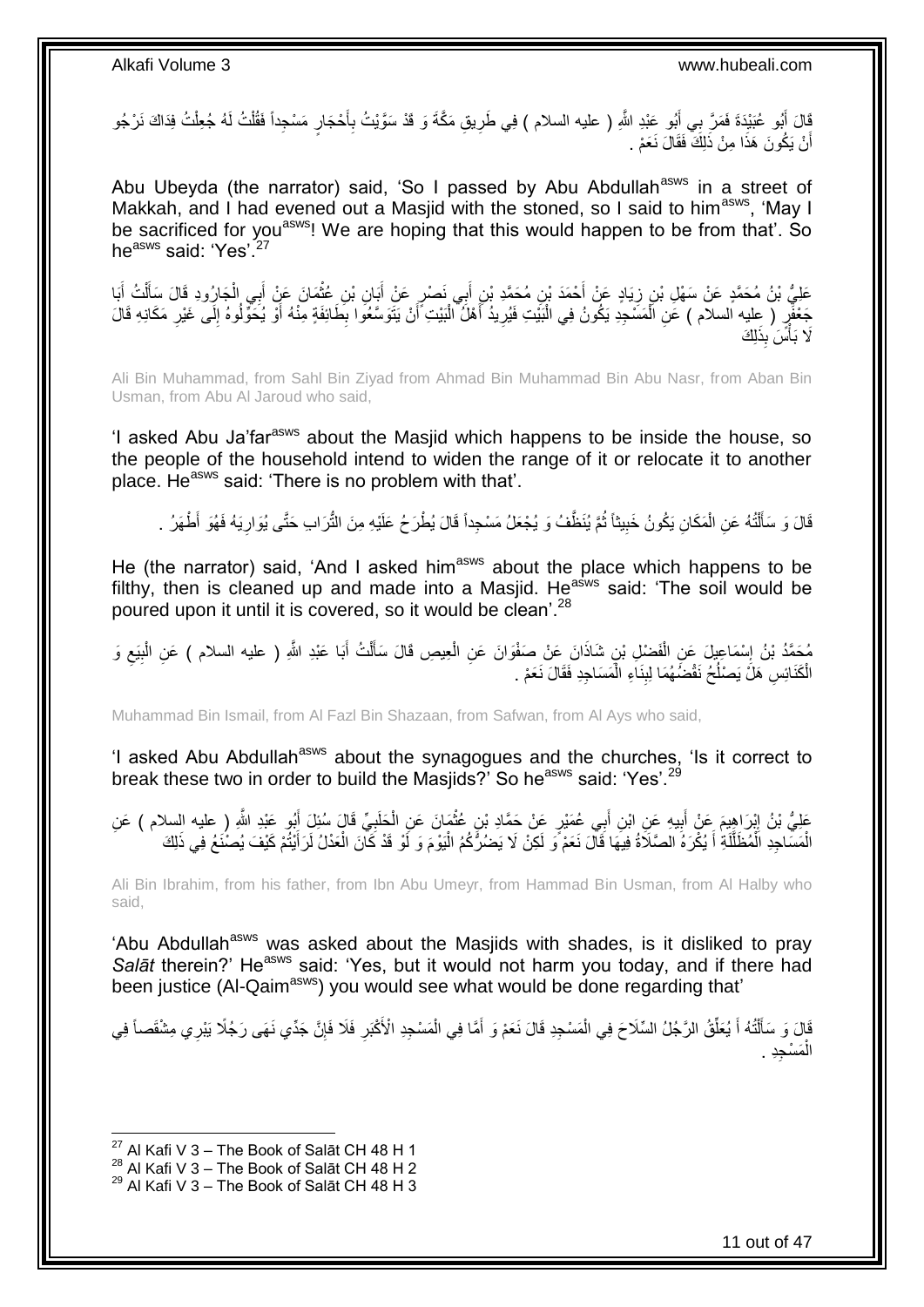He (the narrator) said, 'And I asked him<sup>asws</sup>, 'Can the man hang the weapons in the Masjid?' He<sup>asws'</sup> said: 'Yes, and as for the Great Masjid, so no, for my<sup>asws</sup> grandfather<sup>saww</sup> forbade a man trimming an arrow in the Masjid'.<sup>30</sup>

ِن َم ْحُبو ٍب ِن ُم َح َّمٍد َع ِن اْب ْح َمَد ْب ِن ُم َح َّمُد ْب ُن َي ْحَيى َع ْن أ َم َع ْن َعلِ ِّي ْب ْب َرا ِهي ِن إ ْب َع ْن َج ْعَفر َح َّجاج ِن ال ِن ْب َع ْن َعْبِد ال َّر ْح َم َ ِ ِ  $\zeta$ ْ الْجُسَيْنِ ( صلوات الله عليه ) فَالَ قَالَ رَسُولُ اللّهِ ( صلَّى الله عليه وأله ) مَنْ سَمِعْتُمُوهُ يُنْشِدُ الشُّغَرَ فِيَ الْمَسَاجِدِ فَقُولُوا فَضَّ ُ ْ اللَّهُ فَاكَ إِنَّمَا نُصِبَتِ الْمَسَاجِدُ لِلْقُرْآنِ . ْ ْ ֺׅׅ֧֧֦֧֧֧֧ׅ֧֧ׅ֧ׅ֧ׅ֧ׅ֧֧ׅ֧ׅ֧֧ׅ֧ׅ֧֧֧֧֚֚֚֚֚֚֚֚֚֚֚֚֚֚֚֚֚֚֚֚֚֚֚֚֚֚֚֝֡֡֡֡֡֡֡֝֡֓֡֝֓֓֡֓֡֬֓֝֬֡֬֝֬֝֬֝֬

Muhammad Bin Yahya, from Ahmad Bin Muhammad, from Ibn Mahboub, from Abdul Rahman Bin Al Hajjaj, from Ja'far Bin Ibrahim.

(It has been narrated) from Ali Bin Al-Husayn<sup>asws</sup> having said: 'Rasool-Allah<sup>saww</sup> said: 'The ones who hears the poem being recited in the Masjids, so they should be saying, 'May Allah<sup>azwj</sup> Break your mouth. But rather, the Masjids have been established for the Quran<sup>'31</sup>

الْحَسَنُ بْنُ عَلِيٍّ الْعَلَوِيُّ عَنْ سَهْلِ بْنِ جُمْهُورٍ عَنْ عَبْدِ الْعَظِيمِ بْنِ عَبْدِ الثَّهِ الْمَلَوِيِّ عَنِ الْحَسَنِ بْنِ الْحُسَيْنِ الْعُرَنِيِّ عَنْ عَمْرِو **∶** ْ ¦ ْ ْ ْ **∶** ْ ِ ْ َّنْ بِجُمَيْعٍ قَالَ سَأَلْتُ أَبَا جَعْفَرٍ ( علَيه السلام ) عَنِ الصَّلَاةِ فِي الْمَسَاجِدِ الْمُصَوَّرَةِ فَقَالَ أَكْرَهُ ذَلِكَ وَ لَمِنْ لَا يَصْرُكُمْ ذَلِكَ َ ْ ْ َ ْ َ ٍ الْبَوْمَ وَ لَّوْ قَدْ قَامَ الْعَدْلُ رَأَيْتُمْ كَيْفَ يُصنْنَعُ فِي ذَٰلِكَ . َ ْ :<br>ا

Al Hassan Bin Ali Al Alawy, from Sahl Bin Jamhour, from Abdul Azeem Bin Abdullah Al Alawy, from Al Hassan Bin Al Husayn Al Uranny, from Amro Bin Jumi'e who said,

'I asked Abu Ja'far<sup>asws</sup> about the *Salāt* in the Masjid with pictures. So he<sup>asws</sup> said: 'That is abhorred, but that would not harm you today, and if the justice had been established (Al-Qaim<sup>asws</sup>), you would see what would be done regarding that'.<sup>32</sup>

عَلِيُّ بْنُ مُجَمَّدٍ عَنْ سَهْلِ بْنِ زِيَادٍ عَنْ مُحَمَّدٍ بْنِ الْحَسَنِ بْنِ شَمُّونٍ عَنْ عَبْدِ الثَّهِ بْنِ عَنْدٍ الرَّحْمَنِ عَنْ مِسْمَعٍ أَبِي سَيَّارٍ عَنْ ْ ِ َ ٍ أَبِي عَبْدِ اللَّهِ ( َعليه السلام ) قَالَ نَهَى رَسُولُ اللَّهِ ( صلى الله عليه وَّاله ) عَنْ رَطَانَةِ الْأَعَاجِمِ فِي الْمَسَاجِدِ . َ ْ ِ

Ali Bin Muhammad, from Sahl Bin Ziyad, from Muhammad Bin Al Hassan Bin Shamoun, from Abdullah in Abdul Rahman, from Misma'a Abu Sayyar,

(It has been narrated) from Abu Abdullah<sup>asws</sup> having said: 'Rasool-Allah<sup>saww</sup> forbade from talking gibberish (meaningless talk) in the Masjids'.<sup>33</sup>

عَلِيُّ بْنُ إِبْرَاهِيمَ عَنْ مُحَمَّدِ بْنِ عِيسَى عَنْ يُونُسَ عَنِ الْعَلَاءِ عَنْ مُحَمَّدِ بْنِ مُسْلِمٍ عَنْ أَحَدِهِمَا ( عليهما السلامِ ) قَالَ نَهَى َ ٍ ْ ِ رَسُولُ اللَّهِ ( صلْمى الله عليه وآلَه ) عَنْ سَلِّ السَّيْفِ فِيَ الْمَسْجِدِ وَ عَنْ بَرْيِ اَلنَّبْلِ فَبِي الْمَسْجِدِ قَالَ ٰإِنَّمَا بُنِيَ لِغَيْرِ ذَٰلِكَ . ِ ِ ْ  $\ddot{\phantom{0}}$ ْ

Ali Bin Ibrahim, from Muhammad Bin Isa, from Yunus, from Al A'ala, from Muhammad Bin Muslim,

(It has been narrated) from one of the two  $(5<sup>th</sup>$  or  $6<sup>th</sup>$  Imam<sup>asws</sup>) having said: 'Rasool-Allah<sup>saww</sup> forbade from unsheathing the sword in the Masjid, and from sharpening the arrows in the Masjid'. He<sup>asws</sup> said: 'But rather, it has been built for other than that'.<sup>34</sup>

- $31$  Al Kafi V  $3 -$  The Book of Salāt CH 48 H 5
- $32$  Al Kafi V 3 The Book of Salāt CH 48 H 6

 $^{30}$  Al Kafi V 3 – The Book of Salāt CH 48 H 4

 $33$  Al Kafi V  $3 -$  The Book of Salāt CH 48 H 7

 $34$  Al Kafi V 3 – The Book of Salāt CH 48 H 8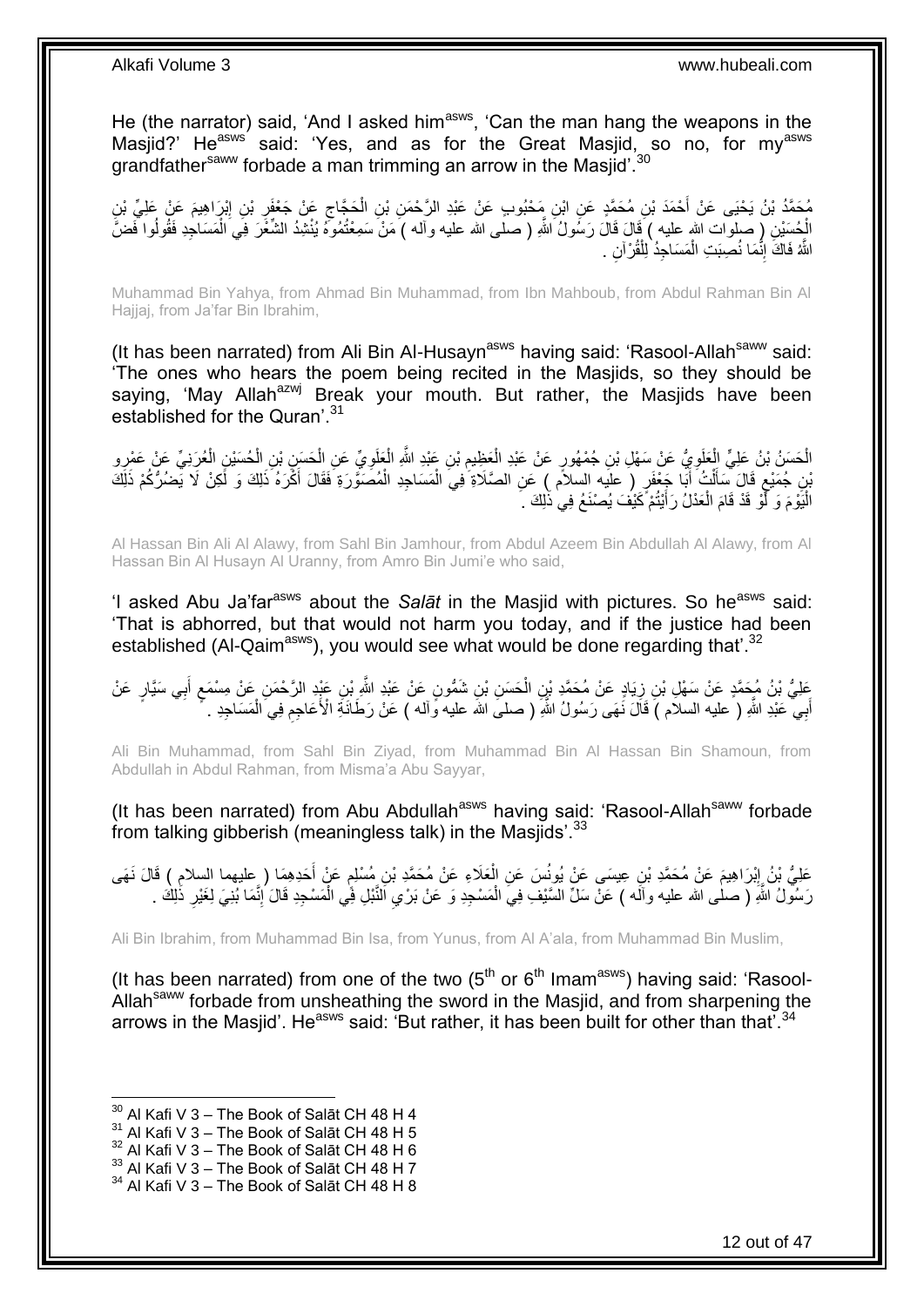مُحَمَّدُ بْنُ يَحْيَى عَنْ أَجْمَدَ بْنِ مُحَمَّدٍ عَنِ الْحُسَيْنِ بْنِ سَعِيدٍ عَنْ فَضَالَةَ بْنِ أَيُّوبَ عَنْ رِفَاعَةَ بْنِ مُوسَى قَالَ سَأَلْتُ أَبَا عَبْدِ الثَّهِ َ ْ َ **ٍ** َ ْ ( عليه السلام ) عَنِ الْمُوضُوعِ فِي الْمَسْجِدِ فَكَرِهَهُ مِنَ الْغَائِطِ وَ الْبَوْلِ . ْ ْ ِ ْ ْ

Muhammad Bin Yahya, from Ahmad Bin Muhammad, from Al Husayn Bin Saeed, from Fazalat Bin Ayoub, from Rafa'at Bin Musa who said,

'I asked Abu Abdullah<sup>asws</sup> about the ablution performed in the Masjid, but he<sup>asws</sup> disliked it due to the faeces and the urine<sup>'.35</sup>

عَلِيُّ بْنُ إِبْرَاهِيمَ عَنْ مُحَمَّدٍ بْنِ عِيسَى عَنْ يُونُسَ عَنْ مُعَاوِيَةَ بْنِ وَهْبِ قَالَ سَأَلْتُ أَبَا عَبْدِ اللَّهِ ( عليه السلام ) عَنِ النَّوْمِ فِي ِ َ ْ ĺ ِ  $\ddot{\phantom{a}}$ الْمَسْْجِدِ الْحَرَامِ وَ مَسْجِدِ النَّبِيِّ ( صلى الله عليه وأله ) قَالَ نَعَمْ فَأَيْنَ يَنَامُ النَّاسُ . َ ِ ِ ْ ْ

Ali Bin Ibrahim, from Muhammad Bin Isa, from Yunus, from Muawiya Bin Wahab who said,

'I asked Abu Abdullah<sup>asws</sup> about the sleeping in the Sacred Masjid, and the Masjid of the Prophet<sup>saww</sup>. He<sup>asws</sup> said: 'So where would the people sleep?'<sup>36</sup>

عَنْهُ عَنْ أَبِيهِ عَنْ حَمَّادٍ عَنْ حَرِيزٍ عَنْ زُرَارَةَ بْنِ أَعْيَنَ قَالَ قُلْتُ لِأَبِي جَعْفَرٍ ( عليه السلام ) مَا تَقُولُ فِي النَّوْمِ فِي الْمَسَاجِدِ **!** ْ َ ِ ْ ِ ْ فَقَالَ لَا بَأْسَ بِهِ إِلَّا فِي الْمَسْجِدَيْنِ مَسْجِدِ النَّبِيِّ ( صَلى الله عليه وأله ٓ) وَ الْمَسْجِدِ الْحَرَامِ ْ **∶** ْ ِ **∶ ٔ** ِ

From him, from his father, from Hammad, from Hareyz, from Zurara Bin Ayn who said,

'I said to Abu Ja'far<sup>asws</sup>, 'What are you<sup>asws</sup> saying regarding the sleeping in the Masjids. So he<sup>asws</sup> said: 'There is no problem with it except in two Masjids  $-$  The Masjid of the Prophet<sup>saww</sup>, and the Sacred Masjid'.

قَالَ وَ كَانَ يَأْخُذُ بِنَدِي فِي بَعْضٍ اللَّيْلِ فَيَنْتَحِي نَاحِيَةً ثُمَّ يَجْلِسُ فَيَتَحَدَّثُ فِي الْمَسْجِدِ الْحَرَامِ فَرُبَّمَا نَامَ وَ نِمْتُ فَقُلْتُ لَهُ فِي ذَلِكَ ْ ْ ُ َّ ِ ة<br>أ ْ ِ فَقَالَ إِنَّمَا يُكْرَهُ أَنْ بَنَبَامَ فِي الْمَسْجِدِ الْحَرَامِ الَّذِي كَانُ عَلَى عَهْدِ رَسُولِ اللَّهِ (َ صلى الله عليه واله ) فَأَمَّا النَّوْمُ فِي هَذَا ِ َ َّ ِ ْ ْ اً الْمَوْضِعِ فَلَيْسَ بِهِ بَأْسٌ ۚ ِ  $\zeta$ ْ

He (the narrator) said, 'And he<sup>asws</sup> used to grab me by my hand in one of the nights, so he<sup>asws</sup> ended up in a corner. Then he<sup>asws</sup> would sit down and narrate in the Sacred Masjid. So sometimes he<sup>asws</sup> slept, and I slept (as well). So I spoke to him<sup>asws</sup> regarding that, so he<sup>asws</sup> said: 'But rather, it is disliked if one were to sleep in the Sacred Masjid which was upon the era of Rasool-Allah<sup>saww</sup>. But, as for the sleeping in this place, so there is no problem with it'. $37$ 

جَمَاعَةٌ عَنْ أَحْمَدَ بْنِ مُحَمَّدٍ عَنِ الْحُسَيْنِ بْنِ سَعِيدٍ عَنْ مُحَمَّدِ بْنِ مِهْرَانَ الْكَرْخِيِّ عَنْ عَبْدِ اللَّهِ بْنِ سِنَانٍ عَنْ أَبِي عَبْدِ اللَّهِ ( ْ ْ َ َ عليه السلام ) قَالَ قُلْتُ لَهُ الرَّجُلُ يَكُونُ فِي الْمَسْجِدِ فِي الصَّلَاةِ فَيُرِيدُ أَنْ يَبْزُقَ فَقَالَ عَنْ يَسَارِهِ وَ إَنْ كَانً فِي غَيْرِ صَلَاةٍ فَلَا<br>وَأَسْرَعُ الْقَدَاءِ : وَفَقَالَ الرَّجُلُ يَكُونُ فِ ْ ْ ِ ِ َ ِ يَبْرُقُ حِذَاءَ الْقِبْلَةِ وَ يَبْرُقُ عَنْ يَمِينِهِ وَ يَسَارِهِ . ِ ْ

A group, from Ahmad Bin Muhammad, from Al Husayn Bin Saeed, from Muhammad Bin Mihran Al Karkhy, from Abdullah Bin Sinan,

(It has been narrated) from Abu Abdullah<sup>asws</sup>, said, 'I said to him<sup>asws</sup>, 'The man happens to be in the Masjid in the *Salāt*, so he wants to spit'. So he<sup>asws</sup> said: 'On his

 $35$  Al Kafi V 3 – The Book of Salāt CH 48 H 9

 $36$  Al Kafi V  $3 -$  The Book of Salāt CH 48 H 10

 $37$  Al Kafi V 3 – The Book of Salāt CH 48 H 11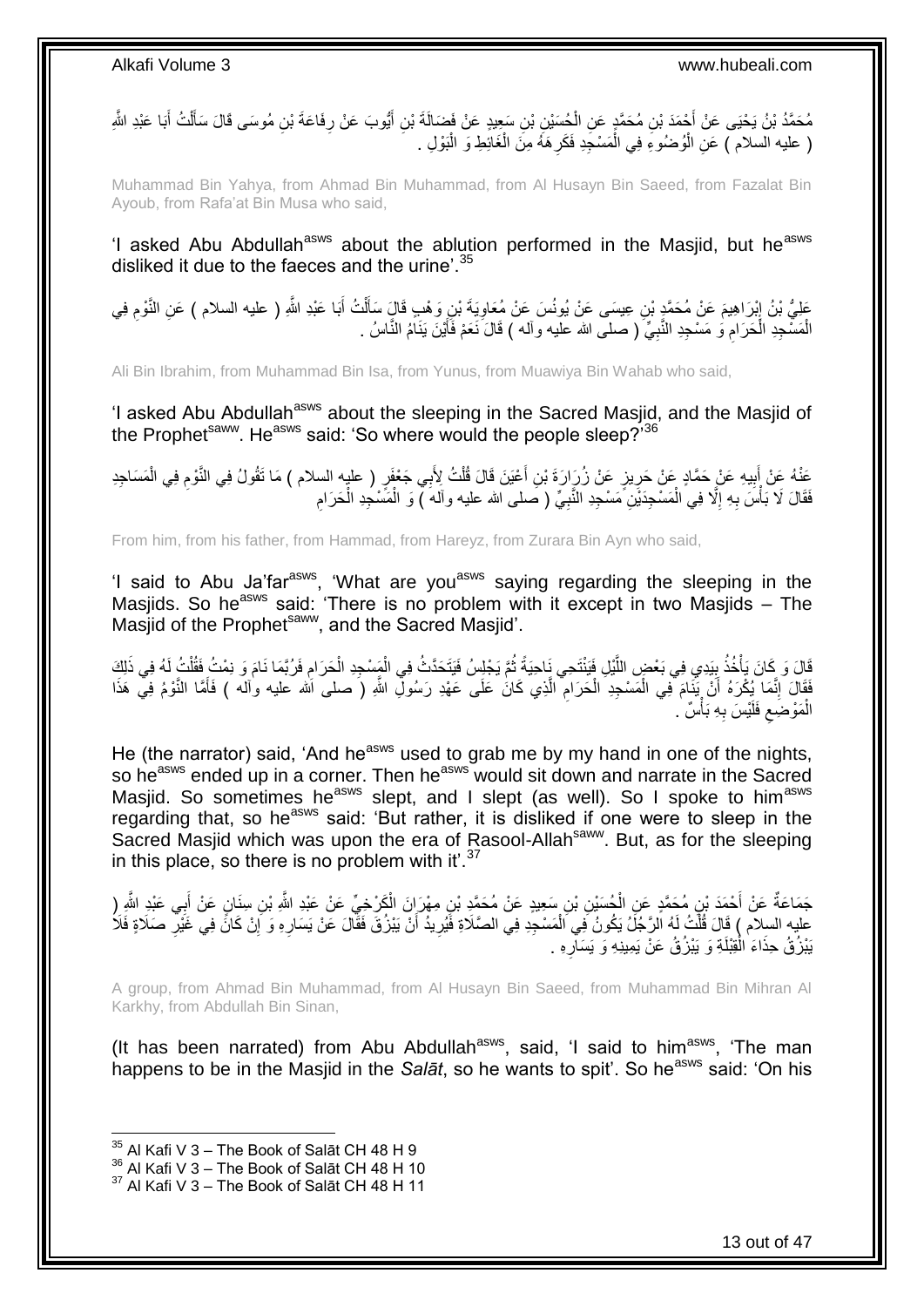left. And if he was in other than a *Salāt*, so he should not spit facing the Qiblah, and he can spit on his right and his left'.<sup>38</sup>

الْحُسَيْنُ بْنُ مُحَمَّدٍ رَفَعَهُ عَنِ ابْنِ أَبِي عُمَيْرٍ عَنْ بَعْضٍ أَصْحَابِهٍ قَالَ قُلْتُ لِأَبِي عَيْدِ اللَّهِ ( عليه السلام ) إِنِّي لَأَكْرَهُ الصَّلَاةَ ْ ِ َ َ ِ فِي مَسَاجِدِهِمْ فَقَالَ ِلَا تَكْرَهْ فَمَا مَنْ مَسْجِدٍ بُنِيَ إِلَّا عَلَى قَبْرِ نَبِيٍّ أَوْ وَصِيٍّ نَبِيٍّ قُتِلَ فَأَصَابَ تِلْكَ الْبُقْعَةُ رَشَّةٌ مِنْ دَمِهِ فَأَحَبَّ ْ ْ َ ِ َ ِ ِ  $\frac{1}{2}$ َ اللَّهُ أَنْ يُذْكَرَ فِيهَا فَأَدَّ فِيهَا الْفَرِيضَةَ وَ النَّوَافِلَ وَ اَقْضِ فِيهَا مَا فَاتَّكَ . ِ ْ َ **ٔ** 

Al Husayn Bin Muhammad, raising it from Ibn Abu Umeyr, from one of his companions who said,

'I said to Abu Abdullah<sup>asws</sup>, 'I dislike praying Salat in their Masjids (of the general Muslims)'. So he<sup>asws</sup> said: 'Do not dislike it, for there is none from a Masjid, except that it is built upon a grave of a Prophet<sup>saww</sup> or a successor<sup>as</sup> of a Prophet<sup>as</sup>. He<sup>as</sup> was murdered, so that spot was hit by a sprinkle of his<sup>as</sup> blood, therefore Allah<sup>azwj</sup> Loves it that He<sup>azwj</sup> be Mentioned in it. So perform therein the Obligatory and the optional (*Salāts*), and payback therein what you missed out on (outstanding *Salāts*)'.<sup>39</sup>

ا<br>أ مُحَمَّدُ بِّنُ يَحْيَى عَنْ أَحْمَدَ بْنِ مُحَمَّدٍ عَنْ جَمَّادِ بْنِ عِيسَى عَنِ الْجُسَيْنِ بْنِ الْمُخْتَارِ عَنْ أَبِي أُسَامَةَ زَيْدِ الشَّحَّامِ قَالَ قُلْتُ لِأَبِي َ **∶** ْ ْ ِ ْ ِ عَبْدِ اللَّهِ ( عليه السلام ) قَوْلُ اللَّهِ عَزَّ وَ جَلَّ لا تَقْرَبُوا الصَّلاةَ وَ أَنْتُمْ سُكارَى فَقَالَ سُكْرُ اَلْنَّوْمِ . ِ َ

Muhammad Bin Yahya, from Ahmad Bin Muhammad, from Hammad Bin Isa, from Al Husayn Bin Al Mukhtar, from Abu Asama Zayd Al Shahaam who said,

'I said to Abu Abdullah<sup>asws</sup>, '(What about) the Words of Allah<sup>azwj</sup> Mighty and Majestic *[4:43] O you who believe! Do not go near the Prayer when you are Intoxicated*?' So he<sup>asws</sup> said: 'The sleep'.<sup>40</sup>

ِجَمَاعَةٌ مِنْ أَصْحَابِنَا عَنْ أَحْمَدَ بْنِ مُحَمَّدٍ عَنِ الْحُسَيْنِ بْنِ سَعِيدٍ عَنْ فَضَالَةَ بْنِ أَيُّوبَ عَنِ ابْنِ سِنَانٍ عَنْ عُمَرَ بْنِ يَزِيدَ عَنْ َ **ِ** َ ِ َ ْ أَبِي عَبْدِ اللَّهِ ( عليهَ السلام ) قَالَ لَّيْسَ يُرَخَّصَ فِي النَّوَّمِ فَِي شَيْءٍ مِنَ الصَّلَاةِ ـَ ِ َ

A group of our companions, from Ahmad Bin Muhammad, from Al Husayn Bin Saeed, from Fazalat Bin Ayoub, from Ibn Sinan, from Umar Bin Yazeed,

(It has been narrated) from Abu Abdullah<sup>asws</sup> having said: 'There is no allowance regarding the sleep in anything from the *Salāt*'.<sup>41</sup>

**ْض ِل ال َّصَال باب ف َج َما َع ِة َ ِة فِي الْ**

## <span id="page-13-0"></span>**Chapter 49 – The merits of the** *Salāt* **in the** *Jam'at*

عَلِيُّ بْنُ إِبْرَاهِيمَ عَنْ أَبِيهِ عَنِ ابْنِ أَبِي عُمَيْرٍ عَنْ عُمَرَ بْنِ أُذَيْنَةَ عَنْ زُرَارَةَ قَالَ قُلْتُ لِأَبِي عَبْدِ اللَّهِ ( عليه السلام ) مَا بَرْوِي ْ ُ َ **!**  ِ ِ َ النَّاسُ ۚ أَنَّ الصَّلَاةَ فِي جَمَاعَةٍ أَفْضَلُ مِنْ صَلَاةِ الرَّجُلِ وَحْدَهُ بِخَمْسٍ وَ عِشْرِينَ صَلَاةً فَقَالَ صَدَقُوا فَقُلْتُ الرَّجُلَانِ يَكُونَانِ ْ **∶ ∶** َ جَمَاعَةً فَقَالَ نَعَمْ وَ يَقُومُ الرَّجُلُ عَنْ يَمِينِ الْإِمَامِ . ِ

Ali Bin Ibrahim, from his father, from Ibn Abu Umeyr, from Umar Bin Azina, from Zurara who said,

 $38$  Al Kafi V 3 – The Book of Salāt CH 48 H 12

 $39$  Al Kafi V 3 – The Book of Salāt CH 48 H 14

<sup>40</sup> Al Kafi V 3 – The Book of Salāt CH 48 H 15

<sup>41</sup> Al Kafi V 3 – The Book of Salāt CH 48 H 16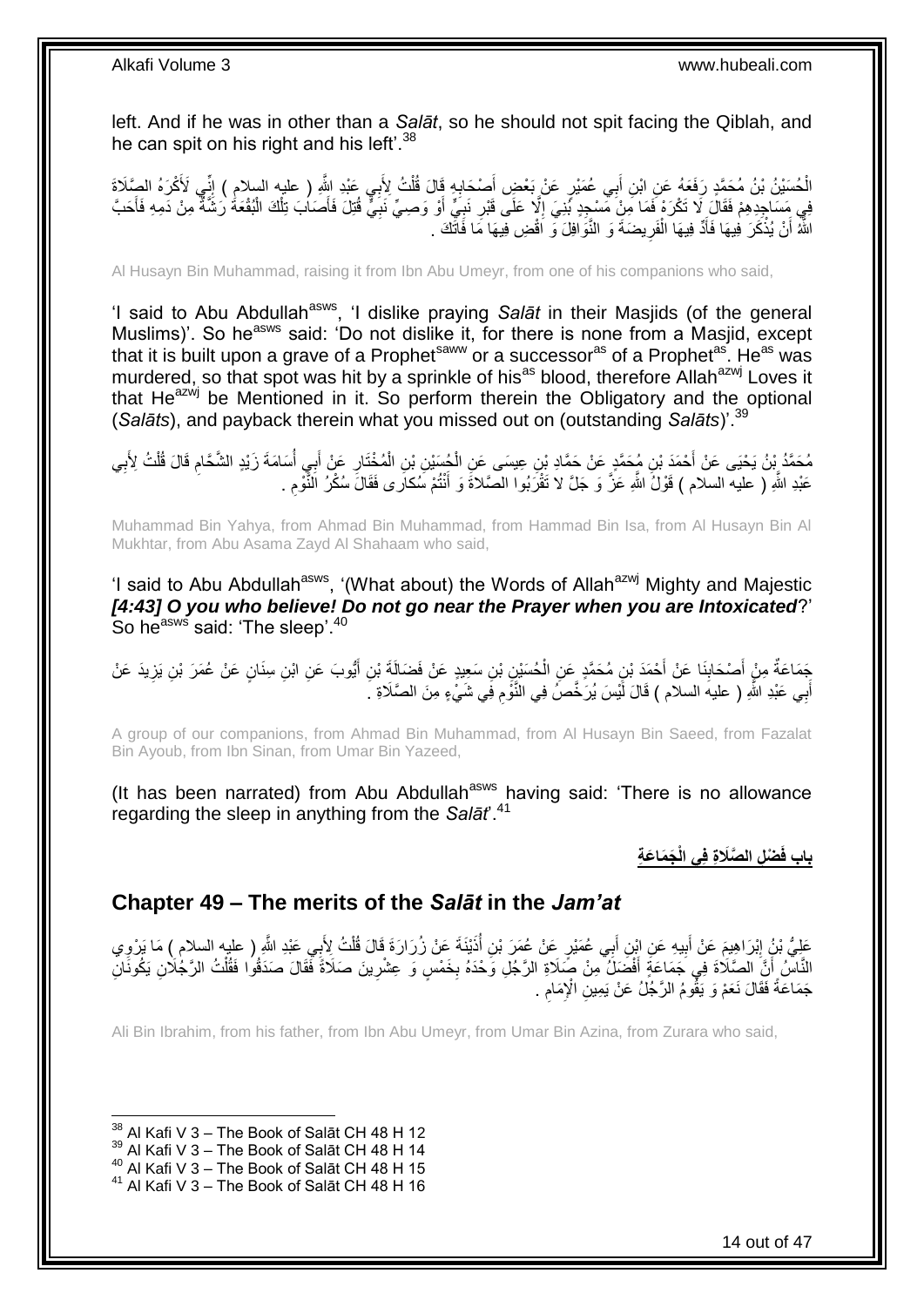'I said to Abu Abdullah<sup>asws</sup>, 'What the people are reporting is that the Salat in a *Jam'at* is superior to the *Salāt* of the man praying alone, by twenty five *Salāts*'. So he<sup>asws</sup> said: 'They are speaking the truth'. So I said, 'Can the two men happen to be (classified as) a *Jam'at*?' So he<sup>asws</sup> said: 'Yes, and the man would be standing upon the right of the Imam'. $42$ 

جَمَاعَةٌ عَنْ أَحْمَدَ بْنِ مُحَمَّدٍ عَنِ الْحُسَيْنِ بْنِ سَعِيدٍ عَنْ حَمَّادِ بْنِ عِيسَىِ عَنْ مُحَمَّدِ بْنِ يُوسُفَ عَنْ أَبِيهِ قَالَ سَمِعْتُ أَبَا جَعْفَرٍ ( ْ َ َ ِ َ عليه السلام ) يَقُولُ إِنَّ الْجُهَنِيَّ أَتَى النَّبِيَّ ( صلَّى اللهِ عليه واله ) فَقَالَ يَا رَسُولَ اللّهِ إِنِّي أَكُونُ فَي الْبَادِيَةِ وَ مَعِي أَهْلِيَّ وَ َ ।।<br>इ∝ **∶** ْ ِ َ ْ وُلْدِي وَ غِلْمَتِي فَأَوُذُنَّ وَ أُقِيمُ وَ أُصَلِّي بِهِمْ إَ فَجَمَاعَةٌ نَحْنُ فَقَالَ نُعَمْ فَقَالَ يَا رَسُولَ اللَّهِ إِنَّ الْغِلْمَةَ يَتْنِعُونَ قَطْرَ السَّحَابَ وَ ْ ْ ِ َ ِ ا<br>ا ا<br>ا ر<br>ا ْ أَبْقَى أَنَا وَ أَفِلِّي وَ وُلْدِيِّ فَأُوَٰذٍۢنُ وَ أُقِيَّمُ وَ أُصِلَّي بِهِمْ فَجَمَاعَةٌ نَحْنُ فَقَالَ نَعَمْ فَقَالَ يَا رَسُولَ اللَّهِ فَإِنَّ وَلَٰدِي بِنَقَرَ قُونَ فِي ِ ا<br>ا ا<br>ا ُ ْ ا<br>ا َ ْ ∣ļ الْمَاشِدَةِ وَ أَنْقِى ۖ أَنَا وَ أَهْلِي فَأُوَّذُنُ وَ أُقِيمٍ وَ أُصِلِّي بِهِمْ أَ فَجَمَاعَةٌ أَنَا فَقَالَ نَعَمْ فَقَالَ يَا رِسُولَ اللَّهِ ۚ إِنَّ الْمَرْأَةَ تَذْهَبُ فِي َ َ ِ ا<br>ا ا<br>ا ا<br>أ َ َ َ ْ **ٔ** َ ْ ِ مَصْلَحَتِهَا فَأَبْقَى أَنَا وَحْدِي فَأُؤَذِّنُ وَ أُقِيمُ فَأُصَلِّي أَ فَجَّمَاعَةٌ أَنَا فَقَالَ نَعَمْ الْمُؤْمِنُ وَحْدَهُ جَمَاعَةٌ . ْ َ َ ُ ا<br>ا ر<br>ا َ َ

A group, from Ahmad Bin Muhammad, from Al Husayn Bin Saeed, from Hammad Bin Isa, from Muhammad Bin Yusuf, from his father who said,

'I heard Abu Ja'far<sup>asws</sup> saying: 'Al-Juhanny came over to the Prophet<sup>saww</sup> and he said, 'O Rasool-Allah<sup>saww</sup>! I happen to be in the valleys, and with me is my wife and my children and my slaves. So I recite the *Azan* and an *Iqamah* and I pray *Salāt* with them. So are we a *Jam'at*?' So he<sup>saww</sup> said: 'Yes'. So he said, 'O Rasool-Allah<sup>saww</sup>! The slaves follow the drops of the clouds and there remains myself and my wife and my children. So I recite *Azan* and an *Iqamah* and I pray *Salāt* with them. So am I in a Jam'at?' So he<sup>saww</sup> said: 'Yes'. So he said, 'O Rasool-Allah<sup>saww</sup>! The wife goes regarding her convenience, so there remains myself alone. So I recite an *Azan* and an *Igamah*, so I pray *Salāt*. Am I a *Jam'at*?' So he<sup>saww</sup> said: 'Yes. The Believer alone is a *Jam'at*'.<sup>43</sup>

عَلِيُّ بْنُ إِبْرَاهِيمَ عَنْ أَبِيهِ عَنِ النَّوْفَلِيِّ عَنِ السَّكُوِنِيِّ عَنْ أَبِي عَبْدِ اللَّهِ عَنْ أَبِيهِ ( عليه السلام ) قَالَ قَالَ رَسُولُ اللَّهِ ( صلى ِ َ َ ِ َ ِ الله عليه وَأله ) مَنْ صَلَّى الْخَمْسَ فِي جَمَاعَةٍ فَظُنُّوا ۖ بِهِ خَيْرَأً ۖ . ِ ْ

Ali Bin Ibrahim, from his father, from Al Nowfaly, from Al Sakuny,

(It has been narrated) from Abu Abdullah<sup>asws</sup>, from his<sup>asws</sup> father<sup>asws</sup> having said: 'Rasool-Allahsaww said: 'The one who prays the five (*Salāts*) in a *Jam'at*, so think good about him'.<sup>44</sup>

جَمَاعَةٌ عَنْ أَحْمَدَ بْنِ مُحَمَّدٍ عَنِ الْجُسَيْنِ بْنِ سَعِيدٍ عَنْ مُحَمَّدِ بْنِ سِنَانٍ عَنْ إِسْحَاقَ بْنِ عَمَّارٍ قَالَ قَالَ أَبُو عَبْدِ اللَّهِ ( عليه<br>جَمَاعَةٌ عَنْ أَحْمَدَ بْنِ مُحَمَّدٍ عَنْ أَجْسَنَةٍ م ِ ْ َ َ السلام ) أَ مَا يَسْتَحْيِيَ الرَّجُلُ مِنْكُمْ أَنْ تَكُونَ لَهُ الْجَارِيَةُ فَيَبِيعَهَا فَتَقُولَ لَمَّ يَكُنْ يَحْضُرُ الصَّلَاةَ ۚ **!** ِ ْ َ َ

A group, from Ahmad Bin Muhammad, from Al Husayn Bin Saeed, from Muhammad Bin Sinan, from Is'haq Bin Ammar who said,

'Abu Abdullah<sup>asws</sup> said: 'Would not the man from you be embarrassed if there happens to be a slave girl for him, and he sells her, so she could be saying, 'He did not happen to be present for the *Salāt*'?'<sup>45</sup>

 $42$  Al Kafi V 3 – The Book of Salāt CH 49 H 1

 $43$  Al Kafi V 3 – The Book of Salat CH 49 H 2

<sup>44</sup> Al Kafi V 3 – The Book of Salāt CH 49 H 3

 $45$  Al Kafi V 3 – The Book of Salāt CH 49 H 4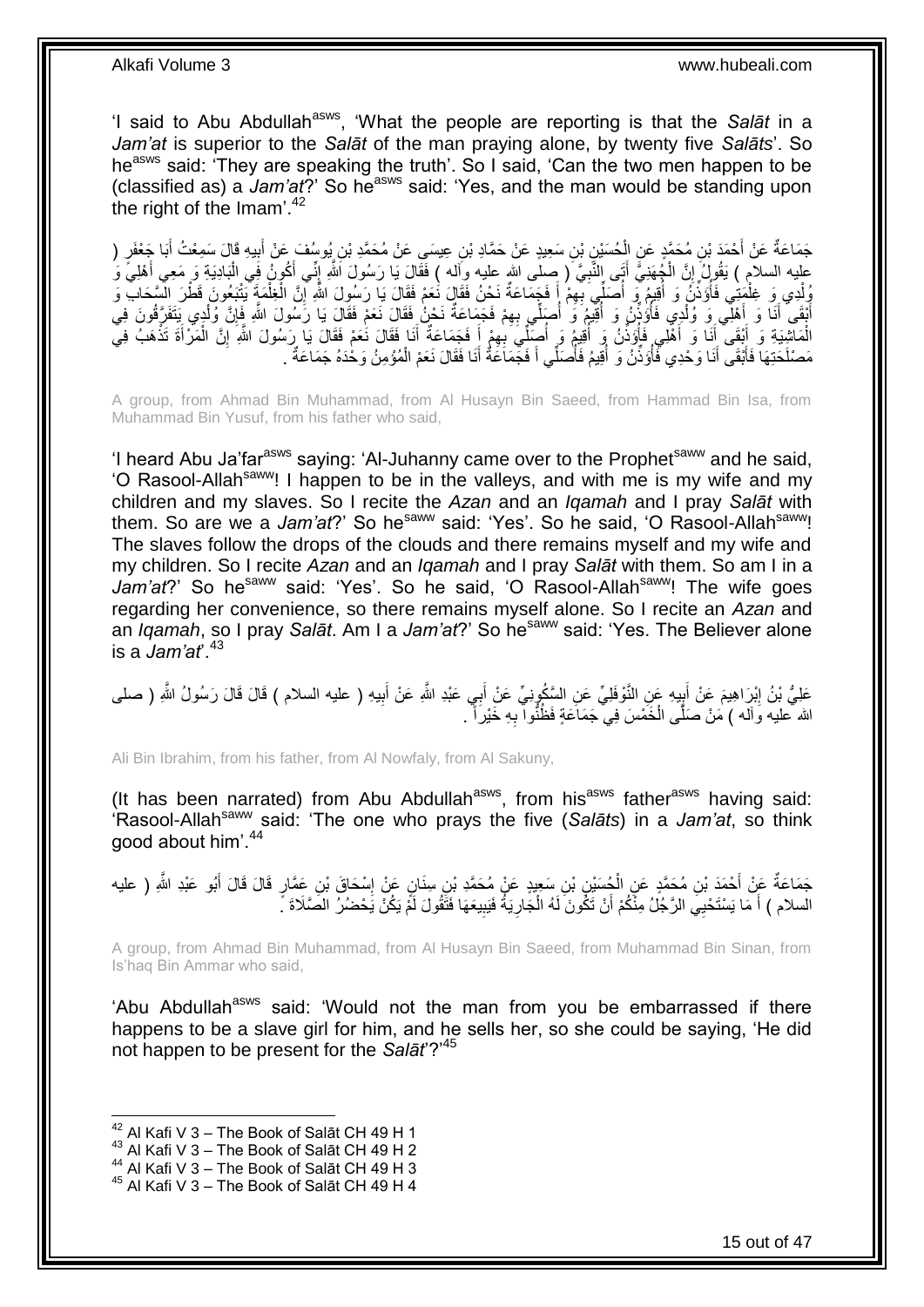عْلِيُّ بْنُ إِبْرَاهِيمَ عَنْ أَبِيهِ وَ مُحَمَّدُ بْنُ إِسْمَاعِيلِ عَنِ الْفَضْلِ بْنِ شَاذَانَ جَمِيعاً عَنْ حَمَّادِ بْنِ عِيسَى عَنْ حَرِيزٍ عَنْ زُرَارَةَ قَالَ<br>مُعْلَمَ الْمَسْرَ الْمَسْرَةِ مِن الْمَسْرِينِي وَ مُ ْ ∣l<br>∶ **!** ِ ِ كُنْتُ جَالِساً عِنْدَ أَبِي جَعْفَرٍ ( عليه السلام ) ذَاتَ يَوْمٍ إِذْ جَاءَهُ رَجُلٌ فَدَخَلَ عَلَيْهِ فَقَالَ لَهُ جُعِلْتُ فِدَاكَ إِنِّي رَجُلٌ جَارُ مَسْجِدٍ<br>تَدَيَّتُ جَالِساً عِنْدَ أَبِي جَعْفَرٍ ( عليه السلام ) ْ ْ ֖֖֢֚֚֚֚֚֚֚֚֚֚֚֚֚֚֩֘֝֘֝֘֝֓׆֧ َ ֺ֦֦֦֦֦֦֦֪֦֖֖֦֦֦֚֚֚֚֚֝֝֝֝֝֝֝֝֝֝ لِقَوْمِي فَإِذَا أَنَا لَمْ أَصَلِّ مَعَهُمْ وَقَعُوا فِيَّ وَ قَالُوا هُوَ هَكَذَا فَقَالَ أَهَا لَئِنْ قُلْتَ ذَاكَ لَقَدْ قَالَ أُمِيرُ الْمُؤْمِنِينَ ( صلوات الله ُ َ ْ َ ْ َ عليه ٓ) مَنْ سَمِعَ النِّدَاءَ فَلَمْ يُجِبْهُ مِنْ غَيْْرِ عِلَّةٍ فَلَا صَلَاةَ لَهُ فَخَرَجَ الرَّجُلُ فَقَالَ لَهُ لَا تَدَعِ الصَّلَاةَ مَعَهُمْ وَ خَلْفَ كُلِّ إِمَامٍ َّ ِ م ِ ْ

Ali Bin Ibrahim, from his father and Muhammad Bin Ismail, from Al Fazl Bin Shazaan, altogether from Hammad Bin Isa, from Hareyz, from Zurara who said,

'I was seated in the presence of Abu Ja'far<sup>asws</sup> one day, when a man came over to himasws, and he said to him<sup>asws</sup>, 'May I be sacrificed for you<sup>asws</sup>! I am a man (living) in the vicinity of a Masjid of my people. So when I am not praying *Salāt* with them, they catch me and are saying, 'He is like this, and like this'. So he<sup>asws</sup> said: 'But, although you are saying that, Amir Al-Momineen<sup>asws</sup> has said: 'The one who hears the call (*Azan*) and does not answer without (valid) reason, so there is no *Salāt* for him'. So the man (started) to leave, and heasws said to him: 'Do not leave the *Salāt* with them and behind every Imam'.

لَفَلَمَا خَرَجَ قُلْتُ لَهُ جُعِلْتُ فِدَاكَ كَبُرَ عَلَيَّ قَوْلُكَ لِهَذَا الرَّجُلِ حِينَ اسْتَفْتَاكَ فَإِنْ لَمْ يَكُونُوا مُؤْمِنِينَ قَالٍ فَضَحِكَ ( عليه السلام ) اِ ُ ْ ْ نُّمَّ قَالَ مِّآ أَرَاكَ بَعْدُ إِلَّا هَاهُنَا يَا زُرَارَةٌ فَأَيَّةَ عِلَّةٍ تُرِيدُ أَعْظَمَ مِنْ أَنَّهُ لَا يَأْتُمُّ بِهِ ثُمَّ قَالَ يَا زُرَارَةُ أَ مَا تَرَانِي ُقُلْتُ صَلُّوا فِي ِ َ ْ َ ا<br>المقام **∶** ֧֧֧֧֧֧֧֧֧֧֧֧֧֧֧֧֧֧֧֧֧֧֧֧֧֧֧֧֧֘֝֟֓֝֟֓֝֟֓֝֟֓֝֓֝֬֝֓֝֬֝֓֝֬֝֓֝֬֝֓֝֬֝֓֝֬֝֬֝֓֝֬֝֬֝֬֝֬֝֬֝֬֝֬֝֬֝֬֝֬֝֬֝֬ َ َ **ٍ** َّ َ مَسَاجِدِكُمْ وَ صَلُّوا مَعَ أَئِمَّتِكُمْ .

So when he (the man) left, I said to him<sup>asws</sup>, 'May I be sacrificed for you<sup>asws</sup>! You<sup>asws</sup> words to this man are heavy upon me where you<sup>asws</sup> issued a verdict. Supposing if they do not happen to be Believers?' So he<sup>asws</sup> smiled, then said: 'I<sup>asws</sup> should not see you afterwards (anywhere) except for over here, O Zurara! So which greater proof you need than the fact that he does not perform Salat behind him?' Then he<sup>asws</sup> said: 'O Zurara! Did you not found me<sup>asws</sup> saying, 'Pray Salat in your Masjids (plural *of Masjid)* and perform *Salāt* behind your *A'immahasws (*plural of Imamasws*)*'?'<sup>46</sup>

حَمَّادٌ عَنْ جَرِيزٍ عَنْ زُرَارَةَ وَ الْفُضَيْلِ قَالَا قُلْنَا لَهُ الصَّلَوَاتُ فِي جَمَاعَةٍ فَرِيضَةٌ هِيَ فَقَالَ الصَّلَوَاتُ فَرِيضَةٌ وَ لَيْسِ ْ ِ ِ ِ ْ الِاجْتِمَاعُ بِمَفْرُوضٍ فِي الصَّلَاةِ كُلِّهَا وَ لَكِنَّهَا سُنَّةٌ وَ مَنْ تَرَكَهَا رَغْبَةً عَنْهَا وَ عَنْ جَمَاعَةِ الْمُؤْمِنِينَ مِنْ غَيْرِ عِلَّةٍ فَلَا صَلَاةَ ِّ ِ َّ ِ ُه . لَ

Hammad, from Hareyz, from Zurara and Al Fuzayl both said,

'We said to him<sup>asws</sup>, 'The *Salāts* in a *Jam'at*, are they an Obligation?' So he<sup>asws</sup> said: 'The *Salāts* are an Obligation, and the gathering is not an Obligation in the *Salāt*, all of them, but it is a *Sunnah*, and the one who neglects it turns away from it and from a group of the Believers without a (valid) reason, so there is no *Salāt* for him'.<sup>47</sup>

الْحُسَيْنُ بْنُ مُحَمَّدٍ الْأَشْعَرِيُّ عَنْ مُعَلِّي بْنِ مُحَمَّدٍ عَنِ الْوَشَّاءٍ عَنِ الْمُفَضَّلِ بْنِ صَالِحٍ عَنْ جَابِرٍ عَنْ أَبِي جَعْفَرٍ ( عليه السلام<br>الْحُسَيْنُ بْنُ مُحَمَّدٍ الْأَشْعَرِيُّ عَنْ مُعَلِّي ْ ِ َ ٍ ْ } قَالَ فَال لَيَكُنِ الِّذِينَ يَلْهَنَّ الْإِمَامَ أُولِّي الْأُحْلَامِ مِنْكُمْ وَ النُّهَى فَإِنْ نَسِيَ الْإِمَامُ أَوْ تَعَايَا قَوَّمُوهُ وَ أَفْضَلُ الصِّئُوفِ أَوَّلُهَا وَ َ ِ ِ ُ َّ ا<br>ا َ َ أَفْضَلُ أَوَّلِهَا مَا دَنَا مِنَ الْإِمَامِ وَ فَضْلُ صَلَاةِ الْجَمَاعَةِ عَلَى صَلَاةِ الرَّجُلِّ فَذَّا خَمْسٌ وَ عِشْرُونَ دَرَجَةً فِي الْجَنَّةِ . ْ ِ َ َ ْ

Al Husayn Bin Muhammad Al Ashary, from Moalla Bin Muhammad, from Al Washa, from Al Mufazzal Bin Salih, from Jabir,

 $^{46}$  Al Kafi V 3 – The Book of Salāt CH 49 H 5  $47$  Al Kafi V 3 – The Book of Salāt CH 49 H 6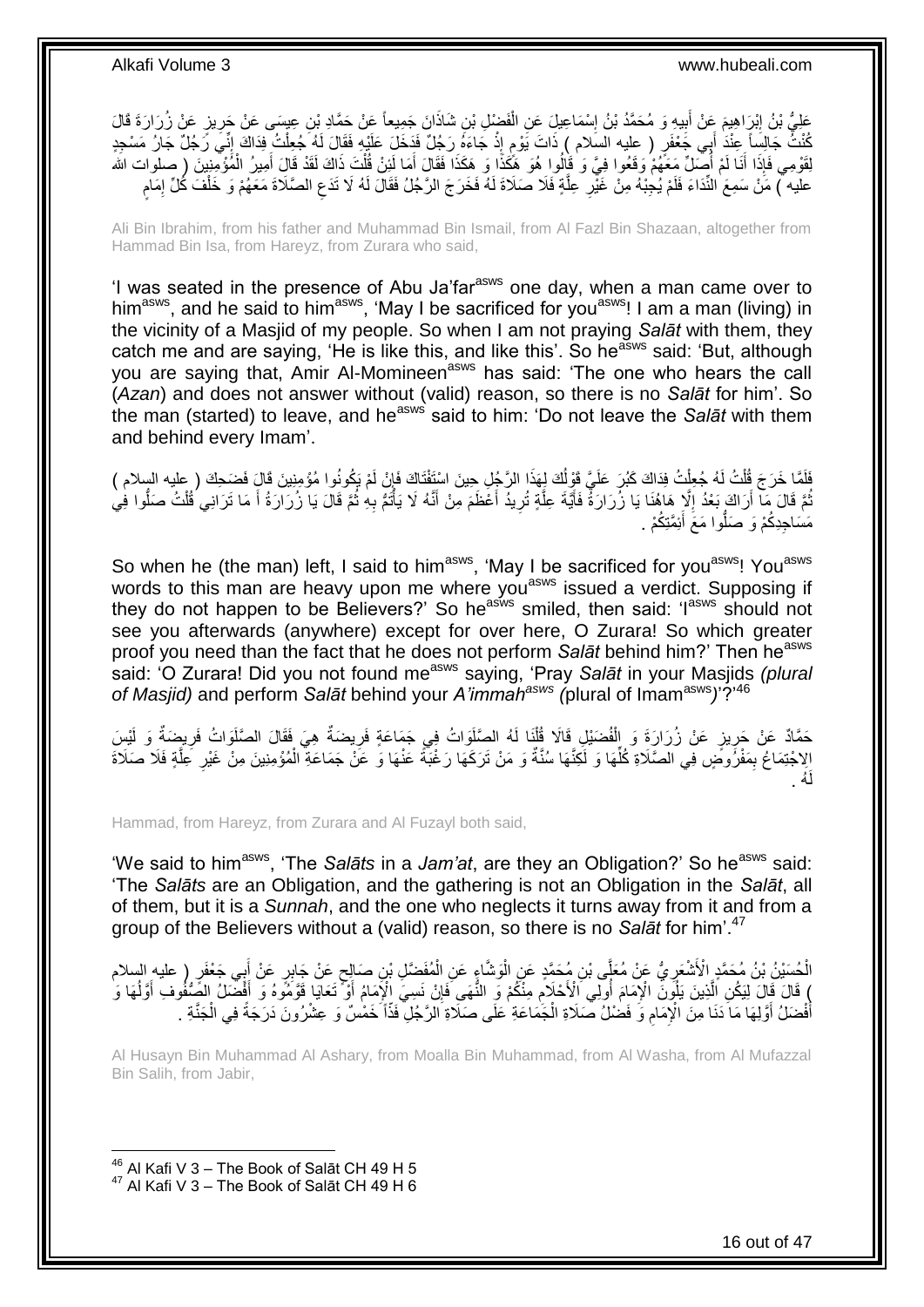(It has been narrated) from Abu Ja'far<sup>asws</sup> having said: 'Let those who are behind the Imam be the most forbearing and intelligent of you. So if the Imam were to forget or get tired, they can straighten (correct) him; and the most superior of the rows is its first one, and the most superior of it is what is nearest to the Imam, and the superiority of the *Jam'at*al *Salāt* over the *Salāt* of the lone man is twenty five Levels in the Paradise'.<sup>48</sup>

عَلِيُّ بْنُ مُحَمَّدٍ عَنْ سَهْلِ بْنِ زِيَادٍ بِإِسْنَادِهِ قَالَ قَالَ فَضْلُ مَيَامِنِ الصُّفُوفِ عَلَى مَيَاسِرِ هَا كَفَضْلِ الْجَمَاعَةِ عَلَى صَلَاةِ الْفَرْدِ . ِ ِ ِ **∶** ْ ْ

Ali, Bin Muhammad, from Sahl Bin Ziyad by his chain who said,

'He<sup>asws</sup> said: 'The superiority of the right flanks of the rows over its left flanks is like the superiority of the *Jam'at* over the individual *Salāt*'.<sup>49</sup>

مُحَمَّدُ بْنُ إِسْمَاعِيلَ عَنِ الْفَضْلِ بْنِ شَاذَانَ عَنِ ابْنِ أَبِي عُمَيْرٍ عَنْ حَفْصِ بْنِ الْبَخْتَرِيِّ عَنْ أَبِي عَبْدِ اللَّهِ ( عليه السلام ) قَالَ<br>منصوص الله عليه السلام ) قَالَ ْ َ ِ ْ َ ُحْسَبُ لَكَ إِذَا دَخَلْتَ مَعَهُمْ وَ إِنْ لَمْ تَقْتَدِ بِهِمْ مِثْلُ مَا يُخْسَبُ لَّكَ إِذَا كُنْتَ مَعَ مَنْ تَقْتَدِي بِهِ . **ٔ** ِ ِ ْ **∶** 

Muhammad Bin Ismail, from Al Fazl Bin Shazaan, from Ibn Abu Umeyr, from Hafs Bin Al Bakhtary,

(It has been narrated) from Abu Abdullah<sup>asws</sup> having said: 'It would be Reckoned for you when you include yourself with them (in *Jam'at*al *Salāt*) and even if you do not follow with them, similar to what would be Reckoned for you when you were with the ones you do follow with'.<sup>50</sup>

> **ِه َتَدى ب َف َم ْن ََل ُيقْ باب ال َّصَال ِة َخلْ ِ**

### <span id="page-16-0"></span>**Chapter 50 – The** *Salāt* **behind the one whom one does not follow with Non-Shias)**

مُحَمَّدُ بْنُ يَحْيَى الْعَطَّارُ عَنْ أَحْمَدَ بْنِ مُحَمَّدٍ عَنِ الْحَسَنِ بْنِ عَلِيِّ بْنِ فَضَّالٍ عَنِ ابْنِ بُكَيْرٍ عَنْ زُرَارَةَ قَالَ قُلْتُ لِأَبِي عَبْدِ اللَّهِ ْ َ ْ ا<br>پ ْ رِعِليه السلام ۖ) أَكُونُ مَعَ الْإِمَامِ فَأَفْرُغُ مِنَ الْقِرَاءَةِ قَبْلَ أَنْ يَفْرُغَ قَالَ أَبْقِ أَيَةً وَ مَجَّدِ اللَّهَ وَ أَثْنِ عَلَيْهِ فَإِذَا فَرَغَ فَاقْرَأِ الْآيَةَ وَ َ َ ْ َ ِ **ٔ** َ ارْكَعْ .

Muhammad Bin Yahya Al Attar, from Ahmad Bin Muhammad, from Al Hassan Bin Ali Bin Fazzal, from Ibn Bukeyr, from Zurara who said

'I said to Abu Abdullah<sup>asws</sup>, 'I happen to be with the Imam, and I am free from the recitation before he is free (from it)'. He<sup>asws</sup> said: 'Withhold a Verse and Glorify Allah $a^{2x}$  and Laud upon Him<sup>azwj</sup>. So when he is free, recite the Verse and perform *Rukū*'.<sup>51</sup>

عَذْهُ عَنْ أَحْمَدَ عَنْ عَبْدِ اللَّهِ بْنِ مُحَمَّدٍ الْجَجَّالِ عَنْ ثَعْلَبَةَ عَنْ زُرَارَةَ قَالَ سَأَلْتُ أَبَا جَعْفَرٍ ( عليه السلام ) عَنِ الصَّلَاةِ خَلْفَ<br>فَيَجَمَعُ مَنْ أَحْمَدَ عَنْ عَبْدِ اللَّهِ بْنِ مُح َ ْ اً<br>أ  $\ddot{\phantom{0}}$ ْ ْ الْمُخَالِفِينَ فَقَالَ مَا هُمْ عِنْدِي إِلَّا بِمَنْزِلَةِ الْجُدُرِ ۚ . ِ ْ لَ **∶** ِ ِ ْ

From him, from Ahmad, from Abdullah Bin Muhammad Al Hajjal, from Sa'alba, from Zurara who said,

 $^{48}$  Al Kafi V 3 – The Book of Salāt CH 49 H 7

 $49$  Al Kafi V 3 – The Book of Salāt CH 49 H 8

 $^{50}$  Al Kafi V 3 – The Book of Salāt CH 49 H 9

 $51$  Al Kafi V 3 – The Book of Salāt CH 50 H 1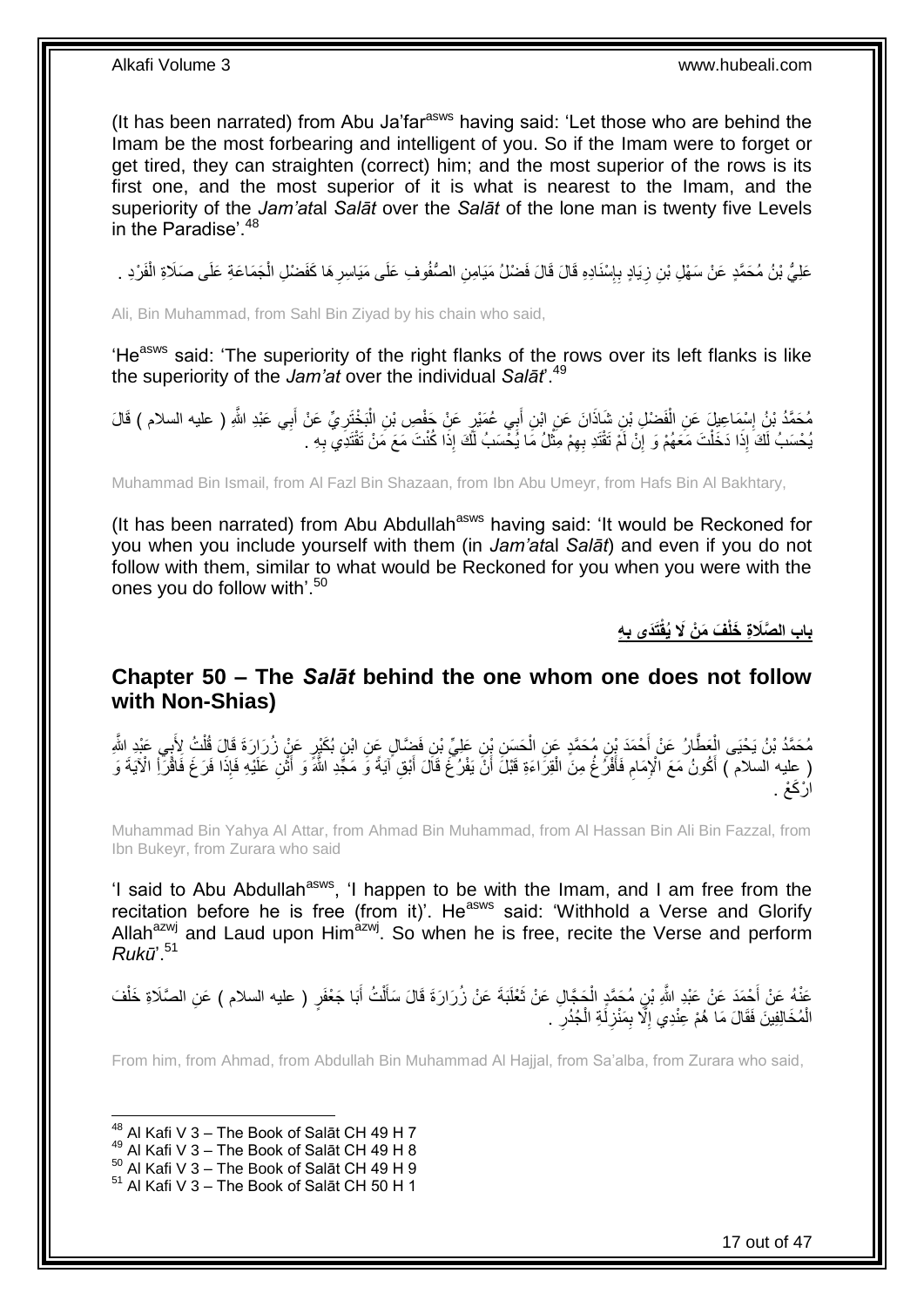'I asked Abu Ja'far<sup>asws</sup> about the Salat behind the adversaries. So he<sup>asws</sup> said: 'They are not in my<sup>asws</sup> presence except at the status of the walls (bunch of bricks)<sup>'.52</sup>

ْ مُحَمَّدُ بْنُ إِسْمَاعِيلَ عَنِ الْفَضْلِ بْنِ شَاذَانَ عَنْ صَفْوَانَ عَنْ إِسْحَاقَ بْنِ عَمَّارٍ عَمَّنْ سَأَلَ أَبَا عَبْدِ اللَّهِ ( عليه السلام ) قَالَ ِ َ Í ِ أُصَلِّي خَلْفَ مَنْ لَا أَقْتَدِي بِهِ فَإِذَا فَرَغْتُ مِنْ قِرَاءَتِي وَ لَمْ يَفْرُ عُ هُوَ قَالَ فَسَبِّحْ حَتَّى يَفْرُ عَ ـ ِ ْ ُ

Muhammad Bin Ismail, from Al Fazl Bin Shazaan, from Safwan, from Is'haq Bin Ammar,

(It has been narrated) from the one who asked Abu Abdullah<sup>asws</sup>, said, 'I pray Salat behind the one I do not follow with (Non-Shia), so then I tend to be free from my recitation and he is not free (from it)'. He<sup>asws</sup> said: 'So Glorify until he is free (from the recitation)<sup>'.53</sup>

عَلِيُّ بْنُ إِبْرَاهِيمَ عَنْ أَبِيهِ عَنِ ابْنِ أَبِي عُمَيْرٍ عَنْ حَمَّادٍ بْنِ عُثْمَانَ عَنِ الْحَلَبِيِّ عَنْ أَبِي عَبْدِ اللَّهِ ( عليه السلام ) قَالَ إِذَا َ ِ ْ **ٔ** َ **!** َ ِ صَلَّيْتَ خَلْفَ إِمَامٍ لَا تَقْتَدِي بِهِ فَاقْرَأْ خَلْفَهُ سَمِعَتَ قِرَاءَتَهُ أَوْ لَمْ تَسْمَعْ . َ ْ  $\frac{1}{2}$ **∶** ٍ ِ ْ َّ

Ali Bin Ibrahim, from his father, from Ibn Abu Umeyr, from Hammad Bin Usman, from Al Halby,

(It has been narrated) from Abu Abdullah<sup>asws</sup> having said: 'When you pray a Salat behind a Imam you do not follow with (a Non-Shia), so recite behind him, whether you can hear his recitation or cannot hear it'.<sup>54</sup>

عَلِيُّ بْنُ مُحَمَّدٍ عَنْ سَهْلٍ بْنِ زِيَادٍ عَنْ عَلِيٍّ بْنِ مَهْزِيَارَ عَنْ أَبِي عَلِيٍّ بْنِ رَاشِدٍ قَالَ قُلْتُ لِأَبِي جَعْفَرٍ ( عليه السلام ) إِنَّ َ ់<br>៖ ِ ِ ْ مَوَالْلِّيَكَ قَدِ اخْتَلَفُوا فَأُصَلِّي خَلَّفَهُمْ جَمِيعاً فَقَالَ لَا تُصَلِّ إِلَّا خَلْفَ مَنْ تَتِقُ بِدِينَهِ **!** ْ ِ ْ ُ

Ali Bin Muhammad, from Sahl Bin Ziyad, from Ali Bin Mahziyar, from Abu Ali Bin Rashid who said,

'I said to Abu Ja'far<sup>asws</sup>, 'The ones in your<sup>asws</sup> Wilayah are differing, so can I pray *Salāt* behind them all?' So he<sup>asws</sup> said: 'Do not pray *Salāt* except behind the one whom you trust in his Religion'.

نُّمَّ قَالَ وَ لِي مَوَالٍ فَقُلْتُ أَصْحَابٌ فَقَالَ مُبَادِراً قَبْلَ أَنْ أَسْتَتِمَّ ذِكْرَهُمْ لَا يَأْمُرُكَ عَلِيُّ بْنُ حَدِيدٍ بِهَذَا أَوْ هَذَا مِمَّا يَأْمُرُكَ بِهِ عَلِيُّ َ ِ ا<br>أ َ َ ْ ِ ْ بْنُ حَدِيدٍ فَقُلْتُ نَعَمْ . ْ

Then he<sup>asws</sup> said: 'And for me<sup>asws</sup> there are ones in the Wilayah'. So I said, 'Companions?' So he<sup>asws</sup> said initiating, before I completed their mention: 'No. Did Ali Bin Hadeed instruct you with this, or is this from what you have been instructed by Ali Bin Hadeed?' So I said, 'Yes'.<sup>55</sup>

عَلِيُّ بْنُ إِبْرَاهِيمَ عَنْ أَبِيهِ عَنْ جَمَّادٍ عَنْ جَرِيزٍ عَنْ زُرَارَةَ قَالَ قُلْتُ لِأَبِي جَعْفَرٍ ( عليه السلام ) إِنَّ أُنَاساً رَوَوْا عَنْ أَمِيرِ<br>وَيَجْمَعُونَ اللَّهُ الْعَلَيْقَ عَنْ جَمَّادٍ عَنْ جَرِي **ֽ**ו َ ُ ِ ْ ِ **!** ِ ֧֖֧֖֖֖֖֖֧֖֖֖֖֧֧֧֧֧֧֧֧֧֧֧֧֧֧֧֧֧֚֚֚֚֚֚֚֚֚֚֚֝֝֟֓֝֓֝֓֝֬֟֓֝֬֟֓֝֬֝֓֝֓֝֬֝֓֝֬֝֬֝֓֝֬֝֬֓֝֬֝֬֝֬ الْمُؤْمِنِينَ ( صلوات اِللهَ عليه ) أَنَّهُ صَلَّى أَرْبَعَ رَكَعَاتٍ بَعْدَ الْجُمُعَةِ لَمْ يَفْصِلْ بَيْنَهُنَّ بِتَسْلِيم فَقَالَ يَا زُرَارَةُ إِنَّ أَمِيرَ الْمُؤْمِنِينَ ِ ْ َ َ ْ َ ِ ( عليه السلام ) صَلَّي خَلْفَ فَاسِقٍ فَلَمَّا سَلَّمَ ۖ وَ انْصَرَفَ قَامَ أَمِيرُ الْمُؤْمِنِينَ ( صلوِات الله عليه ) فَصَلَّيَ أَرْبَعَ رَكَعَاتٍ لَمْ ْ َ َّ ْ َ  $\frac{1}{2}$ يَفْصِلْ بَيْنَهُنَّ بِتَشْلِيمٍ فَقَالَ لَهُ رَجُلٌّ إِلَى جَنْبِهِ يَا أَبَا الْحَسَنِ صَلَّيْتَ أَرْبَعَ رَكَعَاتٍ لَمْ تَفْصِلْ بَيْنَهُنَّ فَقَالَ إِنَّهَا أَرْبَعُ رَكَعَاتٍ ٍ ِ َ ِ َ َّ ْ َ ِ مُشَبَّهَاتٍ وَ سَكَتَ فَوٍّ اللَّهِ مَا عَقَلَ مَا قَالَ لَهُ .

Ali Bin Ibrahim, from his father, from Hammad, from Hareyz, from Zurara who said,

1  $52$  Al Kafi V 3 – The Book of Salāt CH 50 H 2

- $53$  Al Kafi V 3 The Book of Salāt CH 50 H 3
- $54$  Al Kafi V 3 The Book of Salāt CH 50 H 4

<sup>55</sup> Al Kafi V 3 – The Book of Salāt CH 50 H 5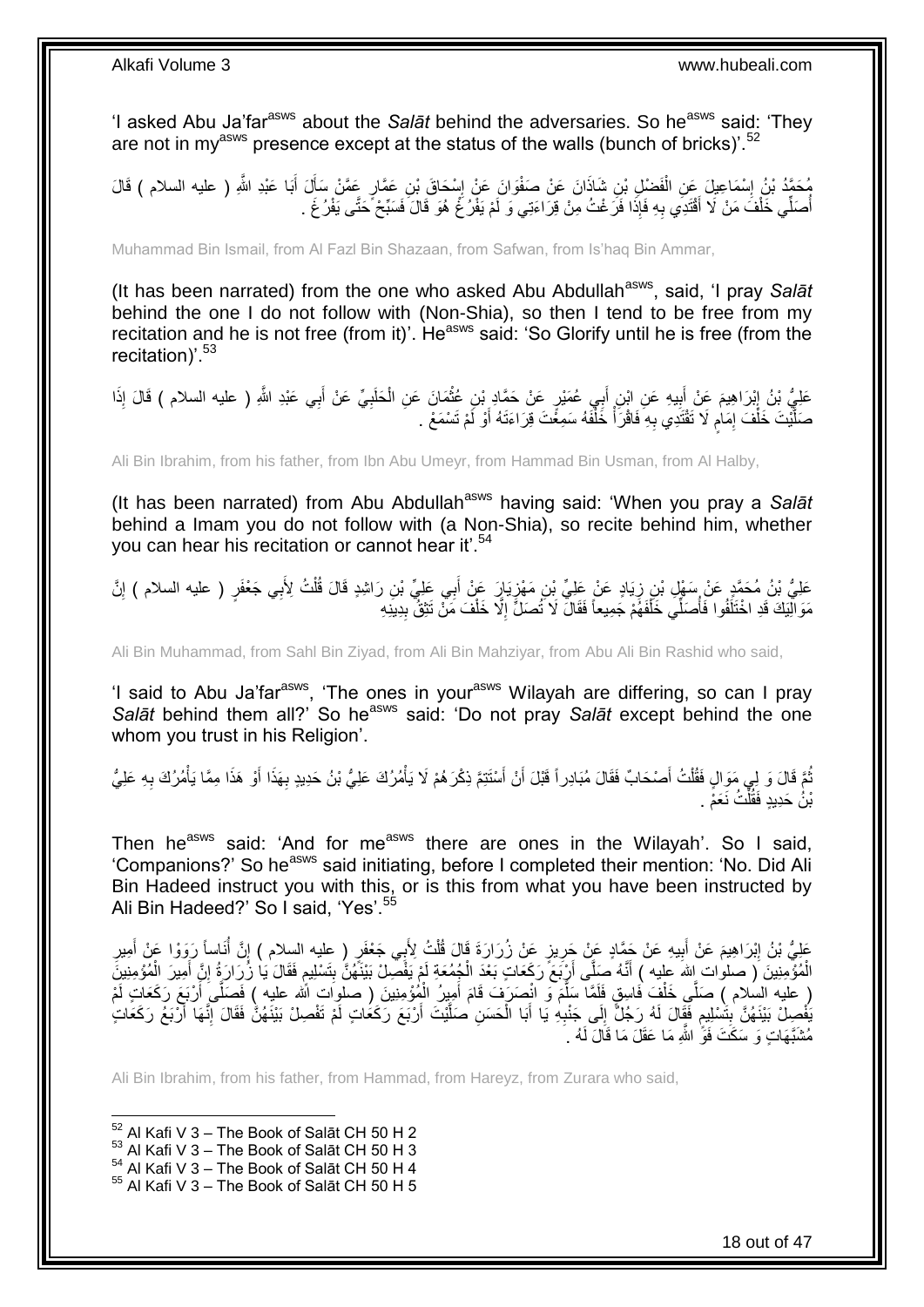'I said to Abu Ja'far<sup>asws</sup>, 'The people are reporting from Amir Al-Momineen<sup>asws</sup> that heasws prayed a *Salāt* of two *Rak'at* after the Friday (*Salāt*), not keeping a gap between the two with the *Salām*'. So he<sup>asws</sup> said: 'O Zurara! Amir Al-Momineen<sup>asws</sup> prayed *Salāt* behind an immoral one. So when he greeted (*Salām*) and finished, Amir Al-Momineen<sup>asws</sup> stood and prayed two *Rak'at*, not keeping a gap between them with the *Salām*. So a man by his<sup>asws</sup> side said to him<sup>asws</sup>, <sup>'</sup>O Abu Al-Hasan<sup>asws</sup>! You<sup>asws</sup> prayed four *Rak'at*, not keeping a gap between them'. So he<sup>asws</sup> said: 'These four *Rak'at* were resemblances', and remained silent. So, by Allah<sup>azwj</sup>, he (that man) did not understand what he<sup>asws</sup> said to him<sup>'.56</sup>

مُحَمَّدُ بْنُ يَحْيَى عَنْ أَحْمَدَ بْنِ مُحَمَّدٍ عَنْ عَلِيِّ بْنِ حَدِيدٍ عَنْ جَمِيلِ بْنٍ دَرَّاجٍ عَنْ حُمْرَانَ بْنِ أَعْيَنَ قَالَ قُلْتُ لِأَبِي جَعْفَرٍ ( ْ َ ٍ عليه السلام ) جُعِلْتُ فِدَاكَ إِنَّا نُصَلِّي مَعَ هَؤُلاَءِ يَوْمَ الْجُمُعَةِ وَ هُمْ يُصَلُّونَ فِيٍّ الْوَقْتِ فَكَيْفَ نَصَنْغُ فَقَالَ صَلُّوا مَعَهُمْ ْ ْ ِ

Muhammad Bin Yahya, from Ahmad Bin Muhammad, from Ali Bin Hadeed, from Jameel Bin Darraj, from Humran Bin Ayn who said,

'I said to Abu Ja'far<sup>asws</sup>, 'May I be sacrificed for you<sup>asws</sup>! We tend to pray the Salat with them (general Muslims) on the day of Friday, and they are praying in the time (different to ours). So what should we do?' So he<sup>asws</sup> said: 'Pray Salat with them'.

فَخِرَجَ حُمْرَانُ إِلَى زُرَارَةَ فَقَالَ لَهُ قَدْ أُمِرْنَا أَنْ نُصَلِّيَ مَعَهُمْ بِصَلَاتِهِمْ فَقَالَ زُرَارَةُ مَا يَكُونُ هَذَا إِلَّا بِتَأْوِيلٍ فَقَالَ لَهُ حُمْرَانُ قُمْ ِ ِ ِّ ،<br>ا ِ **∶ ٔ** ِ ِ حَتَّى تَسْمَعَ مِنْهُ

So Humran went out to Zurara and said to him, 'He<sup>asws</sup> has ordered us that we should pray with them in their *Salāts*'. So Zurara said, 'This cannot happen to be except with the explanation'. So Humran said to him, 'Arise until you hear from  $him<sup>asws</sup>$ 

قَالَ فَدَخَلْنَا عَلَيْهِ فَقَالَ لَهُ زُرَارَةُ جُعِلْتُ فِدَاكَ إِنَّ جُمْرَانَ زَعَمَ أَنَّكَ أَمَرْتَنَا أَنْ نُصِلِّيَ مَعَهُمْ فَأَنْكَرْتُ ذَلِكَ فَقَالَ لَنَا كَانَ عَلِيُّ بْنُ ِّ َ َ ِ ْ ْ َ الْحُسَيْنِ ( صلوات الله عليه ) يُصَلِّي مَعَهُمُ الزَّكْعَتَيْنِ فَإِذَا فَرَغُوا قَامَ فَأَضَافَ إِلَيْهِمَا رَكْعَتَيْنِ . ِ لَ ِ َ ْ

He said, 'So we went over to him<sup>asws</sup> and Zurara said to him<sup>asws</sup>, 'May I be sacrificed for you<sup>asws</sup>! Humran claims that you<sup>asws</sup> ordered us that we should be praying Salāt with them (general Muslims), but I denied that'. So he<sup>asws</sup> said to us: 'Ali<sup>asws</sup> Bin Al-Husayn<sup>asws</sup> used to pray two *Rak'at* of *Salāt* with them. So when they were free, he<sup>asws</sup> would stand and increase two *Rak'at* upon these'.<sup>57</sup>

> باب مَنْ تُكْرَهُ الصَّلَاةُ خَلْفَهُ وَ الْعَبْدِ يَوُمُّ الْقَوْمَ وَ مَنْ أَحَقُّ أَنْ يُوَمَّ **َ**

<span id="page-18-0"></span>**Chapter 51 – The one behind whom the** *Salāt* **is disliked, and the slave leading the people, and the one who is rightful of leading (the**  *Salāt***)**

جَمَاعَةٌ عَنْ أَحْمَدَ بْنِ مُحَمَّدٍ عَنِ الْحُسَيْنِ بْنِ سَعِيدٍ عَنْ فَضَالَةَ بْنِ أَيُّوبَ عَنِ الْحُسَيْنِ بْنِ عُثْمَانَ عَنِ ابْنِ مُسْكَانَ عَنْ أَبِي<br>حَمَاعَةٌ عَنْ أَحْمَدَ بْنِ مُحَمَّدٍ عَنِ الْحُسَيْنِ بْنِ **ٔ** ْ َ ْ ِ َ َبْصِيرٍ ۚ عَنْ ۖ أَبِي عَبْدِ اللَّهِ ( عَليه السلام ) قَالَ خَمْسَةٌ لَا يَؤُمُّونَ النَّاسَ عَلَى كُلِّ حَالٍ الْمَجْذُومُ وَ الْأَبْرَصَٰنُ وَ الْمَجْنُونُ وَ وَلَذٌ َ ْ ْ الزِّنَا َوَ الْأَعْرَابِيُّ . ِ

 $56$  Al Kafi V 3 – The Book of Salāt CH 50 H 6

 $57$  Al Kafi V 3 – The Book of Salāt CH 50 H 7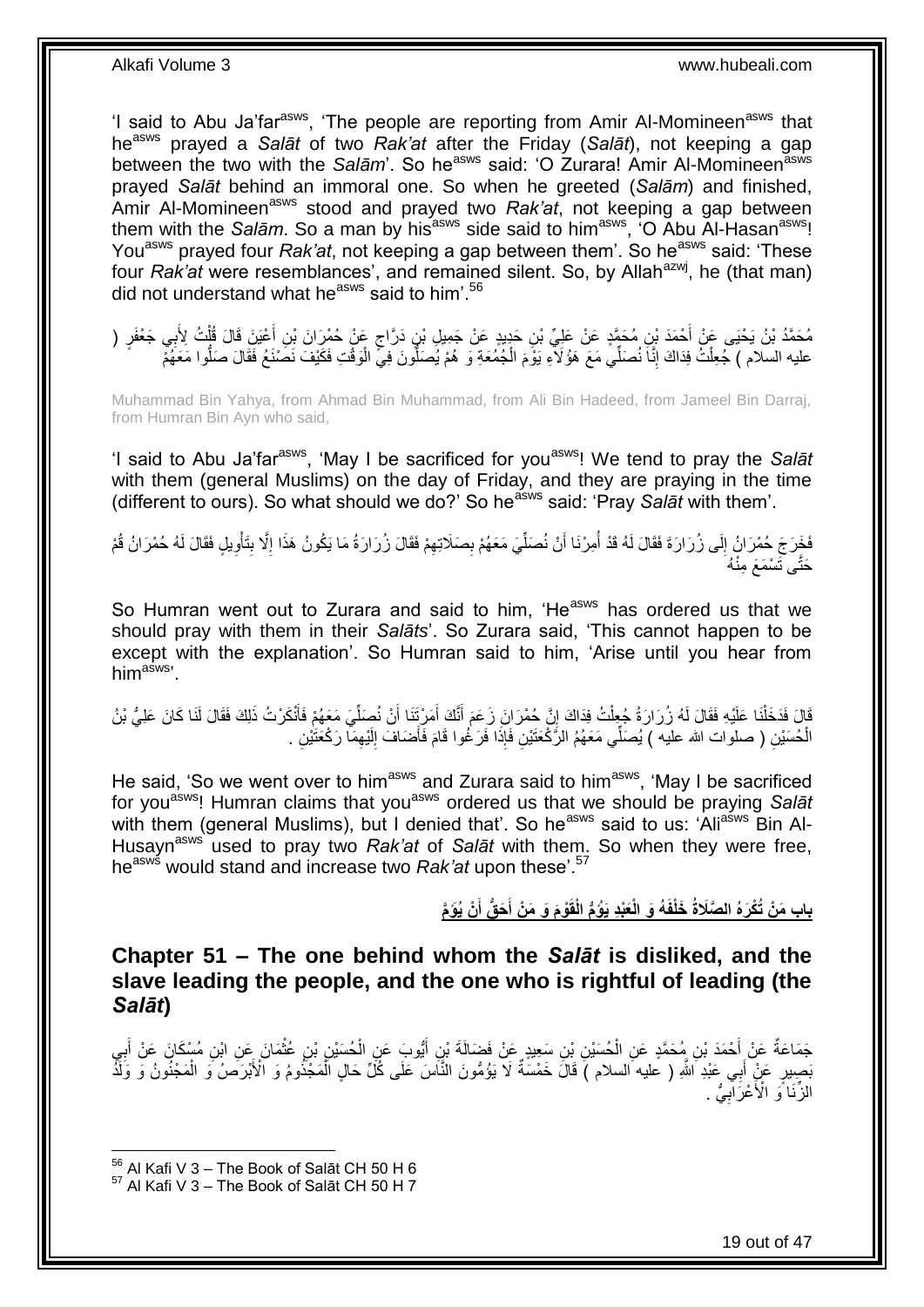A group, from Ahmad Bin Muhammad, from Al Husayn Bin Saeed, from Fazalat Bin Ayoub, from Al Husayn Bin Usman, from Ibn Muskan, from Abu Baseer,

(It has been narrated) from Abu Abdullah<sup>asws</sup> having said: 'Five cannot lead the people (in *Salāt*) upon every state – The leper, and the one with vitiligo, and the insane, and a son of adultery (bastard), and the Bedouin'.<sup>58</sup>

عَلِيُّ بْنُ إِبْرَاهِيمَ عَنْ أَبِيهٍ عَنِ النَّوْفَلِيِّ عَنِ السَّكُونِيِّ عَنْ أَبِي عَبْدِ اللَّهِ ( عليه السلام ) قَالَ قَالَ أَمِيرُ الْمُؤْمِنِينَ ( مبلوات الله ِ َ **ֽוּ** ْ َ َ ْ عليه ) لَا يَوُمُّ الْمُقَيَّدُ الْمُطْلَقِينَ وَ لاَّ يَوُمُّ صَاحِبُ الْفَالِجِ الْأَصَحَاءَ وَ لَا صَاحِبُ الْتَيَمُّم الْمُتَوَضِّينَ وَ لَا يَوُمُّ الْأَعْمَى فِي ِ ِ ْ ْ ْ الصَّحْرَاءِ إِلَّا أَنْ يُوَجَّهَ إِلَى الْقِبْلَةِ . ْ  $\frac{1}{2}$ ِ

Ali Bin Ibrahim, from his father, from Al Nowfaly, from Al Sakuny,

(It has been narrated) from Abu Abdullah<sup>asws</sup> having said: 'Amir Al-Momineen<sup>asws</sup> said: 'The restricted cannot lead the free, nor can the paralysed lead the healthy, nor can the one with Tayammum lead the ones in ablution, nor can the blind lead in the desert except if he is directed towards the Qiblah'.<sup>59</sup>

وَ بِهَذَا الْإِسْنَادِ فِي رَجُلَيْنِ اخْتَلَفَا فَقَالَ أَحَدُهُمَا كُنْتُ إِمَامَكَ وَ قَالَ الْآخَرُ أَنَا كُنْتُ إِمَامَكَ فَقَالَ صَلَاتُهُمَا تَامَّةٌ قُلْتُ فَإِنْ قَالَ كُلُّ ِ ْ ِ َ ِ َ ।।<br>़ نَاجَدٍ مِنْهُمَا كُنْتُ أَنْتَمُّ بِكَ َقَالَ صَلَاتُهُمَا فَاسِدَةٌ وَ لْيَسْتَأْنِفَا . ْ ا<br>ا ِ

And by this chain,

'With regards to two men differing, so one of them says, 'I was your Imam', and the other one says, 'I was your Imam', so heasws said: 'Both of their *Salāt* are complete'. So I said, 'Supposing each one of them says, 'I was following you'. He<sup>asws</sup> said: 'Both their *Salāt* are spoilt, and let them both resume'.<sup>60</sup>

عَلِيُّ بِنُ إِبْرَاهِيمَ عَنْ أَبِيهِ عَنْ حَمَّادٍ عَنْ حَرِيزٍ عَنْ زُرَارَةَ عَنْ أَبِي جَعْفَرٍ ( عليه السلام ) قَالَ قُلْتُ لَهُ الصَّلَاةُ خَلْفَ الْعَبْدِ ِ **!** َ ∣l<br>∶ ْ ْ ْ فَقَالَ لَا بَأْسَ بِهِ إِذَا كَانَ فَقِيهاً وَ لَمْ يَكُنْ هُنَاكَ أَفْقَهُ مِنْهُ قَالَ قُلْتُ أُصَلِّي خَلْفُ الْأَعْمَى قَالَ نُعَمْ إِذَا كَانَ لَهُ مَنْ يُسَدِّدُهُ وَ كَانَ **∶** ا<br>المستقبل<br>المستقبل ْ ُ ْ َ ُهْم َضلَ فْ َ أ

Ali Bin Ibrahim, from his father, from Hammad, from Hareyz, from Zurara,

(It has been narrated) from Abu Ja'far $a$ <sup>asws</sup>, said, 'I said to him $a$ <sup>asws</sup>, '(What about) the *Salāt* behind the slave?' So he<sup>asws</sup> said: 'There is no problem with it when he was an understanding one, and there does not happen to be over there one of more understanding than him'. I said, 'Can I pray Salat behind the blind one?' He<sup>asws</sup> said: 'Yes, when there was for him someone who guides him (to face the Qiblah), and he was the best of them'.

ِ ْ إِلَي وَ قَالَ أَمِيرُ الْمُؤْمِنِينَ ( عليه السلام ) لَا يُصَلِّيَنَّ أَحَدُكُمْ خَلْفَ الْمَجْنُومِ وَ الْأَبْرَصِ وَ الْمَجْنُونِ وَ الْمَحْدُودِ وَ وَلَدِ الزِّنَا وَ ْ ْ َ ِّ ْ َ ْ ْ الْأَعْرَابِيُّ لَا يَؤُمُّ الْمُهَاجِرِينُ ِ ْ **∶** 

He<sup>asws</sup> said. 'And Amir Al-Momineen<sup>asws</sup> said: 'Not one of you should pray Salat behind the leper, and the one with vitiligo, and the insane, and the restricted (by

 $58$  Al Kafi V 3 – The Book of Salāt CH 51 H 1

 $^{59}$  Al Kafi V 3 – The Book of Salāt CH 51 H 2

 $60$  Al Kafi V 3 – The Book of Salāt CH 51 H 3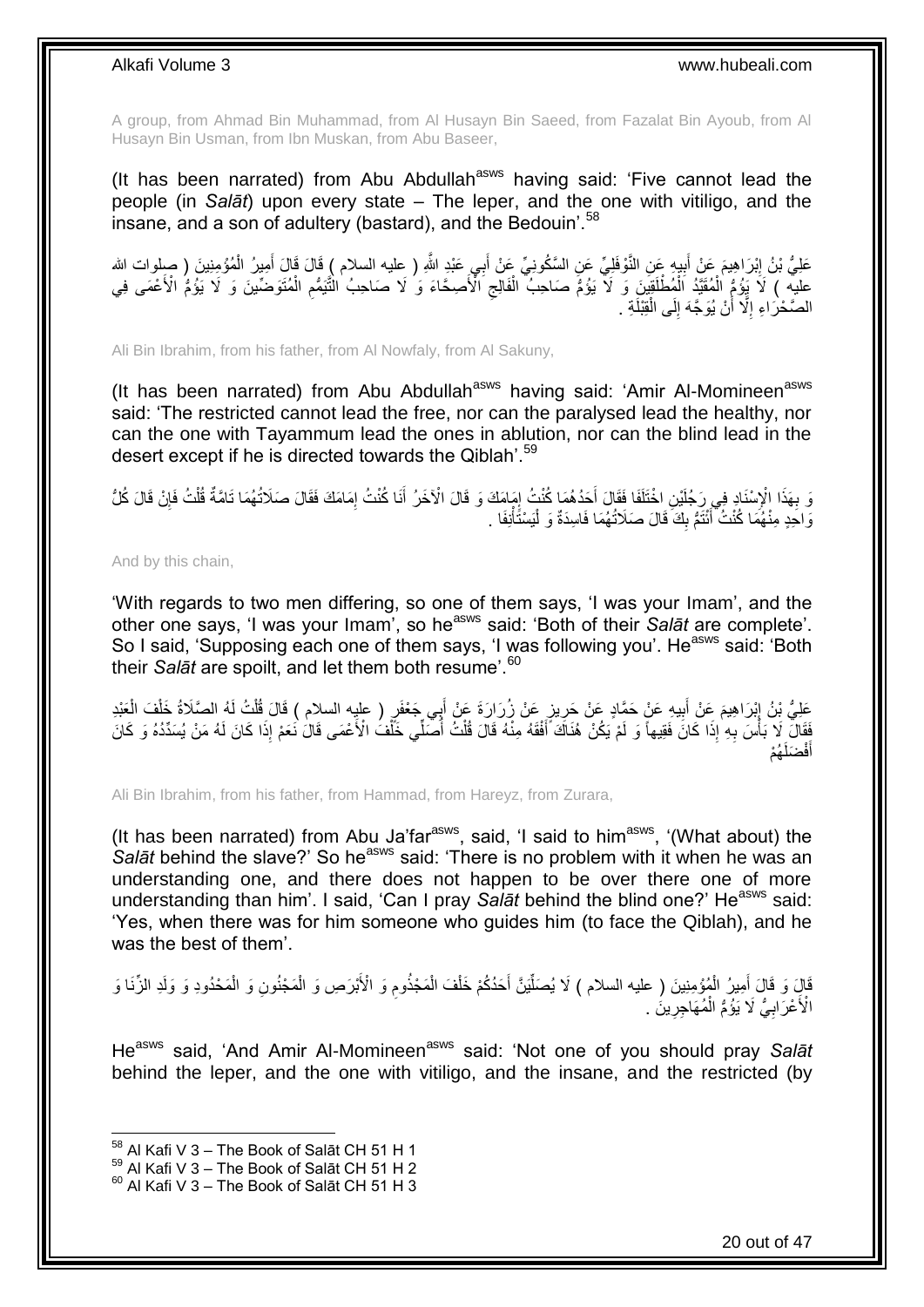physical disability), and a son of adultery (bastard), and the Bedouin, immigrant (a drifter- i.e., a gipsy) must not lead (*Salāt*)'.<sup>61</sup>

عَلِيُّ بْنُ مُحَمَّدٍ وَ غَيْرُهُ عَنْ سَهْلِ بْنِ زِيَادٍ عَنِ ابْنِ مَخْبُوبٍ عَنِ ابْنِ رِنَابٍ عَنْ أَبِيٍ عُبَيْدَةَ قَالَ سَأَلْتُ أَبَا عَبْدِ اللَّهِ ( عليه **∶** ِ َ ْ اً ا َ السلّام ) عَنِ الْقَوْمِ مِنْ أَصْحَابِنَا يَجْتَمَعُوَنَ فَتَحْضَنُرُ الصَّلَاةُ فَيَقُولُ بَعْضَنُهُمْ لِبَعْضٍ تَقَدِّمْ يَا فُلَانُ فَقَالَ إِنَّ رَسُولَ اللَّهِ ( صلى ِ ِ ْ ِ الله عليه وآلَه ) قَالَ يَتَقَدَّمُ الْقَوْمَ أَقْرَؤُهُمْ لِلْقُرْآنِ فَإِنْ كَانُوا فِي الْقِرَاةِ وَسَوَاءً<br>كَثَفَ بِهِ مَنْ أَلْبَ لَهُ أَيَّةً مَنْ الْقَوْمَ أَقْرَؤُهُمْ لِلْقُرْآنِ فَإِنْ كَانُوا فِي الْقِرَاءَةِ س ْ ∣ٍ إا ْ َ ْ ِ ْ ْ ْ فَأَكْبَرُ هُمْ سِنّاً فَإِنْ كَانُوا فِي السِّنِّ سَوَاءً فَلْيَوُمَّهُمْ أَعْلَمُهُمْ بِالسُّنَّةِ وَّ أَفْقَهُهُمْ فِي الدِّينِ وَ لَا يَتَقَدَّمَنَّ أَحَدُكُمُ الرَّجُلَّ فِي مَنْزِلِهِ وَ لَا َ **∶** َ ֖֦֪֪֦֧֦֪֪֦֧֦֡֝֟֟֟֟֟֟֟֟֟֟֟֟֟֟֟֟֟֟֟֟֟֟֟֟֟֟֟֟֟֓֞֟֟ ِ ِ َ صَاحِبَ السُّلْطَانِ فِي سُلْطِّانِهِ .

Ali Bin Muhammad, and someone else, from Sahl Bin Ziyad, from Ibn Mahboub, from Ibn Raib, from Abu Ubeyda who said,

'I asked Abu Abdullah<sup>asws</sup> about the people from our companions gathering, and the *Salāt* presents itself. So some of them are saying to the others, 'Proceed, O so and so (to lead *Salāt*)'. So he<sup>asws</sup> said: 'Rasool-Allah<sup>saww</sup> said: 'He would proceed (to lead) the people, the one who is the most read (well-versed) of the Quran. And if they were equal in their recitation, so the first one to have migrated. And if they were equal in their migration (from Makkah to Al-Medina), so their eldest one in age. And if they were of equal ages, so let the most knowledgeable of them in the *Sunnah* lead them (in *Salāt*) and the one who is the most understanding of them in the Religion; and not one of you should proceed (to lead in *Salāt*) the man in his house, nor the one in authority in his domain<sup>'.62</sup>

عَلِيُّ بْنُ إِبْرَاهِيمَ عَنْ أَبِيهِ عَنْ عَبْدِ اللَّهِ بْنِ الْمُغِيرَةِ عَنْ غِيَاثِ بْنِ إِبْرَاهِيمَ عَنْ أَبِي عَبْدِ اللَّهِ ( عليه السلام ) قَالَ لَا بَأْسَ ِ َ ِ ْ َ ِ ْ بِالْغُلَامِ الَّذِي لَمْ يَٰبْلُغِ الْحُلَّمَ أَنْ يَؤُمَّ الْقَوْمَ وَ أَنْ يُؤَذِّنَ . َ ْ اُ ا<br>ا ْ ِ َّ ِ ْ **∶** 

Ali Bin Ibrahim, from his father, from Abdullah Bin Al Mugheira, from Giyas Bin Ibrahim,

(It has been narrated) from Abu Abdullah<sup>asws</sup> having said: 'There is no problem with the boy who has not yet reached the puberty, if he leads the people (in *Salāt*), and if he recites an Azan<sup>'63</sup>

> **ِة َتُؤ ُّم باب ال َّر ُج ِل َيُؤ الِّن َسا َء ُّم الِّن َسا َء َو َم ْرأ الْ َ**

<span id="page-20-0"></span>**Chapter 52 – The man leading the women, and the woman leading the women**

مُحَمَّدُ بْنُ يَحْيَى عَنْ أَحْمَدَ بْنِ مُحَمَّدٍ عَنْ مُحَمَّدِ بْنِ سِنَانٍ عَنِ ابْنِ مُسْكَانَ عَنْ أَبِي الْعَبَّاسِ قَالَ سَأَلْتُ أَبَا عَبْدِ اللَّهِ ( عليه<br>. ْ َ َ ْ السلام ) عَنِ الرَّجُلِ يَؤُمُّ الْمَرْأَةَ فِي بَيْتِهِ فَقَالَ نَعَمْ نَقُومُ وَرَاءَهُ . َ ْ

Muhammad Bin Yahya, from Ahmad Bin Muhammad, from Muhammad Bin Sinan, from Ibn Muskan, from Abu Al Abbas who said,

'I asked Abu Abdullah<sup>asws</sup> about the man leading the woman (in *Salāt*) in his house. So he<sup>asws</sup> said: 'Yes, she should be standing behind him'.<sup>64</sup>

 $61$  Al Kafi V 3 – The Book of Salāt CH 51 H 4

 $62$  Al Kafi V 3 – The Book of Salāt CH 51 H 5

 $63$  Al Kafi V  $3 -$  The Book of Salāt CH 51 H 6

<sup>&</sup>lt;sup>64</sup> Al Kafi V 3 - The Book of Salāt CH 52 H 1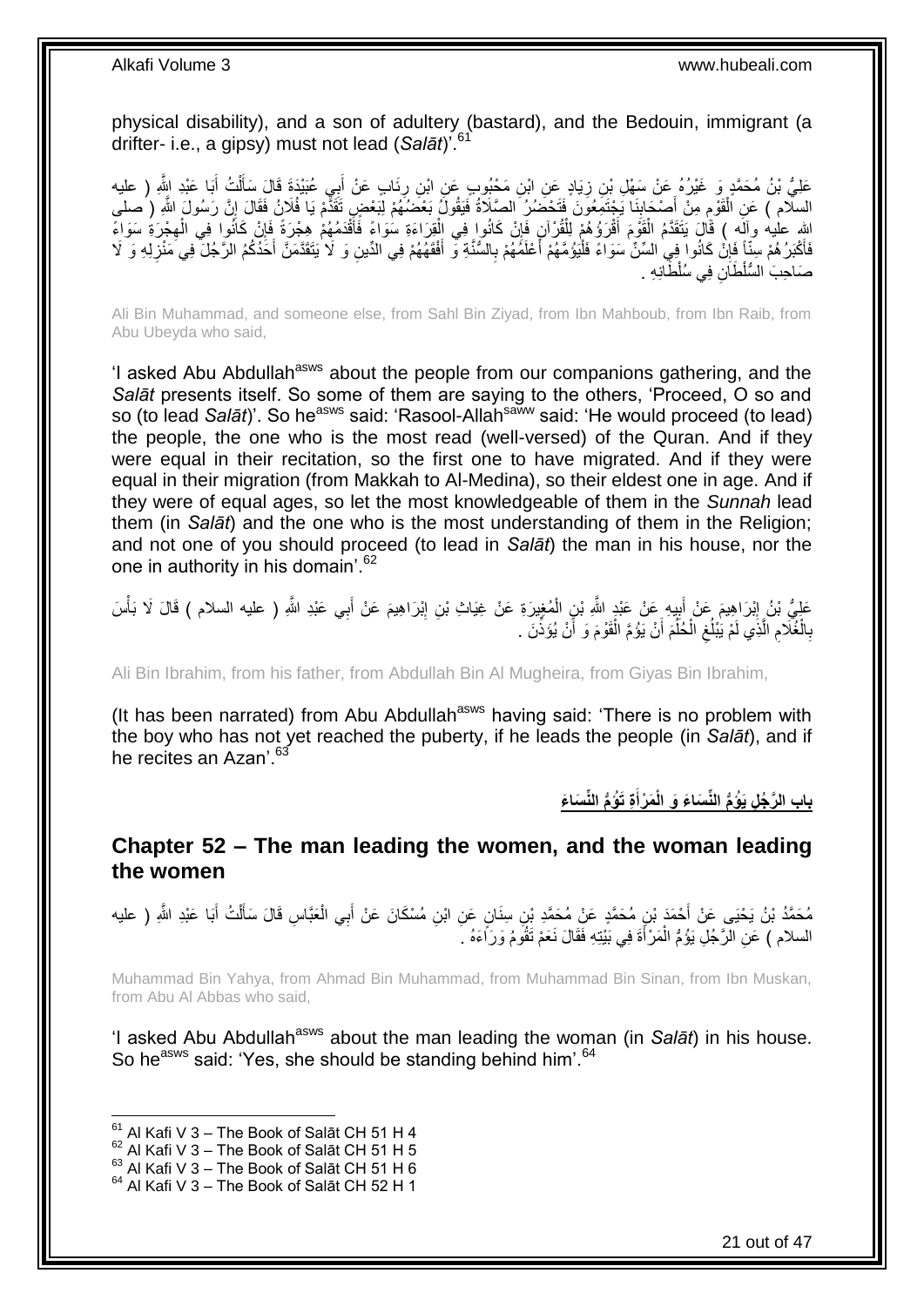جَمَاعَةٌ عَنْ أَحْمَدَ بْنِ مُحَمَّدٍ عَنِ الْحُسَيْنِ بْنِ سَعِيدٍ عَنْ فَضَالَةً عَنِ ابْنِ سِنَانٍ عَنْ سُلَيْمَانَ بْنِ خَالِرٍ قَالَ سَأَلْتُ أَبَا عَبْدِ اللَّهِ (ِ ْ َ ْ ĺ َ عليهِ السلام ) عَنِ الْمَرْأَةِ تَؤُمُّ الَّنِّسَاءَ فَقَالَ إِذَا كُنَّ جَمِيعاً أَمَّتْهُنَّ فِيَ النَّافِلَةِ فَأَمَّا الْمَكْتُوبَةُ فَلَا وَ لَا تَقَدَّمْهُنَّ وَ لَكِنْ تَقُومُ وَسَطأُ<br>\*\*\* ْ َ َ ْ ُ ُه َّن . ِمنْ

A group, from Ahmad Bin Muhammad, from Al Husayn Bin Saeed, from Fazalat, from Ibn Sinan, from Suleyman Bin Khalid who said,

'I asked Abu Abdullah<sup>asws</sup> about the woman leading the women (in *Salāt*). So he<sup>asws</sup> said: 'When they have gathered, she can lead them in the optional (*Salāt*). But, as for the Obligatory (*Salāt*), so no; and she should not preceded them (to be in front), but she should be standing in the middle of them'.<sup>65</sup>

ِ أَحْمَدُ عَنِ الْحُسَيْنِ عَنْ فَضَالَةً عَنْ حَمَّادِ بْنِ عُثْمَانَ عَنْ إِبْرَاهِيمَ بْنِ مَيْمُونٍ عَنْ أَبِي عَبْدِ اللَّهِ ( عليه السلام ) فِي الرَّجُلِ يَؤُمُّ َ ِ ْ ْ النِّسَاءَ لَيْسَ مَعَهُنَّ رَجُلٌ فِي الْفَرِيضَةِ قَالَ نَعَمْ وَ إِنْ كَانَ مَعَهُ صَبِيٌّ فَلْيَقُمْ إِلَى جَانِبِهِ ۖ . ِ ِ ْ ِ ِ **ٍ** ْ

Ahmad, from Al Husayn, from Fazalat, from Hammad Bin Usman, from Ibrahim Bin Manmoun,

(It has been narrated) from Abu Abdullah<sup>asws</sup> regarding the man who led the women (in *Salāt*), there not being (another) man with them, in the Obligatory (Salat)'. He<sup>asws</sup> said: 'And even if there was a male child with him, so let him stand to his side'.<sup>66</sup>

> باب الصَّلَاةِ خَلْفَ مَنْ يُقْتَدَى بِهِ وَ الْقِرَاءَةِ خَلْفَهُ وَ ضَمَانِهِ الصَّلَاةَ **ِ**

### <span id="page-21-0"></span>**Chapter 53 – The** *Salāt* **behind the one who is followed by, and the recitation behind him, and his responsibility of the** *Salāt*

مُحَمَّدُ بْنُ يَحْيَى عَنْ مُحَمَّدِ بْنِ الْجُسَيْنِ وَ مُحَمَّدُ بْنُ إِسْمَاعِيلَ عَنِ الْفَضْلِ بْنِ شَاذَانَ جَمِيعاً عَنْ صَفْوَانَ بْنِ يَحْيَى عَنْدِ<br>مَعَظَّدُ بْنُ يَحْيَى عَنْ مُحَمَّدِ بْنِ الْجُسَيْنِ وَ مُحَم ْ ِ ْ ُ الرَّحْمَنِ بْنِ الْحَجَّاجِ قَالَ سَأَلْتُ أَبَا عَنْدِ اللَّهِ ( عليه السلام ) عَنِ الصَّلَاَةِ خَلْفَ الْإِمَامِ أَقْرَأُ خَلْفَهُ فَقَالَ أَمَّا الصَّلَاةُ الَّتِي لَا<br>ادب المسلم َ ِ ْ َ ْ َ  $\zeta$ ْ َّ َ ْ يُجْهَرُ فِيهَا بِالْقِرَاءَةِ ۖ فَإِنَّ ذَلِكَ جُعِلَ إِلَيْهِ فَلَا تَقْرُأُ خَلْفَهُ وَ أَمَّا الْصَّلَاةُ الْتِي يُجْهَرُ فِيهَا فَإِنَّمَا أُمِرَ بِالْجَهْرِ لِيُنْصِتَ مَنْ خَلْفَهُ فَإِنْ َّ َ ْ ْ لَ ∣∣<br>≀ ِ ْ ِ ِ ْ ِ ْ ِ ا<br>ا ا∣<br>ِ∘ِ سَمِعْتَ فَأَنْصِنْ وَ إِنْ َلَمْ تَسْمَعْ فَاقْرَأَ . َ **ٔ** ِ

Muhammad Bin Yahya, from Muhammad Bin Al Husayn, and Muhammad Bin Ismail, from Al Fazl Bin Shazaan, from Safwan Bin Yahya, from Abdul Rahman Bin Al Hajjaj who said,

'I asked Abu Abdullah<sup>asws</sup> about the *Salāt* behind the Imam. Should I recite behind him?' So he<sup>asws</sup> said: 'As for the *Salāt* in which there is no loud recitation, so that (the recitation) is Made to be for him, therefore do not recite behind him; and as for the *Salāt* in which there is loud recitation, so rather it has been Commanded with the loudness for the ones behind him to be silent to it. So if you can hear, so be silent, but if you cannot hear, so recite<sup>'.67</sup>

عَلِيُّ بْنُ إِبْرَاهِيمَ عَنْ أَبِيهِ عَنِ ابْنِ أَبِي عُمَيْرٍ عَنْ حَمَّادٍ بْنِ عُثْمَانَ عَنِ الْحَلَبِيِّ عَنْ أَبِي عَبْدِ اللَّهِ ( عِليه السلام ) قَالَ إِذَا **ٔ** َ **!** َ ِ َ **∶** ْ صَلَّيْتَ خَلْفَ إِمَامٍ تَأْتَمُّ بِهِ فَلَا تَقْرَأْ خَلْفَهُ سَمِعْتَ قِرَاءَتَهُ أَوْ لَمْ تَسْمَعْ إِلَّا أَنْ تَكُونَ صَلَاةً يُجْهَرُ فِيهَا وَ لَمْ تَسْمَعْ فَاقْرَأْ ` َ ِ َ ْ ْ ِ ֧֧֧֧֧֧ׅ֧֦֧֦֧֦֧֧֧֧֧֧֧֧֧֧֝֟֘֝֟֓֝֟֓֝֟֓֝֟֓֝֟֓֝֬֝֓֟֓֟֓֟֓֟֓֟֓֟֓֟֓֟֓֟֓֟֓֟֓֟֓֝֬֜֓֝֬֝֬֓֝֬֝֬֝֬֝֬֝֬֝֬֝֬֝֬ ٍ ِ ْ ا<br>أ

Ali Bin Ibrahim, from his father, from Ibn Abu Umeyr, from Hammad Bin Usman, from Al Halby,

 $65$  Al Kafi V 3 – The Book of Salāt CH 52 H 2

<sup>66</sup> Al Kafi V 3 – The Book of Salāt CH 52 H 3

 $67$  Al Kafi V 3 – The Book of Salāt CH 53 H 1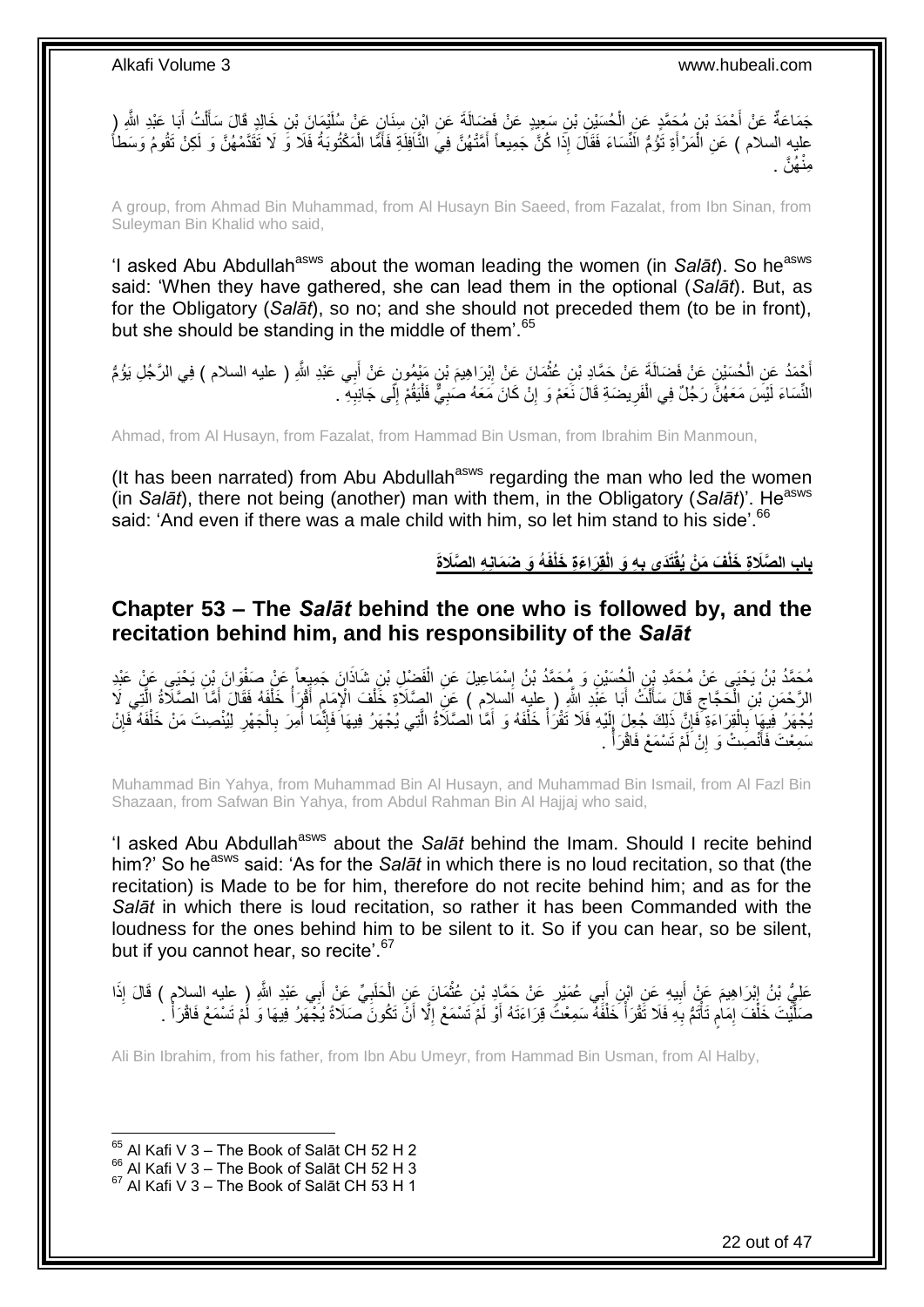(It has been narrated) from Abu Abdullah<sup>asws</sup> having said: 'When you pray Salat behind a Imam, complete it with him, and do not recite behind him, whether you can hear his recitation or cannot hear it, unless if it happens to be a *Salāt* in which there is loud recitation in it, and you cannot hear it, so recite'.<sup>68</sup>

عَلِيٌّ عَنْ أَبِيهِ عَنْ حَمَّادٍ عَنْ حَرِيزٍ عَنْ زُرَارَةَ عَنْ أَحَدِهِمَا ( عليهما السلام ) قَالَ إِذَا كُنْتَ خَلْفَ إِمَامٍ تَأْتُمُّ بِهِ فَأَنْصِتْ وَ َ ِ **!** َ ِ ْ م ِ ْ سَبِّحْ فِي نَفْسِكَ .

Ali, from his father, from Hammad, from Hareyz, from Zurara,

(It has been narrated) from one of the two  $(5<sup>th</sup>$  or  $6<sup>th</sup>$  Imam<sup>asws</sup>) having said: 'When you were to be behind a Imam, complete with him, and be silent (during the recitation), and Glorify within yourself<sup>'.69</sup>

وَ عَنْهُ عَنْ أَبِيهِ عَنْ عَبْدِ اللَّهِ بْنِ الْمُغِيرَةِ عَنْ قُتَيْبَةَ عَنْ أَبِي عَبْدِ اللَّهِ ( عليه السلام ) قَالَ إِذَا كُنْتَ خَلْفَ إِمَامٍ تَرْتَضِي بِهِ فِي َ ْ **!** َ ِ ٍ ِ ْ صَلَاةٍ يُجْهَرُ فِيهَا بِالْقِرَاءَةِ فَلَمْ تَسْمَعْ قِرَاءَتَهُ فَاقْرَأْ أَنْتَ لِنَفْسِكَ وَ إِنْ كُنْتَ تَسْمَعُ الْهَمْهَمَةَ فَلَا تَقْرَأْ . ْ ِ َ ة<br>أ ْ **∶** ْ

And from him, from his father, from Abdullah Bin Al Mugheira, from Quteyba,

(It has been narrated) from Abu Abdullah $a$ <sup>asws</sup> having said: 'When you were behind a Imam you are pleased with in a *Salāt* wherein is loud recitation, but you cannot hear his recitation, so recite to yourself; but if you can hear the humming (of the Imam), so do not recite'.<sup>70</sup>

مُحَمَّدُ بْنُ يَحْيَى عَنْ أَحْمَدَ بْنِ مُحَمَّدٍ عَنْ عَلِيٍّ بْنِ حَدِيدٍ عَنْ جَمِيلٍ عَنْ زُرَارَةَ قَالَ سَأَلْتُ أَحَدَهُمَا ( عليهما السلام ) عَنِ َ ْ اً ا الْإِمَامِ يَضْمَنُ صَلَاةَ الْقَوْمِ قَالَ لَا . ِ ْ ِ

Muhammad Bin Yahya, from Ahmad Bin Muhammad, from Ali Bin Hadeed, from Jameel, from Zurara who said,

'I asked one of the two ( $5<sup>th</sup>$  or  $6<sup>th</sup>$  Imam<sup>asws</sup> about the Imam being responsible for a Salāt of the people'. He<sup>asws</sup> said: 'No'.<sup>71</sup>

مُحَمَّدٌ عَنْ أَحْمَدَ بْنِ مُحَمَّدٍ عَنْ حَمَّادِ بْنِ عِيسَى عَنْ جَرِيزٍ عَنْ زُرَارَةَ وَ مُحَمَّدِ بْنِ مُسْلِمٍ قَالَا قَالَ أَبُو جَعْفَرٍ ( عليه السلام )<br>ـ ِ َ َ ٍ ِ كَانَ أَمِيرُ ۖ الْمُؤْمِنِينَ ۖ ( صلُوات الله عليه ۖ ) يَقُولُ مَنْ قَرَأَ خَلْفَ إِمَامٍ يَأْتُمُّ بِهِ فَمَاتَ بُعِثَ عَلَى غَيْرِ الْفِطْرَةِ ۚ . ِ ْ ٍ ِ ْ َ ْ َ ْ

Muhammad, from Ahmad Bin Muhammad, from Hammad Bin Isa, from Hareyz, from Zurara and Muhammad Bin Muslim who both said,

'Abu Ja'far<sup>asws</sup> said that 'Amir Al-Momineen<sup>asws</sup> would say: 'The one who recites behind an Imam (prayer leader) whom he follows and he dies, he had died in a religion other that *Fitrah* (Al-Islam)'.<sup>72</sup>

 $^{68}$  Al Kafi V 3 – The Book of Salāt CH 53 H 2

 $^{69}$  Al Kafi V 3 – The Book of Salāt CH 53 H 3

 $70$  Al Kafi V 3 – The Book of Salāt CH 53 H 4

 $^{71}_{-71}$  Al Kafi V 3 – The Book of Salāt CH 53 H 5

 $72$  Al Kafi V 3 – The Book of Salāt CH 53 H 6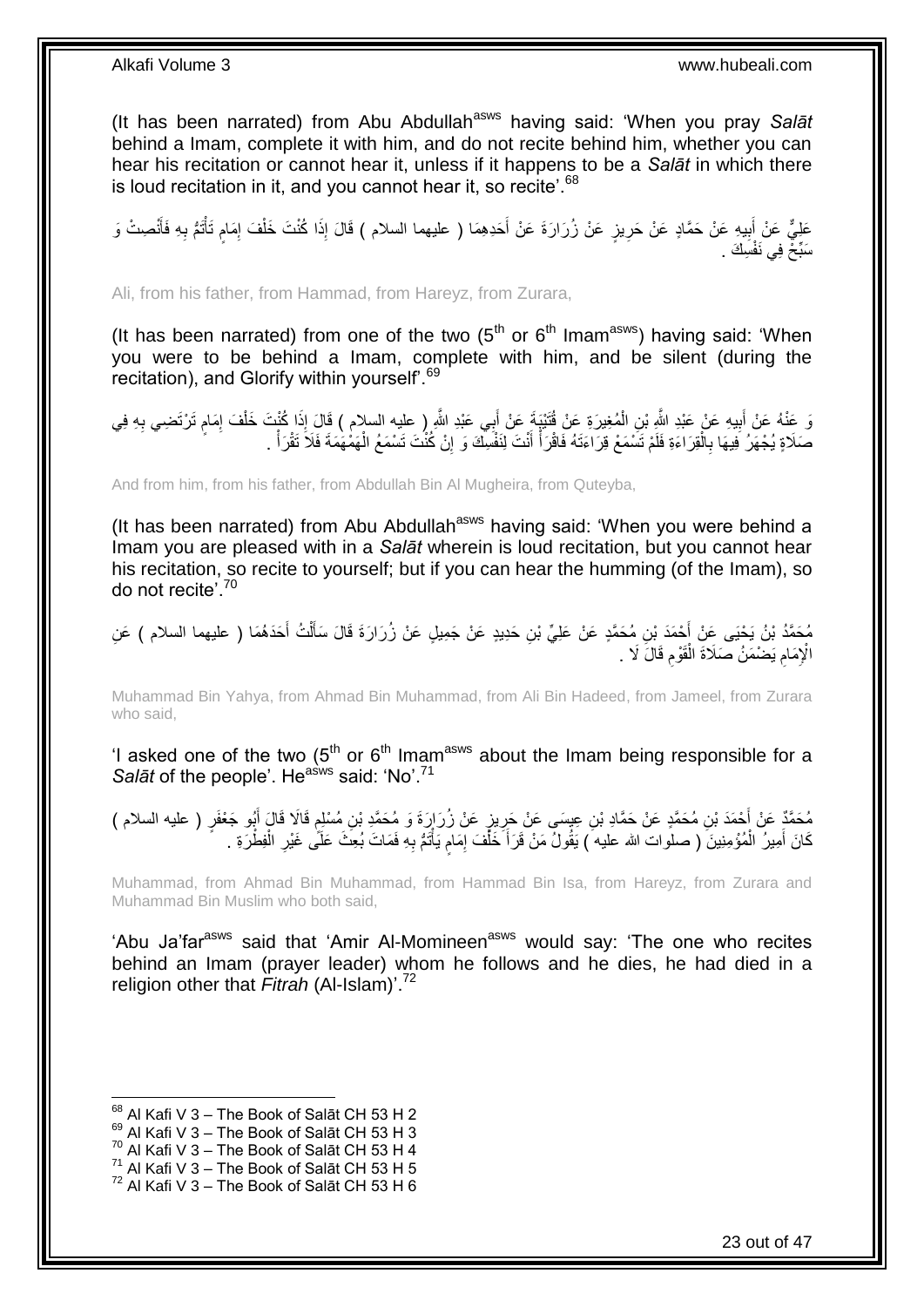باب الرَّجُلِ يُصَلِّى بِالْقَوْمِ وَ هُوَ عَلَى غَيْرِ طُهْرٍ أَوْ لِغَيْرِ الْقِبْلَةِ **ِ َ ٍ ِ ِ ِ**

## <span id="page-23-0"></span>**Chapter 54 – A man prays** *Salāt* **with the people (leading them) and he is upon without cleanliness, or towards other than the Qiblah**

عَلِّيُّ بْنُ إِبْرَاهِيمَ بْنِ هَاشِمٍ عَنْ أَبِيهِ وَ مُحَمَّدُ بْنُ إِسْمَاعِيلَ عَنِ الْفَضْلِ بْنِ شَاذَانَ جَمِيعاً عَنْ جَمَّادِ بْنِ عِيسَى عَنْ حَرِيزٍ عَنْ ِ ْ ِ **!** ٍ **∶** مُحَمَّدٍ بْنِ َمُسْلِمٍ قَالَ سَأَلْتٌ أَبَا عَبْدِ اللَّهِ ( عليه السلام ) عَنِ الرَّجُلِ أَمَّ قَوْماً وَ هُوَ عَلَى غَيْرِ طُهْرٍ فَأَغَلَمَهُمْ بَعْدَ مَا صَلَّوْاً فَقَالَ َ ْ َ ٍ َّ َ ُي ِعيُد ُهَو َو ََّل ُي ِعيُدو َن .

Ali Bin Ibrahim Bin Hashim, form his father and Muhammad Bin Ismail, from Al Fazl Bin Shazaan, altogether from Hammad Bin Isa, from Hareyz, from Muhammad Bin Muslim who said,

'I asked Abu Abdullah<sup>asws</sup> about the man leading a group (in *Salāt*) and he is upon without cleanliness, so he lets them know after having had prayed. So he<sup>asws</sup> said: 'He should repeat, and they would not be repeating'.<sup>73</sup>

عَلِيٌّ عَنْ أَبِيهِ عَنِ ابْنِ أَبِي عُمَيْرٍ عَنْ حَمَّادٍ عَنِ الْحَلَبِيِّ عَنْ أَبِي عَبْدِ اللَّهِ ( عليه السلام ) فِي الْأَعْمَى يَؤُمُّ الْقَوْمَ وَ هُوَ عَلَى<br>حَفَّ فَيْ أَبِيهِ عَنِ ابْنِ أَبِي عُمَيْرٍ عَنْ حَم ِ ْ َ ِ ْ غَيْرِ ۗ الْقِبْلَةِ قَالَ يُعِيدُ وَ لَا يُعِيدُونَ فَإِنَّهُمْ قَدْ تَحَرَّوْاً . ِ ْ **∶** 

Ali, from his father, from Ibn Abu Umeyr, from Hammad, from Al Halby,

(It has been narrated) from Abu Abdullah<sup>asws</sup> regarding the blind one leading the group (in *Salāt*) and he is upon other than the Qiblah. He<sup>asws</sup> said: 'He should repeat and they would not be repeating, for they had investigated (the direction of the Qiblah)'.<sup>74</sup>

مُحَمَّدُ بْنُ يَحْيَى عَنْ أَحْمَدَ بْنِ مُحَمَّدٍ عَنْ عَلِيٍّ بْنِ حَدِيدٍ عَنْ جَمِيلٍ عَنْ زُرَارَةَ قَالَ سَأَلْتُ أَحَدَهُمَا ( عليهما السلام ) عَنْ َ ْ َ رَجُلٍ صَلَّى بِقَوْمٍ رَكْعَتَيْنِ فَأَخْبَرَ هُمْ أَنَّهُ لَمْ يَكُنْ عَلَى وُضُوعٍ قَالَ يُتِمُّ الْقَوْمُ صَلَاتَهُمْ فَإِنَّهُ لَيْسَ عَلَى الْإِمَامِ ضَمَانٌ . َ َ ٍ **∣** ِ ׀ו<br>ְי ْ

Muhammad Bin Yahya, from Ahmad Bin Muhammad, from Ali Bin Hadeed, from Jameel, from Zurara who said,

'I asked one of the two  $(5<sup>th</sup>$  or  $6<sup>th</sup>$  Imam<sup>asws</sup> about a man who prays with a group (leading them) in two *Rak'at*, so he informs them that he did not happen to be upon an ablution. He<sup>asws</sup> said: 'The group would complete their Salat, for there is no responsibility upon the Imam'.<sup>75</sup>

عَلِيُّ بْنُ إِبْرَاهِيمَ عَنْ أَبِيهِ عَنِ ابْنِ أَبِي عُمَيْرِ عَنْ بَعْضِ أَصْحَابِهِ عَنْ أَبِي عَبْدِ اللَّهِ ( ِعليهِ السلام ) فِي قَوْمٍ خَرَجُوا مِنْ ׀<br>ׇ֧֧֧֦֦֘֝֘֝֝֝֝ ֧֧֖֚֚֓֝֝֓֝ َ **∶** َ َ  $\frac{1}{2}$ َ خُرَ اسَانَ أَوْ بَعْضِ الْجِبَالِ وَ كَانَ يَؤُمُّهُمْ رَجُلٌ فَلَمًا صَارُوا إِلَى الْكُوفَةِ عَلِمُوا أَنَّهُ يَهُودِيٌّ قَالَ لَا يُعِيدُونَ . َ  $\frac{1}{2}$ ْ َ

Ali Bin Ibrahim, from his father, from Ibn Abu Umeyr, from one of his companions,

(It has been narrated) from Abu Abdullah<sup>asws</sup> regarding a group who go out from Khurasan or one of the mountains, and a man had led them (in *Salāt*). So when they

 $^{73}$  Al Kafi V 3 – The Book of Salāt CH 54 H 1

 $^{74}$  Al Kafi V 3 – The Book of Salāt CH 54 H 2

 $75$  Al Kafi V 3 – The Book of Salāt CH 54 H 3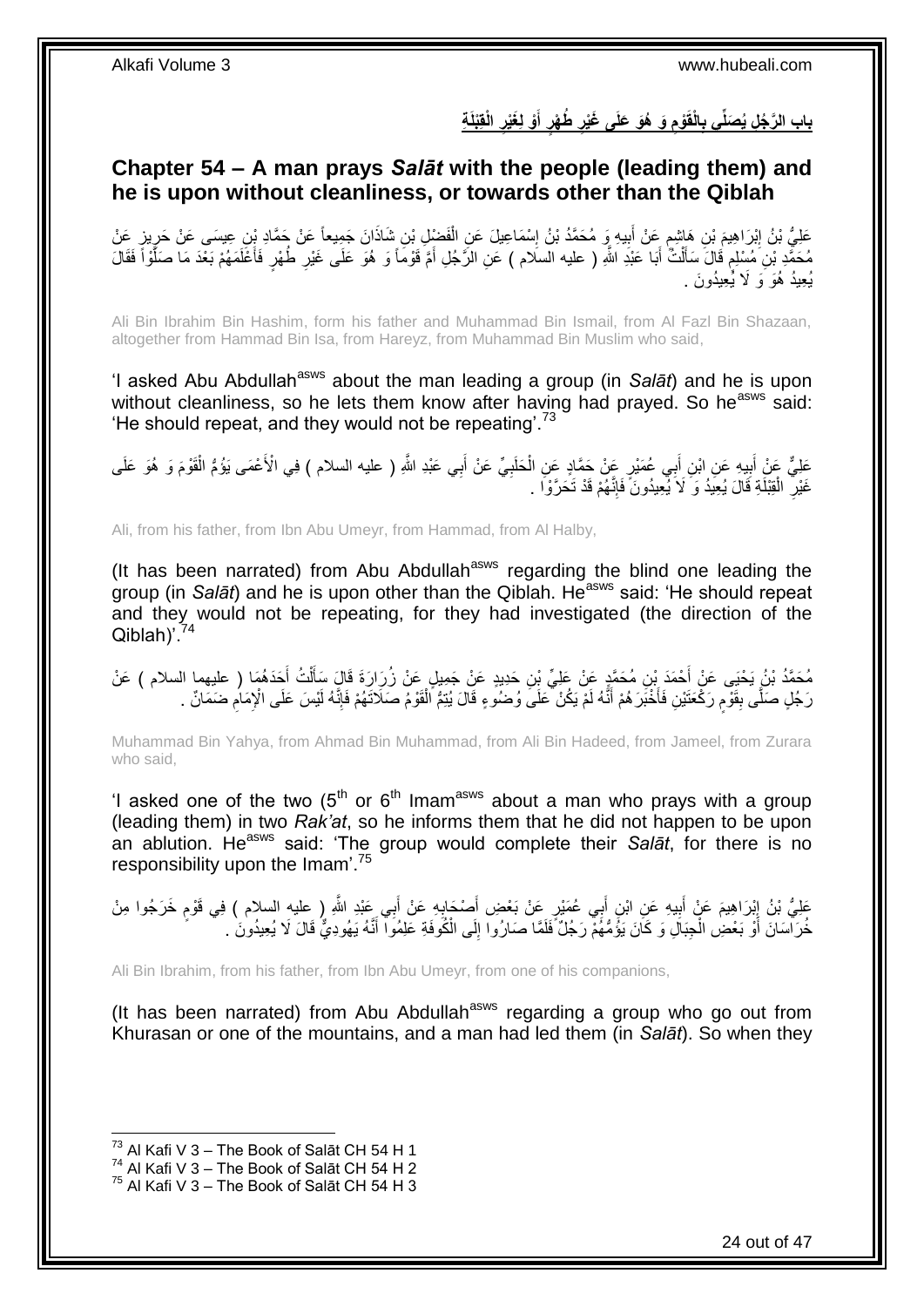came to be in Al-Kufa he let them know that he was a Jew'. He<sup>asws</sup> said: 'They would not be repeating (the *Salāt*)'.<sup>76</sup>

> باب الرَّجُلِ يُصَلِّى وَحْدَهُ ثُمَّ يُعِيدُ فِى الْجَمَاعَةِ أَوْ يُصَلِّى بِقَوْمٍ وَ قَدْ كَانَ صَلَّى قَبْلَ ذَلِكَ **ٍ َ**

### <span id="page-24-0"></span>**Chapter 55 – The** *Salāt* **alone, then he repeats in the** *Jam'at***, or he prays** *Salāt* **with a group and he had already prayed before that**

ُمْحَمَّدُ بْنُ إِسْمَاعِيلَ عَنِ الْفَضْلِ بْنِ شَاذَانَ وَ عَلِيُّ بْنُ إِبْرَاهِيمَ عَنْ أَبِيهِ جَمِيعاً عَنِ ابْنِ أَبِي عُمَيْرٍ عَنْ خَفْصٍ بْنِ الْبَخْتَرِيِّ عَنْ َ ¦; َ ِ ْ ِ ْ أَبِي عَبْدِ اللَّهِ ( عليه السلام ) فِي الَرَّجُلِ يُصَلِّي الْصَّلَاةَ وَحْدَهُ ثُمَّ يَجِدُ جَمَاعَةً قَالَ يُصَلِّيَ مَعَهُمْ وَّ يَجْعَلُهَا الْفَرِيضَةَ . ان<br>المقام َ ِ ْ ُ

Muhammad Bin Ismail, from Al Fazl Bin Shazaan, and Ali Bin Ibrahim, from his father, altogether from Ibn Abu Umeyr, from Hafs Bin Al Bakhtary,

(It has been narrated) from Abu Abdullah<sup>asws</sup> regarding the man who prays the Salat alone, then he finds a *Jam'at*. Heasws said: 'He should pray *Salāt* with them, and he should make it to be an Oblligatory (*Salāt*)'.<sup>77</sup>

عَلِيُّ بْنُ مُحَمَّدٍ عَنْ سَهْلِ بْنِ زِيَادٍ عَنْ مُحَمَّدِ بْنِ الْوَلِيدِ عَنْ يُونُسَ بْنِ يَعْقُوبَ عَنْ أَبِي بَصِيرٍ قَالَ قُلْتُ لِأَبِي عَبْدِ اللَّهِ ( عليه َ ْ **∶** ْ السلّام ) أُصَلِّي ثُمَّ أَدْخُلُ الْمَسْجِدَ فَتُقَامُ الصَّلَاةُ وَ قَدْ صَلَّيْتُ فَقَالَ صَلِّ مَعَهُمْ يَخْتَارُ اللَّهُ أَحَبَّهُمَاً إِلَيْهِ . ْ َ ُ ُ لَ ِ َ مَّةٍ<br>إ

Ali Bin Muhammad, from Sahl Bin Ziyad, from Muhammad Bin Al Waleed, from Yunus Bin Yaqoub, from Abu Baseer who said,

'I said to Abu Abdullah<sup>asws</sup>, 'I pray, then I enter the Masjid, so the Salat has been established'. So he<sup>asws</sup> said: 'Pray *Salāt* with them. Allah<sup>azwj</sup> would Choose the most Beloved of the two to Him<sup>azwj, 78</sup>

ِ مُحَمَّدُ بْنُ يَحْيَى عَنْ أَحْمَدَ بْنِ مُحَمَّدٍ عَنِ ابْنِ أَبِي عُمَيْرٍ عَنْ هِتْنَامِ بْنِ سَالِمٍ عَنْ سُلَيْمَانَ بْنِ خَالِدٍ قَالَ سَأَلْتُ أَبَا عَبْدِ اللَّهِ (ِ عليهِ<br>. َ َ ْ ĺ ٍ السلام ) عَنْ رِّجُلٍ دَخَلَ الْمَسْجِدَ وَ افْتَتَّحَ الْصَّلَاَةَ فَبَيْنَاً هُوَ قَائِمٌ يُصَلِّي إِذَاً أَذَّنَ الْمُؤَذِّنُ وَ أَقَامَ الصَّلَاةَ قَالَ فَلْيُصَلِّ رَكْعَتُيْنِ ثُم<br>السيام ) عَنْ رِّجُلٍ دَخَلَ الْمَس ْ َ ْ ْ ُ لَيَسْتَأْنِفْ المصَّلَاةَ مَعَ الْإِمَامِ وَ لْتَكُنِ الرَّكْخَتَانِ تَطَوُّعاً . ْ ِ **ٔ** ْ

Muhammad Bin Yahya, from Ahmad Bin Muhammad, from Ibn Abu Umeyr, from Hisham Bin Salim, from Suleyman Bin Khalid who said,

'I asked Abu Abdullah<sup>asws</sup> about a man who enters the Masjid and the Salat has commenced. So while he was standing, praying, the *Muezzin* recited the *Azan* and established the *Salāt*. He<sup>asws</sup> said: 'So let him pray two *Rak'at*, then let him resume the *Salāt* with the Imam, and let the two *Rak'at* be (classified as) voluntary'.<sup>79</sup>

جَمَاعَةٌ عَنْ أَحْمَدَ بْنِ مُحَمَّدٍ عَنِ الْحُسَيْنِ بْنِ سَعِيدٍ عَنْ يَعْقُوبَ بْنِ يَقْطِينٍ قَالَ قُلْتُ لِأَبِي الْحَسَنِ ( عليه السلام ) جُعِلْتُ فِدَاكَ<br>بِمَدَّدَتِ مَنْ أَحْمَدَ بْنِ مُحَمَّدٍ عَنِ الْحُسَيْنِ ب ْ ْ ْ ْ :<br>ا َبَّحْضُرُ صَلَاةُ الظَّهْرِ فَلَا نَّقْدِرُ ۗ أَنْ نَنْزِلَ فِيَ الْوَقْتِ جَتَّى يَنْزِلُوا َو نَنْزِلَّ مَعَهُمْ فَنُصَلِّيَّ ثُمَّ يَقُومُونَ فَيُسْرِعُونَ فَنَقُومُ فَنُصَلِّي ِ َ ِ ِّ ِ ُ ِّ ِ ِ الْعَصْرَ وَ نُرِيهِمْ كَأَنَّا نَرْكَعُ ثُمَّ يَنْزِلُونَ لِلْعَصّْرِ فَيُقَدِّمُونَّا فَنُصَلِّي بِهِمْ فَقَالَ صَلِّ بِهِمْ لَا صَلَّىٰ اللَّهُ عَلَيْهِمْ . ِ ِ **∶** ْ **∶** ٔ.<br>ـ َ ِ ِ ِ لَ

A group, from Ahmad Bin Muhammad, from Al Husayn Bin Saeed, from Yaqoub Bin Yaqteen who said,

1  $^{76}$  Al Kafi V 3 – The Book of Salāt CH 54 H 4

- $77$  Al Kafi V 3 The Book of Salāt CH 55 H 1
- $^{78}$  Al Kafi V 3 The Book of Salāt CH 55 H 2

 $^{79}$  Al Kafi V 3 – The Book of Salāt CH 55 H 3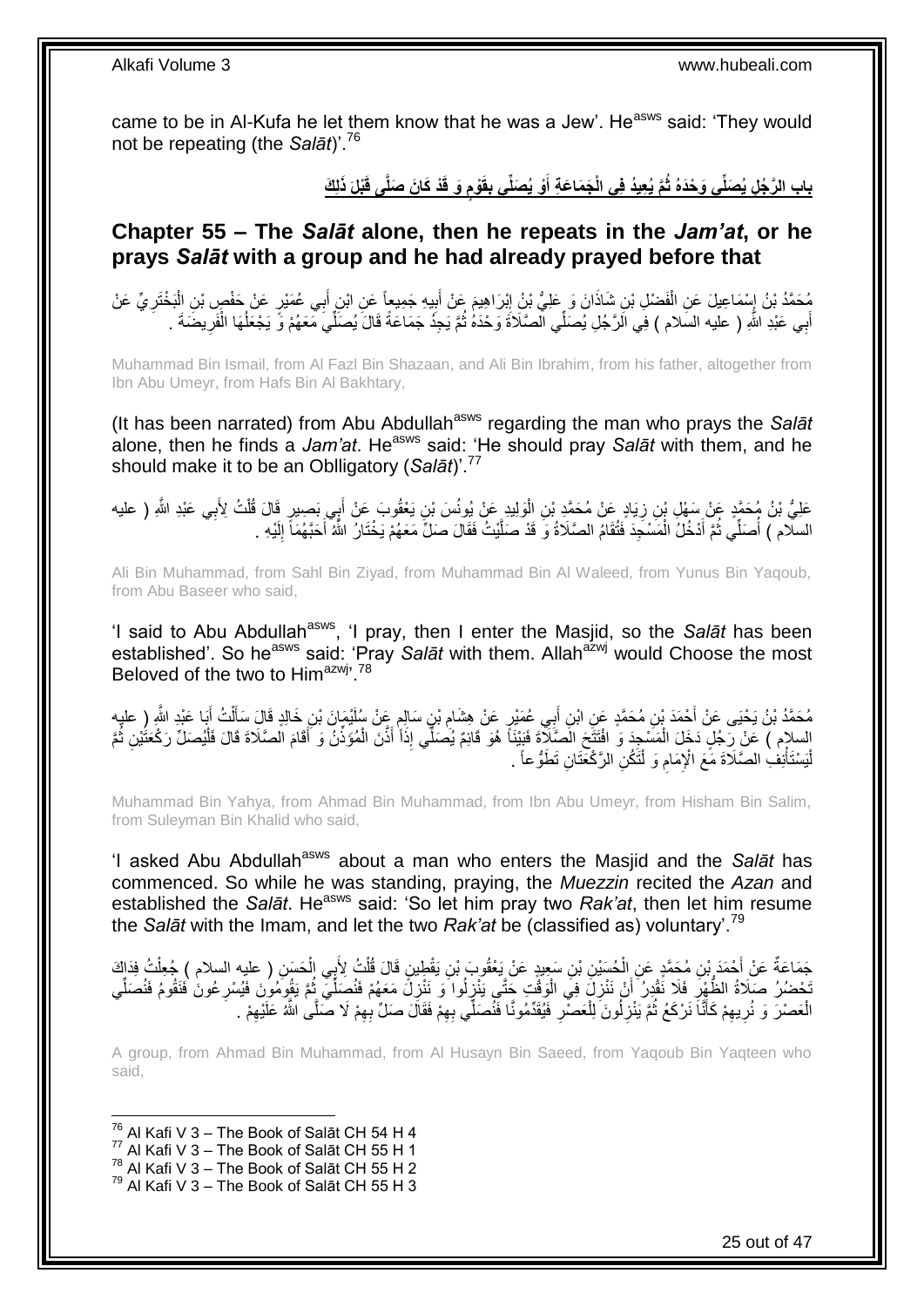'I said to Abu Al-Hassan<sup>asws</sup>, 'May I be sacrificed for you<sup>asws</sup>! The Zohr Salat comes up, but we are not able upon descending during the time until they (general Muslims) are descending, and we descend along with them, so we pray *Salāt*. Then they are standing and they are hastening, so we stand and pray Al-Asr, and we show them as if we are performing *Rukū*. Then they are descending for Al-Asr, so we proceed and pray with them'. So he<sup>asws</sup> said: 'Pray *Salāt* with them, may Allah<sup>azwj</sup> not Send Blessings upon them'.<sup>80</sup>

مُحَمَّدُ بْنُ يَحْيَى عَنْ أَحْمَدَ بْنِ مُحَمَّدٍ عَنْ مُحَمَّدِ بْنِ إِسْمَاعِيلٍ قَالَ كَتَبْتُ إِلَى أَبِي الْحَسِنِ ( عِليه السلام ) أَنِّي أَحْضُرُ الْمَسَاجِدَ ْ َ ِ ∣l<br>∶ َ ْ مَعَ جِبِرَتِي وَ غَيْرِهِمْ فَبَأْمُرُونِّي بِالصَّلَاةِ بِهِمْ وَ َقَدْ صَلَّيْتُ قَبْلَ أَنْ اَنِيَهُمْ وَ رُبَّمَا صَلَّي خَلْفِي مَٰنْ يَقْتَدِي بِصَلَاتٍي وَ َ َّ ِ ِ ْ ِ **∶** ْ الْمُسْتَضِعَفُّ وَ الْجَاهِلُ وَ أَكْرَهُ أَنَّ أَتَقَدَّمَ وَ قَدْ صَلَّيْتُ بِحَالِ مَنْ يُصَلِّي بِصَلَاتِي مِمَّنْ سَمَّيْتُ لَّكَ فَمُرْنِّنِي فِي ذَلِكَ بِأَمْرِكَ أَنْثَهِي ֧<u>֓</u> مُّ َ اً َ ْ ِ َ ِ َ ِ ِ إِلَيْهِ وَ أَعْمَلُ بِهِ إِنْ شَاءَ اللَّهُ فَكَتَبَ ( عليه السلام ) صَلَّ بِهِمْ . ِ יֲ<br>י **∶** َ لَ ِ

Muhammad Bin Yahya, from Ahmad Bin Muhammad, from Muhammad Bin Ismail who said,

'I wrote to Abu Al-Hassan<sup>asws</sup>, 'I attend the Masjid with my neighbour and others, so they are instructing me with the performance of *Salāt* with them, and I have already prayed before I went over to them; and sometimes there prays behind me, the one who follows me in my *Salāt*, and the weak (of understanding), and the ignorant, and I dislike that I should proceed to lead, and I have prayed in a state of the one who prays by my Salat, from the ones I have specified to you<sup>asws</sup>. So, order me with regards to that with your<sup>asws</sup> order, for me to end up to it and act by it, Allah<sup>azwj</sup> Willing'. So he<sup>asws</sup> wrote: 'Pray *Salāt* with them (leading them)'.<sup>81</sup>

عَلِيُّ بْنُ إِبْرَاهِيمَ عَنِْ أَبِيهِ عَنِ ابْنِ أَبِي عُمَيْرٍ عَنْ حَمَّادٍ عَنِ الْحَلَبِيِّ عَنْ أَبِي عَبْدِ اللَّهِ ( عليه السلام ) قَالَ مَنْ صَلَّى مَعَهُمْ فِي َ **∶** ْ َ  $\frac{1}{2}$ َّ الصَّفَّ الْأَوَّلِ كَانَ كَمَنَْ صَلَّى خَلْفَ َرَّسُولِ ۖ اللَّهِ ( صلى اللهَ عليه وَّاله ) ۚ . ْ

Ali Bin Ibrahim, from his father, from Ibn Abu Umeyr, from Hammad, from Al Halby,

(It has been narrated) from Abu Abdullah<sup>asws</sup> having said: 'The one who prays Salat with them (general Muslims) in the first row, is like the one who prays behind Rasool-Allah<sup>saww, 82</sup>

مُحَمَّدُ بْنُ يَحْيَى عَنْ أَحْمَدَ بْنِ مُحَمَّدٍ عَنْ عُثْمَانَ بْنِ عِيسَى عَنْ سَمَاعَةَ قَالَ سَأَلْتُهُ عَنْ رَجُلٍ كَانَ يُصَلِّي فَخَرَجَ الْإِمَامُ وَ قَدْ<br>وَيَسْتَمِينَ بِينَ مِنْ الْإِمَامُ وَاللّهِ عَنْ عُثْم ْ ْ َ صَلَّى الرَّجُلُ رَكْعَةً مِنْ صَلَاةٍ فَرِيضَةٍ فَقَالَ إِنْ كَانَ إِمَاماً عَدْلًا فَلْيُصَلِّ أُخْرَى وَ يَنْصَرِفُ وَ يَجْعَلُهُمَا تَطَوُّعاً وَ لْيَدْخُلْ مَعَ ِ ا<br>أ ْ ِ יֲ<br>י ِ ْ ُ الْإِمَامِ فِي صَلَاتِهِ كَمَا هُوَ ِ

Muhammad Bin Yahya, from Ahmad Bin Muhammad, from Usman Bin Isa, from Sama'at who said,

'I asked himasws about a man who has prayed *Salāt*, so the Imam comes out and the man has already prayed one *Rak'at* from the Obligatory (Salat). So he<sup>asws</sup> said: 'If he was a just Imam, so let him pray another (*Rak'at*) and finish, and he should make these two to be voluntary (*Salāt*), and let him enter with the Imam in his *Salāt*, just as he is.

 $80$  Al Kafi V 3 – The Book of Salāt CH 55 H 4

 $81$  Al Kafi V  $3 -$  The Book of Salāt CH 55 H 5

 $82$  Al Kafi V 3 – The Book of Salāt CH 55 H 6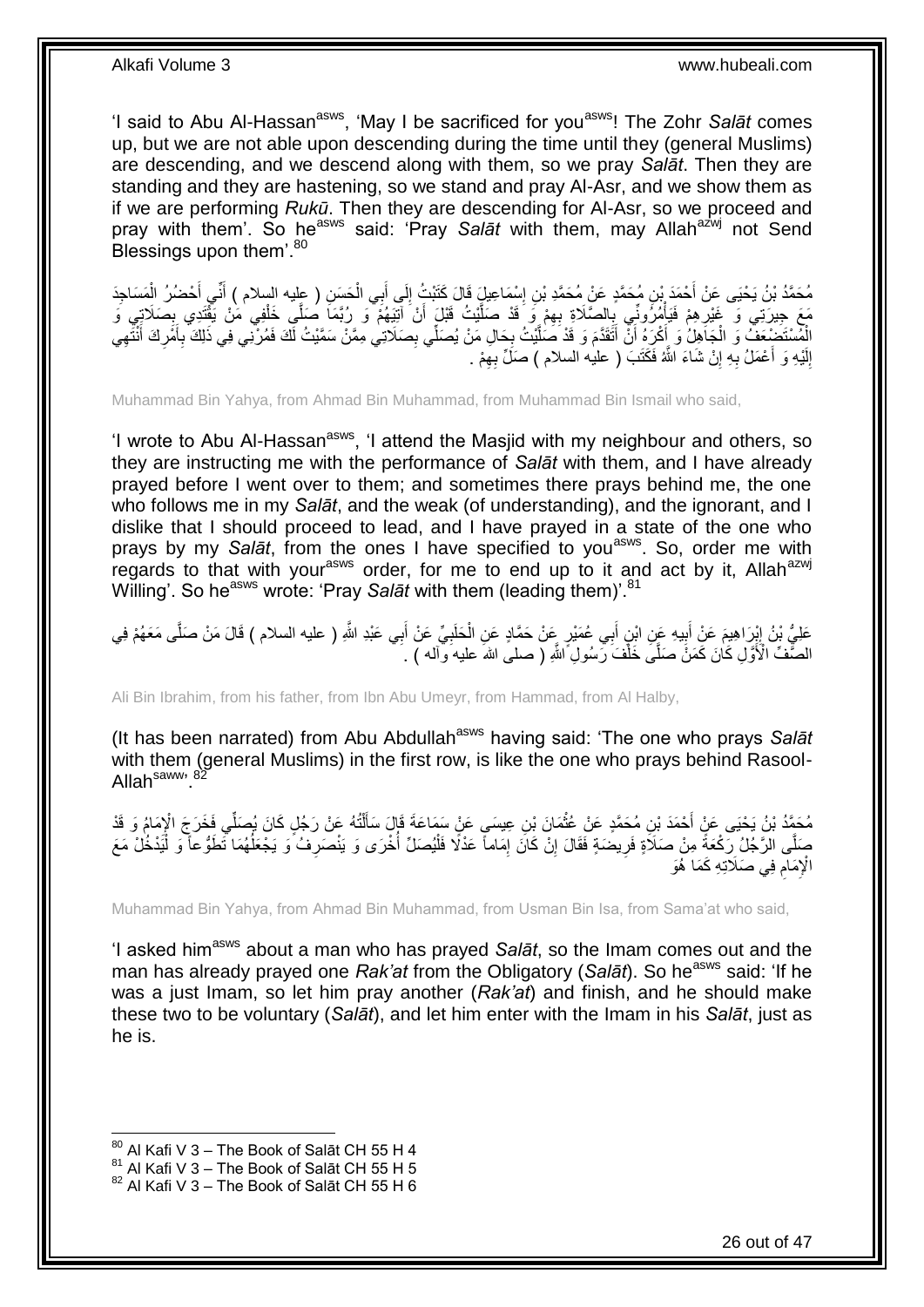وَ إِنْ لَمْ يَكُنْ إِمَامٌ عَذْلٌ فَلْيَبْنِ عَلَى صَلَاتِهِ كَمَا هُوَ وَ يُصَلِّي رَكْعَةً أُخْرَى مَعَهُ يَجْلِسُ قَدْرَ مَا يَقُولُ أَشْهَدُ أَنْ لَا إِلَمَ إِلَّا اللَّهُ :<br>إ ِ ِ ِ لَ ∣∣<br>ح َ َ ا<br>أ وَحْدَهُ لَا شَرِيكَ لَمُهُ وَ أَشْهَدُ أَنَّ مُحَمَّداً عَبْدُهُ وَ رَسُولُهُ ( صلى الله عليهٍ وأله ) نُمَّ لُنُنِمَّ صَلَاتَهُ مَعَهُ عَلَى مَا اسْتَطَاعَ فَإِنَّ التَّقِيَّةَ ْ ُ ُ َ َ ِ ∣ļ وَاسِعَةٌ وَ لَيْسَ شَيْءٌ مِنَ النَّقِيَّةِ إِلَّا وَ صَاحِبُهَا مَأْجُورٌ كَلَيْهَا إِنْ شَاءَ اللَّهُ . ِ ْ ِ

And if he does not happen to be a just Imam, so let him build upon his *Salāt* just as he is and he should pray another *Rak'at* with him, seated, of a measurement of what he would be saying, 'I testify that there is no god except for Allah<sup>azwj</sup>, Alone, there being no associates for Him<sup>azwj</sup>, and I testify that Muhammad<sup>saww</sup> is His<sup>azwj</sup> servant and His<sup>azwj</sup> Rasool<sup>saww</sup>; then let him complete his *Salāt* with him upon whatever he is able to, for the dissimulation is vast, and there is nothing from the dissimulation except that its performer is Recompensed upon it, Allah<sup>azwj</sup> Willing'.<sup>83</sup>

جَمَاعَةٌ عَنْ أَحْمَدَ بْنِ مُحَمَّدٍ عَنِ الْحُسَيْنِ بْنِ سَعِيدٍ عَنِ الْهَيْثَمِ بْنِ وَاقِدٍ عَنِ الْحُسَيْنِ بْنِ عَبْدِ اللَّهِ الْأَرَّجَانِيِّ عَنْ أَبِي عَبْدِ اللَّهِ ( ْ َ َ ْ ِ َ ْ عليه السلام ) قَالَ مَنْ صَلَّى فِيَ مَنْزِلِهِ ثُمَّ أَتَى مَسْجِداً مِنْ مَسَاجِدِهِمْ فَصَلَّى مَعَهُمْ خَرَجَ بِحَسَنَاتِهِمْ . ِ َ ُ ِ

A group, from Ahmad Bin Muhammad, from Al Husayn Bin Saeed, from Al Haysam Bin Waqid, from Al Husayn Bin Abdullah Al Arjany,

(It has been narrated) from Abu Abdullah $a<sup>asws</sup>$  having said: 'The one who prays a *Salāt* in his house, then goes to a Masjid from their Masjids (of the general Muslims), so he prays *Salāt* with them, would come out with their Rewards (for himself)<sup>'.84</sup>

> بابِ الرَّجُلِ يُدْرِكُ مَعَ الْإِمَامِ بَعْضَ صَلَاتِهِ وَ يُحْدِثُ الْإِمَامُ فَيُقَدِّمُهُ **ِ ِ**

### <span id="page-26-0"></span>**Chapter 56 – A man attains part of his** *Salāt* **with the Imam, and the Imam breaks his ablution, so he asks him to lead**

ُت ل َقا َل َسأ َح َّجاج ِن ال ِن ْب َوا َن َع ْن َعْبِد ال َّر ْح َم ِن َع ْن َصفْ ُح َسْي ِن ال َبا َعْبِد ََّّللاِ ) عليه السالم ( َع ِن ُم َح َّمُد ْب ُن َي ْحَيى َع ْن ُم َح َّمِد ْب أ ْ َ ِ ْ ْ َ الرَّجُلِ يُذِّرِكُ الرَّكْجَةَ الثَّانِيَةَ مِنَ الصَّلَّاةِ مَعَ الْإِمَامِ وَ هِيَ لَهُ الْأُولَى كَيْفَ يَصنُعُ إِذَا جَلَسَ الْإِمَامُ قَالَ يَتَحَلُّفَى مِنَّ مِنَّ ֧֧׆֧ َّ ِ الْقُعُودِ فَإِذَا كَانَتِ الثَّالِثَةُ لِلْإِمَامِ وَ هِيَ لَهُ الثَّانِيَةُ فَلْيَلْبَثْ قَلِيلًا إِذَا قَامَ الْإِمَامُ بِقَدْرِ مَّا يَتَشَهَّدُ ثُمَّ يَلْحَقُّ بِالْإِمَامِ ْ **ٔ** ِ َ َّ :<br>ا ِ **∶** ْ ال<br>ا ِ ِ :<br>ا

Muhammad Bin Yahya, from Muhammad Bin Al Husayn, from Safwan, from Abdul Rahman Bin Al Hajjaj who said,

'I asked Abu Abdullah<sup>asws</sup> about the man who attains the second *Rak'at* from the *Salāt* with the Imam, and it is the first for himself. How should he deal with it when the Imam sits?' He<sup>asws</sup> said: 'He should withdraw and not sit fixedly. So when it was the third (*Rak'at*) for the Imam and it is the second for him, so let him wait a little when the Imam stands, when he can perform *Tashahhud* with. The he should catch up with the Imam'.

.<br>قَالَ وَ سَأَلْتُهُ عَنِ الَّذِي يُدْرِكُ الرَّكْعَتَيْنِ الْأَخِيرَتَيْنِ مِنَ الصَّلَاةِ كَيْفَ يَصْنَعُ بِالْقِرَاءَةِ فَقَالَ اقْرَأْ فِيهِمَا فَإِنَّهُمَا لَكَ الْأُولَيَانِ وَ لَا ْ ِ **∶** َّ ْ َ ا∣<br>ِ∘ِ ِ ْ تَجْعَلْ أَوَّلَ صَلَاَتِكَ آخِرَ هَا . َ

He (the narrator) said, 'And I asked him<sup>asws</sup> about the one who attains the last two *Rak'at* from the *Salāt*, how should they deal with the recitation'. So he<sup>asws</sup> said:

 $83$  Al Kafi V 3 – The Book of Salāt CH 55 H 7

 $84$  Al Kafi V 3 – The Book of Salāt CH 55 H 8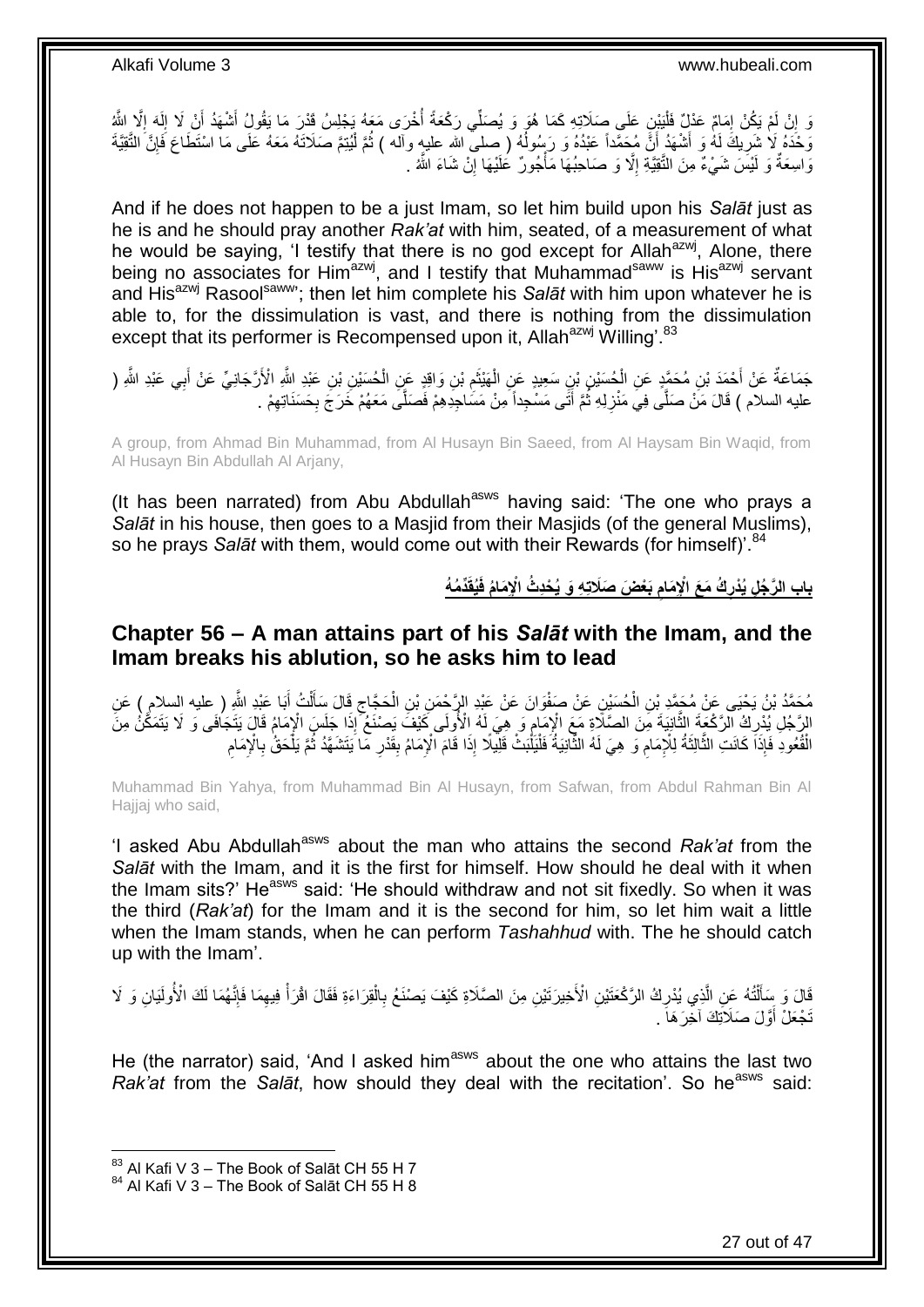'Recite (himself) in these two, for these two would be the first two for you, and not make the beginning of your *Salāt* to be its end'.<sup>85</sup>

مُحَمَّدُ بْنُ إِسْمَاعِيلَ عَنِ الْفَضْلِ بْنِ شَاذَانَ عَنِ ابْنِ أَبِي عُمَيْرٍ عَنْ جَمِيلِ بْنِ دَرَّاجٍ عَنْ مُحَمَّدِ بْنِ مُسْلِمٍ قَالَ قَالَ أَبُو عَبْدِ اللَّهِ ( ٍ ْ ِ َ م<br>م عليه السلاَم ) إِذَا لَمْ تُذْرِكْ تَكْبِيرَةَ الرُّكُوعِ فَلَا تَدْخُلُ فِي تِلْكَ الرَّكْعَةِ . ْ ِ ِ ِ

Muhammad Bin Ismail, from Al Fazl Bin Shazaan, from Ibn Abu Umeyr, from Jameel Bin Darraj, from Muhammad Bin Muslim who said,

'Abu Abdullah<sup>asws</sup> said: 'When you do not attain the exclamation of the Takbir for the *Rukū*, so do not enter into that *Rak'at*'.<sup>86</sup>

َعْلِيُّ بِنُ مُحَمَّدٍ وَ مُحَمَّدُ بْنُ الْحَسَنِ عَنْ سَهْلٍ بْنِ زِيَادٍ عَنْ أَحْمَدَ بْنِ مُحَمَّدٍ بْنِ أَبِي نَصْرٍ عَنِ الْمِبِثَمِيِّ عَنْ إِسْحَاقَ بْنِ يَزِيدَ<br>عَلَيُّ بْنُ مُحَمَّدٍ وَ مُحَمَّدُ بْنُ الْحَسَن َ **∶** ِ ِ َ ْ َ قَالَ ۖ قُلْتُ لِأَبِي عَبْدِ اللَّهِ ( عِليه السلَّام ) جُعِلْتُ فَدَاكَ يَسْبِقُنِي الْإِمَامُ بِالرَّكْعَةِ فَتَكُونَ لِي وَاحِدَةً وَ لَهُ تِثْنَّانِ فَأَتَشَهَّدُ كُلَّمَا ۖ قَعَذَتُ<br>ِنَ نَّ قَلْتُ لِأَبِي عَبْدِ الل **∶**  $\frac{1}{2}$ ْ ْ َّ َ فَقَالَ نَعَمْ فَإِنَّمَا النَّشَهُّدُ بَرَكَةٌ . ِ

Ali Bin Muhammad, and Muhammad Bin Al Hassan, from Sahl Bin Ziyad, from Ahmad Bin Muhammad Bin Abu Nasr, from Al Maysami, from Is'haq Bin Yazeed who said,

'I said to Abu Abdullah<sup>asws</sup>, 'May I be sacrificed for you<sup>asws</sup>! The Imam is ahead of me by the one *Rak'at*, so it happens to be one for me and for him being two. So, should I perform *Tashahhud* every time I sit?' So he<sup>asws</sup> said: 'Yes, for rather, the *Tashahhud* is a Blessing'.<sup>87</sup>

مُحَمَّدُ بْنُ يَحْيَي عَنْ عَلِدِ اللَّهِ بْنِ مُحَمَّدِ بْنِ عِيسَى عَنْ عَلِيِّ بْنِ الْحَكَمِ عَنْ أَبَانِ بْنِ عُثْمَانَ عَنْ عَبْدِ الرَّحْمَنِ بْنِ أَبِي عَبْدِ اللَّهِ ِ َ **ٔ** َ ِ ْ عَنْ أَبِي عَبْدِ اللَّهِ ( عليه السلامِ ) قَالَ إِذَا سَبَقَكَ الْإِمَامُ بِرَكْعَةٍ فَأَيْرَكْتَ الْقِرَاءَةَ الْأَخِيرَةَ قَرَأْتَ فِي الثَّالِثَةِ مَنْ صَلَاتَةِ وَ هِيَ ْ َ ِ َ َّ **ٔ** ُنْتَانِ لَكَ وَ إِنْ لَمْ تُدْرِكْ مَعَهُ إِلَّا رَكْعَةً وَاحِدَةً قَرَأْتَ فِيهَا وَ فِي الَّذِي تَلِيهَا وَ إِنْ سَنَقَكَ بِرَكْعَةٍ جَلَسْتَ فِي الثَّانِيَةِ لَكَ وَ الثَّالِثَةِ ِ َّ **ٔ** ِ ِ ِ َ َّ َّ ِ هُ خَتَّى تَعْتَدِلَ الصُّفُوفُ قِيَاماً قَالَ وَ قَالَ إِذَا وَجَدْتَ الْإِمَامَ سَاجِداً فَاتْبُتْ مَكَانَكَ حَتَّى يَرْفَعَ رَأْسَهُ وَ إِنْ كَانَ قَاعِداً قَعَدْتَ وَ لَ ِ ْ ْ إِنْ كَانَ قَائِماً قُمْتَ . ا

Muhammad Bin Yahya, from Abdullah Bin Muhammad Bin Isa, from Ali Bin Al Hakam, from Aban Bin Usman, from Abdul Rahman Bin Abu Abdullah,

(It has been narrated) from Abu Abdullah<sup>asws</sup> having said: 'When the Imam is ahead of you by one *Rak'at* and you attain the last recitation, you should recite (for yourself) in the third from his *Salāt*, and it would be the second for you; and if you do not attain with him except for one *Rak'at*, you should recite in it and in the one which follows it. And if he is ahead of you by one *Rak'at*, sit in the second one for you and it would be the third for him, until the rows are standing'.<sup>88</sup>

عَلِيُّ بْنُ إِبْرَاهِيمَ عَنْ أَبِيهِ عَنِ ابْنِ أَبِي عُمَيْرٍ عَنْ حَمَّادِ بْنِ عُثْمَانَ عَنِ الْخَلَبِيِّ عَنْ أَبِي عَبْدٍ اللَّهِ ( عِليه السلام ) قَالَ إِذَا َ **∶** ْ **ٔ** َ **!** َ ِ ْذَرَكْتَ الْإِمَامَ قَدْ رَكَعَ فَكَبَرْتَ وَ رَكَعْتَ قَبْلُ ۚ أَنْ يَرْفَعَ رَأْسَهُ فَقَدْ أَدْرَكْتَ الرَّكْعَةَ فَإِنْ رَفَعَ الْإِمَامُ رَأْسَهُ قَبْلَ أَنْ تُرْكَعَ فَقَدْ<br>يَرْمَد نَبَيْرَ الْإِمَامَ اللّهِ عَلَيْ َ **ٔ** ِ َ ؙ<br>֧֧֦֧֦֧֦֧֦֧֦֧֧֦֧֦֪֦֖֧֦֦֖֧֦֧֦֦֧֦֧֦֧֦֧֦֧֦֪֦֧֦֧֦֦֧֧֦֧֟֟֓֕֓֕֓֬֓֬֓֓֬֓֓֝֬֓֓֝֬֝֬֝֬֝֬֬֬֬֓ . فَاتَتْكَ الرَّكْعَةُ

Ali Bin Ibrahim, from his father, from Ibn Abu Umeyr, from Hammad Bin Usman, from Al Halby,

- 86 Al Kafi V 3 The Book of Salāt CH 56 H 2
- $87$  Al Kafi V 3 The Book of Salāt CH 56 H 3

 $85$  Al Kafi V 3 – The Book of Salāt CH 56 H 1

<sup>88</sup> Al Kafi V 3 – The Book of Salāt CH 56 H 4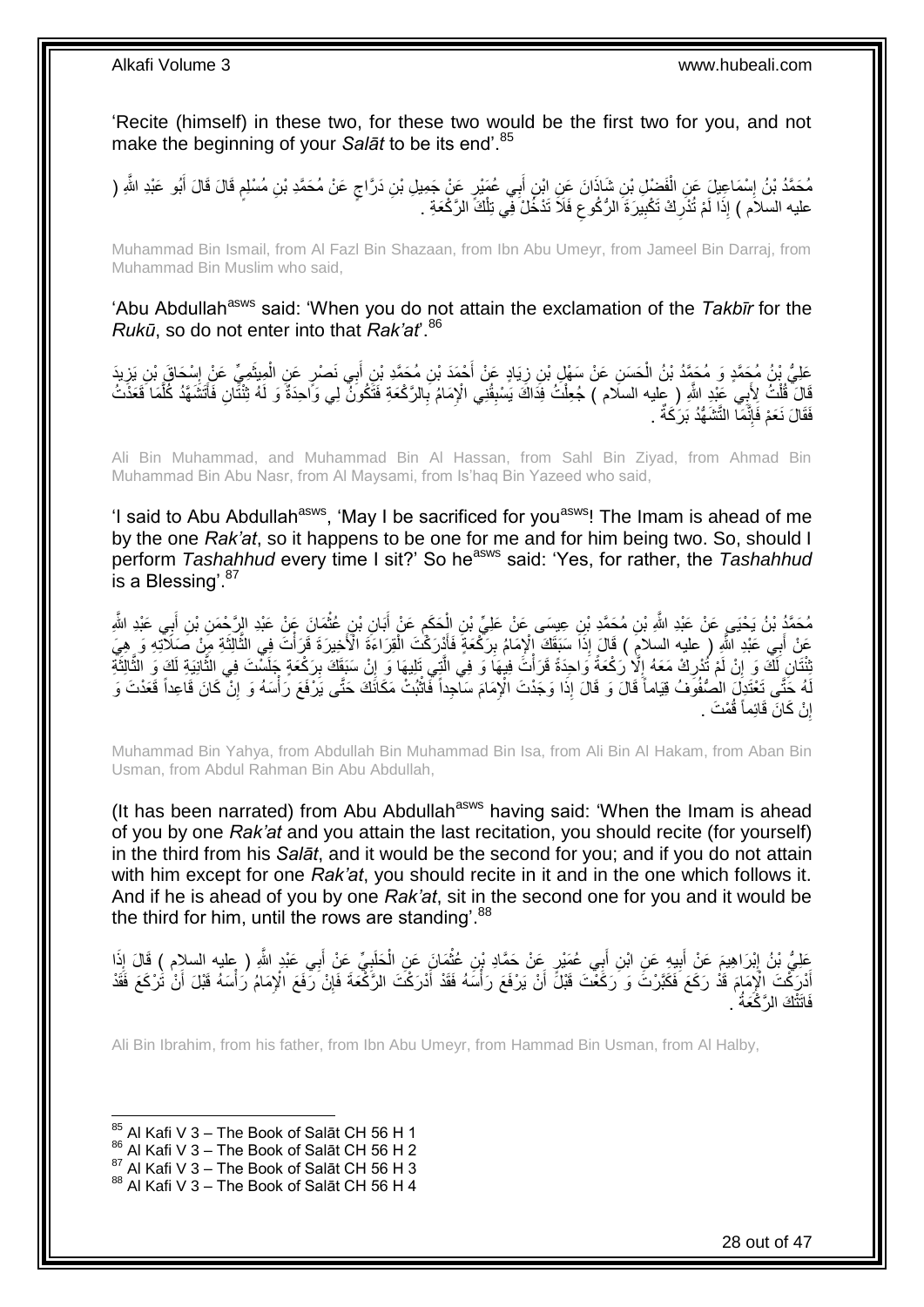(It has been narrated) from Abu Abdullah<sup>asws</sup> having said: 'When you realise that the Imam has performed Rukū, so you should exclaim a *Takbīr* and *Rukū* before he raises his head, so you would have achieved the *Rak'at*. But if the Imams raises his head before you perform *Rukū*, you have missed out on the *Rak'at*'.<sup>89</sup>

مُحَمَّدُ بْنُ يَحْيَي عَنْ أَحْمَدَ بْنِ مُحَمَّدٍ عَنْ عَلِيِّ بْنِ النُّعْمَانِ عَنِ ابْنِ مُسْكَانَ عَنْ سُلَيْمَانَ بْنِ خَالِدٍ قَالَ قَالَ أَبُو عَبْدِ اللَّهِ ( عليه<br>مُحَمَّدُ بْنُ يَحْيَي عَنْ أَحَمَّدَ بْنِ مُحَ َ َ السلام ) فِي الرَّجُلِ إِذَا أَدْرَكَ الْإِمَامَ وَ هُوَ رَاكِعٌ فَكَبَّرَ وَ هُوَ مُقِيمٌ صُلْبَهُ ثُمَّ رَكَعَ قَبْلَ أَنْ يَرْفَعَ الْإِمَامُ رَأْسَهُ فَقَدْ أَدْرَكَ . ْ َ ُ ْ َ

Muhammad Bin Yahya, from Ahmad Bin Muhammad, from Ali Bin Al Numan, from Ibn Muskan, from Sulaymen Bin Khalid who said,

'Abu Abdullah<sup>asws</sup> said: 'Regarding the man when he comes across the Imam he has performed Rukū, so he should exclaim a *Takbīr* while he is straight of back, then go into *Rukū* before the Imam raises his head, so he would have achieved (the *Rak'at*)'.<sup>90</sup>

ْ مُحَمَّدُ بِنُ إِسْمَاعِيلَ عَنِ الْفَضْلِ بْنِ شَاذَانَ عَنِ ابْنِ أَبِي عُمَيْرٍ عَنْ مُعَاوِيَةَ بْنِ عَمَّارٍ قَالَ سَأَأَيْتُ أَبَا عَبْدِ اللَّهِ ( عِليه السلام )<br>مُحَمَّدُ بِنُ إِسْمَاعِيلَ عَنِ الْفَضْلِ بْنِ شَاذَ ĺ ِ َ ْ יִין<br>∶ َ ِ عَنِ الرَّجُلِّ بِأَتِي الْمَسْجَدَ وَ هُمْ فِيَ الصَّلَاةِ وَ قَدْ سَبَقَهُ الْإِمَامُ بِرَكْعَةٍ أَوْ أَكْثَرَ فَيَعْتَلُّ الْإِمَامُ فَيَأْخُذُ بِيَدِهِ فَيَكُونُ أَذْنَى الْقَوْمِ إِلَّٰذِهِ<br>يَزْعَلْ مَرَجِّينَ فَي ال ْ ْ لَ  $\frac{1}{2}$ ِ ْ َ ِ ْ َ َ َ ِ فَيُقَذَّمُهُ فَقَالَ يُتِمُّ صَلَاةَ الْقَوْمِ ثُمَّ يَجْلِسُ حَتَّى إِذَا فَرَغُوا مِنَ التَّشَهُّدِ أَوْمَأَ إِلَيْهِمْ بِيَدِهِ عَنِ الْيَمِينِ وَ الشَّمَالِ فَكَانَ الَّذِي أَوْمَأَ إِلَيْهِمْ ِ لَ ِ **∫** اُ .<br>• • • • ِ ْ ْ ِ لَ ِ َ َ َّ بِيَدِهِ التَّسْلِيمَ وَ انْقِضَاءَ صَلَاَتِهِمْْ وَ أَتَمَّ هُوَ مَا كَانَ فَاتَهُ أَوْ بَقِيَ عَلَيْهِ . َ َ ِ **∣** 

Muhammad Bin Ismail, from Al Fazl Bin Shazaan, from Ibn Abu Umeyr, from Muawiya Bin Ammar who said,

'I asked Abu Abdullah<sup>asws</sup> about the man who goes over to the Masjid and they are in the *Salāt*, and the Imam is ahead of him by one *Rak'at*, or more. So the Imam feels sick, so he grabs him by his hand, for he happens to be the closest one of the people to him and he asks him to lead. So he<sup>asws</sup> said: 'He should complete the *Salat* of the people, then be seated until they (the people) are free from the *Tashahhud*, gesturing towards them by his hand, to his right and to his left. Thus his gesturing towards them by his hand would be the *Salām* (greeting), and their *Salāt* would be accomplished, and he would complete whatever was missed out on, or remains upon him'.<sup>91</sup>

عَنْهُ عَنِ الْفَضْلِ وَ عَلِيٍّ بْنِ إِبْرَاهِيمَ عَنْ أَبِيهِ جَمِيعاً عَنْ حَمَّادِ بْنِ عِيِسَى عَنْ حَرِيزٍ عَنْ زُرَارَةَ قَالَ قُلْتُ لِأَبِي جَعْفَرٍ ( عليهم عَليه **!** َ ِ ْ ْ **ٍ** السلام ) رَجُلٌ دَخَلَ مِّعَ قَوْمٍ فِي صُلَاتِهِمْ وَ هُوَ لَا يَنْوِيهَا صَلَاَةً فَأَخْذَتَ إِمَامُهُمْ فَأَخَذَ بِيَدِ ذَلِكَ الرَّجُلِ فَقَدَّمَهُ فَصَلَّى بِهِمْ أَ<br>ریمان الریس ِ َ ِ َ ِ ِ ٍ َ ِ يُجْزِئُهُمْ صَلَاتُهُمْ بِصَلَاتِهِ وَ ۗ هُوَ لَا يَنْوِيهَا صَلَاةً فَقَالَ لَا يَنْنَغِي لِلرَّجُلِ أَنْ يَذْخُلَ مَعَ قَوْمٍ فِي صَلَاتِهِمْ وَ هُوَ لَا يَنْوِيهَا صَلَاةً **↓ ∶** ِ ٍ َ **∶ ∶** َبْلْ يَنْنَغِي لَهُ أَنْ يَنُّوِيَهَا صَلَاةً فَإِنْ كَانَ قَدْ صَلَّى فَإِنَّ لَهُ صَلَاةً أُخْرَى وَ إِلَّا فَلَا يَدْخُلْ مُّعَهُمْ قَدْ يُجْزِئُ عَنِ الْقَوْمِ صَلَاتُهُمْ وَ ِ ا<br>ا ِ ِ ِ ِ ْ ِ إِنْ لَمْ يَنْوِّهَا . ِ اٍ

From him, from Al Fazl, and Ali Bin Ibrahim, from his father, altogether from Hammad Bin Isa, from Hareyz, from Zurara who said,

'I said to Abu Ja'farasws, 'A man enters with a group into their *Salāt* and he does not intend it to be a *Salāt*. So their Imam breaks his ablution, and he grabs the hand of that man and moves him forward for him so lead *Salāt* with them. Would their *Salāts* be sufficed by his *Salāt* and he did not intend it to be in a *Salāt*?' So he<sup>asws</sup> said: 'It is

 $89$  Al Kafi V 3 – The Book of Salāt CH 56 H 5

 $90$  Al Kafi V 3 – The Book of Salāt CH 56 H 6

 $91$  Al Kafi V 3 – The Book of Salāt CH 56 H 7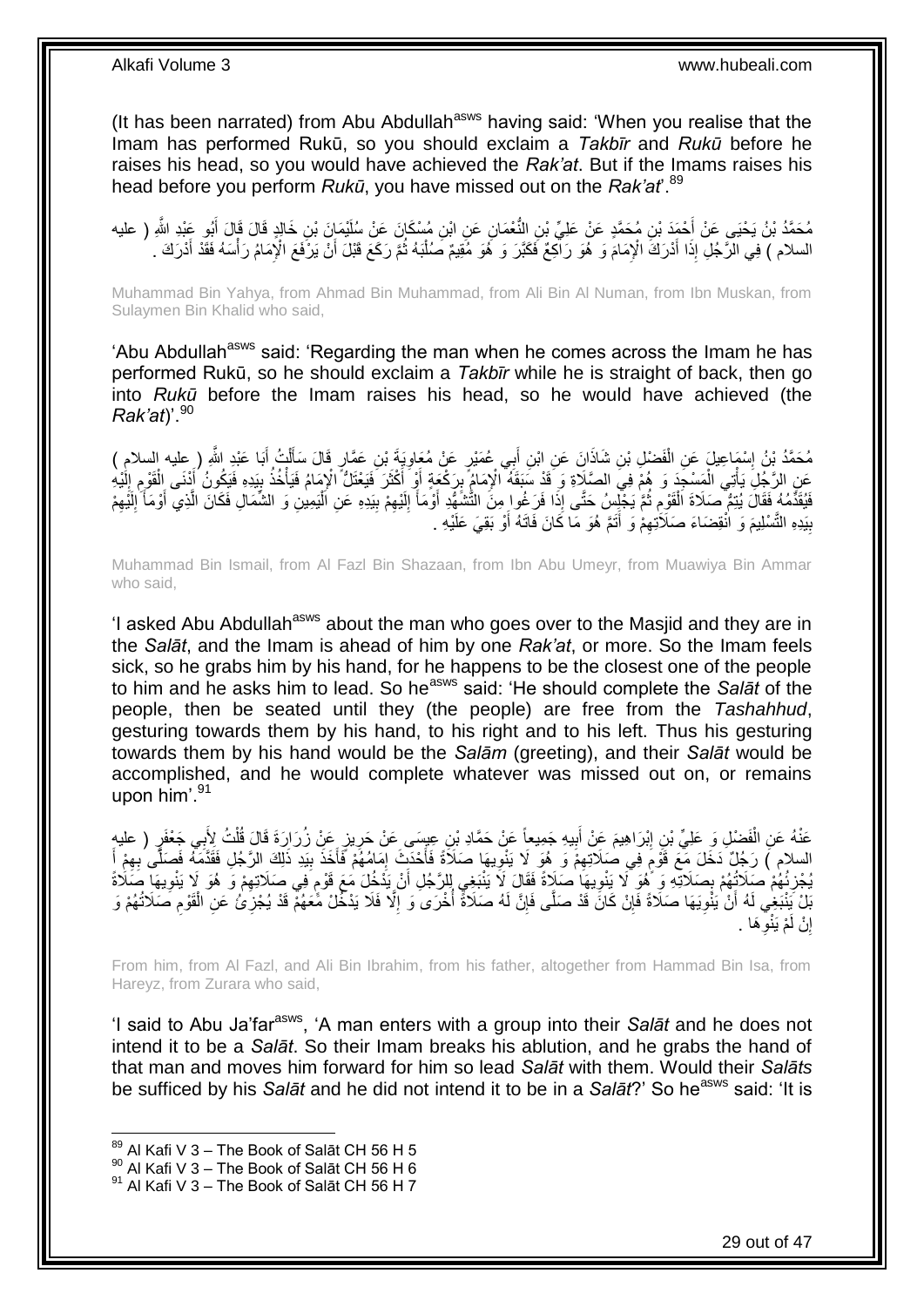not befitting for the man that he enters with a group into their *Salāt* and he does not intend it to be in a *Salāt*, but, it is befitting for him that he intends it as a *Salāt*. Then, if it was so that he had already prayed *Salāt*, so it would be another *Salāt* for him, or else, so he should not enter with them. It would have sufficed from the group, their *Salāt*, and even if he did not intend it as so<sup>'.92</sup>

عَلِيُّ بْنُ إِبْرَاهِيمَ عَنْ أَبِيهِ عَنِ ابْنِ أَبِي عُمَيْرٍ عَنْ حَمَّادٍ عَنِ الْحَلَيِيِّ قَالَ سَأَلْتُ أَبَا عَيْدِ اللَّهِ ( عليه السلام ) عَنْ رَجُلٍ أَمَّ قَوْماً َ **!** َ ِ َ َ ْ َ .<br>ة ْ فَصَلَّى بِهِمْ رَكْعَةً ثُمَّ مَاتَ قَالَ يُقَدِّمُونَ رَجُلًا ۖ آخَرَ وَ يَعْتُدُونَ بِالرَّكْعَةِ وَ يَطْرَحُونَ الْمَيِّتَ خَلْفُهُمْ وَ يَغْتَسِلُ مَنْ مَسَّهُ . ْ **∶** ُ ِ ْ

Ali Bin Ibrahim, from his father, from Ibn Abu Umeyr, from Hammad, from Al Halby who said,

'I asked Abu Abdullah<sup>asws</sup> about a man who leads a group (in *Salāt*), so he prays one *Rak'at* with them, then dies. He<sup>asws</sup> said: 'They should bring forward another man, and they should be counting with the *Rak'at*, and they should move the deceased to be behind them, and the one who touches him would wash'.<sup>93</sup>

ِن ُعَبْيٍد َع ِن ُم َح َّمٍد َع ْن َم ْرَو ِك ْب ْح َمَد ْب ٍر ُم َح َّمُد ْب ُن َي ْحَيى َع ْن <sup>أ</sup> ) عليه السالم ( َقا َل َ ِي َج ْعَف ب َع ْن َر ُج ٍل َع ْن أ ْضر ِن النَّ ْح َمَد ْب ْن أ َ **∶** َ قَالَ أَيَّ شَيْءٍ يَقُولُ هَؤُكْءٍ فِي الرَّجُلِ الَّذِي يَفُوتُهُ مَعَ الْإِمَامِ رَكْعَتَانِ قَلْتُ يَقُولُونَ يَقْرَأُ فَنِهِمَا بِاَلْحَمْدِ وَ ۗسُورَةٍ فَقَالَ هَذَا يُقَلِّبُ<br>يَرَبَّ مَنْ فَقَالَ هَذَا يُقَلِّبُ ْ ِ ِ ا<br>أ ْ ِ َّ ِّ صَلَاتَهُ يَجْعَلُ أَوَّلَهَا آخِرَ هَا قُلْتُ كَيْفَ يَصْنَغُ قَالَ يَقْرَأَ فَاتِحَةَ الْكِتَابِ فِي كُلِّ رَكْعَةٍ . ْ ُ ْ َ

Muhammad Bin Yahya, from Ahmad Bin Muhammad, from Marouk Bin Ubeyd, from Ahmad Bin Al Nazar, from a man,

(It has been narrated) from Abu Ja'far $a<sup>asws</sup>$  having said: 'Which thing are they (people) saying regarding the man who misses out on two *Rak'at* with the Imam?' I said, 'They are saying he should recite in these two with Al-Hamd (Chapter 1) and a (another) Chapter'. So heasws said: 'This is one who overturns his *Salāt*, making its beginning to be its end'. I said, 'How should he deal with it?' He<sup>asws</sup> said: 'He should recite the Opening of the Book (Chapter 1) during each *Rak'at*'.<sup>94</sup>

ِن ُم َح َّمٍد َع ْن ْح َمَد ْب ِي َعْبِد ََّّللا ُم َح َّمُد ْب ُن َي ْحَيى َع ْن <sup>أ</sup> ِ ) عليه السالم ( َقا َل َ ب َعَالِء َع ْن أ ِي ال ب ِن أ ِن ْب ُح َسْي ِن َع ِن ال ْعَما ِن النُّ َعلِ ِّي ْب َ ْ َ ْ ثُلُثُ أَجِيءُ إِلَى الْإِمَامِ وَ قَدْ سَنَقَنِي بِرَكْعِةٍ فِي الْفَجَْرِ فَلَمَّا سَلَّمَ وَقَعَ فِي قَلْبِيَ أَنَّي أَتْمَمْتُ فَلَمْ أَزَلْ ذَاكِراً شَّرِ حَتَّى طَلَعَتِ الشَّمْسُ<br>َئَفَيْتُ أَجِيءُ إِلَى الْإِمَامِ َ ْ اً َ َ ْ َّ **∶** ْ ِ ِ  $\frac{1}{2}$ فَلَمَّا طَلََعَتْ نَهَضْتُ فَذَكَرْتُ أَنَّ الْإِمَامَ كَانَ سَبَقَنِي بِرَكْعَةٍ فَقَالَ إِنَّ كُنْتَ فِي مَقَامِكَ فَأَتِمَّ بِرَكْعَةٍ وَ إِنْ كُنْتَ قَدِ انْصَرَفْتَ فَعَلَيْكَ َ ِ ِ ِ ِ الْإِعَادَةُ .

Muhammad Bin Yahya, from Ahmad Bin Muhammad, from Ali Bin Al Numan, from Al Husayn Bin Abu Al A'ala,

(It has been narrated) from Abu Abdullah $^{asws}$ , said, 'I said, 'I went over to the Imam and he was ahead of me by one *Rak'at* during Al-Fajr. So when he offered *Salām*, it occurred in my heart that I had completed. So I did not cease to mentioned Allah<sup>azwj</sup> until the sun emerged. So when the sun emerged, I got up and I remembered that the Imam had preceded me by one Rak'at'. So he<sup>asws</sup> said: 'If you were in your place, so complete with one *Rak'at*, and if you had left, so upon you is the repeating'.<sup>9</sup>

 $92$  Al Kafi V 3 – The Book of Salāt CH 56 H 8

 $93$  Al Kafi V 3 – The Book of Salāt CH 56 H 9

 $^{94}$  Al Kafi V 3 – The Book of Salāt CH 56 H 10

<sup>95</sup> Al Kafi V 3 - The Book of Salāt CH 56 H 11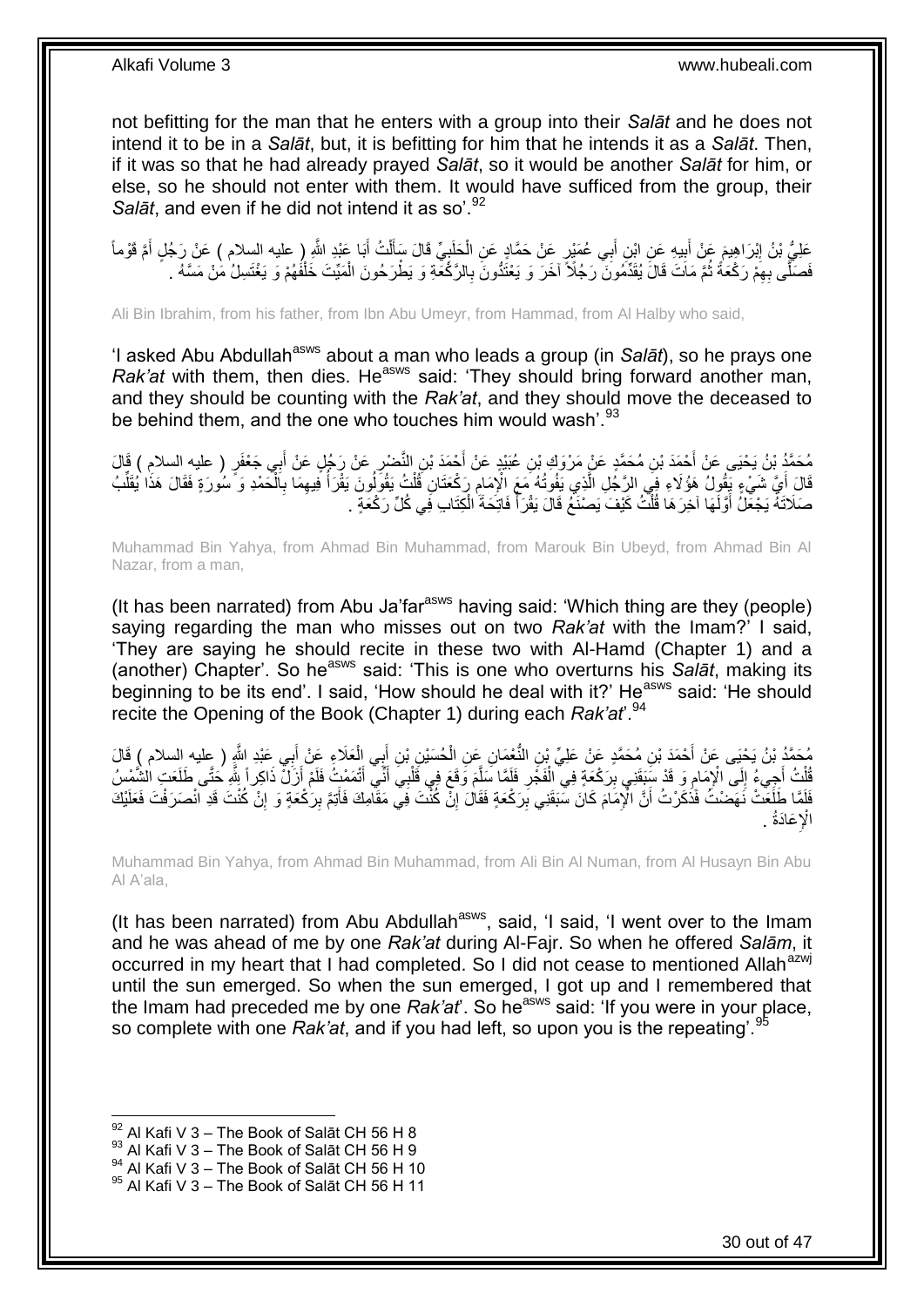ِجَمَاعَةٌ مِنْ أَصِنْحَابِنَا عَنْ أَحْمَدَ بْنِ مُحَمَّدٍ عَنِ الْحُسَيْنِ بْنِ سَعِيدٍ عَنْ فَضَالَةَ بْنِ أَيُّوِبَ عَنِ الْحُسَيْنِ بْنِ عُثْمَانَ عَنْ سَمَاعَةَ عَنْ ْ َ ْ َ ِ َ **ٔ** أَبِي بَصِيرٍ ۚ قَالَ سَأَلْتُهُ عَنِ الرَّجُٰلِّ صَلَّى مَعَ قَوْمٍ وَ ۖ هُوَ يَرَى ۖ أَنَّهَا الْأُولَى وَرَ ْ ْ ْ َ ٍ ْ ْ الْعَصْرَ . **ٔ** 

A group of our companions, from Ahmad Bin Muhammad, from Al Husayn Bin Saeed, from Fazalat Bin Ayoub, from Al Husayn Bin Usman, from Sama'at, from Abu Baseer who said

'I asked him<sup>asws</sup> about the man who prays with a group and he sees that it is the first (Al-Zohr), and it was Al-Asr He<sup>asws</sup> said: 'So let him make it to be the first (Al-Zohr), and he should pray Al-Asr'.

> وَ فِي حَدِيثٍ آخَرَ فَإِنْ عَلِمَ أَنَّهُمْ فِي صَلَاةِ الْعَصْرِ وَ لَمْ يَكُنْ صَلَّى الْأُولَى فَلَا يَدْخُلْ مَعَهُمْ . ِ ْ َ ِ

And in another Hadeeth, '(He<sup>asws</sup> said): 'So if he knows that they were in Al-Asr Salat and he had not prayed the first (Al-Zohr), so he should not enter with them'.<sup>96</sup>

مُحَمَّدُ بْنُ يَحْيَىِ عَنْ أَحْمَدَ بْنِ مُحَمَّدٍ عَنْ عَلِيٍّ بْنِ حَدِيدٍ عَنْ جَمِيلٍ عَنْ زُرَارَةَ قَالَ سَأَلْتُ أَحَدَهُمَا ( صلوات الله عليهما ) عَنْ َ ْ َ إِمَامٍ أَمَّ قَوْماً فَذَكَرَ ۖ أَنَّهُ لَمْ يَكُنَّ عَلَى وُضُوءٍ فَانْصَرَفَ وَ أَخَذَ بِيَدِ رَجُلٍ وَ أَدْخَلَهُ فَقَدَّمَهُ وَ لَمْ يَعْلَمِ الَّذِي قُدِّمَ مَا صَلَّى الْقَوْمُ قَالَ َ َ ֧֧֧֧֧֧֧֧֧֧֧֧֧֧֧֧֧֧֧֧֧֧֧֧֧֧֚֚֚֝֝֝֝֝֝֝֝֓֝֓֝֬֝֓֝֬֝֓֝֬֝֬֝֬֝֓֝֬֜֓֓֝֬֝֬֝֬ ِ َّ ِ َ ِ َ ْ يَٰصَلِّي ٰبِهِمْ فَإِنْ أَخْطَأَ سَبَّحَ الْقَوْمُ بِهِ وَ بَنَى عَلَى صَلَاةِ الَّذِي كَانَ قَبْلَهُ ۚ. َّ ِ ْ َ َ ِ ِ

Muhammad Bin Yahya, from Ahmad Bin Muhammad, from Ali Bin Hadeed, from Jameel, from Zurara who said,

'I asked one of the two ( $5<sup>th</sup>$  or  $6<sup>th</sup>$  Imam<sup>asws</sup>) about a Imam who leads a group, so he remembers that he did not happen to be upon an ablution. So he leaves, and grabs a hand of a man and includes him. So he moves forward, and the one who moves forward does not know what the group has prayed (from the *Salat*). He<sup>asws</sup> said: 'He should pray *Salāt* with them. So if he were to err, the group should Glorify with him and build upon the *Salāt* which was before him'.<sup>97</sup>

عَلِيُّ بْنُ إِبْرَاهِيمَ عَنْ أَبِيهِ عَنْ عَيْدِ اللَّهِ بْنِ الْمُغِيرَةِ عَنْ غِيَابْ بْنِ إِبْرَاهِيمَ قَالَ سُئِلَ أَبُو عَبْدِ اللَّهِ ( عليه السلام ) عَنِ الَّذِي َ ِ ْ ِ َ ِ َّ ِ يَرْفَعُ رَأْسَهُ قَبْلَ الْإِمَامِ أَ يَعُودُ فَيَرْكَعُ إِذَا أَبْطَأَ الْإِمَامُ أَنْ يَرْفَعَ رَأْسَهُ قَالَ لَا لَ ֡֟֟֓֕֓֓֕֓֓֕*֬* **ٔ** اُ **∫** َ َ

Ali Bin Ibrahim, from his father, from Abdullah Bin Al Mugheira, from Giyas Bin Ibrahim who said,

'Abu Abdullah<sup>asws</sup> was asked about the one who raises his head before the Imam does. Should he return and *Rukū* when the Imam is delayed in raising his head?' He<sup>asws</sup> said: 'No'.<sup>98</sup>

 $96$  Al Kafi V 3 – The Book of Salāt CH 56 H 12

 $97$  Al Kafi V 3 – The Book of Salāt CH 56 H 13

 $98$  Al Kafi V 3 – The Book of Salāt CH 56 H 14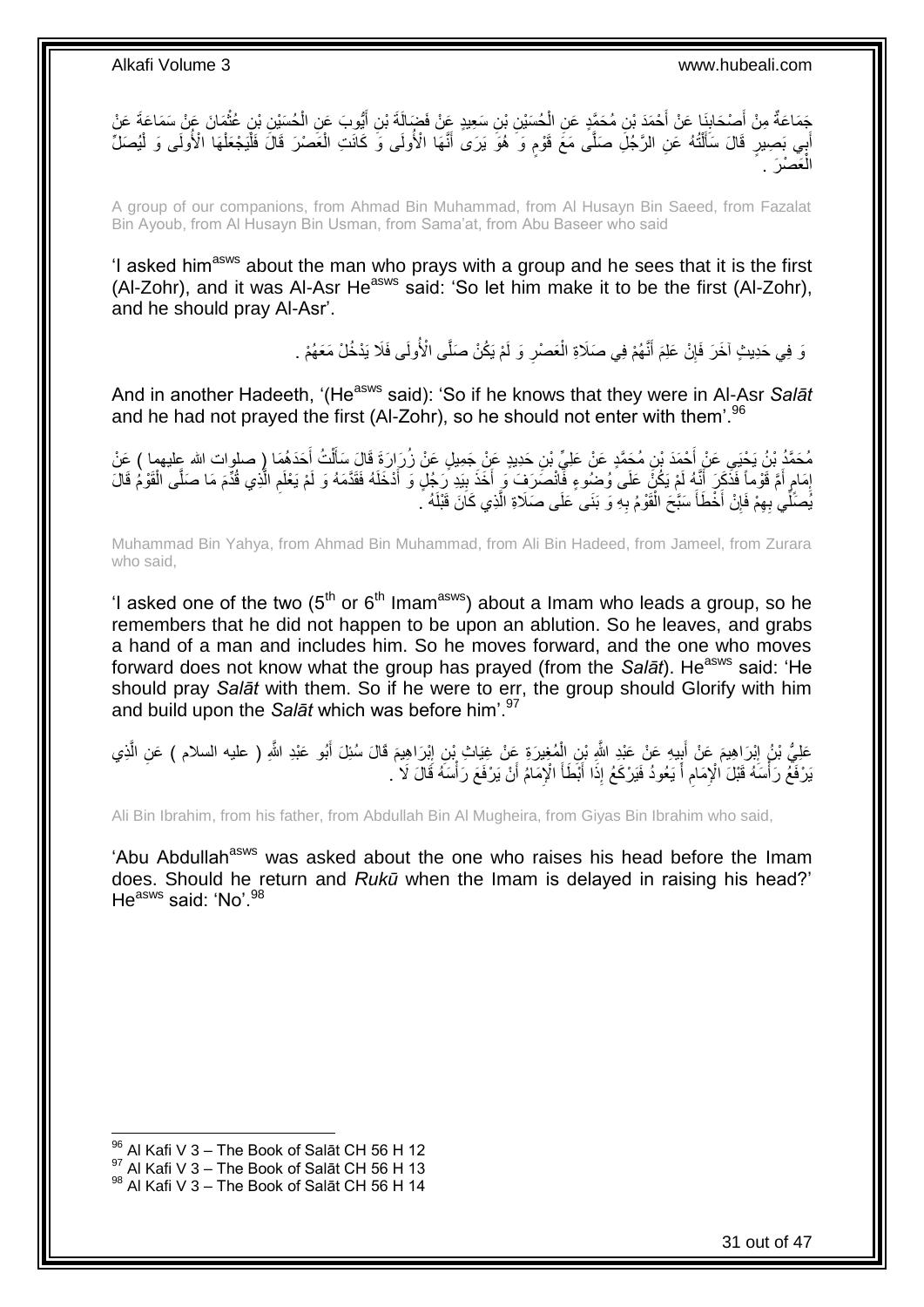باب الرَّجُلِ يَخْطُو إِلَى الصَّفِّ أَوْ يَقُومُ خَلْفَ الصَّفِّ وَحْدَهُ أَوْ يَكُونُ بَيْنَهُ وَ بَيْنَ الْإِمَامِ مَا لَا يَتَخَطَّى **ِ َ َ ِ**

## <span id="page-31-0"></span>**Chapter 57 – The man who lines up to a row, or he stand behind the row alone, or there happens to be between him and the Imam what cannot constitue a line**

جَمَاعَةٌ عَنْ أَحْمَدَ بْنِ مُحَمَّدٍ عَنِ الْحُسَيْنِ بْنِ سَعِيدٍ عَنْ حَمَّادِ بْنِ عِيسَى عَنْ مُعَاوِيَةَ بْنِ وَهْبِ قَالَ رَأَيْتُ أَبَا عَبْدِ اللَّهِ ( عليه ِ ْ َ َ السلام ) وَ دَخَلَ الْمَسْجِدَ الْحَرَامَ فِي صَلَاَةِ الْعَصْرِ فَلَمَّا كَانَ َدُونَ الصُّفُوفِ رَكَعُوا فَرَكَعَ وَحْدَهُ وَ سَجَدَ سَجْدَتَيْنِ ثُمَّ قَامَ ِ ْ ْ ْ ُ فَمَضَى حَتَّى لَحِقَ الصُّفُوفَ .

A group, from Ahmad Bin Muhammad, from Al Husayn Bin Saeed, from Hammad Bin Isa, from Muawiya Bin Wahab who said,

'I was Abu Abdullah<sup>asws</sup> and he<sup>asws</sup> entered the Sacred Masjid regarding Al-Asr Salat. So when he<sup>asws</sup> was besides the rows, they performed Rukū. So he<sup>asws</sup> performed Rukū alone and Saidah two Saidahs, then stood and went until he joined the rows'.<sup>99</sup>

֧֖֧֖֖֖֖֖֧֖֖֖֖֧֧֧֧֧֧֧֧֧֧֧֧֧֧֧֧֧֚֚֚֚֚֚֚֚֚֚֚֝֝֟֓֝֓֝֓֝֬֟֓֝֬֟֓֝֬֝֓֝֓֝֬֝֓֝֬֝֬֝֓֝֬֝֬֓֝֬֝֬֝֬ مُحَمَّدُ بْنُ إِسْمَاعِيلَ عِنِ الْفَضْلِ بْنِ شَاذَانَ عَنْ حَمَّادٍ بْنِ عِيسَى عَنْ رِبْعِيٍّ عَنْ مُحَمَّدِ بْنِ مُسْلِمٍ قَالَ قُلْتُ لَهُ الرَّجُلُ يَتَأَخَّرُ وَ<br>. ِ ْ ِ ْ َ هُوَ فِي الصَّلَاةِ قَالَ لَا قُلْتُ فَيَتَقَدَّمُ قَالَ نَعَمْ مَا شَاءَ إِلَى الْقِبْلَةِ . :<br>ا  $\frac{1}{2}$ ْ

Muhammad Bin Ismail, from Al Fazl Bin Shazaan, from Hammad Bin Isa, from Rabie, from Muhammad Bin Muslim who said,

'I said to him<sup>asws</sup>, 'Can the man move backwards while he is in the *Salāt*?' He<sup>asws</sup> said: 'No'. I said, 'So can he move forward?' He<sup>asws</sup> said: 'Yes, whatever he so desire to, towards the Qiblah'.<sup>100</sup>

مُحَمَّدُ بْنُ يَحْيَى عَنْ أَحْمَدَ بْنِ مُحَمَّدٍ عَنْ عُثْمَانَ بْنِ عِيسَى عَنْ سَعِيدٍ الْأَعْرَجِ قَالَ سَأَلْتُ أَبَا عَبْدِ اللَّهِ ( عليه السلام ) عَنْ<br>مَعَلَّدُ بْنُ يَحْيَى عَنْ أَحْمَدَ بْنِ مُحَمَّدٍ عَنْ عُث **ٔ** َ ْ ĺ ِ الرَّجُلِ يَأْتِي الصَّلَاةَ فَلَا يَجِدُ فَي الصَّفِّ مَقَاماً أَ يَقُومُ وَحْدَهُ حَتَّى يَفْرُغَ مِنْ صَلَّاتِهِ قَالَ نَعَمْ لَا بَأْسَ أَنْ يَقُومَ بِحِذَاءِ الْإِمَامِ . َ ر<br>ا ِ **∶** َ ْ

Muhammad Bin Yahya, from Ahmad Bin Muhammad, from Usman Bin Isa, from Saeed Al A'araj who said,

'I asked Abu Abdullah<sup>asws</sup> about the man goes over for the *Salāt* but he cannot find a place in the row. Can he stand alone until he is free from his *Salāt*?' He<sup>asws</sup> Yes. There is no problem even if he were to stand by the side (parallel) to the Imam<sup>'.101</sup>

عَلِيُّ بْنُ إِبْرَاهِيمَ عَنْ أَبِيهِ عَنْ خَمَّادِ بْنِ عِيسَى عَنْ حَرِيزٍ عَنْ زُرَارَةَ عَنْ أَبِي جَعْفَرٍ ( عليه السلام ) قَالَ إِنْ صَلَّى قَوْمٌ وَ َ ِ **!** َ ِ ِ بَيْنَهُمْ وَ بَيْنَ الْإِمَامِ مَا لَا يُتَخَطَّى فَلَيْسَ ذَلِكَ الْإِمَامُ لَهُمْ بِإِمَامٍ وَ أَيُّ صَفٍّ كَانَ أَهْلُهُ يُصَلِّونَ بِصَلَاةِ إِمَامٍ وَ بَيْنَ الصَّفْ ِ ا<br>ا َ َ ٍ ِ ِ ِ م ِ الَّذِي يَتَقَدَّمُهُمْ قَُدْرَ ٰهَا لَا يُتَخَطَّى فَلَيْسَ تِلْكَ لَهُمْ ْ َّ

Ali Bin Ibrahim, from his father, from Hammad Bin Isa, from Hareyz, from Zurara,

(It has been narrated) from Abu Ja'farasws having said: 'If a group is praying *Salāt* and between them and the Imam is what cannot be stepped (by one step), so that is not a Imam for them. And which row was its rightful praying with a *Salāt* of a prayer-

 $^{99}$  Al Kafi V 3 – The Book of Salāt CH 57 H 1

<sup>100</sup> Al Kafi V 3 – The Book of Salāt CH 57 H 2

 $101$  Al Kafi V 3 – The Book of Salāt CH 57 H 3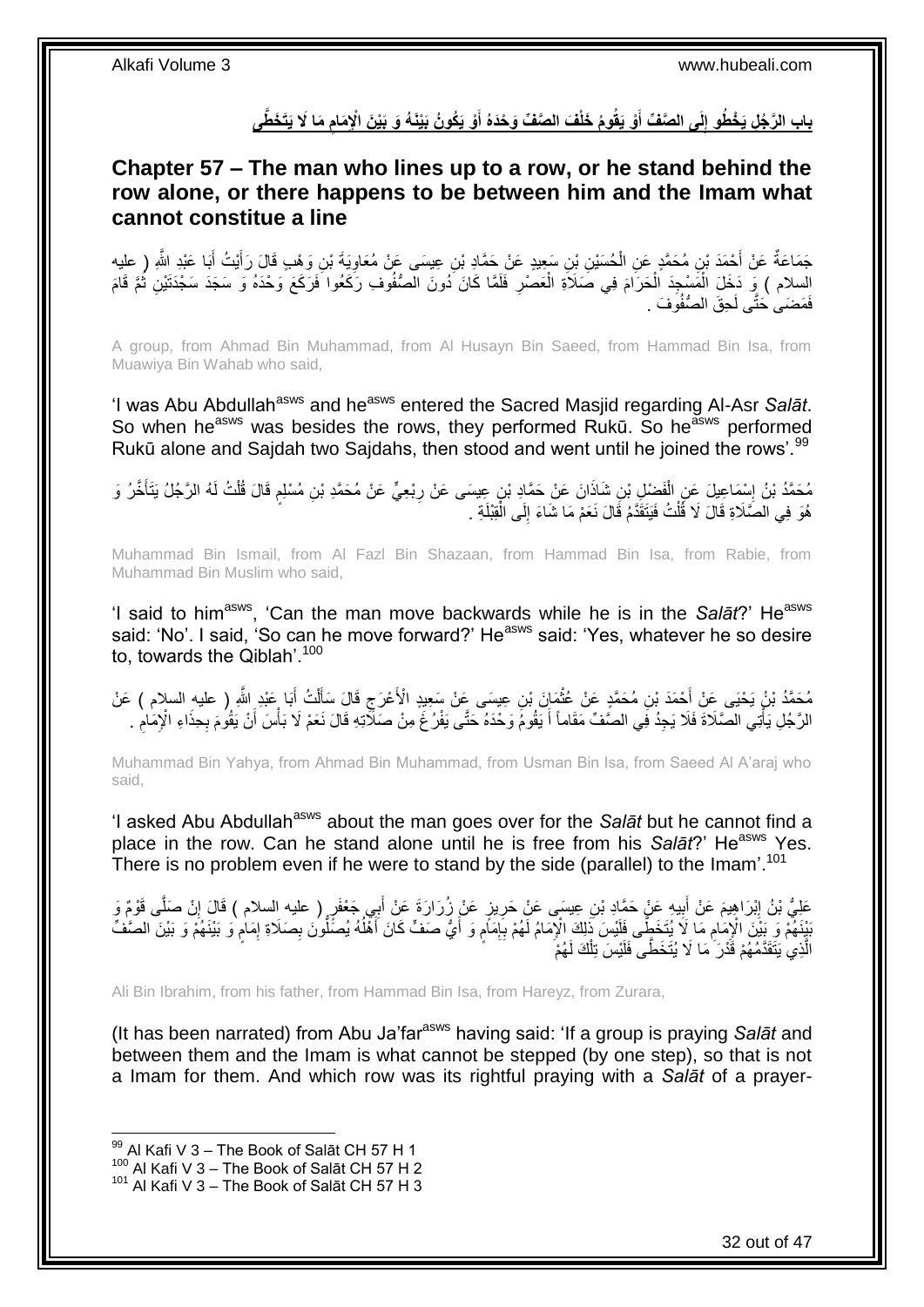leader and between them and the one which is in front them there is a measurement of what cannot be stepped (by one step), so that (row) is not for them.

َفَإِنْ كَانَ بَيْنَهُمْ سُتْرٍَةٌ أَوْ جِدَارٌ فَلَيْسَتْ تِلْكَ لَهُمْ بِصَلَاةٍ إِلَّا مَنْ كَانَ مِنْ جِيَالِ الْبَابِ قَالَ وَ قَالَ هَذِهِ الْمَقَاصِيرُ لَمْ يَكُنْ فِي زَمَانِ َ ِ ْ ْ ا<br>≀ھە  $\frac{1}{2}$ ْ أُخَدٍ مِنَ النَّاسِ وَ إِنَّمَا أَحْذَثَهَا الْجَبَّارُونَ لَيْسَتْ لِمَنْ صَلَّى خَلْفَهَا مُقْتَدِياً بِصَلَاةِ مَنْ فِيهَا صَلَاةٌ ِ ْ ْ  $\ddot{\phantom{0}}$ َ ِ َ

So if there was between them a curtain or a wall, so that would not be for them with a Salat, except the one who was from around the door'. And he<sup>asws</sup> said: 'These chapels did not happen to be in the era of anyone from the people. But rather, the tyrants innovated them for the one who prays *Salāt* behind it, following in the *Salāt* of the one who is inside it, for a *Salāt*'.

لَا وَ قَالَ أَبُو جَعْفَرٍ ( عليهِ السلام ) يَنْبَغِي أَنْ يَكُونَ الصُّفُوفُ تَامَّةً مُتَوَاصِلَةً بَعْضُهَا إِلَى بَعْضٍ لَا يَكُونُ بَيْنَ صَفَّيْنِ مَا لَا َ َ ِ يُتَخَطَّى يَكُونُ قَدْرُ ذَلِكَ مَسْقَطَ جَسَدِ الْإِنْسَانِ ۖ .

He (the narrator) said, 'And Abu Ja'far<sup>asws</sup> said: 'It is befitting if there happen to be complete rows, linked, one with the other, there not being between any two rows what cannot be stepped (by one step). There should happen to be a measurement of that of a falling in *Sajdah* (prostrating) of a body of a person'.<sup>102</sup>

مُحَمَّدُ بِنُ يَحْيَى عَنْ عَبْدِ اللَّهِ بْنِ مُحَمَّدِ بْنِ عِيسَى عَنْ عَلِيِّ بْنِ الْحَكَمِ عَنْ أَبَانٍ عَنْ عَبْدِ الزَّحْمَنِ بْنِ أَبِي عَبْدِ اللَّهِ عَنْ أَبِي ِ َ َ َ ِ ْ عَبْدِ اللَّهِ ( عليه السلام ) قَالَ إِذَا دَخَلْتَ الْمَسْجِدَ وَ الْإِمَامُ رَاكِعٌ فَظَنَنْتَ أَنَّكَ إِنَّ مَشَيْتَ إِلَيْهِ يَرْفَعُ رَأْسَهُ مِنْ قَبْلِ أَنْ تُدْرِكَهُ<br>يَتَمَّدُ وَيَوْمَ مِنْ يَبْنِي بِهِ وَوْمِ يَ لَ ِ ِ َ ْ ْ َ ْ ِ فَكَّبِّرْ وَ ارْكَعْ وَ إِذَا رَفَعَ رَأْسَهُ فَاسْجُدْ مَكَانَكَ فَإِنْ قَامَ فَالْحَقُّ بِالصَّفِّ وَ إِنْ جَلَسَ فَاجْلِسْ مَكَانَكَ فَإِذَا قَامَ فَالْحَقْ بِالصَّفِّ . ِ ِ ْ ِ **ٔ ∶** ْ

Muhammad Bin Yahya, from Abdullah Bin Muhammad Bin Isa, from Ali Bin Al Hakam, from Aban, from Abdul Rahman Bin Abu Abdullah,

(It has been narrated) from Abu Abdullah<sup>asws</sup> having said: 'Whenever you enter the Masjid and the Imam is in *Rukū*, so you think that if you were to walk over to him, he would raise his head before you reach, exclaim a Takbīr and go into Rukū. And when he does raise his head, so perform Sajdah in your place. So if he were to stand, so join up with the row, and if he was seated, so sit in your place. So when he stands, then join up with the row'.<sup>103</sup>

عَلِيُّ بْنٍُ إِبْرَاهِيمَ عَنْ أَبِيهِ عَنِ ابْنِ أَبِي عُمَيْرٍ عَنْ حَمَّادٍ عَنِ الْحَلَبِيِّ عَنْ أَبِي عَبْدِ اللَّهِ ( عليه السلام ) قَالَ لَا أَرَى بِالصُّفُوفِ َ ِ ْ َ **!** <u>֖֓</u> ِ َ بَيْنَ ۗ الْأَسَاطِينِ بَأْساً ۚ ؚ<br>֦֧֦֦֧֦֧֦֧֦֧֦֧֡֩֟֓֟֓֟֓֬֘<u>֛</u>

Ali Bin Ibrahim, from his father, from Ibn Abu Umeyr, from Hammad, from Al Halby,

(It has been narrated) from Abu Abdullah<sup>asws</sup> having said: 'l<sup>asws</sup> do not see a problem with the rows formed between the two pillars'.<sup>104</sup>

أَحْمَدُ بْنُ إِدْرِيسَ وَ غَيْرُهُ عَنْ مُجَمَّدِ بْنِ أَحْمَدَ عَنْ أَحْمَدَ بْنِ الْحَسَنِ بْنِ عَلِيٍّ عَن<br>يَعْدُ بَنْ يَرْبِ بِّي وَ غَيْرُهُ عَنْ مُجَمَّدِ بْنِ أَحْمَدَ عَنْ أَحْمَدَ بْنَ الْحَسَنِ بْنِ عَلَيْ عَنْ ْ َ **∶** ِ عَمَّارِ السَّآبَاطِيِّ عَنْ أَبِي عَبْدِ اللَّهِ ( عَليه السلام ) قَالَ سَأَلْتُهُ عَنِّ الرَّجُلِ يُدْرِكُ الْإِمَامَ وَ هُوَ قَاعِدٌ يَتَشَهَّدُ وَ لَيْسَ خَلْفَهُ إِلَّا<br>مذاقين السَّابَاطِيِّ عَنْ أَيِّن مَيَ رَبَّهَ ِ ْ َ َ **⊥** ْ رَجُلٌّ وَاحِدٌ عَنّْ بَمِبِنِهِ قَالَ لَا يَتَقَدَّمُ الْإِمَامَ وَ لَا يُتَأَخَّرُ الرَّجُلَ وَ لَكِنْ يَقْحُذُ الَّذِي يَدْخُلُ مَعَهُ خَلْفَ الْإِمَامِ فَإِذَا سَلَّمَ الْإِمَامُ قَامَ<br>رَيَبُنِ وَجَبَتَ اللَّهَ الْإِم ْ َّ َ َّ ِ الرَّجُلُ فَأَتَمَّ الصَّلَاةَ . َ

 $102$  Al Kafi V 3 – The Book of Salāt CH 57 H 4

<sup>103</sup> Al Kafi V  $3 -$  The Book of Salāt CH 57 H 5

 $104$  Al Kafi V 3 – The Book of Salāt CH 57 H 6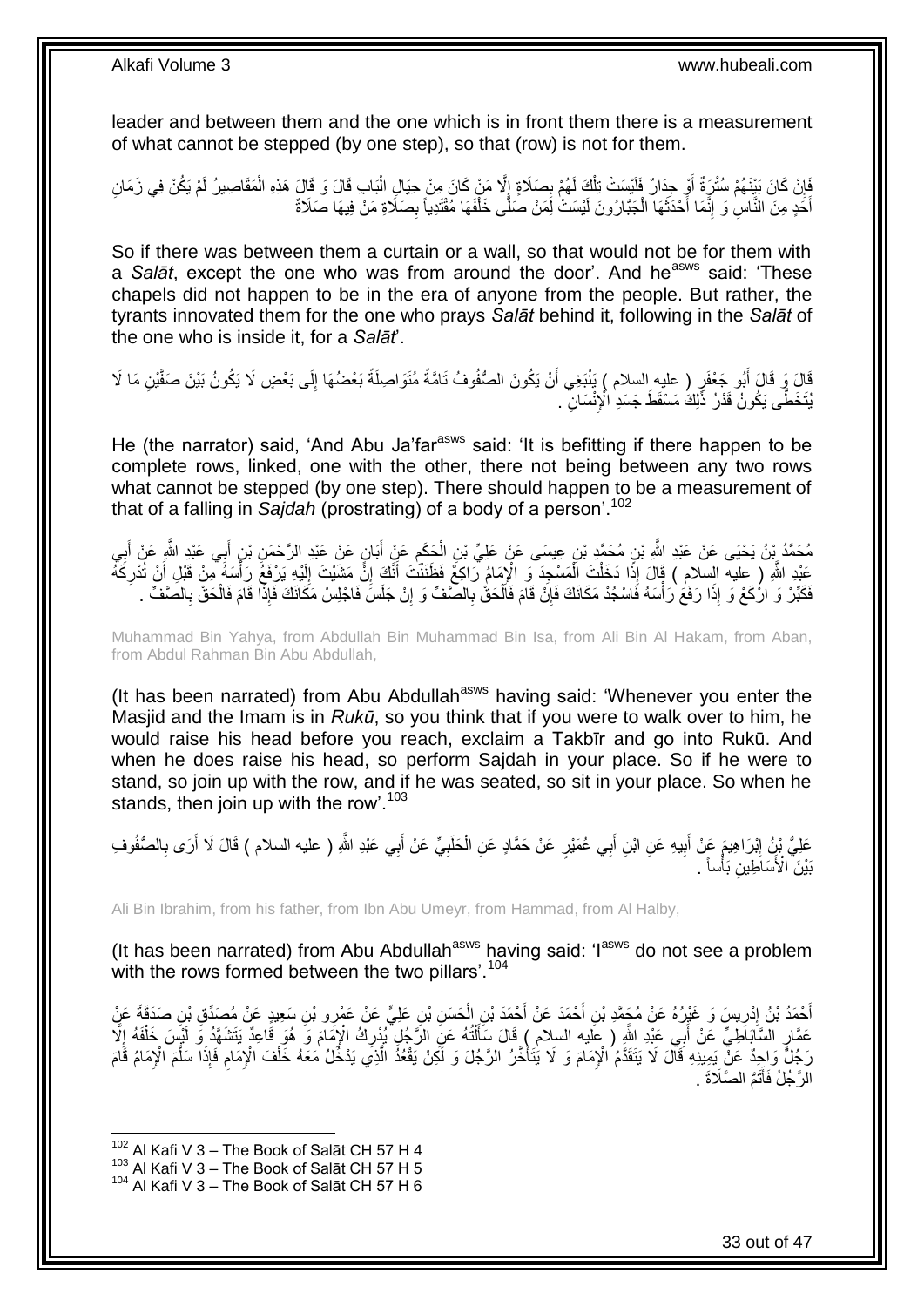Ahmad Bin Idrees, and someone else, from Muhammad Bin Ahmad, from Ahmad Bin Al Hassan Bin Ali, from Amro Bin Saeed, from Musaddiq Bin Sadaqa, from Ammar Al Sabaty,

(It has been narrated) from Abu Abdullah<sup>asws</sup>, said, 'I asked him<sup>asws</sup> about the man who reaches the Imam and he is seated performing *Tashahhud*, and there is none behind him except for one man on his right. He<sup>asws</sup> said: 'He should neither preceded the Imam nor be behind the man, but he should be seated, the one who entered with him, behind the Imam. So when the Imam offers *Salām* (greets), the man should stand and complete the *Salāt*'.<sup>105</sup>

ُ مُحَمَّدُ بْنُ يَحْيَى عَنْ عَلِيٍّ بْنِ إِبْرَاهِيمَ الْهَاشِمِيِّ رَفَعَهُ قَالَ رَأَيْتُ أَبَا عَبْدِ اللَّهِ ( عليه السلام ) يُصَلِّي بِقَوْمٍ وَ هُوَ إِلَى زَاوِيَةٍ فِي َ َ ْ ِ ِ ِ ֖֖֖֖֖֖֦֚֚֚֚֚֚֚֚֚֚֚֚֚֚֬֝֟׆֧ ِ بَيْتِهِ يَقْرَبُ الْحَائِطَ وَ كُلُّهُمْ عََنْ يَمِينِهِ وَ لَيْسَ عَلَى يَسَارِهِ أَحَدٌ . ُّ ْ َ ِ

Muhammad Bin Yahya, from Ali Bin Ibrahim Al Hashimy, raising it, said,

'I saw Abu Abdullah<sup>asws</sup> praying Salat with a group (leading them), and he<sup>asws</sup> was by a corner in his<sup>asws</sup> house, near the wall, and all of them were on his<sup>asws</sup> right, and there was no one on his<sup>asws</sup> left'.<sup>106</sup>

أَحْمَدُ بْنُ إِدْرِيسَ وَ غَيْرُهُ عَنْ مُحَمَّدِ بْنِ أَحْمَدَ عَنْ أَحْمَدَ بْنِ الْحَسَنِ بْنِ عَلِيٍّ عَن<br>يَسَدُّ بِنَ يَجْبَدَ مَنْ عَلَيْهِ مَنْ مَحَمَّدِ بْنِ أَحْمَدَ عَنْ أَحْمَدَ بِنَّهُ الْحَسَنِ بِهِ بَعِينٍ ْ َ ِ ِ عَمَّارِ السَّابَاطِيِّ عِنْ أَبِي عَبْدِ اللَّهِ ( علَيه السلام ) قَالَ سَأَلْتُهُ عَنِ الرَّجُلِ يُصَلِّي بِقَوْمٍ وَ هُمْ فِي مَوْضِعِ أَسْفَلَ مَنْ مَوْضِعِهِ<br>\* َ ว<br>: ֧֖֧֖֖֖֖֖֧֖֖֖֖֧֧֧֧֧֧֧֧֧֧֧֧֧֧֧֧֧֚֚֚֚֚֚֚֚֚֚֚֝֝֟֓֝֓֝֓֝֬֟֓֝֬֟֓֝֬֝֓֝֓֝֬֝֓֝֬֝֬֝֓֝֬֝֬֓֝֬֝֬֝֬ **∶** ْ َ الَّذِيَّ يُصِلِّي فِيهِ فَقَالَ إِنّْ كَانَ الْإِمَامُ عَلَى شِبْهِ الْذُكَانِ أَوْ عَلَى مَوْضِعٍ أَرْفَعَ مِنْ مَوْضِعِهِمْ لَمْ يَجُزْ صَلَّأَتُهُمْ وَ إِنْ كَانَ أَرْفَعَ اً ٍ َ ِ َ ِ ِ مِنْهُمْ بِقَدْرِ ۚ إِصْبَعٍ أَوْ أَكْثَرَ أَوْ أَقَلَّ إِذَا كَانَ الِارْتِفَاعُ بِبَطَّنِ مَسِيلٍۗ **!** َ َ َ َ ٍ ِ ِ **∣** 

Ahmad Bin Idrees, and someone else, from Muhammad Bin Ahmad, from Ahmad Bin Al Hassan Bin Ali, from Amro Bin Saeed, from Musaddiq Bin Sadaqa, from Ammar Al Sabaty,

(It has been narrated) from Abu Abdullah<sup>asws</sup>, said, 'I asked him<sup>asws</sup> about the man who prays with a group (leading them), and they are in a place which is lower than his place which he is praying in. So he<sup>asws</sup> said: 'If it was so that the Imam was upon something resembling a platform, or upon a place higher than their place, their *Salāt* is not allowed; and if he was higher than them by a measurement of a finger, or more, or less, when it has higher by the plateau of the ravine.

ِ َفَإِنْ كَانَ أَرْضاً مَنْسُوطَةً أَوْ كَانَ فِي مَوْضِعٍ مِنْهَا إِرْتِفَاعٌ فَقَامَ الْإِمَامُ فِي الْمَوْضِعِ الْمُرْتَفِعِ وَ قَامَ مَنْ خَلْفَهُ أَسْفَلَ مِنْهُ وَ ْ ِ ْ ٍ َ ِ َ ْ ٍ الْأَرْضُ مَبْسُوطَةٌ إِلَّا أَنَّهُمْ فِي مَوْضِعٍ مُنْخَدِرٍ قَالَ لَا بَأْسَ َ  $\ddot{\phantom{a}}$ ،<br>أ

So if the land was stretched, or it was in a place from it which was higher, so the Imams stands upon the higher place, and the ones behind him stand upon (that which is) lower than him, and the ground it stretched, except that they are in a place of slope, there is no problem'.

قَالَ وَ سُئِلَ فَإِنْ قَامَ الْإِمَامُ أَسْفَلَ مِنْ مَوْضِعٍ مَنْ يُصَلِّي خَلْفَهُ قَالَ لَا بَأْسٍ وَ قَال<br>مَن يَجْمَعُونَ فَيْلِ عَلَيْهِ فَيْلِ الْإِمَامُ أَسْفَلَ مِنْ مَوْضِعٍ مَنْ يُصَنِّي خَلْفَهُ قَالَ لَا بَأْ ِ ْ ْ ِ َ ِ ِ َ َانَ أَوْ غَيْرَهُ وَ كَانَ الْإِمَامُ يُصَلِّي عَلَى الْأَرْضِ أَسْفَلَ مِنْهُ جَازَ لِلرَّجُلِ أَنْ يُصَلِّيَ خَلْفَهُ وَ يَقْتَدِيَ بِصَلَاتِهِ وَ إِنْ كَانَ أَرْفَعَ مِنْهُ ِ ِ ْ ِّ َ َ َ بِشَيْءٍ كَثِيرٍ ۚ. **ِ** 

He (the narrator) said, 'And he was asked, 'Supposing if the Imam stands lower than the ones who pray behind him?' He<sup>asws</sup> said: 'There is no problem'. And he<sup>asws</sup> said:

<sup>105</sup> Al Kafi V 3 - The Book of Salāt CH 57 H 7

<sup>106</sup> Al Kafi V 3 – The Book of Salāt CH 57 H 8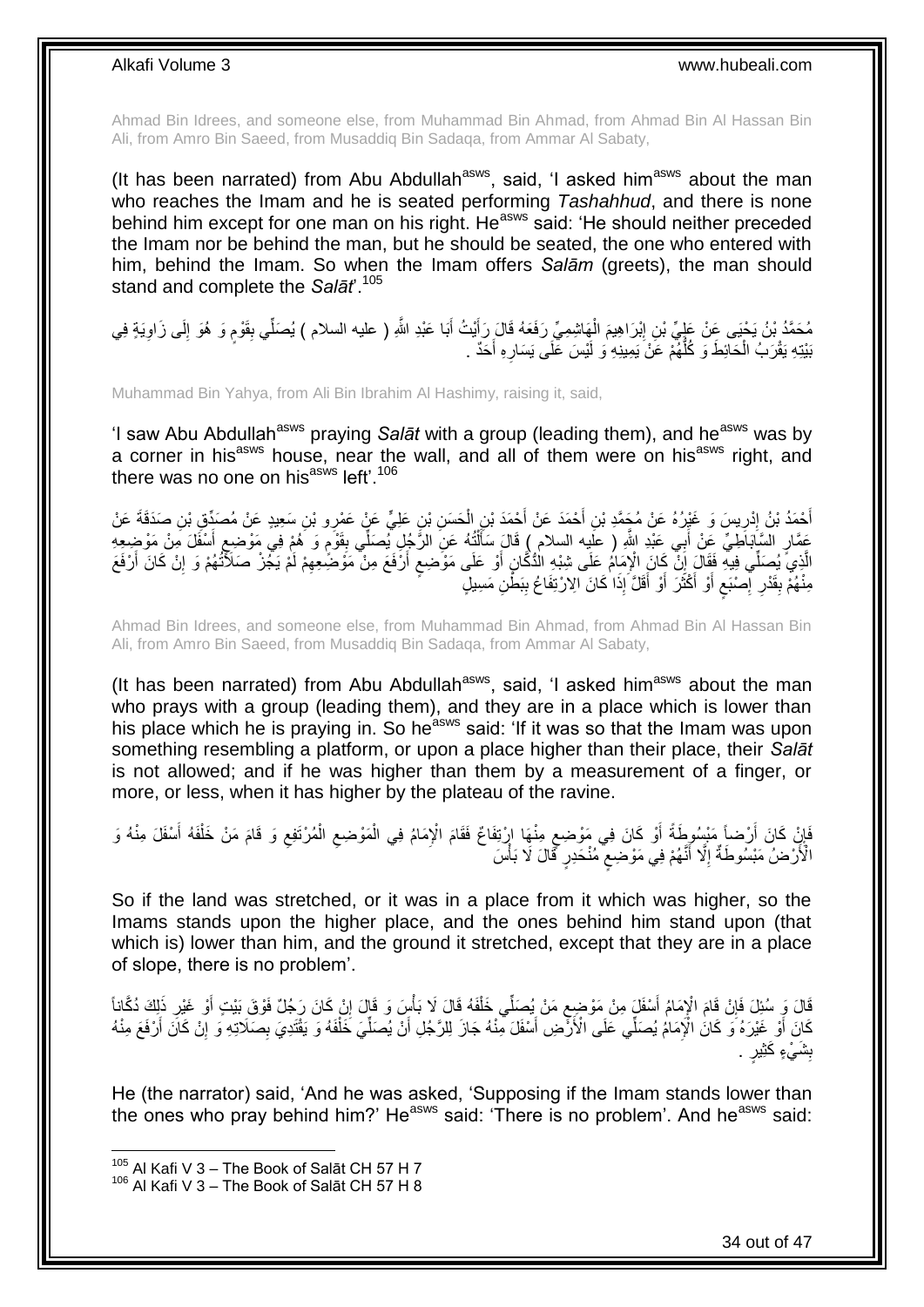'If the man was on top of his house or other than that, a shop or something else, and the Imam was upon the ground, lower than him, it is allowed for the man that he prays *Salāt* behind him, and follow him in his *Salāt*, and even if he was higher than him by something more'.<sup>107</sup>

َّ مُحَمَّدُ بْنُ يَجْيَى عَنْ أَحْمَدَ بْنِ مُحَمَّدٍ قَالَ ذَكَرَ الْحُسَيْنُ أَنَّهُ أَمَرَ مَنْ يَسْأَلُّهُ عَنْ رَجُلٍ صَلَّى إِلَى جَانِب رَجُلٍ فَقَامَ عَنْ يَسَارِهِ وَ<br>إِن زَيْدَةٍ وَيُرَى إِنِّ مِنْ أَحْمَدَ بِّنَ ُ َ َ َ ْ َ ِ هُوَ لَا يَعْلَمُ ثُمَّ عَلِمَ وَ هُوَ فِي صَلَاتِهِ كَيْفَ يَصْنَعُ قَالَ يُحَوِّلُهُ عَنْ يَمِينِهِ .  $\overline{a}$ ُ

Muhammad Bin Yahya, from Ahmad Bin Muhammad who said,

'Al-Husayn mentioned that he<sup>asws</sup> ordered the one who asked him<sup>asws</sup> about a man who prays to the side of a man, so she stand on his left, and he did not know. Then he comes to know while he was during his *Salāt* how he should be doing it, said: 'He should transfer to be on his right'.<sup>108</sup>

> باب الصَّلَاةِ فِى الْكَعْبَةِ وَ فَوْقَهَا وَ فِى الْبِيَعِ وَ الْكَذَائِسِ وَ الْمَوَاضِعِ الَّتِى تُكْرَهُ الصَّلَاةُ فِيهَا **ِ ِ ِ**

<span id="page-34-0"></span>**Chapter 58 – The** *Salāt* **in the Kabah and above it, and in the synagogues, and the churches, and the places in which the** *Salāt* **is disliked**

عَلِيُّ بْنُ إِبْرَاهِيمَ عَنْ مُحَمَّدِ بْنِ عِيسَى عَنْ يُونُسَ عَنْ عَبْدِ اللَّهِ بْنِ سِنَانٍ قَالَ سَأَلْتُ أَبَا عَبْدِ اللَّهِ ( عليه السلام ) عَنِ الصَّلَاةِ **ֽוּ** َ ْ َ فِي الْبِيَعِ وَ الْكَذَانِسِ فَقَالَ رُشَّ وَ صَلِّ ْ  $\zeta$ ِ ْ

Ali Bin Ibrahim, from Muhammad Bin Isa, from Yunus, from Abdullah Bin Sinan who said,

'I asked Abu Abdullah<sup>asws</sup> about the *Salāt* in the synagogue, and the churches, so he<sup>asws</sup> said: 'Sprinkle (water) and pray Salāt'.

> قَالَ وَ سَأَلْتُهُ عَنْ بُيُوتِ الْمَجُوسِ فَقَالَ رُشَّهَا وَ صَلِّ ۚ . ْ ֺ֧֦֧֦֧֦֦֦֦֖֦֪֦֪֦֧֦֪֦֪֦֪֪֦֪֪֦֪֪֦֪֦֪֪֦֝֟֟֟֟֟֟֟֟֟֟֟֟֟֟֟֟֟֟֟֟֟֟֓֕֟֓֟֓֟֓֟֓֟֓֟֓֟֓֟֓֟֓֟֓֟֟֟֝֟֟֟֟֟֟֟֝֟ َ

He (the narrator) said, 'And I asked him<sup>asws</sup> about the house of the Magians, so he<sup>asws</sup> said: 'Sprinkle (water) and pray (*Salāt*)'.<sup>109</sup>

َقا َل ِن ُم ْسلِم ٍَ َع ْن ُم َح َّمِد ْب ي ِن ِعي َسى َع ْن َحر ِن ُم َح َّمٍد َع ْن َح َّماِد ْب ْح َمَد ْب َبا َعْبِد ََّّللا ُم َح َّمُد ْب ُن َي ْحَيى َع ْن أ ِ ) عليه َ ُت أ ل َسأ السالم ֧֖֧֚֚֓֝֝֝ ِ َ ْ َ ) عَنِ الْصَّلَاةِ فِي أَعْطَانِ الْإِبِلِ فَقَالَ إِنْ تَخَوَّفْتَ الْصَّيْعَةَ عَلَى مَثَّاعِكَ فَاكْنُسْهُ وَّ انْضِّحْهُ وَ لَا بَأْسَ بِالْصَلَاةِ فِي مَرَابِضِ ِ َ ِ َغَنم ْ الغَنَمِ.

Muhammad Bin Yahya, from Ahmad Bin Muhammad, from Hammad Bin Isa, from Hareyz, from Muhammad Bin Muslim who said,

'I asked Abu Abdullah<sup>asws</sup> about the *Salāt* in the enclosure of the camels. So he<sup>asws</sup> said: 'If you are fearing upon your belongings, so sweep it and sprinkle it (with water); and there is no problem with the *Salat* in the pens of the sheep<sup>' 110</sup>

 $107$  Al Kafi V 3 – The Book of Salāt CH 57 H 9

<sup>108</sup> Al Kafi V 3 – The Book of Salāt CH 57 H 10

<sup>&</sup>lt;sup>109</sup> Al Kafi V 3 – The Book of Salāt CH 58 H 1

 $110$  Al Kafi V 3 – The Book of Salāt CH 58 H 2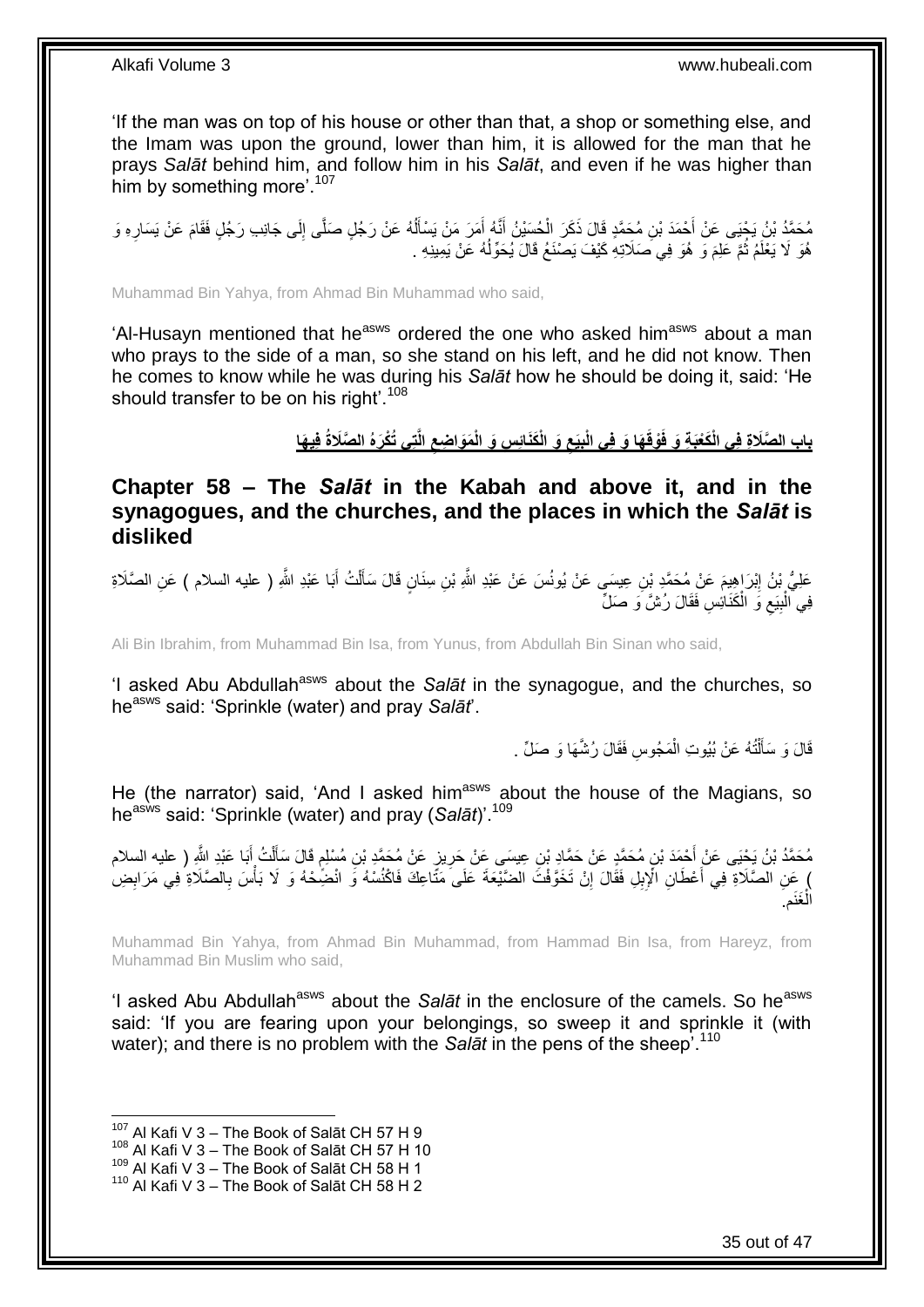عَنْهُ عَنْ أَحْمَدَ بْنِ مُحَمَّدٍ وَ مُحَمَّدِ بْنِ الْحُسَيْنِ عَنْ عُثْمَانَ بْنِ عِيسَى عَنْ سَمَاعَةَ قَالَ لَا تُصَلِّ فِي مَرَابِطِ الْخَيْلِ وَ الْبِغَالِ وَ ْ ْ َ ِ ْ ْ ِ . ِ حَمِيرِ ْ ال

From him, from Ahmad Bin Muhammad, and Muhammad Bin Al Husayn, from Usman Bin Isa, from Sama'at who said,

'Do not pray *Salāt* in stalls of the cavalry horses, and the mules and the donkeys'.<sup>111</sup>

عَلِيُّ بْنُ مُحَمَّدٍ عَنْ سَهْلِ بْنِ زِيَادٍ عَنْ أَحْمَدَ بْنِ مُحَمَّدِ بْنِ أَبِي نَصِّرٍ عَمَّنْ سَأَلَ أَبَا عَبْدِ الثَّهِ ( عليه السلام ) عَنِ الْمَسْجِدِ يَنِزُّ َ َ َ ِ ْ حَائِظُ فِبْلَتِهِ مِنْ بَالْوَعَةِ يُبَالُ فِيهَا فَقَالَ إِنْ كَانَ نَزُّهُ مِنَ الْبَالُوعَةِ فَلَا تُصَلِّ فِيهِ وَ إِنْ كَانَ نَزُّهُ مِنْ غَيْرِ ذَلِكَ فَلَا بَأْسَ بِهِ . ِ ْ ِ ِ **ٔ** ِ

Ali Bin Muhammad, from Sahl Bin Ziyad, from Ahmad Bin Muhammad Bin Abu Nasr,

(It has been narrated) from the one who asked Abu Abdullah<sup>asws</sup> about the Masjid, a wall of its Qiblah leaks from the sewage in which it is urinated. So he<sup>asws</sup> said: 'If it was leaking from the sewage, so do not pray *Salāt* in it, but if it was leaking from other than that, so there is no problem with it'.<sup>112</sup>

عَلِيُّ بْنُ إِبْرَاهِيمَ عَنِْ أَبِيهِ عَنِ ابْنِ أَبِي عُمَيْرٍ عَنْ جَمَّادٍ عَنِ الْحَلَيِيِّ عَنْ أَبِي عَبْدٍ اللَّهِ ( عليه السلام ) قَالَ سَأَلْتُهُ عَنِ الصَّلَاةِ َ ِ ْ َ **!** َ فِي مَرَابِضَ الْغَنْمِ فَقَالَ صَلٍّ فِيهَا وَ لَا تُصَلِّ فِي أَعْطَانِ الْإِبِلِ إِلَّا أَنْ تَخَافَ عَلَى مَثَاعِكَ الضَّيْعَةَ فَاكْنُسْهُ وَ رُشَّهُ بِالْمَاءِ وَ َ ِ َ **ُ** ْ ْ **∶** صَلِّ فِيهِ

Ali Bin Ibrahim, from his father, from Ibn Abu Umeyr, from Hammad, from Al Halby,

(It has been narrated) from Abu Abdullah<sup>asws</sup>, said, 'I asked him<sup>asws</sup> about the Salat in the pens of sheep. So he<sup>asws</sup> said: 'You can pray *Salāt* therein, but you cannot pray *Salāt* in the enclosures of the camels, except if you were to fear upon your belongings being lost. So sweep it, and sprinkle it with the water, and you can pray *Salāt* in it'.

نَّ سَأَلْتُهُ عَنِ الصَّلَاةِ فِي ظَهْرِ الطَّرِيقِ فَقَالَ لَا بَأْسَ أَنْ تُصَلِّيَ فِي الظَّوَاهِرِ الَّتِي بَيْنَ الْجَوَادِّ فَأَمَّا عَلَى الْجَوَادِّ فَلَا تُصَلِّ فِيهَا ْ َّ ِ ِّ اُ ِ ِ ֺ֦֧֦֧֦֧֦֧֦֧֦֦֦֦֪֦֧֦֧֦֪֪֦֪֦֪֦֧֝֟֟֓֕֟֓֓֟֓֓֞֟֓֟֓֓֞֓֞֓֞֓֞֓֞֓֓֞֓֓֞֓֡֟֓֡֟֓֡֟֓֡֟֓֡֟֓֡֟֓֓֞֓֟֓֓֞֓֟֓֞֟֟֟ َ ْ َ

And I asked him<sup>asws</sup> about the *Salāt* by the road side. So he<sup>asws</sup> said: 'There is no problem if you were to Pray *Salāt* in the sides, but as for upon the middle, so do not pray *Salāt* therein'.

> قَالَ وَ كُرِهَ الصَّلَاةُ فِي السَّبَخَةِ إِلَّا أَنْ يَكُونَ مَكَاناً لَيِّناً تَقَعُ عَلَيْهِ الْجَبْهَةُ مُسْتَوِيَةً **∶** ِ ْ لَ ِ

He<sup>asws</sup> said: 'And the *Salāt* is disliked to be performed in the marshland, except if there happens to be a smooth (and) even place which the forehead can fall upon'.

> قَالَ وَ سَأَلْتُهُ عَنِ الصَّلَاةِ فِي الْبِيعَةِ فَقَالَ إِذَا اسْتَقْبَلْتَ الْقِبْلَةَ فَلَا بَأْسَ بِهِ ِ ْ ْ ْ **!** ْ ֦֖֖֦֖֦֪֦֧֦֦֦֖֦֦֖֦֧֦֪֦֦֧֦֪֦֪֦֪֦֧֦֪֦֧֦֪֦֧֦֧֦֪֦֧֦֧֦֪֦֧֦֧֪֦֧֦֧֦֧֦֟֟֟֟֟֟֟֟֟֟֟֟֟֟֟֟֟֟֟֟֟֟֟֟֟֟֟֟֟֟֟֟֟֟֟֟֟֟֟֩֕֟֟֟֟֟֟֟֟֟ َ

He (the narrator) said, 'And I asked him<sup>asws</sup> about the *Salāt* in the synagogue. So heasws said: 'If you are facing the Qiblah, so there is no problem with it'.

قَالَ وَ رِأَيْتُهُ فِي الْمَنَازِلِ الَّتِي فِي طَرِيقِ مَكَّةَ يَرُشُّ أَحْيَاناً مَوْضِعَ جَبْهَتِهِ ثُمَّ يَسْجُدُ عَلَيْهِ رَطْباً كَمَا هُوَ وَ رُبَّمَا لَمْ يَرُشَّ الَّذِي ا<br>المقام َ **∶** َّ **∶** ْ َّ يَرَى أَنَّهُ طَيِّبٌ

1

36 out of 47

 $111$  Al Kafi V 3 – The Book of Salāt CH 58 H 3

 $112$  Al Kafi V 3 – The Book of Salāt CH 58 H 4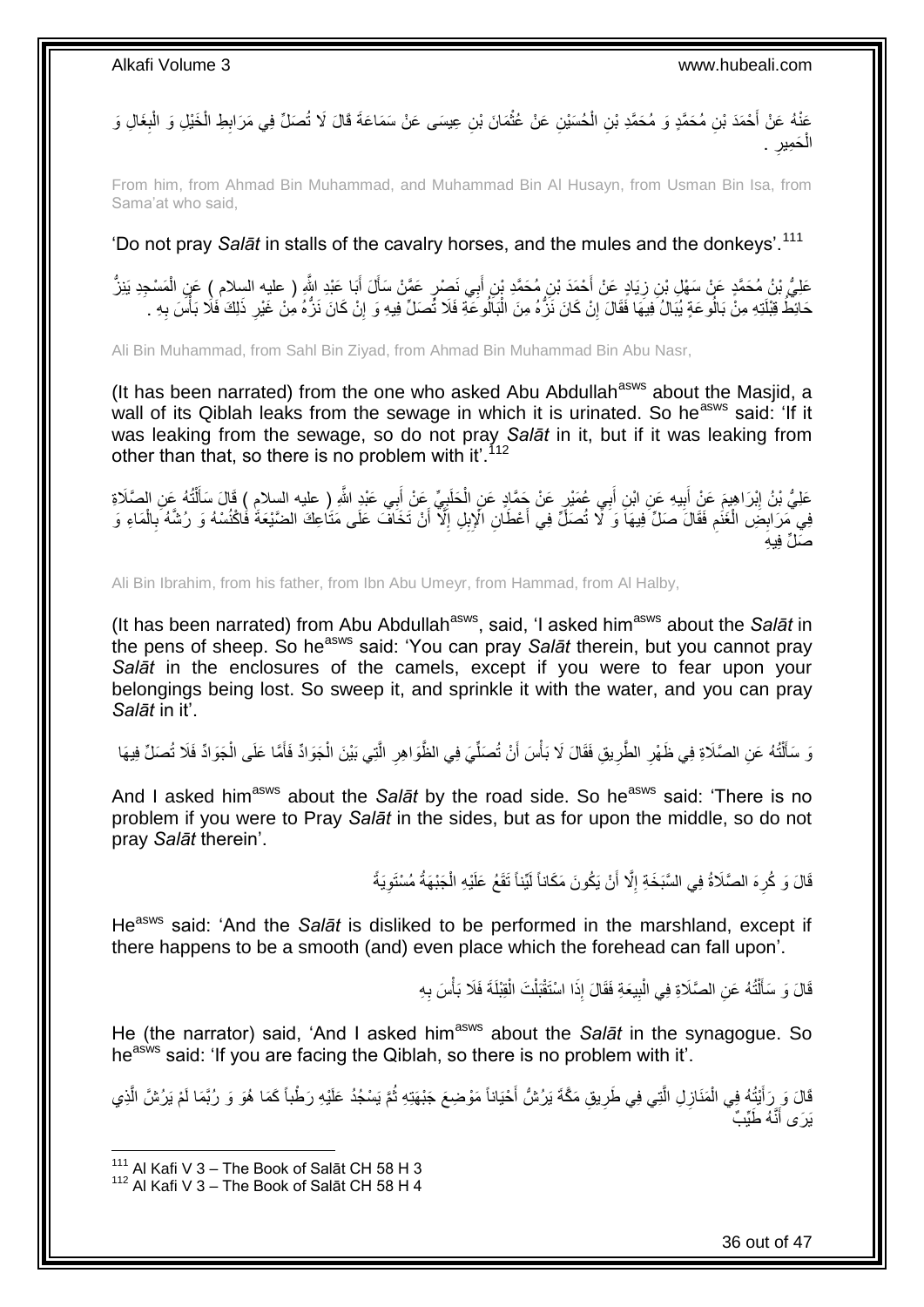He (the narrator) said, 'And I saw him in (one of the) the encampments which are in the road to Makkah, sprinkling (water) sometimes in the place his forehead (where it would be for Sajdah), then perform Sajdah upon it, wet, just as it was. Sometimes he<sup>asws</sup> did not sprinkle (water) where he<sup>asws</sup> saw that it (the ground) was good'.

ُه ئُ ُه ُي ْجَ نَّ ْن َكا َن ِفي َح ْر ٍب َفإ ُكُه ال َّصَالَُ َفَقا َل إ ْدر َما َء َفتُ ُه َع ِن ال َّر ُج ِل َي ُخو ُض ال تُ ل ْم َو َقا َل َو َسأ ََّل َ َيقُ ِجراً َفل ْن َكا َن َتا ي َما ُء َو إ ْْلِ ا ِ ِ ِ **∶** ْ ْ ْ ِ يَدْخُلْهُ حَتَّى يُصَلِّيَ . ْ ِّ

He (the narrator) said, 'And I asked him<sup>asws</sup> about the man who fights the water (sails in the sea), and the *Salāt* (time) comes up. So he<sup>asws</sup> said: 'If he was in a battle, so the gestures would suffice him; and if he was a trader, so let him stand and not enter it (the sea) until he has prayed *Salāt*'.<sup>113</sup>

مُحَمَّدُ بْنُ يَحْيَي عَنْ مُحَمَّدِ بْنِ أَحْمَدَ عَنْ مُجَمَّدِ بْنِ عَبْدِ الْحَمِيدِ عَنْ أَبِي جَمِيلَةَ عَنْ أَبِي أُسَامَةَ عَنْ أَبِي عَبْدِ اللَّهِ ( عليه السلام ُ َ َ ْ ا<br>ا َ ) قَالَ لَا تُصَلِّ فِي بَيْتٍ فِيهِ مَجُوسِيٌّ وَ لَا بَأْسَ بِأَنْ تُصَلِّيَ وَ فِيهِ يَهُودِيٌّ أَوْ نَصْرَانِيٌّ ـَ َ ِّ ر<br>ا ِ ،<br>ا

Muhammad Bin Yahya, from Muhammad Bin Ahmad, from Muhammad Bin abdul Hameed, from Abu Jameela, from Abu Asama,

(It has been narrated) from Abu Abdullah<sup>asws</sup> having said: 'Do not pray Salat in a house in which is a Magian, and there is no problem if you were to pray *Salāt* and therein is a Jew or a Christian'.  $114$ 

ْ مُحَمَّدُ بْنُ يَحْيَى عَنْ أَحْمَدَ بْنِ مُحَمَّدٍ عَنْ أَحْمَدَ بْنِ أُمِيَ أَبِي نَصِيْرٍ قَالَ قُلْتُ لِأَبِي الْحَسَنِ ( عليه السلام ) إِنَّا كُنَّا فِي<br>في الصَّافِرِ ِ ْ الْبَيْدَاءِ فِي آخِرِ اللَّيْلِ فَتَوَضَّأْتُ وَ اسْتَكْتُ وَ أَنَا أَهُمُّ بِالصِّلَاةِ ثُمَّ كَأَنَّهُ دَخَلَ قَلْبِي شَيْءٌ فَهَلْ يُصِلَّي فَبِي الْبَيْدَاءِ فِي الْمَحْمِلِ فَقَالَ ْ َ ُ ِ َ َ ْ َّ ِ ْ ْ لَا تُصِلِّ فِي إِلَيْدَاءِ قُلْتُ وَ أَيْنَ حَدُّ الْبَيْدَاءِ فَقَالَ كَانَ أَبُو جَعْفَرٍ ( عليه السلام ) إِذَا بَلَغَ ذَاتَ الْجَنْشِ جَدَّ فِي السَّيْرِ ثُمَّ لَا ْ َ :<br>ا َ ْ ْ ر<br>ا ِ ُبصَلِّي حَتَّى يَأْتِيَ مُعَرَّسَ النَّبِيِّ ( صلى الله عليه وآله ) قُلْتُ وَ أَيْنَ ذَاتُ الْجَيْشِ فَقَالَ دُونَ الْحَفِيرَةِ بِثَلَاثَةِ أَمْيَالٍ ۚ. ْ َ ْ **∶** ْ َ َ ِ ْ

Muhammad Bin Yahya, from Ahmad Bin Muhammad, from Ahmad Bin Muhammad Bin Abu Nasr who said,

'I said to Abu Al-Hassan<sup>asws</sup>, 'We were in Al-Bayda'a at the end of the night. So I performed ablution and brushed my teeth, and I worried about the *Salāt*. Then it was as if something entered into my heart. So can one pray *Salāt* in Al-Bayda'a in the carriage?' So he<sup>asws</sup> said: 'You cannot pray Salat in Al-Bayda'a'. I said, 'And where is the boundary of Al-Bayda'a?' So he<sup>asws</sup> said: 'It was so that whenever Abu Ja'far<sup>asws</sup> reached Zaat Al-Jaysh, would travel faster. Then heasws would not pray *Salāt* until he came over to Muarras of the Prophet<sup>saww</sup>. I said, 'And where is Zaat Al-Jaysh?' So he<sup>asws</sup> said: 'Besides Al-Hafira, by three miles'.<sup>115</sup>

*<u>I*</u> عَذْهُ عَنْ أَجْمَدَ بْنِ مُحَمَّدٍ عَنْ مُحَمَّدٍ بْنِ إِلْفَضْلِ قَالَ قَالَ الرِّضَا ( عليه السلام ) كُلُّ طَرِيقٍ يُوطَأُ وَ يُتَطَرَّقُ كَانَتْ فِيهِ جَادَّةٌ أَوْ<br>يَسَمَّدُ عَنْ أَجْمَدَ بْنِ مُحَمَّدٍ عَنْ مُحَمَّد ِ ْ َ نْمْ تَكُنْ لَا يَنْبَغِي اَلصَّلَاةُ فِيهِ قُلْتُ فَأَيْنَ أَصَلِّي قَالَ يَمْنَةً وَ يَسْرَةً ' ُ َ ْ

From him, from Ahmad Bin Muhammad, from Muhammad Bin Al Fazl who said,

'Al-Reza<sup>asws</sup> said: 'Every road trodden upon (frequently used), and a pathway, whether there was an avenue in it or there does not happen to be, it is not befitting

 $113$  Al Kafi V 3 – The Book of Salāt CH 58 H 5

 $114$  Al Kafi V 3 – The Book of Salāt CH 58 H 6

<sup>&</sup>lt;sup>115</sup> Al Kafi V 3 – The Book of Salāt CH 58 H 7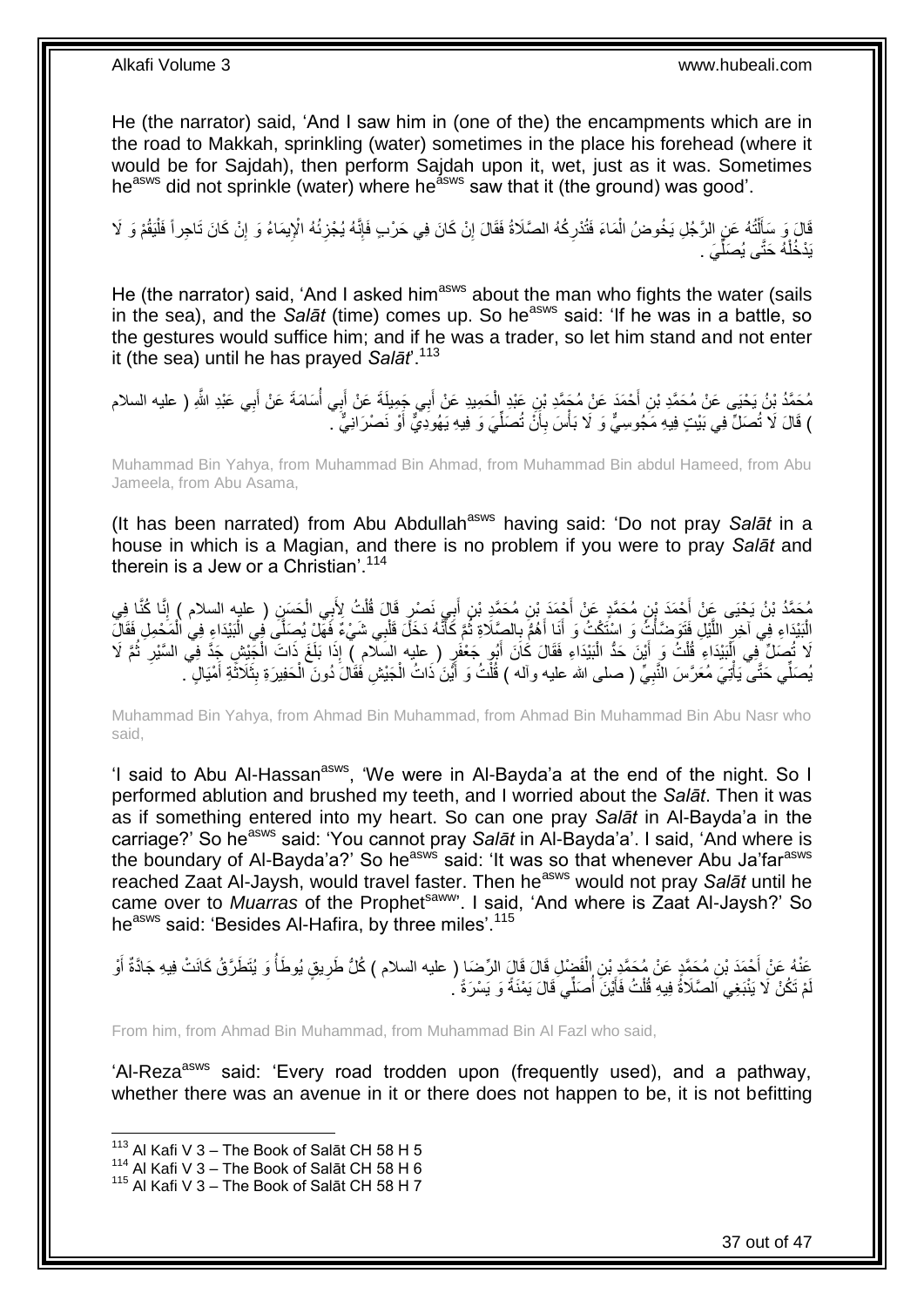for the Salat to be performed in it'. I said, 'So where can I pray Salat'?' He<sup>asws</sup> said: 'On the right and the left'.<sup>116</sup>

مُحَمَّدُ بْنُ يَحْيَى وَ غَيْرُهُ عَنْ مُحَمَّدٍ بْنِ أَحْمَدَ عَنْ أَيُّوبَ بْنِ نُوحٍ عَنْ أَبِي الْحَسَنِ الْأَخِيرِ ( عليه السلام ) قَالَ قُلْتُ لَهُ تَحْضُرُ ِ ْ َ ٍ َ َ ْ الصَّلَاةُ وَ الرَّجْلُ بِالْبَيْدَاءِ فَقَالَ يَتَنَحَّى عَنِ الْجَوَادِّ يَمْنَةً وَ يَسْرَةً وَ يُصَلِّيَّ . ْ :<br>ا **∶** 

Muhammad Bin Yahya, and someone else, from Muhammad Bin Ahmad, from Ayoub Bin Nuh,

(It has been narrated) from Abu Al-Hassan<sup>asws</sup> the last<sup>asws</sup> (10<sup>th</sup> Imam<sup>asws</sup>), said, I said to him<sup>asws</sup>, 'The *Salāt* presents itself and the man is in Al-Bayda". So he<sup>asws</sup> said: 'He should isolate from the avenue, to the left and right, and he can pray *Salāt*'.<sup>117</sup>

الْحُسَيْنُ بْنُ مُحَمَّدٍ عَنْ عَبْدِ اللَّهِ بْنِ عَامِرٍ عَنِْ عَلِيٍّ بْنِ مَهْزِيَارٍ عَنْ فَضَالَةَ بْنِ أَيُّوِبَ عَنْ مُعَاوِيَةَ بْنِ عَمَّارٍ عَنْ أَبِي عَبْدِ اللَّهِ ( ْ ِ َ ِ َ عليه السلام ) أَنَّهُ قَالَ الصَّلَاةُ تُكْرَهُ فِي َثَلاثَةِ مَوَالْطِنَ مِنَ الطَّرِيقِ الْبَيْدَاءِ وَ هِيَ ذَاتُ الْجَيْشِ وَ ذَاتِ الصَّلَاصِلِ وَ صَخْذَانَ ْ **∶** َ ْ

Al Husayn Bin Muhammad, from Abdullah Bin Aamir, from Ali in Mahziyar, from Fazalat Bin Ayoub, from Muawiya Bin Ammar,

(It has been narrated) from Abu Abdullah<sup>asws</sup> having said: 'The Salat is disliked in three places – From the road of Al-Bayda'a, and it is Zaat Al-Jaysh; and Zaat Al-Salaasil, and Zajnaan'.

> قَالَ وَ قَالَ لَا بَأْسَ أَنْ يُصَلَّى بَيْنَ الظُّوَاهِرِ وَ هِيَ الْجَوَادُّ جَوَادُّ الطَّرِيقِ وَ يُكْرَهُ أَنْ يُصَلَّى فِي الْجَوَادِّ . َ **∶** ْ ِ **ٔ** ْ

He (the narrator) said, 'And he<sup>asws</sup> said: 'And there is no problem if one were to pray *Salāt* between the back roads, and it is the avenue, an avenue of the road; and it is disliked for one to pray *Salāt* in the avenue'.<sup>118</sup>

مُحَمَّدُ بْنُ يَحْيَى عَنْ أَحْمَدَ بْنِ مُحَمَّدٍ عَنِ ابْنِ فَضَّالٍ عَنْ بَعْضِ أَصْحَابِنَا عَنْ أَبِي عَبْدِ اللَّهِ ( عليه السلام ) قَالَ لَا يُصَلَّى فِي َّ َ ِ رَادِي الشُّقْرَةِ .

Muhammad Bin Yahya, from Ahmad Bin Muhammad, from Ibn Fazzal, from one of our companions,

(It has been narrated) from Abu Abdullah<sup>asws</sup> having said: 'Do not pray *Salāt* in the valley of Al-Shaqrat'.<sup>119</sup>

عَلِيُّ بْنُ مُحَمَّدِ بْنِ عَبْدٍ اللَّهِ عَنِ ابْنِ الْبَرْقِيِّ عَنْ أَبِيهِ عَنْ عَبْدٍ اللَّهِ بْنِ الْفَضْلِ عَمَّنْ حَدَّثَهُ عَنْ أَبِي عَبْدِ اللَّهِ ( عليه السلام ) قَالَ ْ **!** َ ْ َ َ عَشَّرَةُ مَوَاضِعَ لَاَ يُصَلَّى فِيهَاَ الطَّينُ وَ الْمَاءُ وَ الْحَمَّامُ وَ الْقُبُورُ وَ مَسَانٌ الطَّرِيقِ وَ قُرَى النَّمْلِ وَ مَعَاطِنُ الْإِبِلِ وَ مَجْرَى<br>أَسْتُمْلُ وَ مَعَاطِنُ الْإِبْلِ وَ مُجْرَى ِ ْ ْ ْ الْمَاءِ وَ السَّبَخُ وَ الثَّلْجُ . ْ َّ ْ

Ali Bin Muhammad Bin Abdullah, from Ibn Al Barqy, from his father, from Abdullah Bin Al Fazl, from the one who narrated it,

(It has been narrated) from Abu Abdullah<sup>asws</sup> having said: 'Ten places one cannot pray therein – The clay, and the water, and the bathroom (bathhouse), and the

 $116$  Al Kafi V 3 – The Book of Salāt CH 58 H 8

 $117$  Al Kafi V 3 – The Book of Salāt CH 58 H 9

<sup>118</sup> Al Kafi V 3 – The Book of Salāt CH 58 H 10

<sup>119</sup> Al Kafi V 3 – The Book of Salāt CH 58 H 11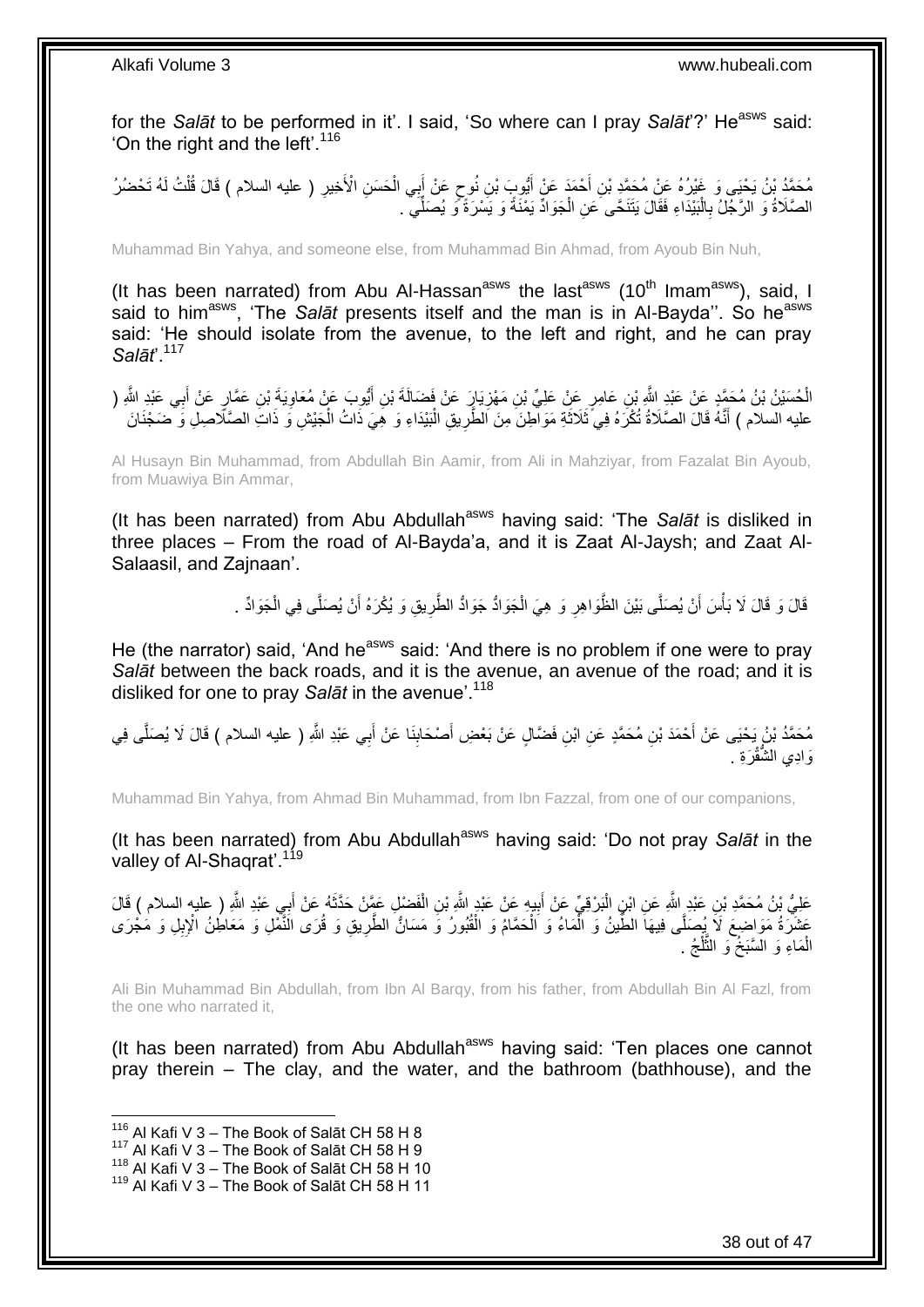graves, and the main road, and the anthill, and enclosure of the camels, and flowing of the water, and the marshland, and the snow'.<sup>120</sup>

مُحَدَّدُ بْنُ يَحْيَى عَنْ مُحَمَّدٍ بْنِ أَحْمَدَ عَنْ أَحْمَدَ بْنِ الْحَسَنِ بْنِ عَلِيٍّ عَنْ عَمْرٍ بْنِ سَعِيدٍ عَنْ مُصدِّقٍ بْنِ صَدَقَةَ عَنْ عَمَّارٍ<br>بِنَعْيَدِ بِنَّ مَرْدَةٍ وَمَثَّلِ بِنَّ مِنْ الْحَمَدَ عَن ْ َ السَّابَاطِيِّ عَنْ أَبِي عَبْدِ اللَّهِ ( عليه السلام ) قَالَ سَأَلْتُهُ عَنْ خَدِّ الطَّينِ الَّذِي لَا يُسْجَدُ فِيهِ مَا هُوَ قَالَ إِذَا َغَرِقَ الْجَبْهَةُ وَ لَمَّ َّ ْ َ ْ ِ ُنَّتُبُتْ عَلَّى الْأَرْضَ*ّ* **ٔ** 

Muhammad Bin Yahya, from Muhammad Bin Ahmad, form Ahmad Bin Al Hassan Bin Ali, from Amro Bin Saeed, from Musaddiq Bin Sadaqa, from Ammar Al Sabaty,

(It has been narrated) from Abu Abdullah<sup>asws</sup>, said, 'I asked him<sup>asws</sup> about a limit of the clay in which it cannot be perform Sajdah, what is it?' He<sup>asws</sup>: 'When forehead sinks and is not affirmed upon the ground'.

وَ عَنِ إِلزَّجُلِ بُصَلِّي بَيْنَ الْقُبُورِ فَالَ لَا يَجُوزُ ذَلِكَ إِلَّا أَنْ يَجْعَلَ بَيْنَهُ وَ بَيْنَ الْقُبُورِ إِذَا صَلَّى عَشَرَةَ أَذْرُعٍ مِنْ بَيْنِ يَدَيْهِ وَ **ٍ** ْ اُ ِ ¦ ْ ٍ **ٔ** َ عَشَرَةَ أُذْرُعِ مِنْ خَلْفِهِ وَ عَشَرَةَ أَذْرُعٍ عَنْ يَمِينِهِ وَ عَشَرَةَ أَذْرُعٍ عَنْ يَسَارِهِ ثُمَّ يُصَلِّيَ إِنَّ شَاءَ . ِ ُ **ٍ** ٍ **ٔ** َ ٍ **ٔ** َ ْ ٍ **ٔ** َ

And (I asked him<sup>asws</sup>) about the man who prays between the graves. He<sup>asws</sup> said: 'That is not allowed, unless he makes ten cubits to be in between him and the graves when he prays *Salāt*, in front of him, and ten cubits to be behind him, and ten cubits from his right and ten cubits from his left. Then he can pray *Salāt* if he so desires to $^{\prime}$ .<sup>121</sup>

مُحَمَّدُ بْنُ يَحْيَى عَنْ أَحْمَدَ بْنِ مُحَمَّدٍ عَنْ دَاوُدَ الصَّرْمِيِّ قَالَ سَأَلْتُ أَبَا الْحَسَنِ ( عليه السلام ) قُلْتُ إِنِّي أَخْرُجُ فِي هَذَا الْوَجْهِ<br>رَّءَ الْمَسْرَ الْمَسْرَ الْمَسْرَ الْمَسْرَ وَاللَّه َ َ ِ ْ ْ َ ْ َ ْ وَ رُبَّمَا لَمْ يَكُنْ مَوْضِعٌ أُصَلِّي فِيهِ مِنَ الثَّلْجِ فَقَالَ إِنْ أَمْكَنَكَ أَنْ لَا تَسْجُدَ عَلَى الثَّلْجِ فَلَا تَسْجُدْ وَ إِنْ لَمْ يُمْكِنُكَ فَسَوِّهِ وَ اسْجُدْ ِ َّ اُ َ ِ ِ َّ ُ ِ عَلَيْهِ .

Muhammad Bin Yahya, from Ahmad Bin Muhammad, from Dawood Al Sarramy who said,

'I asked Abu Al-Hassan<sup>asws</sup> saying, 'I move out towards this direction and sometimes there does not happen to be a place I can pray *Salāt* in, due to the snow'. So he<sup>asws</sup> said: 'If you are not able to perform Sajdah upon the snow, so do not perform Sajdah; and if you are not able, so even it and perform Sajdah upon it'.

> **!** نَ فِي حَدِيثٍ آخَرَ اسْجُدْ عَلَى ثَوْبِكَ . َ

And in another Hadeeth, '(He<sup>asws</sup> said): 'Perform Sajdah upon your clothes'.<sup>122</sup>

مُحَمَّدُ بْنُ يَحْيَي عَنْ عِمْرَانَ بْنِ مُوسَى وَ مُحَمَّدِ بْنِ أَحْمَدَ عَنْ أَحْمَدَ بْنِ الْحَسَنِ بْنِ عَلِيٍّ عَنْ عَمْرِو بْنِ سَعِيدٍ عَنْ مُصَدِّقِ بْنِ<br>. ْ َ صَدَقَةَ عَنْ عَمَّارٍ السَّابَاطِيِّ عَنْ أَبِي عَبْدِ اللَّهِ ( عليه السلام ) قَالَ فِي الَرَّجُلِ يُصَلِّي وَ بَيْنَ يَدَيْهِ مُصنْحَفٌ مَفْتُوحٌ فِي قِبْلَتِهِ قَالَ ِّ َ لَا قُلْتُ فَإِنْ كَانَ ۖ فِي غِلَافٍۖ قَالَ نَعَمْ ِ ْ

Muhammad Bin Yahya, from Imran Bin Musa, and Muhammad Bin Ahmad, from Ahmad Bin Al Hassan Bin Ali, from Amro Bin Saeed, from Musaddiq Bin Sadaqa, from Ammar Al Sabaty,

 $120$  Al Kafi V 3 – The Book of Salāt CH 58 H 12

<sup>121</sup> Al Kafi V 3 – The Book of Salāt CH 58 H 13

<sup>122</sup> Al Kafi V 3 – The Book of Salāt CH 58 H 14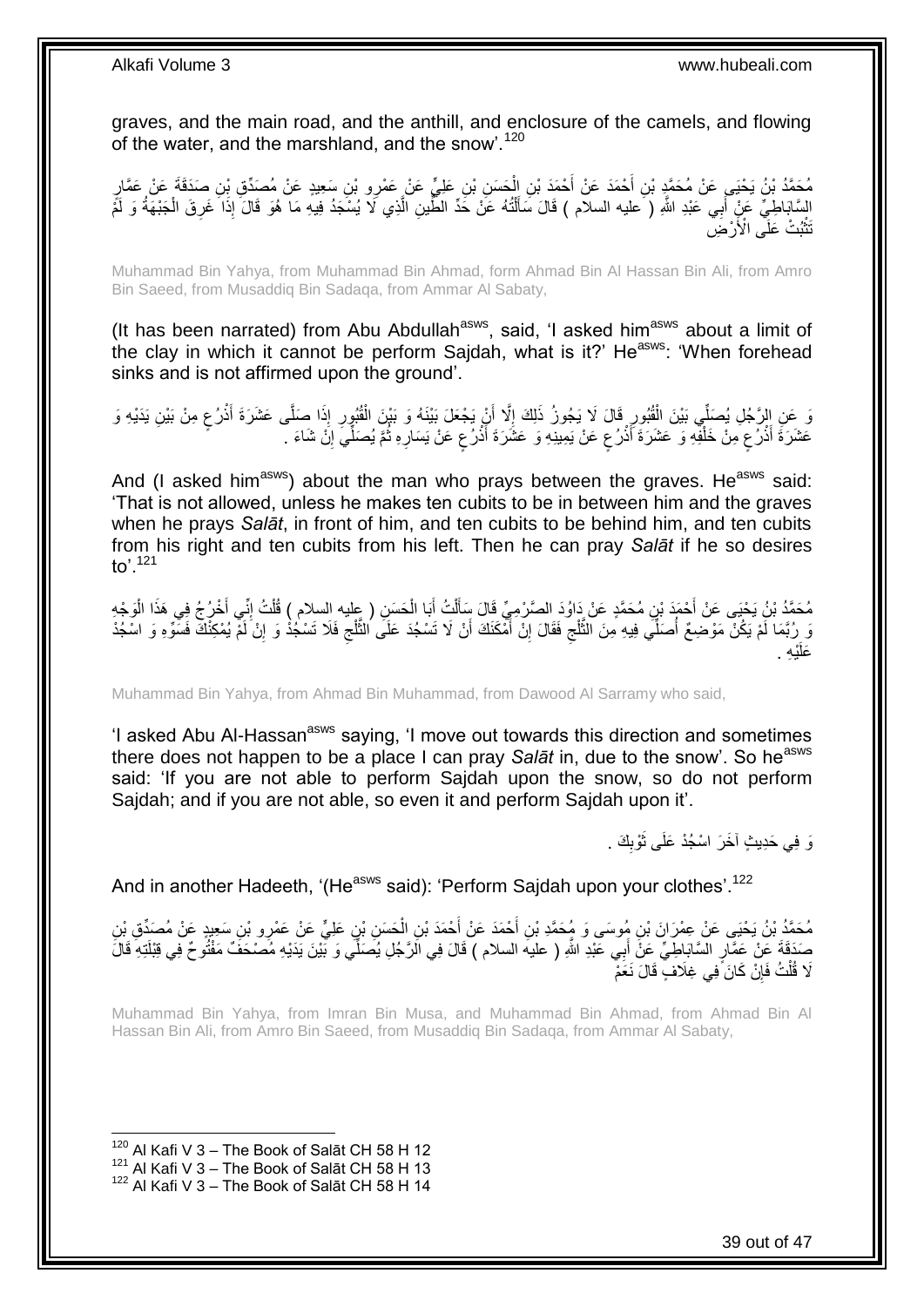(It has been narrated) from Abu Abdullah<sup>asws</sup> having said regarding the man who prays, and in front of him is a Parchment (Holy Quran), open, in his Qiblah, said: 'No'. I said, 'Supposing it was in a wrapping?' He<sup>asws</sup> said: 'Yes'.

نَ قَالَ لَا يُصَلِّّي الرَّجُلُ وَ فِي قِبْلَتِهِ نَارٌ ۖ أَوْ حَدِيدٌ

And he<sup>asws</sup> said: 'The man cannot pray *Salāt* and in his Qiblah is a fire, or iron'.

وَ عَنِ الرَّجُلِ يُصَلِّي وَ بَيْنَ يَدَيْهِ قِنْدِيلٌ مُعَلَّقٌ وَ فِيهِ نَارٌ إِلَّا أَنَّهُ بِحِيَالِهِ قَالَ إِذَا ارْتَفَعَ كَانَ شَرّاً لَا يُصَلِّي بِحِيَالِهِ . **∶** َ ِ ِ

And about the man who prays, and in front of him is a hanging lantern and in it is fire, except that it is towards him. He<sup>asws</sup> said: 'When it is high, it would be evil. One should not pray towards it'.<sup>123</sup>

مُحَمَّدٌ عَنِ الْعَمْرِكِيِّ عَنْ عَلِيٍّ بْنِ جَعْفَرٍ عَنْ أَبِي الْحَسَنِ ( عليه السلام ) قَالَ سَأَلْتُهُ عَنِ الرَّجُلِ يُصَلِّي وَ السِّرَاجُ مَوْضُوعٌ ْ ĺ ْ َ ْ بَيْنَ يَدَيْهِ فِي الْقِبْلَةِ فَقَالَ لَا يَصْلُحُ لَهُ أَنْ يَسْتَقْبِلَ الْنَّارَ ِ ُ ْ

Muhammad, from Al Amraky,

(It has been narrated) from Ali son of Ja'far<sup>asws</sup>, from Abu Al-Hassan<sup>asws</sup>, said, 'I asked him<sup>asws</sup> about the man who prays and the lantern is in a place in front of him towards the Qiblah. So he<sup>asws</sup> said: 'It is not correct for him if he faces the fire'.

> نَ رُوِيَ أَيْضاً أَنَّهُ لَا بَأْسَ بِهِ لِأَنَّ الَّذِي يُصَلِّي لَهُ أَقْرَبُ إِلَيْهِ مِنْ ذَلِكَ . لَ ِ َ َّ ِ َ َ ِ

And it is reported as well that: 'There is no problem with it because the One<sup>azwj</sup> Who he is praying *Salāt* to is closer to him than that'.<sup>124</sup>

مُحَمَّدُ بْنُ الْحَسَنِ وَ عَلِيُّ بْنُ مُجَمَّدٍ عَنْ سَهْلِ بْنِ زِيَادٍ عَنِ ابْنِ مَِحْبُوبٍ عَنْ عَلِيٍّ بْنِ رِئَابٍ عَنْ جَمِيلِ بْنِ صَالِحٍ عَنِ الْفُضَيْلِ **∶** ِ ْ ْ ٍ ْ َنِ بَسَارٍ ۖ قَالَ قُلْتُ ۚ لِأَبِي ۖ عَبْدِ اللَّهِ ( عليه السلام ۖ ) أَقُومُ فِي الصَّلَاةِ فَأَرَى قُدَّامِي ۖ فِي الْقَبْلَةِ الْعَذِرَةَ فَقَالَ تَنَحَّ عَنْهَا مَا اَسْتَطَعْتَ ْ َ ْ وَ لَا تُصَّلِّ عَلَى الْجَوَاٰذُّ . ْ

Muhammad Bin Al Hassan, and Ali Bin Muhammad, from Sahl Bin Ziyad, from Ibn Mahboub, from Ali Bin Raib, from Jameel Bin Salih, from Al Fuzayl Bin Yasaar who said,

'I said to Abu Abdullah<sup>asws</sup>, 'I am standing in the Salat, so I see the faeces in front of me towards the Qiblah. So he<sup>asws</sup> said: 'Isolate from it whatever you can, and do not pray *Salāt* upon the centre of the road'.<sup>125</sup>

جَمَاعَةٌ عَنْ أَحْمَدَ بْنٍ مُحَمَّدٍ عَنِ الْحُسَيْنِ بْنِ سَعِيدٍ عَنْ فَضَالَةَ بْنِ أَيُّوبَ عَنِ الْعَلَاءِ عَنْ مُحَمَّدِ بْنِ مُسْلِمٍ عَنْ أَحَدِهِمَا ( عليهما ْ َ ْ َ َ م<br>وا السلام ) قَالَ لَا تُصَلَّى الْمَكْتُوبَةُ فِي الْكَغَبَةِ ۖ. ْ ْ

A group, from Ahmad Bin Muhammad, from Al Husayn Bin Saeed, from Fazalat Bin Ayoub, from Al A'ala, from Muhammad Bin Muslim,

(It has been narrated) from one of the two  $(5<sup>th</sup>$  or  $6<sup>th</sup>$  Imam<sup>asws</sup> having said: 'Do not pray the Obligatory *Salāt* in the Kabah'.

 $123$  Al Kafi V 3 – The Book of Salāt CH 58 H 15

 $^{124}$  Al Kafi V 3 – The Book of Salāt CH 58 H 16

<sup>125</sup> Al Kafi V 3 – The Book of Salāt CH 58 H 17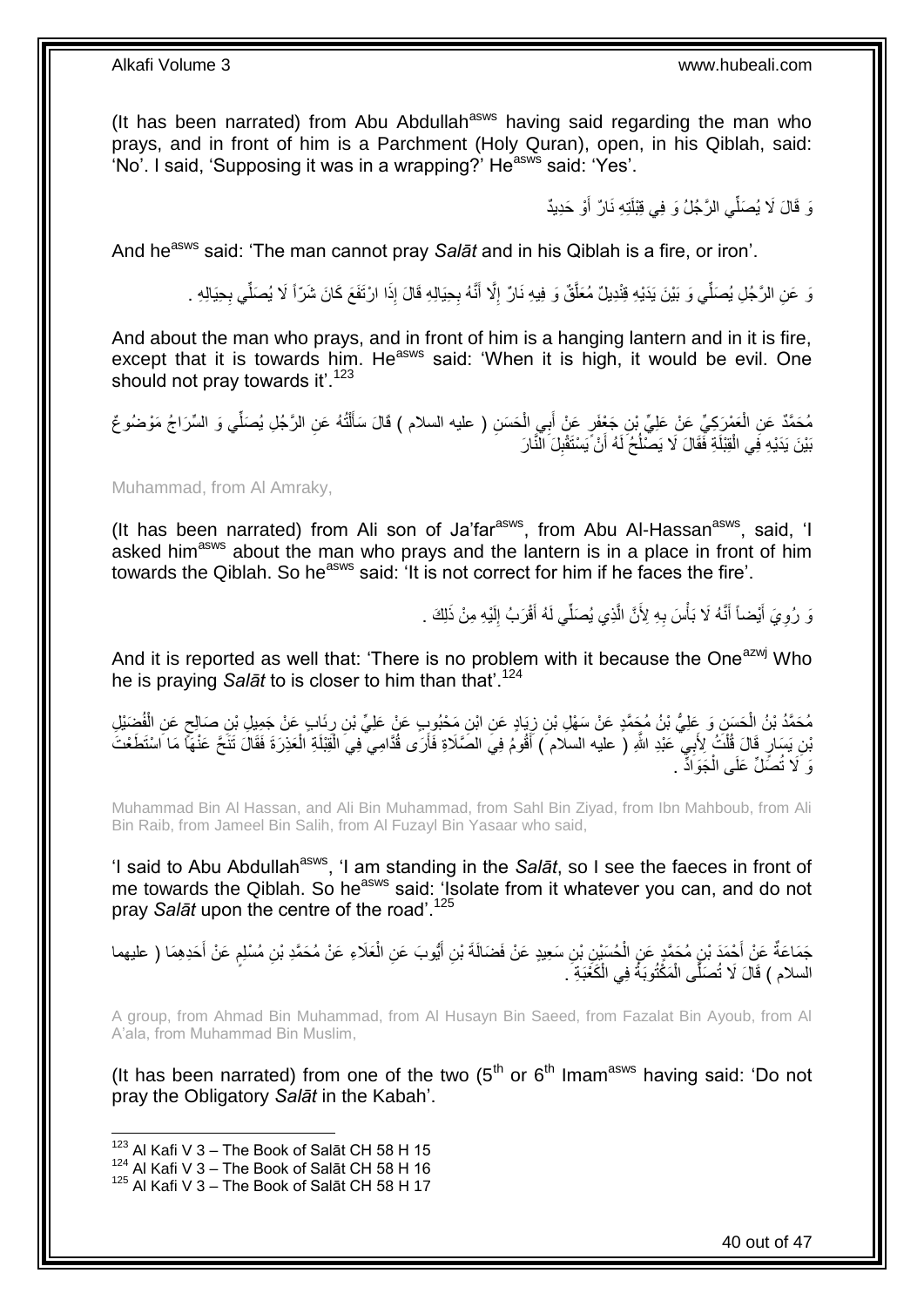نَ رُوِيَ فِي حَدِيثٍ آخَرَ يُصَلَّى فِي أَرْبَعِ جَوَانِبِهَا إِذَا اضْطُرَّ إِلَى ذَلِكَ . ِ **∶**  $\zeta$ ِ

And it is reported in another Hadeeth, '(He<sup>asws</sup> said): 'You should pray in four sides of it when you are desperate to that'.<sup>126</sup>

جَمَاعَةٌ عَنْ أَجْمَدَ بْنِ مُحَمَّدٍ عَنِ الْجُسَيْنِ بْنِ سَعِيدٍ عَنْ فَضَالَةَ عَنِ الْجُسَيْنِ بْنِ عُثْمَانَ عَنِ اِبْنِ مُسْكَانَ عَنْ خَالِدٍ عَنْ أَبِي ْ ْ ْ ِ َ إِسْمَاعِيلَ قَالَ قُلْتُ لِأَبِي عَنْدِ اللَّهِ ۖ طليه السلاَم ) الْرَجُلِّ يُصَلِّي عَلَى أَبِي قُبَيْسٍ مُسْتَقْبِلَ الْقِبْلَةِ فَقَالَ لَا بَأْسَ . ْ ا<br>: ْ ْ ِ

A group, from Ahmad Bin Muhammad, from Al Husayn Bin Saeed from Fazalat, from Al Husayn Bin Usman, from Ibn Muskan, from Khalid, from Abu Ismail who said,

'I said to Abu Abdullah<sup>asws</sup>, 'Can the man pray Salat upon (Mount) Abu Qubays facing the Qiblah?' So he<sup>asws</sup> said: 'No'.<sup>127</sup>

جَمَاعَةٌ عَنْ أَحْمَدَ بْنِ مُحَمَّدٍ عَنِ الْجُسَيْنِ بْنِ سَعِيدٍ عَنْ صَفْوَانَ بْنِ يَحْيَى عَنِ الْعَلَاءِ عَنْ مُحَمَّدِ بْنِ مُسْلِمٍ قَالَ سَأَلْتُ أَحَدَهُمَا ( ْ ْ َ َ ْ َ ¦ عليهما السلام ) عَنِّ الثَّمَاثِيلِ فِي الْبَيْتِ فَقَالَ لَا بَأْسَ إِذَا كَانَتْ عَنْ يَمِينِكَ وَ عَنْ شِمَالِكَ وَ عَنْ خُلْفِكَ أَوْ تَحْتِ رِجْلَيْكَ وَ إِنْ<br>يَهَ وَ عَنْ خُلْفِكَ أَوْ تَحْتَ رَبِّهَ مِنْ يَهْدِينَ **ٔ** ا.<br>ا ِ ا<br>ا ْ كَانَتْ فِي الْقِبْلَةِ فَأَلْقِ عَلَيْهَا ثَوْباً ۚ  $\ddot{\phantom{0}}$ ْ Í ْ

A group, from Ahmad Bin Muhammad, from Al Husayn Bin Saeed, from Safwan Bin Yahya, from Al A'ala, from Muhammad Bin Muslim who said,

'I asked one of the two ( $5<sup>th</sup>$  or  $6<sup>th</sup>$  Imam<sup>asws</sup>) about the resemblances (statues etc.) in the house. So he<sup>asws</sup> said: 'There is no problem if there are on your right and on your left, and behind you, or beneath your feet; but if they were in (the direction) of the Qiblah, so cast a piece of cloth upon it'.<sup>128</sup>

عَلِيُّ بْنُ مُحَمَّدٍ عَنْ إِسْحَاقَ بْنِ مُحَمَّدٍ عَنْ عَبْدِ السَّلَامِ بْنِ صَالِحٍ عَنِ الرِّضَا ( عليه السلام ) فِي الَّذِي تُدْرِكُهُ الصَّلَاةُ وَ هُوَ<br>تَعِنُّ يَوْمَ مُحَمَّدٍ عَنْ إِسْحَاقَ بِنِ مُحَمَّدٍ عَنَّ ِ ِ ِ َّ ٍ ِ فَوْقَ الْكَعْبَةِ قَالَ إِنْ قَامَ لَمْ يَكُِنَّ لَهُ قِبْلَةٌ وَ لَكِنَّهُ يَسْتَلْقِيَ عَلَى قَفَاهٌ ۖ وَ يَفْتَحُ عَيْنَيْهٍ إِلَى السَّمَاءِ وَ يُغِقِدْ بِقَلْدِ الْقِبْلَةَ الَّتِي فِي السَّمَاءِ ْ ֧<u>׀</u> ْ ِ ْ ِ َّ الْبَيْتَ الْمَعْمُورَ وَ يَقْرَأُ فَإِذَا أَرَادَ أَنْ يَرْكَعَ غَمَّضَ عَيْنَيْهِ فَإِذَا أَرَادَ أَنْ يَرْفَعَ رَأْسَهُ مِنَ الرُّكُوعِ فَتَحَ عَيْنَنْيهِ وَ السُّجُودُ عَلَى نَحْوِ ة<br>أ اُ اُ اً َ المناطقي.<br>أحداث المناطقين المناطقين المناطقين المناطقين المناطقين المناطقين المناطقين المناطقين المناطقين المناطقين المناطقين<br>المناطقين المناطقين المناطقين المناطقين المناطقين المناطقين المناطقين المناطقين المناطقين المنا ْ :<br>ا ِ ِ <u>اِکَ</u> ذَ

Ali Bin Muhammad, from Is'haq Bin Muhammad, from Abdul Salaam Bin Salih,

(It has been narrated) from Al-Reza<sup>asws</sup> regarding the one who comes across a *Salat* (timing) while he is on top of the Kabah. He $^{asws}$  said: 'If he is standing, there would not happen to be a Qiblah for him. But, he lies down upon the scruff of his neck (back) and opens his eyes towards the sky, and he should hold the Qiblah by his heart, that which is in the sky, *Bayt Al-Mamour* (The Frequented House), and he should recite. So when he intends to perform *Rukū*, he should shut his eyes, and when he intends to raise his head from the *Rukū*, he should open his eyes. And the Sajdah would (also) be upon that'.<sup>129</sup>

عَلِيُّ بْنُ إِبْرَاهِيمَ عَنْ أَبِيهِ عَنِ ابْنِ أَبِي عُمَيْرٍ عَنْ بَعْضِ أَصْحَابِهِ عَنْ أَبِي عَبْدِ اللَّهِ ( عليه السلام ) فِي التِّمْثَالِ يَكُونُ فِي َ ِ َ َ **!** َ َ الْبِسَاطِ فَتَقَعُ عَيْنُكَ عَلَيْهِ َوَ أَنْتَ نُصَلِّيَ قَالَ إِنْ كَانَ بِعَيْنٍ وَاحِدَةٍ فَلَا بَأْسَ وَ إِنْ كَانَ لَهُ عَيْنَانِ فَلَا . ِ ْ ِ اٍ **∣** ْ

Ali Bin Ibrahim, from his father, from Ibn Abu Umeyr, from one of his companions,

 $126$  Al Kafi V 3 – The Book of Salāt CH 58 H 18

<sup>127</sup> Al Kafi V 3 – The Book of Salāt CH 58 H 19

 $^{128}$  Al Kafi V 3 – The Book of Salāt CH 58 H 20

<sup>129</sup> Al Kafi V 3 – The Book of Salāt CH 58 H 21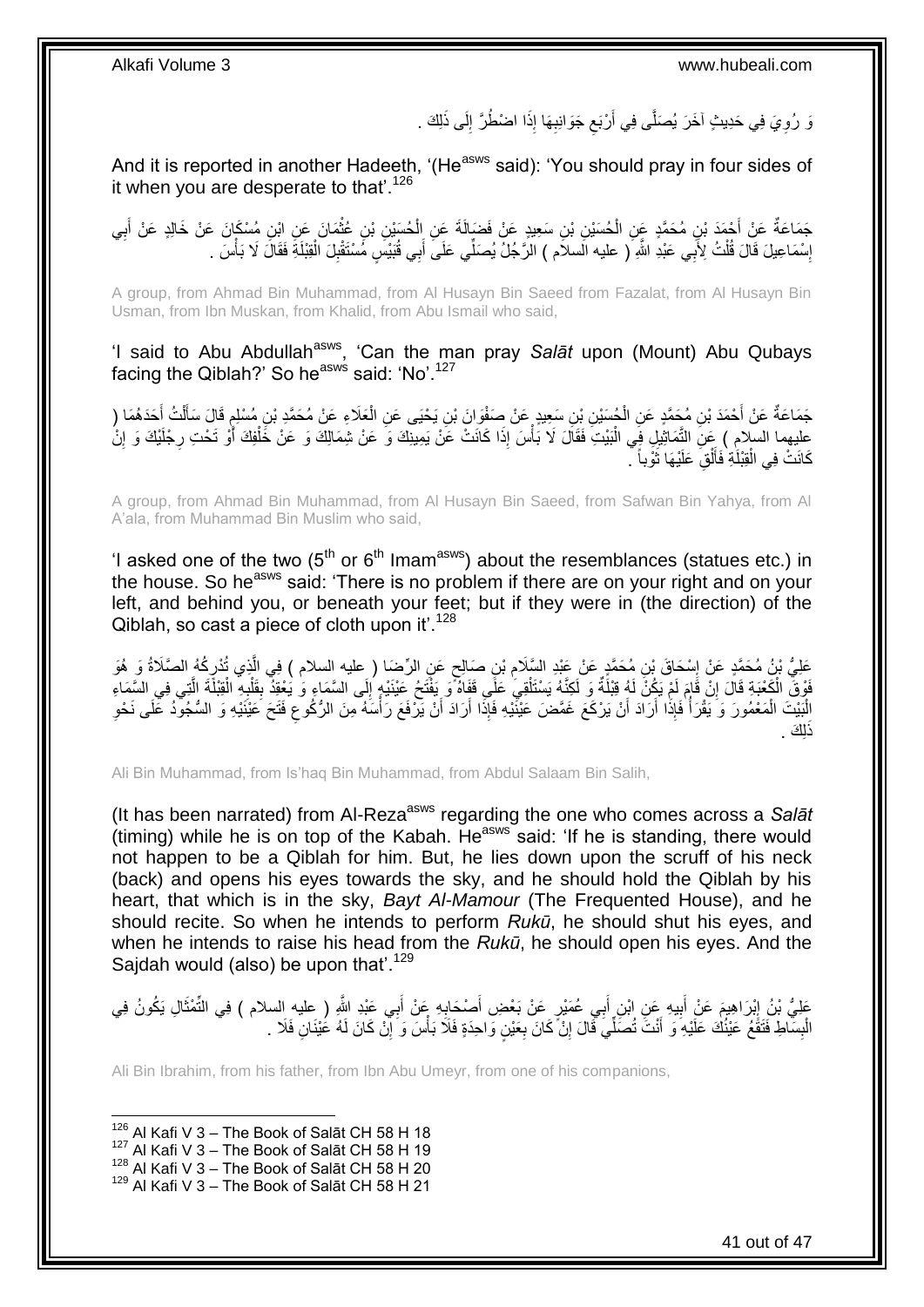(It has been narrated) from Abu Abdullah<sup>asws</sup>, regarding the resemblances which happen to be in the carpet and your eye tends to fall upon it while you are praying *Salāt*, said: 'If there was one eye for it, so there is no problem, and if there were two eves for it, so no'.  $130$ 

ِ مُحَمَّدُ بْنُ يَحْيَي عَنْ أَحْمَدَ بْنِ مُحَمَّدٍ عَنْ جَمَّادٍ عَنْ حَرِينٍ عَنْ زُِرَارَةَ وَ حَدِيدٍ قَالَا قُلْنَا لِأَبِي عَبْدِ اللَّهِ ( عِلْيهِ السِلام ) السَّطْبُحُ<br>. ْ ِ يُصِيبُهُ إِلْبَوْلُ أَوْ يُبَالُ عَلَيْهِ أَ يُصَلَّى فِي ذَلِكَ الْمَكَانِ فَقَالَ إِنْ كَانَ تُصِيبُهُ الشَّمْسُ وَ الرِّيخُ وَ كَانَ جَاقًا فَلَا بَأْسَ بِهِ إِلَّا أَنَّ َ َ َ ا<br>ڊ ِ ْ ِ ْ يَكُونَ يُتَّخَذُ مَبَالًا ۚ .

Muhammad Bin Yahya, from Ahmad Bin Muhammad, from Hammad, from Hareyz, from Zurara and Hadeed both said,

'We both said to Abu Abdullah<sup>asws</sup>, 'The roof hit by the urine, or it urinated upon, can one pray *Salāt* in that place?' So heasws said: 'If it has been hit by the sun and the wind and was dried up, so there is no problem with it, unless it happens to be taken as a urinating place'.<sup>131</sup>

مُحَمَّدُ بْنُ يَحْيَى عَنْ أَحْمَدَ بْنِ مُحَمَّدٍ عَنْ أَحْمَدَ بْنِ الْحَسَنِ بْنِ عَلِيٍّ عَنْ عَمْرٍو بْنِ سَعِيدٍ عَنْ مُصَدِّقٍ بْنِ صَدَقَةَ عَنْ عَمَّارٍ<br>نشست نسبته ْ َ َ السَّابَاطِيِّ عَنْ أَبِي عَبْدِ اللَّهِ ( َعليه السلام ) قَالَ لَا يُصَلَّى فِي بَيْتٍ فِيهِ خَمْرٌ ۖ أَوْ مُسْكِّرٌ ۚ ـ َ َ

Muhammad Bin Yahya, from Ahmad Bin Muhammad, from Ahmad Bin Al Hassan Bin Ali, from Amro Bin Saeed, from Musaddiq Bin Sadaqa, from Ammar Al Sabaty,

(It has been narrated) from Abu Abdullah<sup>asws</sup> having said: 'One cannot pray Salat in a house wherein is wine or intoxicants'.<sup>132</sup>

عَلِيُّ بِْنُ اِبْرَاهِيمَ عَنْ مُحَمَّدٍ بْنِ عِيسَى عَنْ يُونُسَ عَنْ حَمَّادٍ عَنْ عَامِرٍ بْنٍ نُعَيْمٍ قَالَ سَأَلْتُ أَبَا عَبْدِ اللَّهِ ( عليه السلام ) عَنْ َ ْ ĺ ٍ ِ ِ َّ هَذِهِ الْمَذَازِلِ الَّتِي يَنْزِلُهَا النَّاسُ فِيهَا أَبْوَالُ الدَّوَابِّ وَ السِّرْجِينُ وَ يَدْخُلُهَا الْيَهُودُ ّوَ النَّصَارَى كَيْفَ يُصَلَّى فِيهَا قَالَ صَلِّ عَلَى ِ ْ َّ ْ ُ َ ا<br>ا ِ َك .  $\frac{1}{2}$ وبا ن<br>با ث

Ali Bin Ibrahim, from Muhammad Bin Isa, from Yunus, from Hammad, from Aamir Bin Nuaym who said,

'I asked Abu Abdullah<sup>asws</sup> about these house which the people lodge in, where is the urines of the animals, and the compost, and the Jews and the Christians tend to enter it. How can on pray *Salāt* in it?' He<sup>asws</sup> said: 'Pray *Salāt* upon your clothes'.<sup>133</sup>

الْحُسَيْنُ بْنُ مُحَمَّدٍ عَنْ مُعَلَّى بْنِ مُحَمَّدٍ عَنِ الْحَسَنِ بْنِ عَلِيٍّ الْوَشَاءِ عَنْ أَبَانٍ عَنْ عَمْرِو بْنِ خَالِدٍ عَنْ أَبِي جَعْفَرٍ ( عليه َ ْ ْ َ السلام ) قَالَ قَالَ جَبْرَئِيلُ ( عليه السلام ) يَا رَسُولَ اللَّهِ إِنَّا لَا نَدْخُلُ بَيْتاً فِيهِ صُورَةُ إِنْسَانٍ وَ لَا بَيْتاً لِيَّهِ وَ لَا بَيْتاً فِيهِ ِ ِ كَلْبٌ . ْ

Al Husayn Bin Muhammad, from Moalla Bin Muhammad, from Al Hassan Bin Ali Al Washa, from Aban, from Amro Bin Khalid,

(It has been narrated) from Abu Ja'far $a<sup>asws</sup>$  having said: 'Jibraeel $a<sup>as</sup>$  said: 'O Rasool-Allah<sup>saww</sup>! We (Angels) do not enter a house wherein is a picture of a human being, nor a house (room) wherein it is urinated in, nor a house wherein is a dog<sup>'.134</sup>

 $130$  Al Kafi V 3 – The Book of Salāt CH 58 H 22

 $131$  Al Kafi V 3 – The Book of Salāt CH 58 H 23

 $^{132}$  Al Kafi V 3 – The Book of Salāt CH 58 H 24

<sup>133</sup> Al Kafi V 3 – The Book of Salāt CH 58 H 25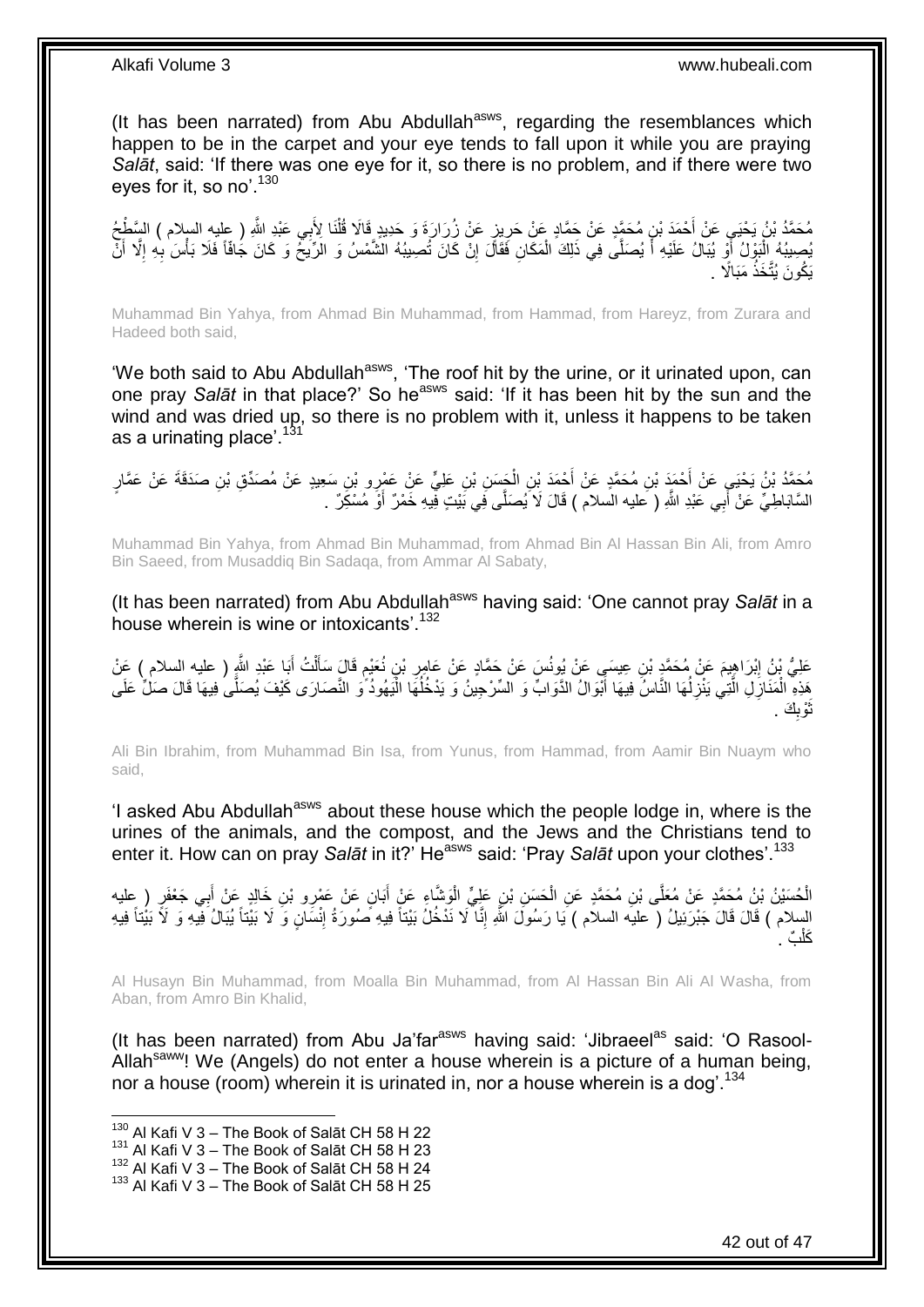أَبُو عَلِيٍّ الْأَشْعَرِيُّ عَنْ مُجَمَّدِ بْنِ عَبْدِ الْجَبَّارِ عَنْ صَفْوَانَ عَنِ ابْنِ مُسْكَانَ عَنْ مُحَمَّدِ بْنِ مَرْوَانَ عَنْ أَبِي عَبْدِ اللَّهِ ( عليه ْ ِ َ **ٍ** السلامِ ) قَالَ قَالَ رَسُولُ اللّهِ ( صَلى الله عليهَ وأله ) إِنَّ جَبْرَئِيلَ ( عليه السلام ) أَتَانِي فَقَالَ إِنَّا مَعْشَرَ الْمَلَأَئِكَةِ لَا نَدْخُلُ بَيْتَأَ ِ َ ِ ْ فِيهِ كَلْبٌ وَ لَا تِمْثَالُ جَسَدٍ وَ لَا إِنَاءٌ يُبَالُ فِيهِ . יִי (ו ة<br>أ ْ

Abu Ali Al Ashary, from Muhammad Bin Abdul Jabbar, from Safwan, from Ibn Muskan, from Muhammad Bin Marwan,

(It has been narrated) from Abu Abdullah $^{asws}$  having said: 'Rasool-Allah $^{saww}$  said:  $\dot{y}$  Jibraeel<sup>as</sup> came unto me<sup>saww</sup> and he<sup>as</sup> said: 'Us, the group of Angels do not enter a house wherein is a dog, nor resemblances (statues) of a body, nor a utensil urinated  $in$ '.<sup>135</sup>

> باب الصَّلَاةِ فِى ثَوْبٍ وَاحِدٍ وَ الْمَرْأَةِ فِى كَمْ تُصَلِّّى وَ صَلَاةِ الْعُرَاةِ وَ التَّوَشُّح **َ ِ**

<span id="page-42-0"></span>**Chapter 59 – The** *Salāt* **performed in one piece of cloth, and the woman, how many (clothes) can she pray** *Salāt* **in, and a** *Salāt* **of the naked, and wearing the scarf**

عَلِيُّ بْنُ إِبْرَاهِيمَ عَنْ أَبِيهِ وَ مُحَمَّدُ بْنُ إِسْمَاعِيلَ عَنِ الْفَضْلِ بْنِ شَاذَانَ جَمِيعاً عَنْ حَمَّادٍ بْنِ عِيسَى عَنْ جَرِيزٍ عَنْ مُحَمَّدٍ بْنِ **∣** َ ِ ِ ْ ِ يُسْلِمِ عَنْ أَخَدِهِمَا ِ( علَيهما السلامِ ) قَالَ سَأَلْتُهُ عَنِ الرَّجُلِ يُصَلِّي فِي قَمِيصٍ وَاحِدٍ أَوْ فِي قَبَاءٍ طَاقٍ أَوْ فِي قَبَاءٍ مَحْشُوٌّ وَ َ ْ َ َ م َ لَيْسَ ۖ عَلَيْهِ إِزَالٌ فَقَالَ إِذَا كَانَ عَلَيْهِ فَمِيصٌ سَفِيقٌ أَوْ قَبَاءٌ لَيْسَ بِطَوِيلِ الْفُرَجِ فَلَا بَأْسَ بِهِ وَ الثَّوْبُ الْوَاحِدُ يُتَوَشَّحُ بِهِ وَ ِ ْ ِ ْ ِ ِ َ **∶** ْ َّ مَرَ اوِيلُ كُلُّ ذَٰلِكَ لَا بَأْسَ بِهِ ِ **ٔ** ِ

Ali Bin Ibrahim, from his father and Muhammad Bin Ismail, from Al Fazl Bin Shazaan, altogether, from Hammad Bin Isa, from Hareyz, from Muhammad Bin Muslim,

(It has been narrated) from one of the two  $5<sup>th</sup>$  or  $6<sup>th</sup>$  Imam<sup>asws</sup>), said, 'I asked him<sup>asws</sup> about the man who prays in one shirt, or in a woollen gown, or in a quilted gown, and there is no underwear (loin cloth) upon him. So he<sup>asws</sup> said 'If there was a woven shirt upon him, or a gown not with a long opening, so there is no problem with it; and the one cloth worn loosely with, and a trouser, all of that there is no problem with it'.

> وَ قَالَ إِذَا لَبِسَ السَّرَاوِيلَ فَلْيَجْعَلْ عَلَى عَاتِقِهِ شَيْئاً وَ لَوْ حَبْلًا ۚ . :<br>ا ِ **ِ**

And he<sup>asws</sup> said: 'When there is no trouser, so let him make something to be upon his waist, and even though it be a rope<sup>'.136</sup>

مُحَمَّدُ بْنُ يَحْيَى عَنْ أَحْمَدَ بْنِ مُحَمَّدٍ عَنْ عَلِيٍّ بْنِ الْحَكَمِ عَنِ الْعَلَاءِ بْنِ رَزِينٍ عَنْ مُحَمَّدٍ بْنِ مُسْلِمٍ قَالَ رَأَيْتُ أَبَا جَعْفَرٍ ( عِليه ِ ْ ِ ْ َ َ ٍ لِسلامِ ) صَلَّى فِي إِزَارٍ وَاحِدٍ لَئِسَ بِوَاسِعٍ قَدْ عَقَدَهُ عَلَى غُنُقِهِ فَقُلْتُ لَّهُ مَا تَرَّى لِلرَّجُلِ يُصَلِّي فِي قَمِيصٍ وَاحِدٍ فَقَالٍ ۚ إِذَا كَانَ ٍ ِ ْ كَثِيفاً فَلَا بَأْسَ بِهِ فِّى الْفَرِّ أَةُ تُصَلِّي فِي الدِّرْعِ وَ الْمِقْنَعَةِ إِذَا كَانَ الدِّرْعُ كَثِيفاً يَعْنِي إِذَا كَانَ سَنَيْراً قَلْتُ رَحِمَكَ اللَّهُ الْأَمَةُ تُغَطِّي ْ ِ ْ ِ **ٔ** ْ رَ أُسَهَا إِذَا صَلَّتُ فَقَالَ لَيْسَ عَلَى الْأُمَّةِ قِنَاعٌ . ا<br>ا

Muhammad Bin Yahya, from Ahmad Bin Muhammad, from Ali Bin Al Hakam, from Al A'ala Bin Razeyn, from Muhammad Bin Muslim who said,

'I saw Abu Ja'farasws praying *Salāt* in one loin cloth, not very long, having been tied upon his<sup>asws</sup> neck. So I said to him<sup>asws</sup>, 'What is your<sup>asws</sup> view of the man who prays

1  $134$  Al Kafi V 3 – The Book of Salāt CH 58 H 26

135 Al Kafi V 3 – The Book of Salāt CH 58 H 27

 $136$  Al Kafi V 3 – The Book of Salāt CH 59 H 1

43 out of 47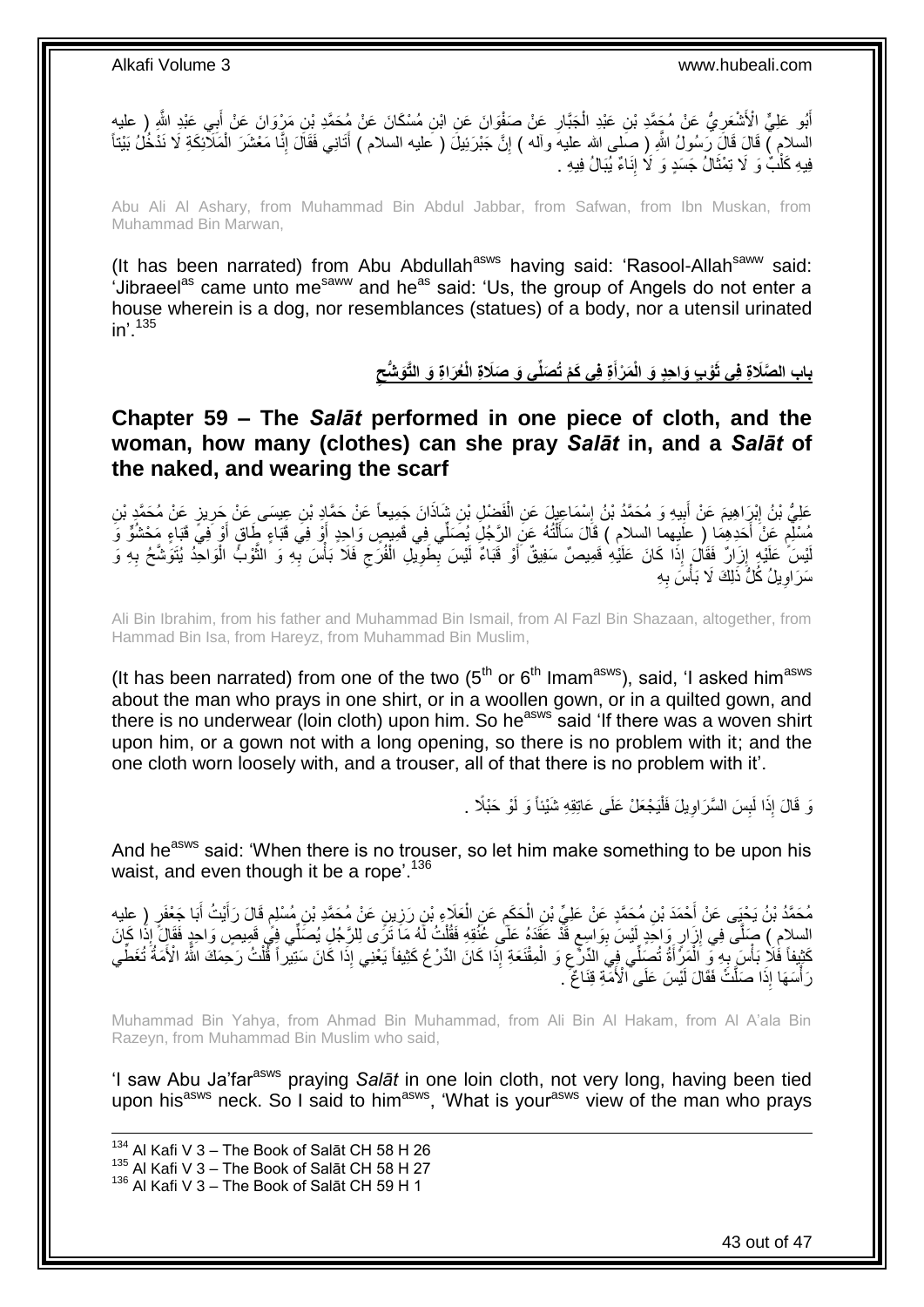*Salāt* in one shirt?' So he<sup>asws</sup> said: 'When it was thick, so there is no problem with it; and the woman can pray *Salāt* in the loose outer garment and the scarf when the outer garment was thick, meaning when it was veiling'. I said, 'May Allah<sup>azwj</sup> have Mercy on youasws! Should the slave girl cover her head when she prays *Salāt*?' So he<sup>asws</sup> said: 'A scarf is not upon the slave girl (to wear)'.<sup>137</sup>

الْحُسَيْنُ بْنُ مُحَمَّدٍ عَنْ عَبْدِ اللَّهِ بْنِ عَامِرٍ عَنْ عَلِيٍّ بْنِ مَهْزِيَارَ عَنِ النَّضِبْرِ بْنِ سُوَيْدٍ عَنْ هِشَامِ بْنِ سَالِمٍ عَنْ سُلَيْمَانَ بْنِ خَالِدٍ **∶** ِ م ِ قَالَ سَأَلْتُ أَبَا عَبْدِ اللَّهِ ( عليه السلام ) عَنْ رَجُلٍ أَمَّ قَوْماً فِي قَمِيصٍ لَيْسَ عَلَيْهِ رِدَاءٌ فَقَالَ لَا يَنْبَغِي إِلَّا أَنْ يَكُونَ عَلَيْهِ رِدَاءٌ َ ْ ِ َ ِ **∶** َ أَوْ عِمَامَةٌ يَرْتَدِي بِهَا . ِ َ

Al Husayn Bin Muhammad, from Abdullah Bin Aamir, from Ali Bin Mahziyar, from Al Nazar Bin Suweyd, from Hisham Bin Salim, from Suleyman Bin Khalid who said,

'I asked Abu Abdullah<sup>asws</sup> about a man who leads a group (in *Salāt*), being in one shirt, not having a robe upon him. So he<sup>asws</sup> said: 'It is not befitting unless there happens to be a cloak upon him, or a turban, wearing with these'.<sup>138</sup>

عَلِيُّ بْنُ إِبْرَاهِيمَ عَنْ إِبِيهِ عَنْ حَمَّادِ بْنِ عِيسَى عَنْ حَرِيزٍ عَنْ زُرَارَةَ عَنْ أَبِي جَعْفَرٍ ( عليه السلام ) أَنَّهُ قَالَ إِيَّاكَ وَ الْتِحَافَ<br>. َ ِ **!**  ِ ْ ון<br>≀ َ الصَّمَّاءِ قُلْتُ وَ مَا الْتِحَافُ الصَّمَّاءِ قَالَ أَنْ تُدْخِلَ الثَّوْبَ مِّنْ تَحْتِ جَنَاحِكَ فَتَّجْعَلَهُ عَلَى مَنْكِبٍ وَاحِدٍ ۚ ـ َ .<br>أ ْ َّ

Ali Bin Ibrahim, from his father, from Hammad Bin Isa, from Hareyz, from Zurra,

(It has been narrated) from Abu Ja'far<sup>asws</sup> having said: 'Beware of the Al-Tihaf Al-Sammaie'. I said, 'And what is 'Al-Tihaf Al-Sammaie'?' He<sup>asws</sup> said: 'Inserting the cloth from beneath your shoulder and making it to be upon one shoulder'.<sup>139</sup>

عَلِيُّ بْنُ مُحَمَّدٍ رَفَعَهُ عَنْ أَبِي عَبْدِ اللَّهِ ( عليه السلام ) فِي رَجُلٍ يُصَلِّي فِي سَرَاوِيلَ لَيْسَ مَعَهُ غَيْرُهُ قَالَ يَجْعَلُ الثَّكَّةَ عَلَى ِ عَاتِقِهِ .

Ali Bin Muhammad, raising it,

(It has been narrated) from Abu Abdullah<sup>asws</sup> regarding a man who prays in a trouser, not having anything else with him. He $^{asws}$  said: 'He should make the (cloth) waistband to upon his neck<sup>' 140</sup>

مُحَمَّدُ بْنُ يَحْيَى عَنْ أَحْمَدَ بْنِ مُجَمَّدٍ عَنْ عَلِيٍّ بْنِ حَدِيدٍ عَنْ جَمِيلٍ قَالَ سَأَلَ مُرَازِمٌ أَبَا عَبْدِ اللَّهِ ( عليه السلام ) وَ أَنَا مَعَهُ َ ِ َ َ حَاضِرٌ عَنِ الرَّجُلِ الْحَاضِرِ يُصَلِّي فِي إِزَارٍ مُرْتَدِياً بِهِ قَالَ يَجْعَلُ عَلَى رَقَبَتِهِ مِنْدِيلًا أَوْ عِمَامَةً يَتَرَدَّى بِهِ . ِ **∶** ْ **∶** َ **∶** 

Muhammad Bin Yahya, from Ahmad Bin Muhammad, from Ali Bin Hadeed, from Jameel who said,

'Murazim asked Abu Abdullah<sup>asws</sup> and I was present with him, about the man present praying in a trouser, dressed with it. He<sup>asws</sup> said: 'He should make a towel to be upon his neck, or a turban, wearing with it'.<sup>141</sup>

 $137$  Al Kafi V 3 – The Book of Salāt CH 59 H 2

 $138$  Al Kafi V 3 – The Book of Salāt CH 59 H 3

 $139$  Al Kafi V 3 – The Book of Salāt CH 59 H 4

 $140$  Al Kafi V 3 – The Book of Salāt CH 59 H 5

 $141$  Al Kafi V 3 – The Book of Salāt CH 59 H 6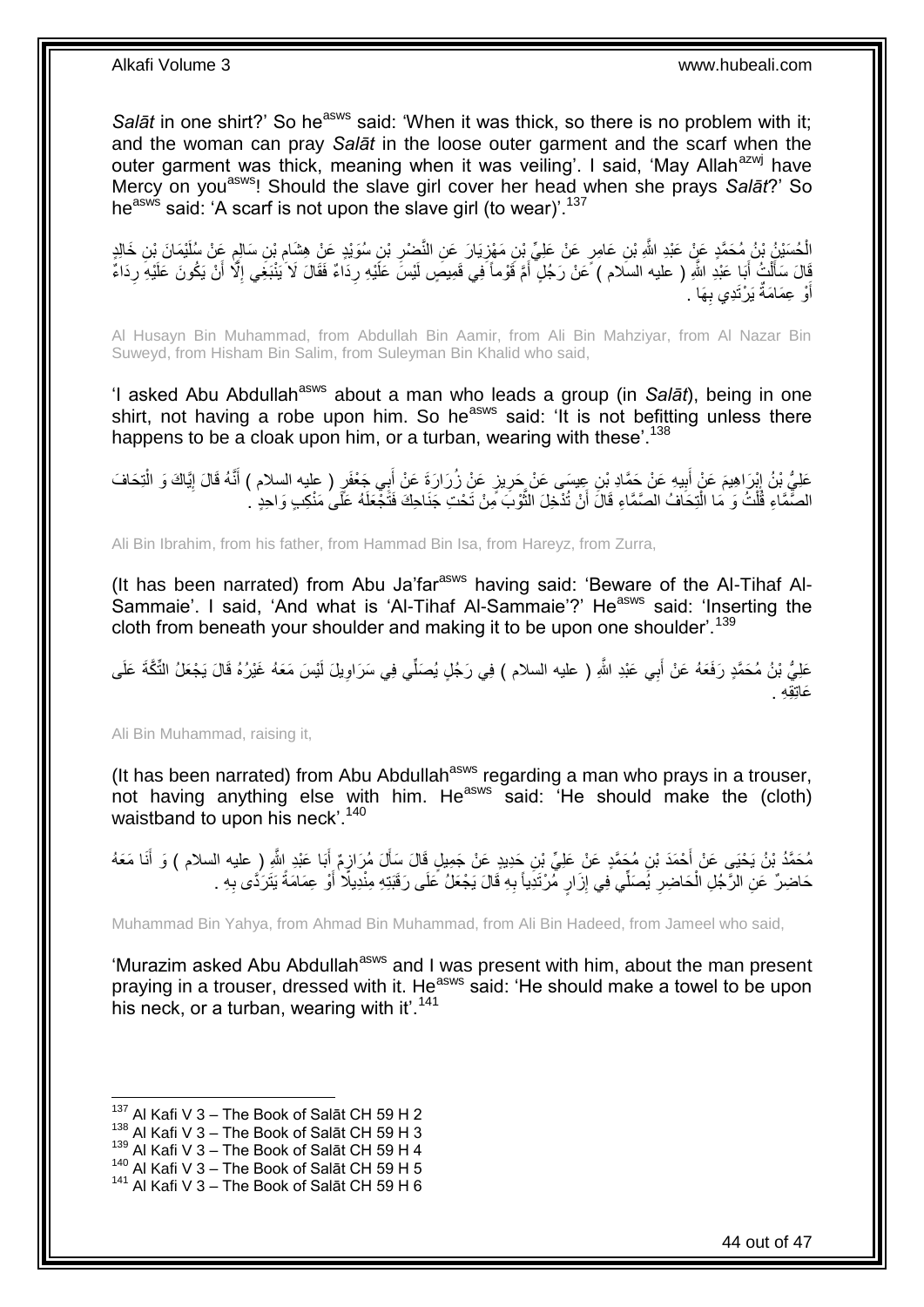

Muhammad Bin Yahya, from Ahmad Bin Muhammad, from Ali Bin Al Hakam, from Hisham Bin Salim, from Abu Baseer,

(It has been narrated) from Abu Abdullah<sup>asws</sup> having said: 'It is not befitting that you wear a loin cloth loosely above the shirt, and you are praying *Salāt*, nor wear the trouser on top of the shirt when you are praying *Salāt*, for it is from the adornments of the pre-Islamic period'.<sup>142</sup>

َ مُحَمَّدُ بْنُ يَحْيَى عَنْ أَحْمَدَ بْنِ مُحَمَّدٍ عَنِ ابْنِ مَحْبُوبٍ عَنٍ ابْنِ رِنَابٍ عَنْ زِيَادِ بْنِ سُوقَةَ عَنْ أَبِي جَعْفَرٍ ( عليه السلام ) قَالَ ِ **∶** َ لَا بَأْسَ أَنْ يُصَلِّيَ أَحَدُكُمْ فِي الثُّوْبِ الْوَاحِدِ وَ إِزَارُهُ مُحَلَّلَةٌ إِنَّ دِينَ مُحَمَّدٍ ( صلى الله عليه وآله ) حَنِيفٌ . ِ َّ ِ ر<br>ا ة<br>أ ِّ **ٔ** 

Muhammad Bin Yahya, from Ahmad Bin Muhammad, from Ibn Mahboub, from Ibn Raib, from Ziyad Bin Sowqat,

(It has been narrated) from Abu Ja'far $a<sup>asws</sup>$  having said: 'There is no problem if one of you were to pray *Salāt* in the one cloth and his loin cloth is loose. The Religion of Muhammad<sup>saww</sup> is faultless'.<sup>143</sup>

أَحْمَدُ بْنُ إِدْرِيسَ عَنْ مُحَمَّدِ بْنِ عَبْدِ الْجَبَّارِ عَنْ صَفْوَانَ بْنِ يَحْيَى عَنْ رِفَاعَةٍ قَالَ حَدَّثَنِي مَنْ سَمِعَ أَبَا عَبْدِ اللَّهِ ( عليه السلام ِ ין<br>∶ َ َ ِ ِ ْ ) عَنِ الرَّجُلِّ يُصَلِّي فِي ثَوْبِ وَاحِدٍ مُتَّزِراً بِهِ قَالَ لَا بَأْسَ بِهِ إِذَا رَفَعَهُ إِلَى النَّنْدُوَنَيْنِ . ُّ ِ **∶** ْ **∶** َ

Ahmad Bin Idrees, from Muhammad Bin Abdul Jabbar, from Safwan Bin Yahya, from Rafa'at who said,

'Abu Abdullah<sup>asws</sup> narrated to me about the man who prays in one cloth, using it as a loin cloth with it. He<sup>asws</sup> said: 'There is no problem with it when he raises it up to his chest'.<sup>144</sup>

ِ عَذْهُ عَنْ مُحَمَّدِ بْنِ أَحْمَدَ عَنْ أَحْمَدَ بْنِ الْحَسَنِ بْنِ عَلِيٍّ عَنْ عَمْرِو بْنِ سَعِيدٍ عَنْ مُصَدِّقٍ بْنِ صَدَقَةَ عَنْ عَمَّارٍ السَّابَاطِيِّ<br>وَ عَنْهُ عَنْ مَعَارٍ السَّابَاطِيِّ ْ َ عَنْ أَبِي عَبْدِ اللَّهِ ( عِلْيه السلام ) فِي الرَّجُلِ يُصَلِّي فَيُدْخِلُّ يَدَيْهِ تَحْتَ ثَوْرِيَهِ قَالَ إِذَا كَانَ عَلَيْهِ ثَوْبً لَحَدُّ إِزَارٌ أَوْ سَرَاوِيلُ فَلَا َ ِ َ ِ َ ِ َ َنَّاسَ وَ إِنْ لَمْ يَكُنْ فَلَا يَجُوزُ لَهُ ذَٰلِكَ وَ إِنَّ أَذَخَلَ يَداً وَاحِدَةً وَ لَمْ يُدْخِلِ الْأَخْرَى فَلَا بَأْسَ . ْ َ יֲ<br>י <u>֖֚֚֚֚֚֚֚֓</u> **ٔ** 

And from him, from Muhammad Bin Ahmad, from Ahmad Bin Al Hassan Bin Ali, from Amro Bin Saeed, from Musaddiq Bin Sadaqa, from Ammar Al Sabaty,

(It has been narrated) from Abu Abdullah<sup>asws</sup> regarding the man who prays and he inserts his hand beneath his clothes. He<sup>asws</sup> said: 'When there was another cloth upon him, either a loin cloth or a trouser, so there is no problem with it, and even if there did not happen to be so, that is not allowed for him; and if he were to insert one hand and does not insert the other, so there is no problem<sup>' 145</sup>

 $142$  Al Kafi V 3 – The Book of Salāt CH 59 H 7

 $143$  Al Kafi V 3 – The Book of Salāt CH 59 H 8

<sup>&</sup>lt;sup>144</sup> Al Kafi V 3 – The Book of Salāt CH 59 H 9

<sup>&</sup>lt;sup>145</sup> Al Kafi V 3 - The Book of Salāt CH 59 H 10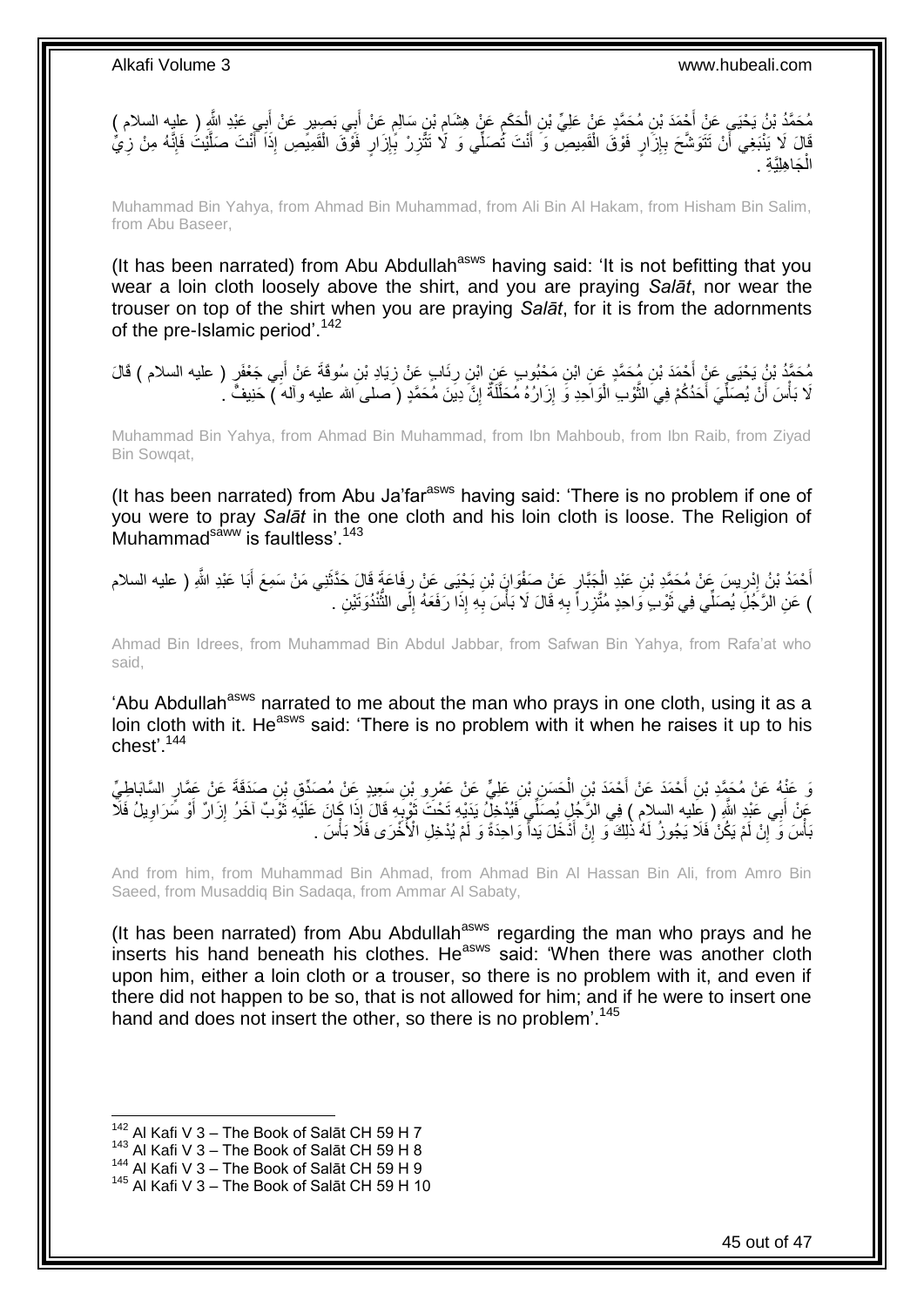

Muhammad Bin Yahya, from Ahmad Bin Muhammad, from Al Husayn Bin Saeed, from Usman Bin Isa, from Ibn Muskan, from Ibn Abu Yafour who said,

'Abu Abdullah<sup>asws</sup> said: 'The woman should pray Salat in three clothes - a trouser, and a gown, and a scarf, and it would not harm her if she were to veil with the scarf. But, if she cannot find, so two clothes, wearing with one of it and veiling with the other'.

> ∣ļ قُلْتُ فَإِنْ كَانَ دِرْ عٌ وَ مِلْحَفَةٌ لَيْسَ عَلَيْهَا مِقْنَعَةٌ فَقَالَ لَا بَأْسَ إِذَا تَقَنَّعَتْ بِالْمِلْحَفَةِ فَإِنْ لَمْ تَكْفِهَا فَلْتَلْبَسْهَا طُولًا . ْ ْ ِ **ٔ** لَ ْ ِ ْ ْ ْ

I said, 'Supposing there was a gown and a bedsheet, not having a scarf upon her'. So he<sup>asws</sup> said: 'There is no problem when she veils with the bedsheet. But if it does not suffice her, so let her wear it lengthwise'.<sup>146</sup>

الْجُسَيْنُ بْنُ مُحَمَّدٍ عَنْ عَبْدِ اللَّهِ بْنِ عَامِرٍ عَنْ عَلِيِّ بْنِ مَهْزِيَارَ عَنْ حَمَّادِ بْنِ عِيسَى عَنْ شُعَيْبٍ عَنْ أَبِي بَصِبِرٍ عَنْ أَبِي عَبْدِ ِ َ َ <u>ุ</u> ِ اللَّهِ ( عليه السلام ) قَالَ لَا بَأْسَ بِأَنْ يُصَلِّيَ الرَّجُلُ وَ ثَوْبُهُ عَلَى ظَهْرِهِ وَ مَنْكِبَيْهِ فَيُسْبِلُهُ إِلَى الْأَرْضَ وَ لَأَ يَلْتَحِفُ بِهِ وَ ا<br>ا ِ **ٍ** َ ِّ أ ِ ،<br>ا ِ ْ أَخْبَرَٰنِي مَنْ رَآهُ يَفْعَلُ ذَلِكَ . َ

Al Husayn Bin Muhammad, from Abdullah Bin Aamir, from Ali Bin Mahziyar, from Hammad Bin Isa, from Shuayb, from Abu Baseer,

(It has been narrated) from Abu Abdullah<sup>asws</sup> having said 'There is no problem with it if the man was to pray and his cloth was upon his back, and his shoulders, so it hangs down to the ground; and he should not wrap with it, and lasws have been informed by the one who reported it, that is being done'.<sup>147</sup>

مُحَمَّدُ بْنُ يَحْيَى عَنْ مُحَمَّدِ بْنِ الْجُسَيْنِ عَنْ عُثْمَانَ بْنِ عِيسَى عَنْ سَمَاعَةَ قَالَ سَأَلْتُهُ عَنِ الرَّجُلِ يَشْتَمِلُ فِي صَلَاةٍ بِثَوْبِ وَاحِدٍ َ ِ ْ ĺ ْ ْ قَالَ لَا يَشْتَمِلُ بِثَوْبٍ وَاحِدٍ فَأَمَّا أَنْ يَتَوَشَّحَ فَيُغَطِّيَ مَنْكِبَيْهِ فَلَا بَأْسَ . **ٔ** َ ة<br>ا **∣** 

Muhammad Bin Yahya, from Muhammad Bin Al Husayn, from Usman Bin Isa, from Sama'at who said,

'I asked him<sup>asws</sup> about the man who wraps in one cloth during a *Salāt*. He<sup>asws</sup> said: 'He should not with one cloth. But, as for him wrapping, so if he covers his shoulders, then there is no problem<sup>'.148</sup>

عَلِيُّ بْنُ إِبْرَاهِيمَ عَنْ أَبِيهِ عَنِ ابْنِ أَبِي عُمَيْرٍ عَنْ حَمَّادٍ عَنِ الْحَلَبِيِّ عَنْ أَبِي عَبْدِ اللَّهِ ( عليه السلام ) قَالَ لَا يَصْلُحُ لِلْمَرْ أَةِ َ ِ ْ َ **!** َ ِ َ ْ ُ الْمُسْلِمَةِ أَنْ تَلْبَسُ مِنَ الْخُمُرِ وَ الذُّرُوعِ مَا لَا َيُوَارِي شَيْئًا ۚ ـ ِ ِ ا<br>ا آ ْ

Ali Bin Ibrahim, from his father, from Ibn Abu Umeyr, from Hamma, from Al Halby,

(It has been narrated) from Abu Abdullah<sup>asws</sup> having said: 'It is not correct for the Muslim woman that she wears from the scarf and the gown what would not go round anything'.<sup>149</sup>

 $146$  Al Kafi V 3 – The Book of Salāt CH 59 H 11

<sup>&</sup>lt;sup>147</sup> Al Kafi V 3 - The Book of Salāt CH 59 H 12

<sup>&</sup>lt;sup>148</sup> Al Kafi V 3 - The Book of Salāt CH 59 H 13